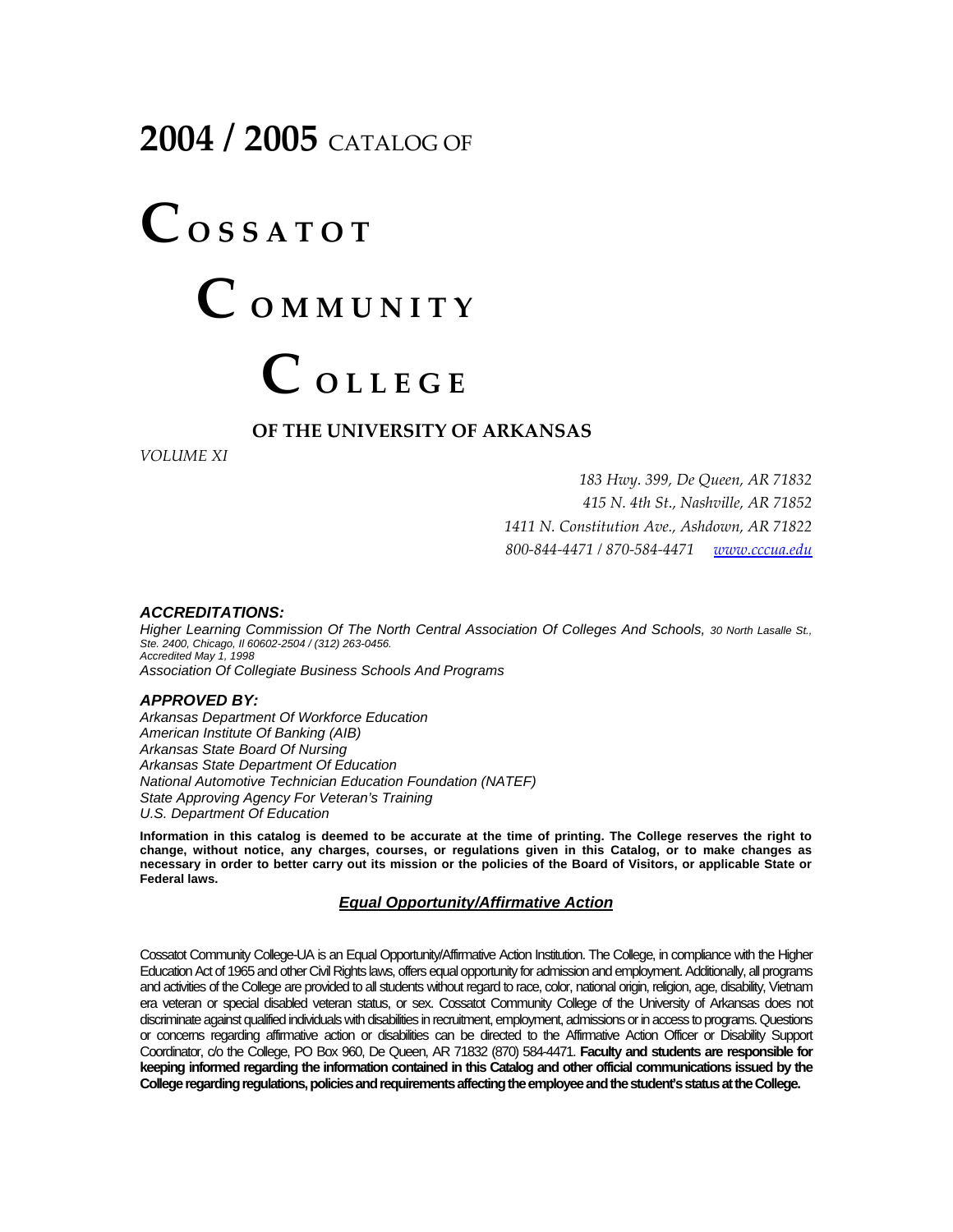#### **FRANK G. ADAMS CHANCELLOR**  *WELCOME TO THE BEST LITTLE COMMUNITY COLLEGE IN ARKANSAS!*

Obviously if you are reading this handbook and catalog, you are interested in college. The question is, "What do you want from your college education?" If you are interested in learning new skills, upgrading your current skills, or preparing to transfer to a four- year institution, you have come to the right place.

 Cossatot Community College of the University of Arkansas is an emerging institution. It is growing in facilities, programs, staff, and student enrollment, but more important it has a growing vision of a college for the 21<sup>st</sup> Century. We pride ourselves on having a very friendly, supportive student atmosphere, and rigorous instructional programs. We try very hard to create many avenues of access to higher education for the benefit of the citizens of Southwest Arkansas. For example, we have a very vigorous Internet program of courses and degrees, we have a substantial Interactive Television instructional program, and we have skills programs and degrees that are directly aligned to the workforce needs of the State and Nation. We have high tech and low tech courses and programs to offer students who wish short term "in and out" training.

 Cossatot Community College partnered with several universities to make it possible to not only get an associate degree through CCCUA, but a Bachelor's and even a Master's degree right here on the De Queen, Nashville, or Ashdown campuses.

 As a prospective student or returning student, I urge you to go to the college webpage [\(http://cccua.edu/\)](http://cccua.edu/) and explore all the possibilities that await you. You will be able to contact all the Faculty and Staff via the web page, find the college catalog, and get a course schedule. If you wish you can even apply for admission via the web

 As a prospective student or continuing student you will find many answers to your life goals at CCCUA. You will find a friendly, caring staff who will take time to answer questions or to help you get the most out of college. You will find we do not have rigid formalities here. Our doors are always open. Every employee is geared to help. But, you have to ask for it. We cannot anticipate what you need. The one thing you can count on is a group of professionals who desire to help you achieve your goals. Oh yes, instructors will make you work for every grade, but they will also help you. The staff will have high expectations of you, but they will guide you to become all you can be. What must you do? Ask for our help. You will find we willingly give it.

 As you turn the pages of this book, you will begin to see many opportunities available to you. Welcome to Cossatot. We are glad you are considering us.

Frank G. Adams, Chancellor Cossatot Community College of the University of Arkansas

.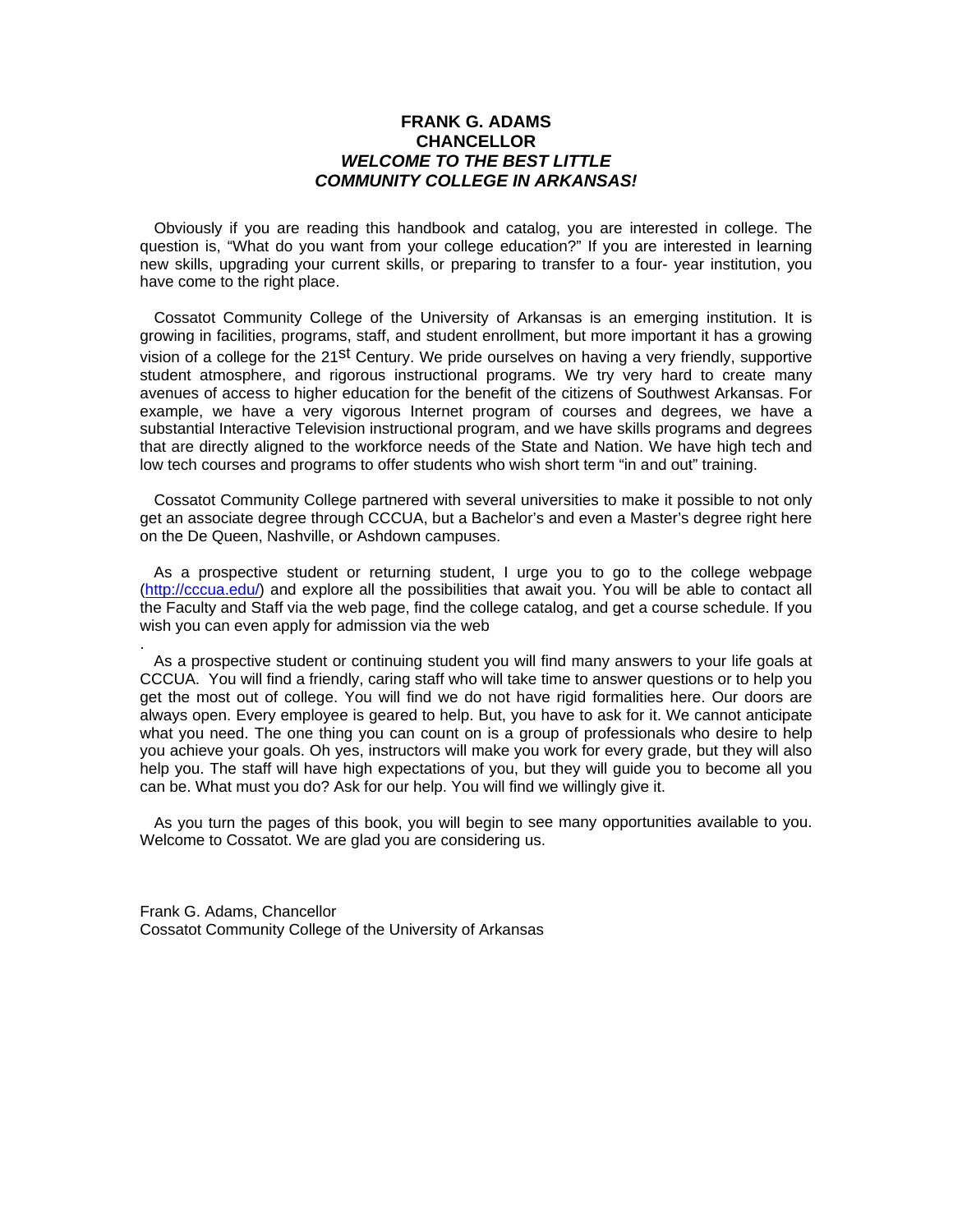#### **INSTITUTIONAL MEMBERSHIPS:**

*ACBSP - Association of Collegiate Business Schools and Programs American Association of Community Colleges American Technical Education Association AQP - Association for Quality and Participation ArkADE - Arkansas Association for Developmental Education Arkansas Association of Collegiate Registrars and Admissions Officers (ArkACRAO) Arkansas Association of Two-Year Colleges Arkansas Cattleman's Association Arkansas College Personnel Association Arkansas Council on Student Services Arkansas Distance Learning Association (ARDLA) Arkansas State Chamber of Commerce Association for Career and Technical Education Council for Opportunities in Education Council on Higher Education Accreditation De Queen/Sevier County Chamber of Commerce Greater Texarkana Chamber of Commerce HLC-NCA - Higher Learning Commission of the North Central Association of Colleges and Schools Little River Chamber of Commerce Nashville Chamber of Commerce National Automotive Technical Education Foundation (NAFEF) - Automotive Service Excellence (ASE) National Association of College and University Business Officers (NACUBO) National Association of Student Financial Aid Administrators (NASFAA) National Business Incubator Association (NBIA)*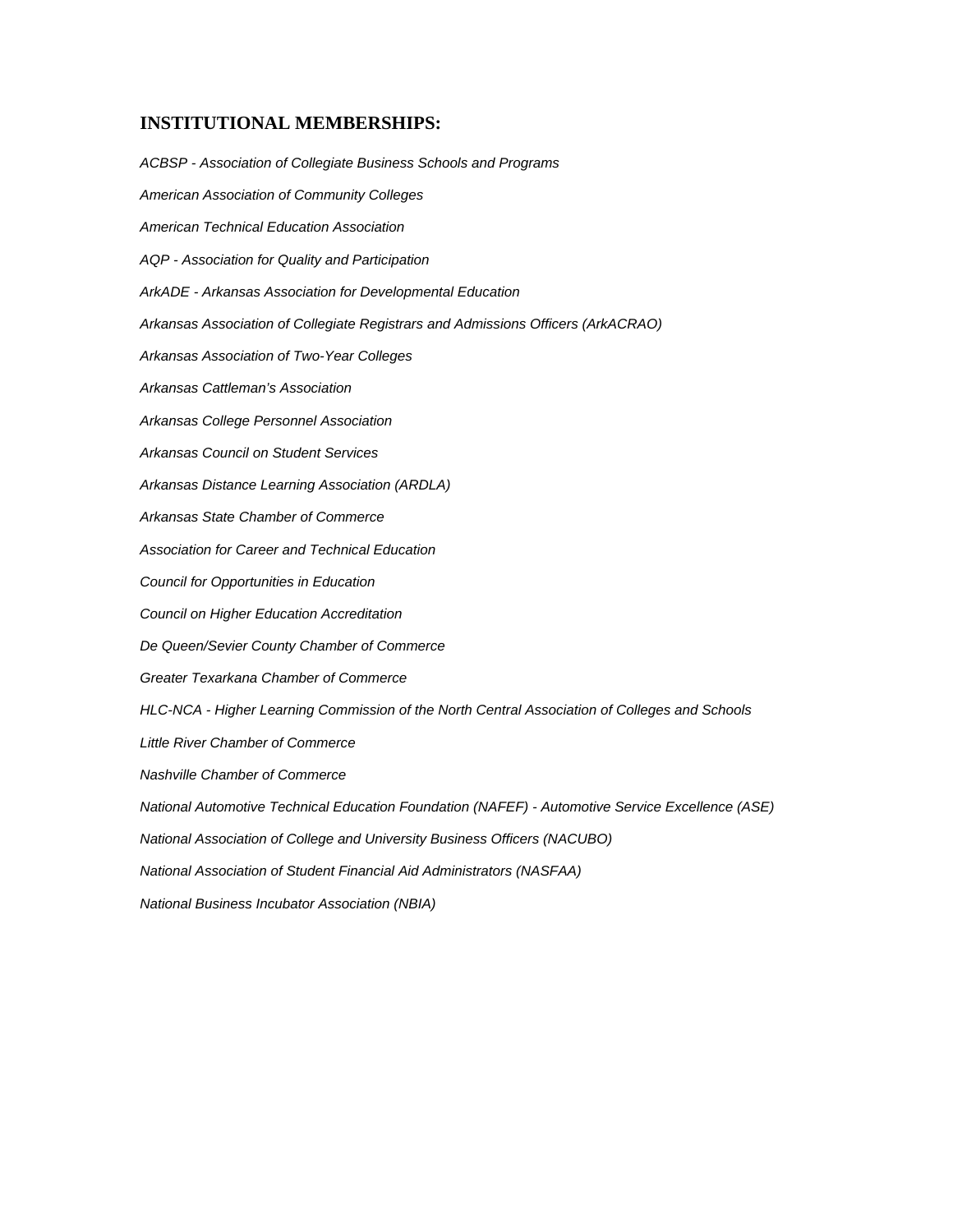### *COSSATOT COMMUNITY COLLEGE OF THE UNIVERSITY OF ARKANSAS BOARD OF VISITORS*

Larry Mashburn, Chairman

Kathy Beavert

Ray Blakely

Jay Dooley

Bill Gregory

John Hearn

Mike Martin

Robert Martinez

Shirley Pearce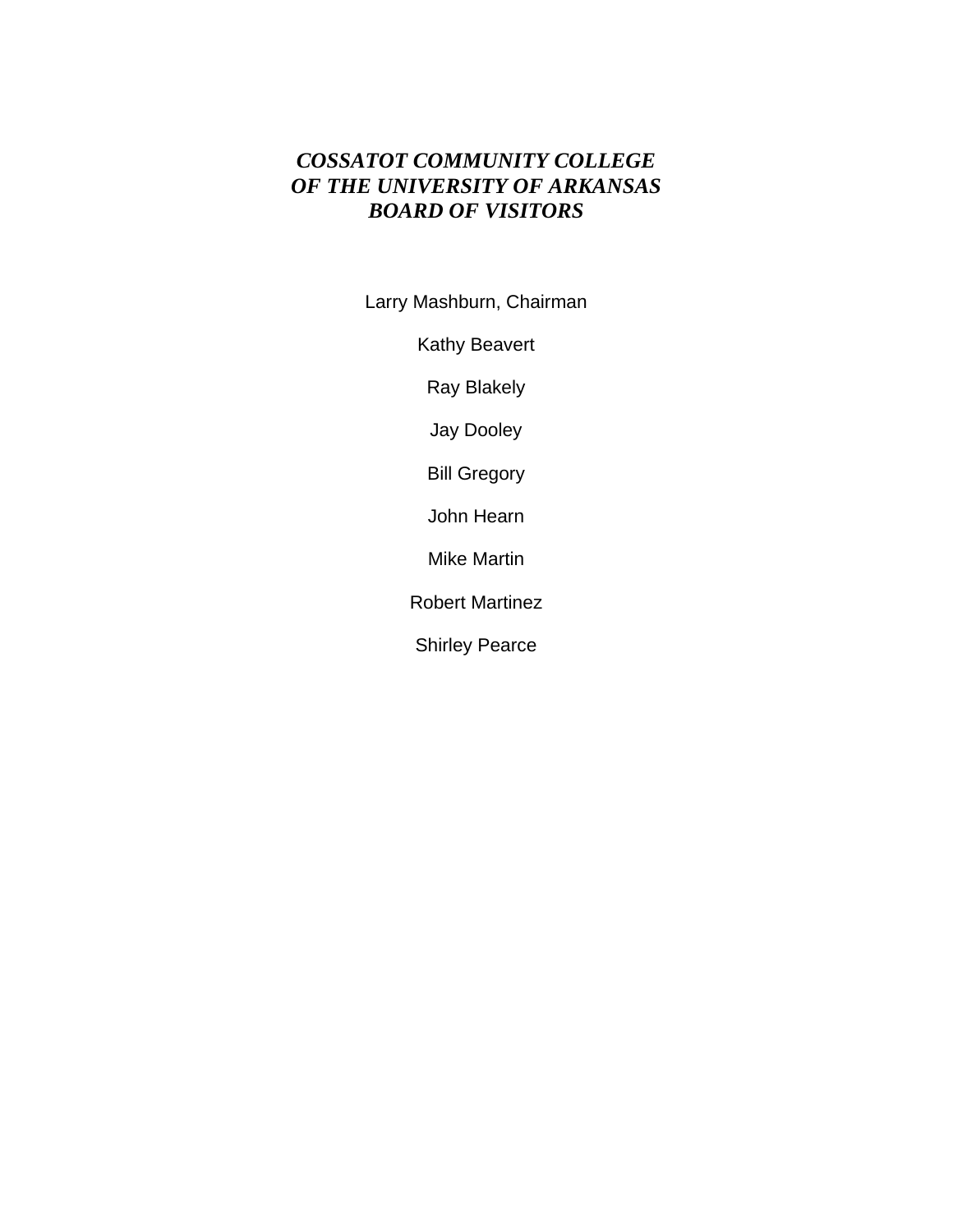### **MISSION AND PURPOSES**

 The Mission Statement for Cossatot Community College-UA is: Cossatot Community College of the University of Arkansas, an institution of higher education, is a public two-year college located in Southwest Arkansas and is dedicated to serving students who wish to achieve academic, personal, or career goals. The College seeks to encourage in each student the values essential for effective citizenship; the desire for lifelong learning; the techniques for applying knowledge and skills to personal, career, and community life challenges; and an understanding that all individuals have worth and potential. To achieve this mission the College strives to carry out the following purposes*,* which directly relate to the mission statement:

- I. To provide employment education for students to gain competence in skill areas and knowledge for entry into the global workforce.
- II. To offer quality higher education courses which may transfer to another educational institution.
- III. To offer a general education foundation in all programs that will enhance the student's personal growth, skills, and understanding.
- IV. To provide developmental educational programs to allow individuals to reach their personal or occupational goals or to prepare for college-level course work.
- V. To provide opportunity for those needing adult basic education, general adult education, computer literacy, or English speaking and writing skills.
- VI. To provide student services including, but not limited to, counseling and guidance, career exploration and assistance, financial aid, and opportunities for extracurricular activities*.*
- VII. To provide the facilities of the College and the talents of its professional staff to its publics in order to support educational, civic, and cultural endeavors within each community in the service area.
- VIII. To provide leadership for and participate in economic development activities to enhance employment opportunities in the service area.
- IX. To work with local schools, community organizations, and state and federal agencies to encourage high school students and adults to continue their education beyond the twelfth grade or its equivalent*.*
- X. To provide educational and skill development by selecting delivery systems that encompass technology and alternative attendance patterns, and accepting creditable prior learning.

### **PHILOSOPHY OF GENERAL EDUCATION**

 It is the belief of Cossatot Community College-UA that general education is providing opportunity for students to acquire knowledge and skills necessary for living and working in today's global society.

 The College has established a required core of general education courses for the Associate of Applied Science (A.A.S.) degrees, the Associate in Arts or Science degrees and for the one-year certificates. Some general education is integrated into teaching each college course so that one or more of these general education concepts are practiced in each course.

### **GRADUATION CERTIFICATIONS**

Cossatot Community College-UA awards the following certificates and degrees; any course required for the following may be offered via Distance Education, i.e., Interactive TV or Internet courses. Accommodations for persons with **disclosed and documented** disabilities are provided for the purpose of ensuring equal academic access.

#### **Distance Education**

 The Distance Education Division of the College offers a wide variety of courses on the Internet and through the Interactive Video Classroom. Students need only have an up-to-date computer to enroll in and take Internet courses. The asynchronous delivery of college courses especially fits the busy schedules of people today who find it difficult to set aside time to attend classes on-site. Distance Education classes were developed and are taught by the same instructors who teach for the College on campus, and differ only in their method of the delivery. Students are required to check in weekly with their instructor(s). The Associate of General Studies Degree and the Associate of Arts are offered either on-site or entirely online, and have been fully accredited by the Higher Learning Commission of the North Central Association of Colleges and Schools.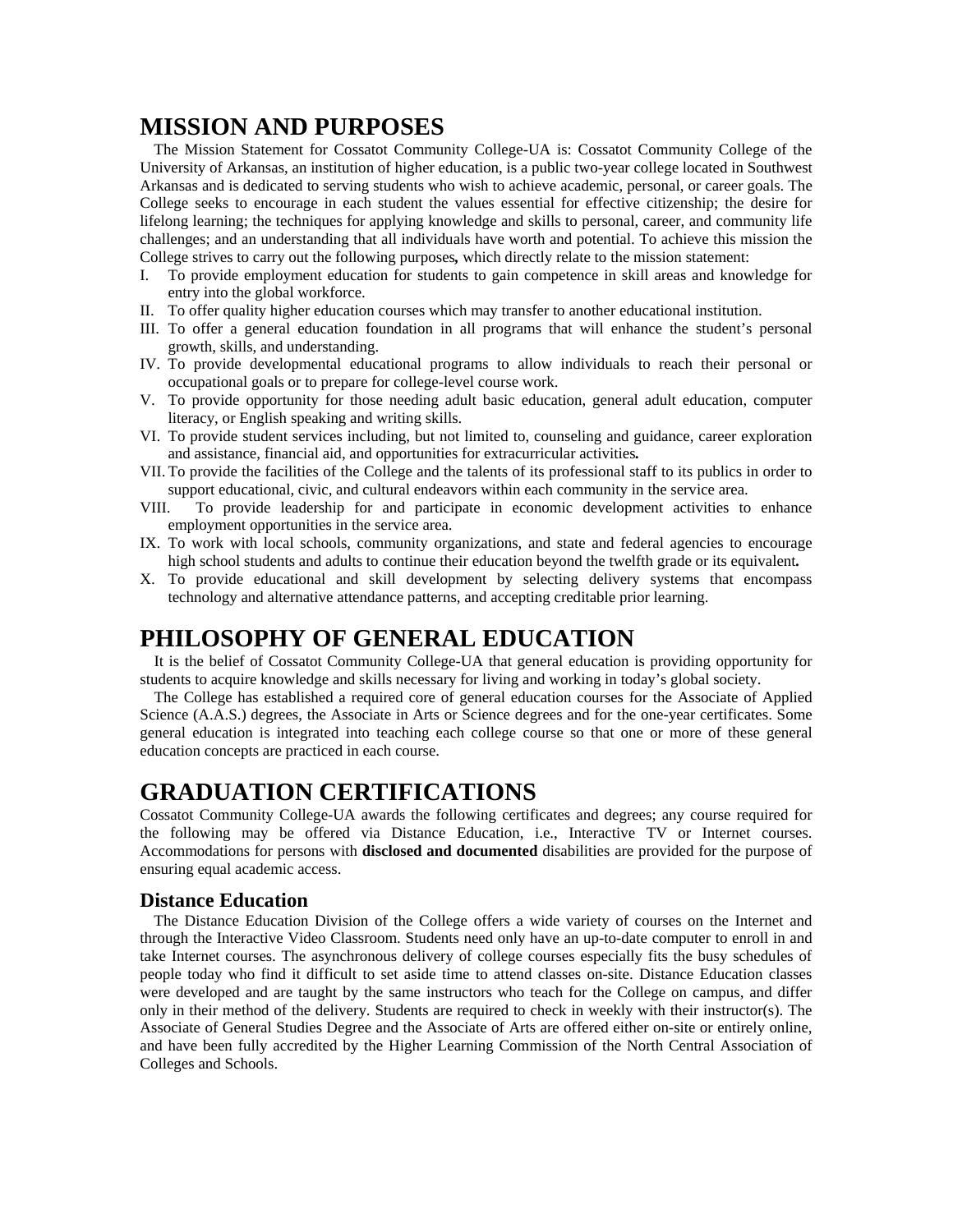#### **Associate of Arts Degree**

 The Associate of Arts (A.A.) Degree is a two-year program made up of general education courses. The degree is designed to transfer to four year universities, and a statewide articulation agreement has been approved by the Arkansas Higher Education Coordinating Board to aid in transfer. The articulation agreement requires a grade of "C" in any transfer courses.

This degree may be completed on-site or entirely on the Internet.

#### **Associate of Arts in Teaching (Grades 4-8)**

The Associate of Arts in Teaching (AAT) Degree is designed for those persons who wish to transfer to a 4-year institution and major in education, teaching grades 4-8.

#### **Associate of Science Degree**

The Associate of Science (AS) Degree is designed for those persons who wish to transfer to a 4-year institution and includes elective hours from science, mathematics, business, computer science, agriculture, etc.

#### **Associate of General Studies Degree**

 The Associate of General Studies Degree is particularly well-suited for students who have acquired a number of college credits and need or want a degree. While it is expected that most of the 30 semester hours of core courses will transfer, the transferability of the 33 elective hours in the program will depend on careful coordination by the student with the transfer institution. The degree can be structured like an Associate of Arts degree for almost complete transfer, or may be designed with a business or technical career focus. The degree can be structured to meet the unique educational needs of the student. Students need not have acquired previous college credit to enter this program. Transfer students need to refer to that section of this Catalog.

This degree may be completed on-site or entirely on the Internet.

#### **Associate of Applied Science Degree**

 The Associate of Applied Science Degree (A.A.S.) is designed for students who seek occupational, technical, and vocational skills primarily for employment or advancement.

#### **Associate of Applied Science Degree Areas:**

 Business: Accounting Administrative Assistant Agri-Business Business Management Computer Information Systems Early Childhood Education (offered in conjunction with National Park Community College, Hot Springs) Fire Science (offered through SAU Tech-Camden) General Technology (A customized career-oriented degree plan) Medical Assisting

#### **A.A.S. Transfer Disclaimer**

 The Arkansas Department of Higher Education has asked all Arkansas institutions offering an A.A.S. Degree to print the following general disclaimer:

 *"The Associate of Applied Science Degree is designed for employment purposes and it should not be assumed that the degree or the courses in the degree can be transferred to another institution. While some institutions do accept some courses in A.A.S. programs, the general rule is that courses in A.A.S. Degrees are not accepted in transfer toward bachelor's degrees. Students to whom transfer is important should get assurances in writing in advance from the institution to which they wish to transfer."* 

#### **Technical Certificate**

 Technical Certificates are awarded to students completing a specified level of competency in an occupational field. These programs are generally at least one year in length and less than two years. Technical Certificates are offered in:

Business:

Secretarial/Word Processing Computerized Accounting Practical Nursing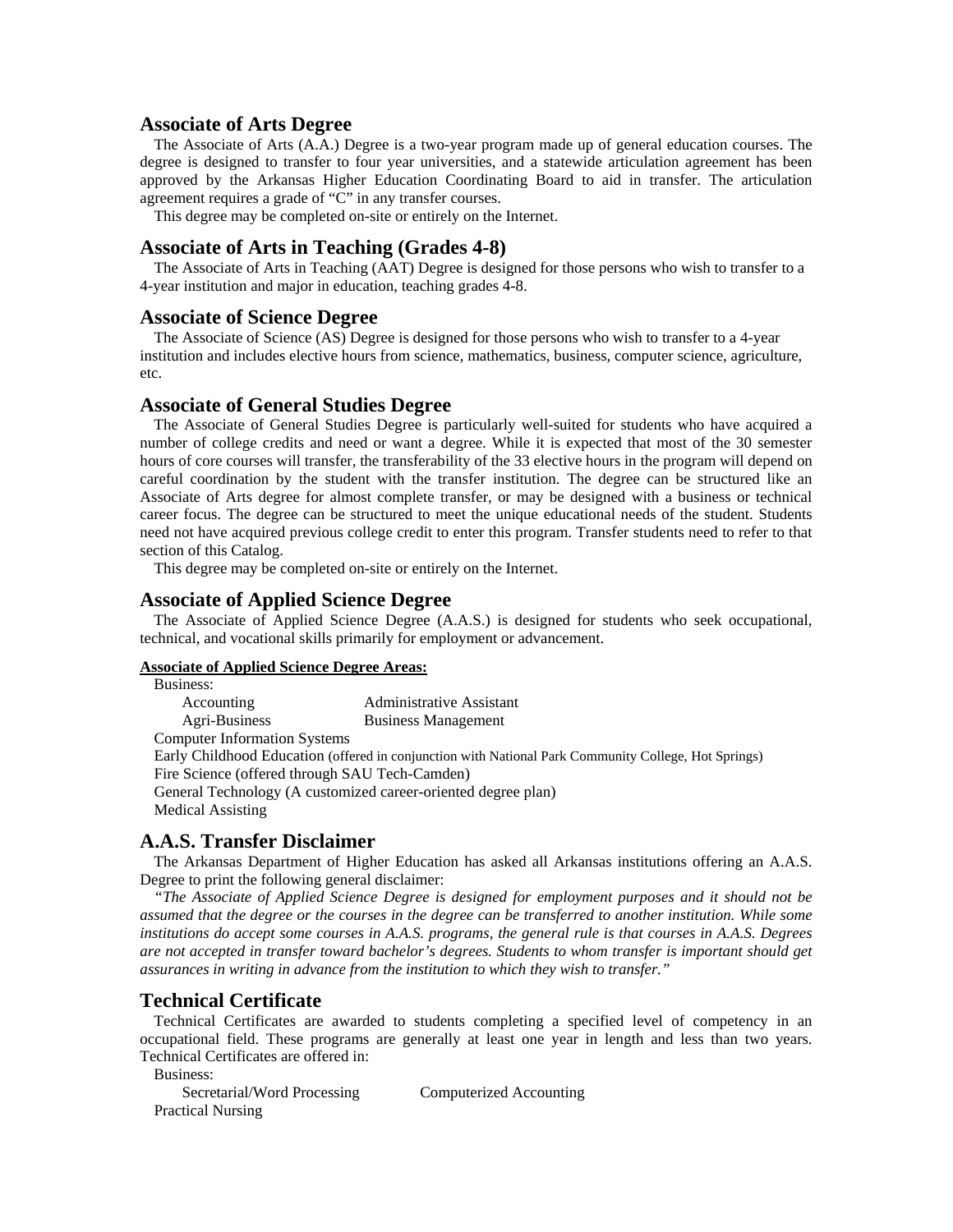Collision Repair Technology Residential Construction Technology

#### **Certificate of Proficiency**

Certificates of Proficiency are awarded for completion of programs generally one semester in length, and are intended for employment purposes. They are offered in:

Automotive:

 Brakes, Suspension and Steering Drive Train Specialist Electrical/Electronic Systems Engine Performance Engine Repair and Climate Control Child Development Computer Aided Design and Drafting A+ Certificate Electrician Pre-Apprentice Emergency Medical Technician (EMT) English as a Second Language Education Medical Transcription Small Engine Repair Welding

### **DEGREE AND CERTIFICATE REQUIREMENTS**

### **DIVISION OF UNIVERSITY TRANSFER**

 **CERTIFICATES OF PROFICIENCY (2 AREAS) ASSOCIATE'S DEGREES (5 AREAS)** 

#### **CHILD DEVELOPMENT CERTIFICATE OF PROFICIENCY (9 HRS.)**

 Child Development is a 120-contact hour program designed to meet the formal education requirements established by the Council for Early Childhood Professional Recognition, leading toward the Child Development Associate (CDA) certification. The course covers positive ways to advance children's physical, intellectual, social, and emotional develop-ment, planning safe, healthy learning environments, strategies to establish productive relationships with families, managing effective program operations, principles of child growth and development, and observing and recording children's behavior. A student may choose to pursue CDA certification through the Council following completion of the course.

- \_\_\_\_\_\_\_\_ CHCD 1113 Child Development
- \_\_\_\_\_\_\_\_ CHCD 1123 Program Management for Child Care Programs
- \_\_\_\_\_\_\_\_ CHCD 1133 Curriculum Devel. for Child Care Programs.

#### **ENGLISH AS A SECOND LANGUAGE EDUCATION CERTIFICATE OF PROFICIENCY (12 HRS.)**

 This program is designed to give the student basic knowledge in the field of ESL education. The training provided will benefit the student in the education of non-English speaking and limited-English speaking students.

| ESL 1013        | Methods of Second Language Teaching |
|-----------------|-------------------------------------|
| <b>ESL 1023</b> | Second Language Acquisition         |
| ESL 2013        | Teaching in a Multicultural Setting |
| ESL 2023        | Second Language Assessment          |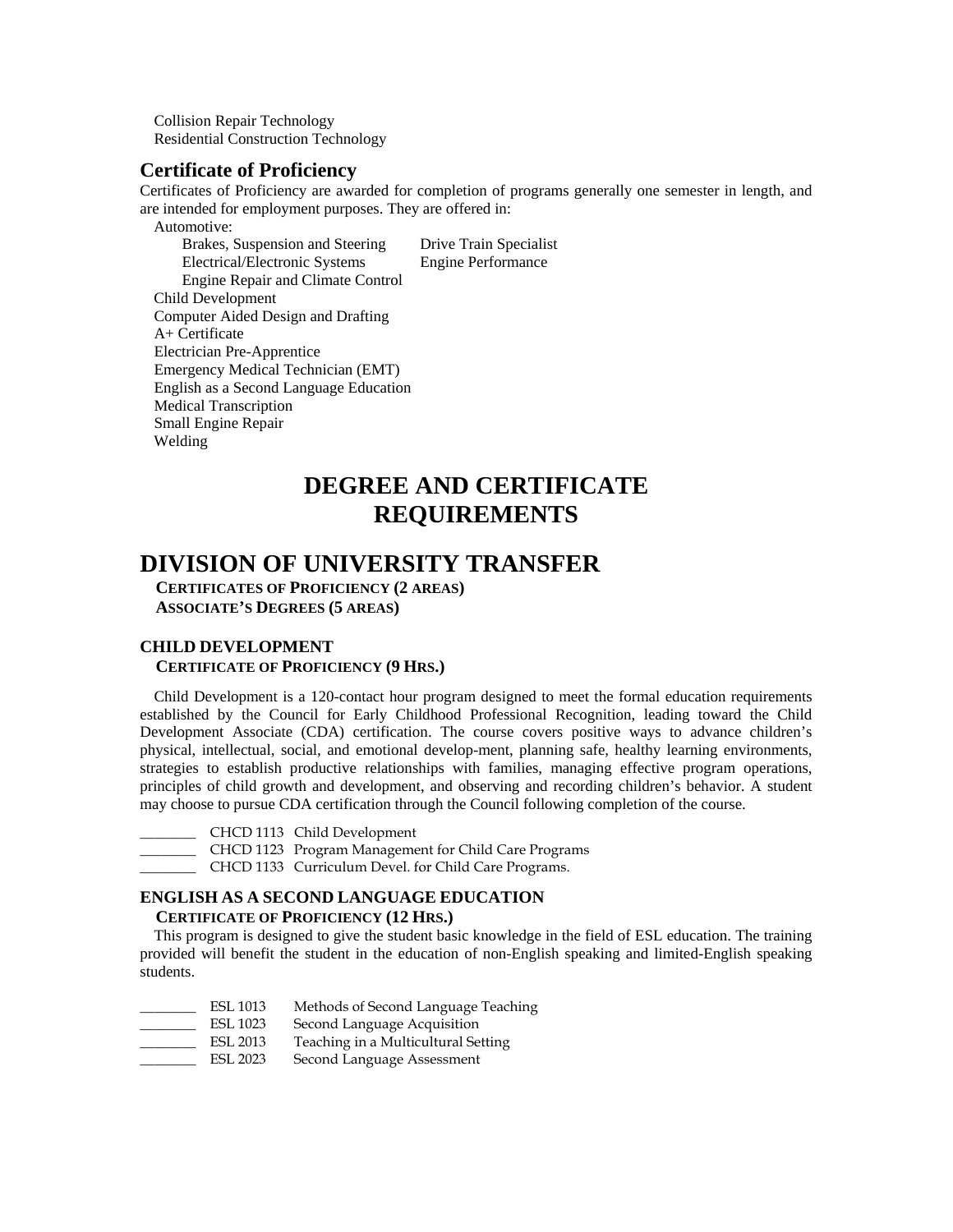#### **ASSOCIATE OF ARTS**

#### **63-65 Hrs. Course # Core Requirements STUDENT DEVELOPMENT**  SPD 1003 Success Strategies (first semester) **ENGLISH/COMMUNICATIONS**  \_\_\_\_\_\_\_\_ ENGL 1113 Composition I **\_\_\_\_\_\_\_\_** ENGL 1123 Composition II **\_\_\_\_\_\_\_\_** SPCH 1113 Speech **HUMANITIES/FINE ARTS \_\_\_\_\_\_\_\_** ENGL 2213 World Lit I **\_\_\_\_\_\_\_\_** ENGL 2223 World Lit II Choose one:<br>FA 2003 Intro to Fine Arts-Art **OR** FA2013 Intro to Fine Arts Music **MATHEMATICS \_\_\_\_\_\_\_\_** MATH 1023 College Algebra **SOCIAL SCIENCES \_\_\_\_\_\_\_\_** PSCI 2003 American Government Choose one: **\_\_\_\_\_\_\_\_** HIST 2013 US History To 1876 **OR** HIST 2023 US History Since 1876 Choose one: **\_\_\_\_\_\_\_\_** HIST 1003 Western Civilization To 1700 **OR** HIST 1013 Western Civilization Since 1700 Choose two electives (6 hours): **\_\_\_\_\_\_\_\_** Social Science Elective **\_\_\_\_\_\_\_\_** Social Science Elective **SCIENCES**  Choose one: BIOL 1014 General Biology/lab **OR \_** BIOL 1024 Botany/lab Choose one: \_\_\_\_\_\_\_\_ PHYS 2024 Physical Science/lab **OR \_** CHEM 1014 General Chemistry/lab **OR \_** PHYS 2044 General Physics/lab **HEALTH/PHYSICAL EDUCATION**  \_\_\_\_\_\_\_\_ HS 1403 Health PHED Physical Education (1 credit hour) **ELECTIVES**  12-14 credit hours of electives: Elective ( \_\_\_\_\_ credit hrs)

| Elective (credit hrs) |
|-----------------------|
| Elective (credit hrs) |
| Elective (credit hrs) |
|                       |

#### **ASSOCIATE OF ARTS IN TEACHING**

**(GRADES 4-8) 64—66 HRS.** 

**Middle School Language Arts/Social Studies Track Course # Core Requirements STUDENT DEVELOPMENT SPD 1003** Success Strategies (first semester) **ENGLISH/COMMUNICATIONS \_\_\_\_\_\_\_\_** ENGL 1113 Composition I **\_\_\_\_\_\_\_\_** ENGL 1123 Composition II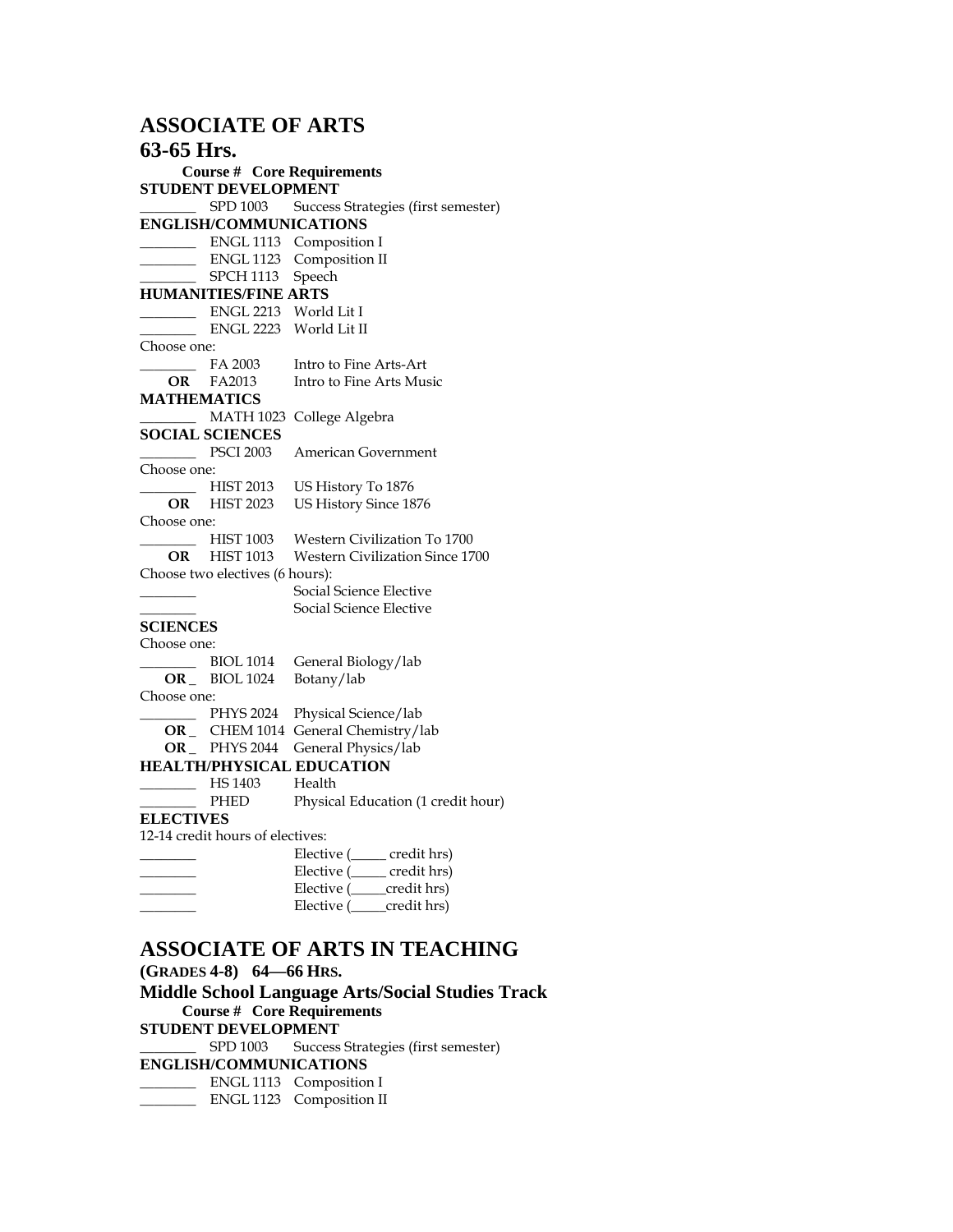|                             | SPCH 1113 Speech            |                                                                                     |
|-----------------------------|-----------------------------|-------------------------------------------------------------------------------------|
|                             | <b>HUMANITIES/FINE ARTS</b> |                                                                                     |
|                             | ENGL 2213 World Lit I       |                                                                                     |
|                             | ENGL 2223 World Lit II      |                                                                                     |
|                             | FA 2003                     | Intro to Fine Arts-Art                                                              |
| $\mathcal{L}^{\mathcal{L}}$ | FA2013                      | Intro to Fine Arts Music                                                            |
| <b>MATHEMATICS</b>          |                             |                                                                                     |
|                             |                             | MATH 1023 College Algebra                                                           |
|                             | <b>SOCIAL SCIENCES</b>      |                                                                                     |
|                             | PSCI 2003                   | American Government                                                                 |
|                             | HIST 2013                   | US History To 1876                                                                  |
|                             | $OR$ <sub>-</sub> HIST 2023 | US History Since 1876                                                               |
|                             |                             | HIST 1003 Western Civilization To 1700<br>HIST 1013 Western Civilization Since 1700 |
|                             |                             |                                                                                     |
|                             |                             | GEOG 2003 Intro. To Geography<br>HIST 1113 Arkansas History                         |
|                             |                             |                                                                                     |
| <b>SCIENCES</b>             |                             |                                                                                     |
|                             | BIOL 1014                   | General Biology/lab                                                                 |
|                             | PHYS 2024                   | Physical Science/lab                                                                |
|                             |                             | <b>HEALTH/PHYSICAL EDUCATION</b>                                                    |
|                             | HS 1403 Health              |                                                                                     |
|                             |                             | PHED Physical Education                                                             |
| <b>ELECTIVES</b>            |                             |                                                                                     |
|                             |                             | EDUC 2003 Intro. To Education<br>EDUC 2001 Educational Observation                  |
|                             |                             |                                                                                     |
|                             |                             | EDUC 1003 Technology for Teaching                                                   |
|                             |                             | <b>A.A.T. Middle School Math/Science Track</b>                                      |
|                             |                             | <b>Course # Core Requirements</b>                                                   |
|                             | <b>STUDENT DEVELOPMENT</b>  |                                                                                     |
|                             |                             |                                                                                     |
|                             |                             |                                                                                     |
| $\sim 10^{11}$ m $^{-1}$    | SPD 1003                    | Success Strategies (first semester)                                                 |
|                             | ENGLISH/COMMUNICATIONS      |                                                                                     |
|                             |                             | ENGL 1113 Composition I                                                             |
|                             |                             | ENGL 1123 Composition II                                                            |
|                             | SPCH 1113 Speech            |                                                                                     |
|                             | <b>HUMANITIES/FINE ARTS</b> |                                                                                     |
|                             | ENGL 2213 World Lit I       |                                                                                     |
|                             | OR_ ENGL 2223 World Lit II  |                                                                                     |
|                             |                             | FA 2003 Intro to Fine Arts-Art                                                      |
|                             | FA 2013                     | Intro to Fine Arts Music                                                            |
| <b>MATHEMATICS</b>          |                             |                                                                                     |
|                             |                             | MATH 1023 College Algebra                                                           |
|                             |                             | MATH 2003 Number Systems                                                            |
|                             | <b>SOCIAL SCIENCES</b>      | Math elective higher level than MATH 1023                                           |
|                             | <b>HIST 2013</b>            |                                                                                     |
| OR                          | <b>HIST 2023</b>            | US History To 1876<br>US History Since 1876                                         |
|                             | <b>HIST 1003</b>            | Western Civilization To 1700                                                        |
| OR_                         | <b>HIST 1013</b>            | Western Civilization Since 1700                                                     |
|                             | <b>GEOG 2003</b>            | Intro. To Geography                                                                 |
|                             | HIST 1113                   | Arkansas History                                                                    |
| <b>SCIENCES</b>             |                             |                                                                                     |
|                             | <b>BIOL 1014</b>            | General Biology/lab                                                                 |
|                             | PHYS 2024                   | Physical Science/lab                                                                |
|                             | CHEM 1014                   | General Chemistry/lab                                                               |
|                             | PHYSICAL EDUCATION          |                                                                                     |
|                             | <b>PHED</b>                 | Physical Education (1 credit hour)                                                  |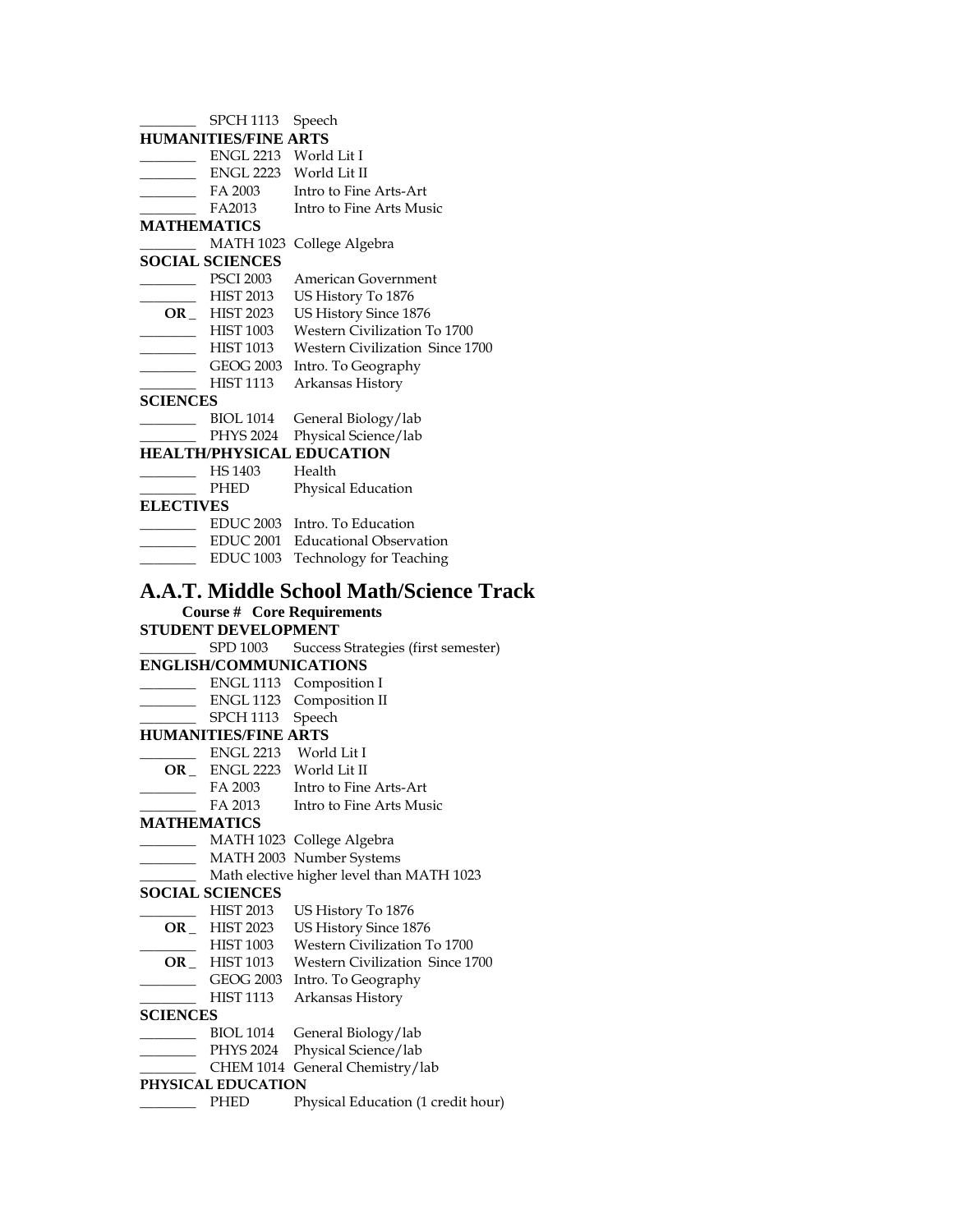#### **EDUCATION**

| <b>LDUCATION</b> |                                   |
|------------------|-----------------------------------|
|                  | EDUC 2003 Intro. To Education     |
|                  | EDUC 2001 Educational Observation |
|                  | EDUC 1003 Technology for Teaching |

#### **ASSOCIATE OF SCIENCE 63-65 Hrs.**

#### **Course # Core Requirements STUDENT DEVELOPMENT**

\_\_\_\_\_\_\_\_ SPD 1003 Success Strategies (first semester) **ENGLISH/COMMUNICATIONS** 

- \_\_\_\_\_\_\_\_ ENGL 1113 Composition I
- \_\_\_\_\_\_\_\_ ENGL 1123 Composition II
	- SPCH 1113 Speech

**HUMANITIES/FINE ARTS** 

#### Six hours from the following:

|    | ENGL 2213 World Lit I |                        |
|----|-----------------------|------------------------|
| OR |                       | ENGL 2223 World Lit II |

| FA 2003 | Intro to Fine Arts-Art |
|---------|------------------------|
|         |                        |

**OR** FA2013 Intro to Fine Arts Music

#### **MATHEMATICS**

|  |  |  | MATH 1023 College Algebra |
|--|--|--|---------------------------|
|--|--|--|---------------------------|

- \_\_\_\_\_\_\_\_ MATH 2023 Statistics
- \_\_\_\_\_\_\_\_ MATH 2043 Trigonometry

#### **SOCIAL SCIENCES**

| <b>PSCI 2003</b> | American Government                |
|------------------|------------------------------------|
|                  | Social Science or History Elective |
|                  | Social Science or History Elective |

#### **SCIENCES**

12 hours of the following (8 in same field: Life Science or Physical Science):

- **\_\_\_\_\_\_\_\_** BIOL 1014 General Biology/lab
- \_\_\_\_\_\_\_\_ BIOL 1024 General Botany/lab
- BIOL 2064 Anatomy and Physiology I /lab
- BIOL 2074 Anatomy and Physiology II / lab
- \_\_\_\_\_\_\_\_ PHYS 2024 Physical Science/lab
- \_\_\_\_\_\_\_\_ CHEM 1014 General Chemistry/lab
- \_\_\_\_\_\_\_\_ CHEM 1024 University Chemistry I/lab
- \_\_\_\_\_\_\_\_ CHEM 2024 Organic Physiological Chemistry/lab
- \_\_\_\_\_\_\_\_ PHYS 2044 General Physics/lab

15-17 hours in specialty field (Specialty core may come from math, science, computer science, or agriculture. At least 8-9 hours have to be in one concentration field)

| credit hrs)<br>Elective ( |
|---------------------------|
| credit hrs)<br>Elective ( |
| credit hrs)<br>Elective ( |
| credit hrs)<br>Elective ( |
| credit hrs)<br>Elective ( |

#### **ASSOCIATE OF GENERAL STUDIES 63 Hrs.**

### **Course # Core Requirements (30 SCH) STUDENT DEVELOPMENT**<br>
SPD 1003 Success

Success Strategies (first semester)

\_\_\_\_\_\_\_\_ SPD 2001 Employment Strategies (last semester)

#### **ENGLISH/COMMUNICATIONS**

\_\_\_\_\_\_\_\_ ENGL 1113 Composition I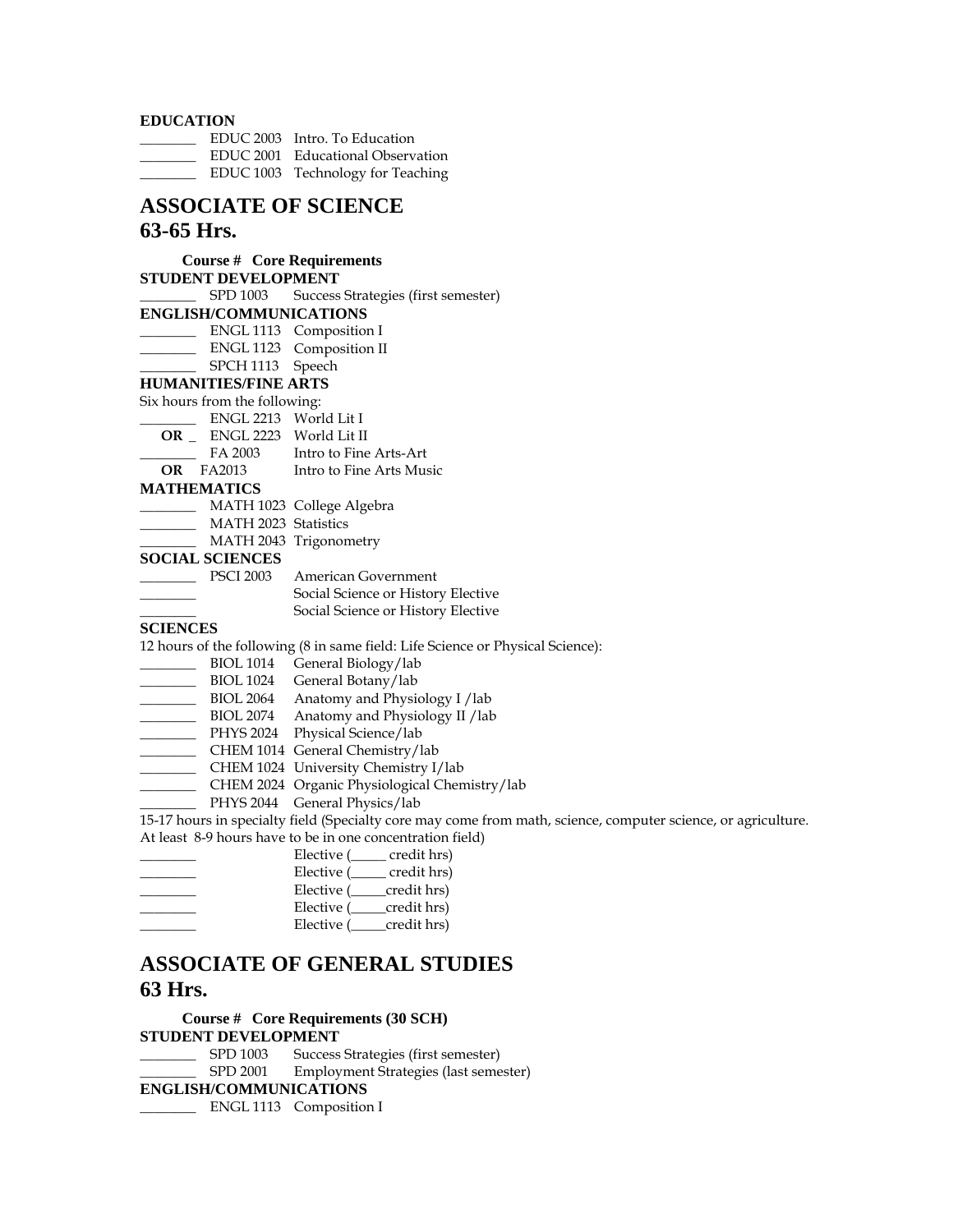|                                                                                                                                                                                                                                      | <b>ENGL 1123</b>                     | Composition II                                           |
|--------------------------------------------------------------------------------------------------------------------------------------------------------------------------------------------------------------------------------------|--------------------------------------|----------------------------------------------------------|
| OR                                                                                                                                                                                                                                   | <b>ENGL 1133</b>                     | <b>Technical Writing</b>                                 |
|                                                                                                                                                                                                                                      | <b>HUMANITIES/FINE ARTS</b>          |                                                          |
|                                                                                                                                                                                                                                      | <b>ENGL 2213</b>                     | World Lit I                                              |
|                                                                                                                                                                                                                                      | <b>OR</b> ENGL 2223                  | World Lit II                                             |
|                                                                                                                                                                                                                                      | FA 2003                              | Intro to Fine Arts-Art                                   |
|                                                                                                                                                                                                                                      | <b>OR</b> FA2013                     | Intro to Fine Arts Music                                 |
| <b>MATHEMATICS</b>                                                                                                                                                                                                                   |                                      |                                                          |
|                                                                                                                                                                                                                                      | <b>MATH 1023</b>                     | College Algebra                                          |
| OR                                                                                                                                                                                                                                   | <b>MATH 2023</b>                     | Intro to Statistics                                      |
|                                                                                                                                                                                                                                      | <b>SOCIAL SCIENCES</b>               |                                                          |
| Choose one:                                                                                                                                                                                                                          |                                      |                                                          |
|                                                                                                                                                                                                                                      | <b>PSCI 2003</b>                     | American Gov't                                           |
|                                                                                                                                                                                                                                      | <b>PSCI 2013</b>                     | State and Local Gov't                                    |
| $\overline{\phantom{a}}$                                                                                                                                                                                                             | <b>HIST 2013</b>                     | US History To 1876                                       |
|                                                                                                                                                                                                                                      | <b>HIST 2023</b>                     | US History Since 1876                                    |
| Choose one:                                                                                                                                                                                                                          |                                      |                                                          |
|                                                                                                                                                                                                                                      | <b>ECON 2003</b>                     | Microeconomics                                           |
|                                                                                                                                                                                                                                      | <b>ECON 2103</b>                     | Macroeconomics                                           |
|                                                                                                                                                                                                                                      | <b>HIST 1003</b>                     | Western Civ. To 1700                                     |
| <u> Liberatura de la provincia de la provincia de la provincia de la provincia de la provincia de la provincia de la provincia de la provincia de la provincia de la provincia de la provincia de la provincia de la provincia d</u> | <b>HIST 1013</b>                     | Western Civ. Since 1700                                  |
| $\overline{\phantom{a}}$                                                                                                                                                                                                             | <b>HIST 1113</b>                     | Arkansas History                                         |
|                                                                                                                                                                                                                                      | <b>PSYC 2003</b>                     | Gen. Psychology                                          |
|                                                                                                                                                                                                                                      | <b>SOC 2003</b>                      | Intro. to Sociology                                      |
| <b>SCIENCES</b>                                                                                                                                                                                                                      |                                      |                                                          |
| Choose one:                                                                                                                                                                                                                          |                                      |                                                          |
|                                                                                                                                                                                                                                      | <b>BIOL 1014</b><br><b>BIOL 1024</b> | General Biology/lab<br>General Botany/lab                |
|                                                                                                                                                                                                                                      | <b>PHYS 2024</b>                     | Physical Science/lab                                     |
|                                                                                                                                                                                                                                      | <b>CHEM 1014</b>                     | General Chemistry/lab                                    |
|                                                                                                                                                                                                                                      | <b>PHYS 2044</b>                     | General Physics/lab                                      |
|                                                                                                                                                                                                                                      | PHYSICAL EDUCATION                   |                                                          |
|                                                                                                                                                                                                                                      |                                      | PHED Physical Education Activity (1 hour)                |
| <b>ELECTIVES</b>                                                                                                                                                                                                                     |                                      |                                                          |
|                                                                                                                                                                                                                                      | 33 credit hours of electives:        |                                                          |
|                                                                                                                                                                                                                                      | Elective ( <i>condit hrs</i> )       |                                                          |
|                                                                                                                                                                                                                                      | Elective ( <i>condit hrs</i> )       | Elective (_____credit hrs)<br>Elective (_____credit hrs) |
|                                                                                                                                                                                                                                      | Elective (____credit hrs)            | Elective (____credit hrs)                                |
|                                                                                                                                                                                                                                      | Elective (____credit hrs)            | Elective (____credit hrs)                                |
|                                                                                                                                                                                                                                      | Elective (____credit hrs)            | Elective (_____ credit hrs)                              |
|                                                                                                                                                                                                                                      | Elective (_____credit hrs)           |                                                          |
|                                                                                                                                                                                                                                      |                                      |                                                          |

### **A.A.S./EARLY CHILDHOOD EDUCATION 69 Hrs.**

**Course # Core Requirements (42 sch) STUDENT DEVELOPMENT**  \_\_\_\_\_\_\_\_ SPD 1003 Success Strategies (first semester) \_\_\_\_\_\_\_\_ SPD 2001 Employment Strategies (last semester) **ENGLISH/COMMUNICATIONS**  \_\_\_\_\_\_\_\_ ENGL 1113 Composition I  **OR \_** ENGL 1123 Composition II  **OR \_** ENGL 1133 Technical Writing SPCH 1113 Speech **MATHEMATICS**  \_\_\_\_\_\_\_\_ MATH 1023 College Algebra

#### **SOCIAL SCIENCES**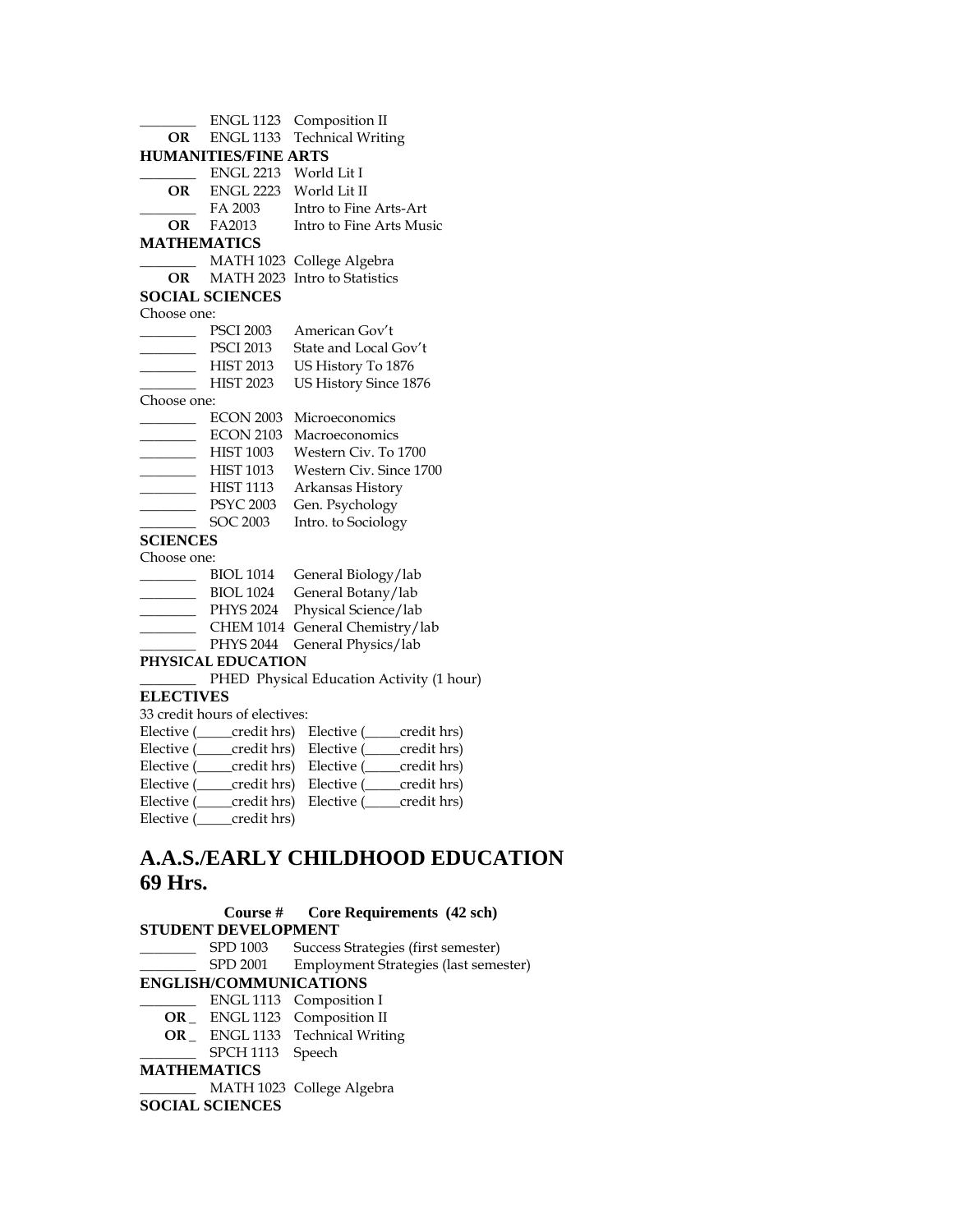|                   | <b>PSCI 2003</b>             | American Government                                  |
|-------------------|------------------------------|------------------------------------------------------|
|                   | <b>HIST 2013</b>             | US History To 1876                                   |
|                   | <b>OR</b> HIST 2023          | US History Since 1876                                |
|                   | PSYC 2003                    | Gen. Psychology                                      |
|                   | $OR$ SOC 2003                | Intro to Sociology                                   |
| <b>SCIENCES</b>   |                              |                                                      |
|                   | BIOL 1014                    | General Biology/lab                                  |
|                   | $OR$ PHYS 2024               | Physical Science/lab                                 |
| <b>TECHNOLOGY</b> |                              |                                                      |
|                   | <b>BUS 1004</b>              | Microcomputer Applications                           |
|                   | <b>CHILDHOOD DEVELOPMENT</b> |                                                      |
|                   |                              | CHCD 1113 Child Development                          |
|                   |                              | CHCD 1123 Program Management for Child Care Programs |
|                   |                              | CHCD 1133 Curriculum Devel. for Child Care Programs  |
|                   |                              | NPCC TECHNICAL CORE (27 Hrs.)                        |
|                   | ECE 1103                     | Practicum I                                          |
|                   |                              | ECE 1133 Child Guidance                              |
|                   | ECE 1173                     | Methods and Materials                                |
|                   | ECE 1193                     | Health and Safety                                    |
|                   | ECE 1203                     | Practicum II                                         |
|                   | ECE 1223                     | Infant/Toddler                                       |
|                   | ECE 1243                     | Family Involvement                                   |
|                   | ECE 1283                     | <b>Special Needs</b>                                 |

LECE 1293 Nutrition

### **DIVISION OF BUSINESS & AGRICULTURE**

#### **TECHNICAL CERTIFICATE (2 MAJORS)**

#### **ASSOCIATE OF APPLIED SCIENCE DEGREE (4 MAJORS)**

 The Business program at Cossatot Community College - U of A provides students with the broad educational background required for positions in the business profession. The program provides specialized knowledge and attitudes needed to meet entry level requirements of business and industry.

 The curriculum allows students to choose a career path which meets their individual goals, with technical certificate tracks in Secretarial/Word Processing or Computerized Accounting, and an Associate of Applied Science Degree in Business with a major in Accounting, Administrative Assistant, Agri-Business, and Business Management.

#### **BUSINESS & AGRICULTURE**

#### **TECHNICAL CERTIFICATES**

 CCCUA's two (2) Technical Certificates have the same General core and Business core. Course Requirements as follows:

#### **General Core Requirements: 7 Hrs.**

- \_\_\_\_\_\_\_\_ SPD 1003 Success Strategies (first semester)
- \_\_\_\_\_\_\_\_ ENGL 1113 Composition I
- \_\_\_\_\_\_\_\_ SPD 2001 Employment Strategies (last semester)

#### **Business Core Requirements: 12 Hrs.**

- \_\_\_\_\_\_\_\_ BUS 1113 Bus. Math with Applications
- BUS 1004 Micro Computer Applications
- \_\_\_\_\_\_\_\_ BUS 2023 Business Communications

#### **COMPUTERIZED ACCOUNTING (31 HRS.)**

 This certificate provides students with entry-level bookkeeping skills. Individuals completing the certificate will have a working knowledge of the elementary accounting cycle and how to keep a set of books using a computer. Graduates are ready for immediate employment in automated bookkeeping after one year of study.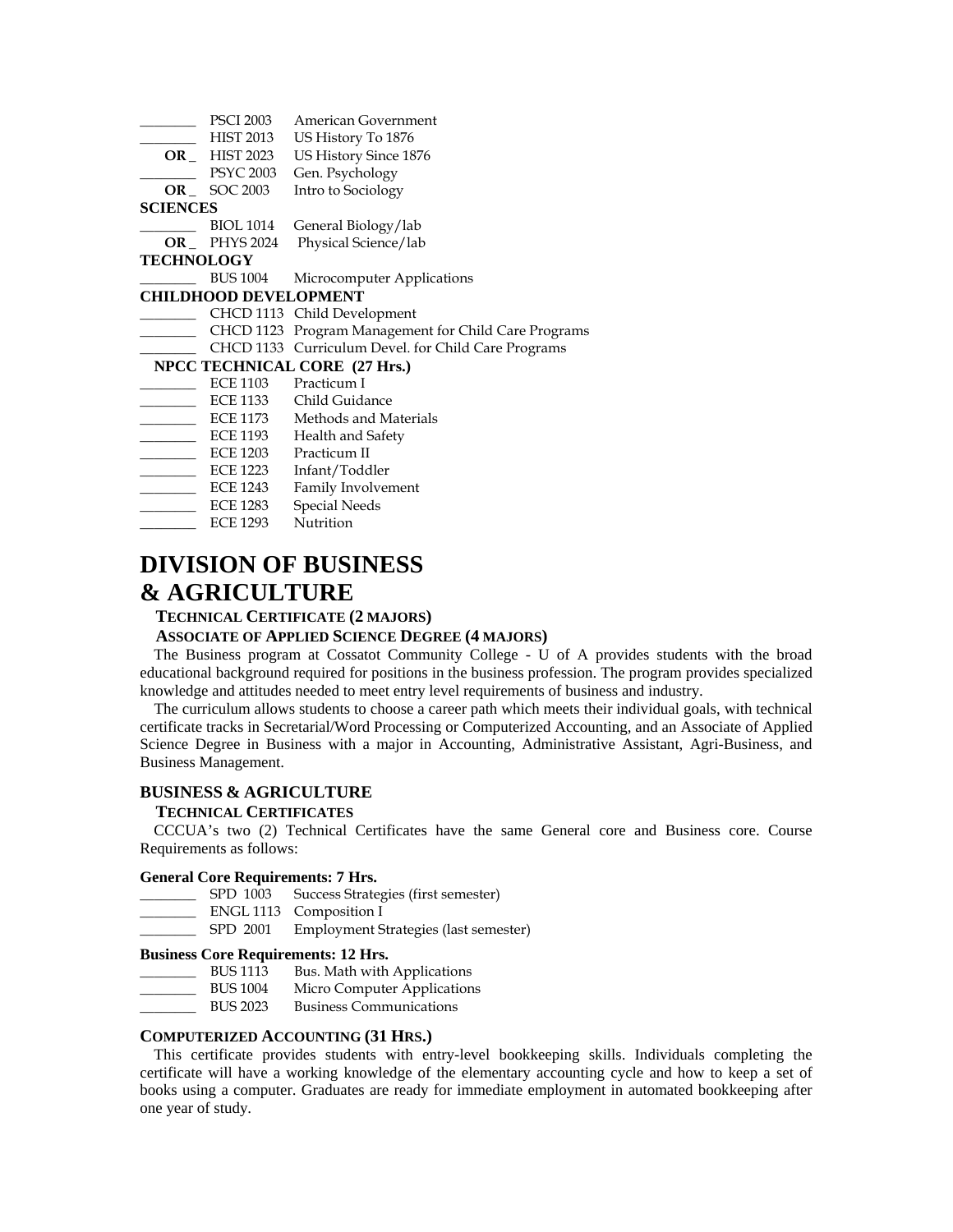#### **Specialty Core Requirements: 12 Hrs.**

| <b>BUS 1503</b> | Hum. Relation/Supervision          |
|-----------------|------------------------------------|
|                 | ACCT 2113 Accounting Principles I  |
|                 | ACCT 2133 Accounting Applications  |
|                 | ACCT 2143 Computer Apps. for Acctg |

#### **SECRETARIAL-WORD PROCESSING (28 HRS.)**

 Program graduates will be able to perform general office duties and word processing. They will be ready for immediate employment after one year of study.

#### **Specialty Core Requirements: 9 Hrs.**

| <b>BUS 1523</b> | Machine Transcription    |
|-----------------|--------------------------|
| <b>BUS 2003</b> | Word Processing          |
| <b>BUS 2603</b> | Admin. Office Procedures |

#### **DIVISION OF BUSINESS & AGRICULTURE**

#### **ASSOCIATE OF APPLIED SCIENCE DEGREES\***

*\* The A.A.S. programs in this division at Cossatot Community College - U of A are accredited by the Association of Collegiate Business Schools and Programs (ACBSP).* 

 Cossatot Community College's four (4) **Associate of Applied Science Degrees** have the same General core and Business core Course Requirements as follows:

| Course # | <b>General Core Requirements: 26 Hrs.</b> |
|----------|-------------------------------------------|
|          |                                           |

- \_\_\_\_\_\_\_\_ SPD 1003 Success Strategies (first semester)
- \_\_\_\_\_ ENGL 1113 Composition 1
- \_\_\_\_\_\_\_ SPCH 1113 Speech
- \_\_\_\_\_\_\_\_ PSYC 2003 General Psychology
- SPAN 1014 Elementary Spanish I
- ENGL 1123 Composition 2
- \_\_\_\_\_\_\_\_ MATH 1023 College Algebra
- \_\_\_\_\_\_\_\_ SPD 2001 Employment Strategies (last semester)
- ECON 2003 Macroeconomics
- **OR** ECON 2103 Microeconomics

#### **Business Core Requirements: 19 Hrs.**

- BUS 1004 Micro Computer Applications
- BUS 1113 Business Math w/Applications
- BUS 1503 Human Relations/Supervision
- ACCT 2113 Accounting Principles 1
- BUS 2023 Business Communications
- \_\_\_\_\_\_\_\_ BUS 2103 Business Law

#### **Specialty Core Courses from your MAJOR Administrative Assistant Core: 15 Hrs.**

- \_\_\_\_\_\_\_\_ BUS 1523 Machine Transcription
- BUS 2003 Word Processing
- 
- BUS 2043 Desktop Publishing<br>BUS 2213 Records Managemen Records Management
- \_\_\_\_\_\_\_\_ BUS 2603 Administrative Office Procedures

#### **Accounting: 15 Hrs.**

- \_\_\_\_\_\_\_\_ ACCT 2123 Accounting Principles II
- \_\_\_\_\_\_\_\_ ACCT 2133 Accounting Applications
- ACCT 2143 Computer Applications for Acctg.
- \_\_\_\_\_\_\_\_ BUS 2233 Software Applications
- \_\_\_\_\_\_\_\_ MNG 2313 Principles of Management

#### **Business Management: 15 Hrs.**

- \_\_\_\_\_\_\_\_ MNG 2313 Principles of Management
- MNG 2113 Retail Management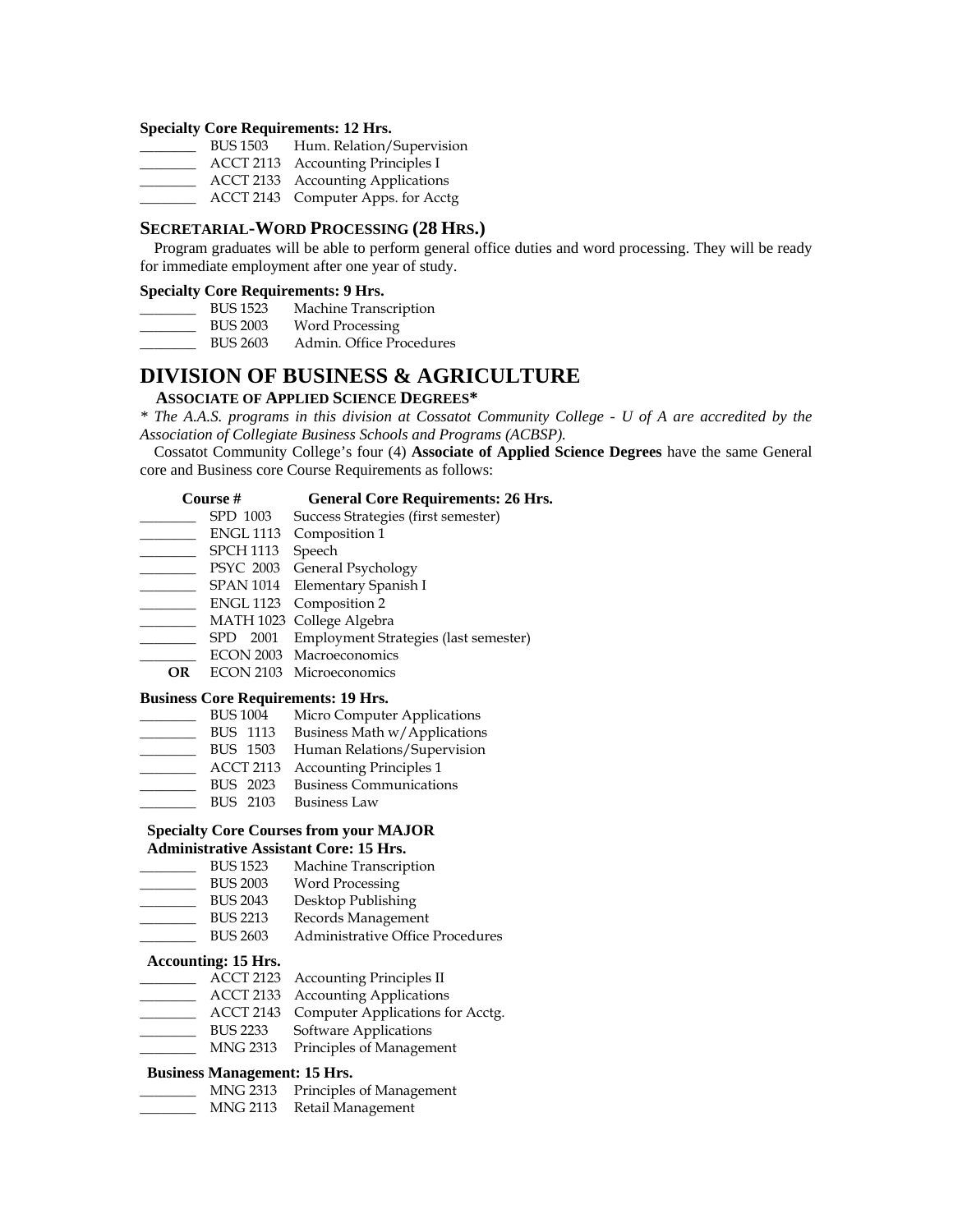|  | MNG 2813 Small Business Management |
|--|------------------------------------|
|--|------------------------------------|

- \_\_\_\_\_\_\_\_ MNG 2623 Marketing
- \_\_\_\_\_\_\_\_ MNG 2093 Internship

#### **Agri-Business: 17 Hrs.**

- \_\_\_\_\_\_\_\_ MNG 2313 Principles of Management
- AFLS 1002 Careers in Agricultural, Food and Life Sciences
- \_\_\_\_\_\_\_\_ MNG 2093 Internship

Students are required to enroll in an additional 9 credit hours through the Dale Bumpers College of Agriculture, Food and Life Sciences. Consult the UA-Fayetteville website through

**www.uark.edu/colleges.html**

### **DIVISION OF NURSING & ALLIED HEALTH**

 **CERTIFICATE OF PROFICIENCY (2 AREAS) TECHNICAL CERTIFICATE (1 AREA) ASSOCIATE OF APPLIED SCIENCE (1 MAJOR)** 

#### **EMERGENCY MEDICAL TECHNICIAN (7 HRS.)**

#### **CERTIFICATE OF PROFICIENCY**

 The Emergency Medical Technician (EMT) program consists of a 150-hour course, offered on demand, which prepares students to sit for both the Arkansas and National Registry EMT examination. Students are required to be proficient in both the cognitive and in practical skills to pass this program. Each student must take the ASSET reading and writing exam and score into college-level coursework (see scores listed under the Assessment/Academic Placement section at the front of the catalog). Students must complete any developmental courses prior to enrolling in the EMT course.

 EMT-B's are the entry level for pre-hospital care. This course will cover all the skills necessary for the EMT-B to provide emergency medical care at a basic life support level with an ambulance service or other specialized service.

This certification must be renewed every two years by taking an EMT-Refresher class.

#### **Course Requirements**

EMS 1107 Emergency Medical Technician

#### **HEALTH PROFESSIONS**

#### **MEDICAL TRANSCRIPTION**

#### **CERTIFICATE OF PROFICIENCY (16 HRS.)**

 In this program, students learn how to transcribe patient histories and physicals, physicians' notes and other medical documents. Graduates may work in a medical office, in a hospital or lab, or out of their own homes as a private contractor. This certificate gives graduates the knowledge, skills and practice to begin a successful career as a medical transcriptionist.

#### **Course Requirements: 16 Hrs.**

- \_\_\_\_\_\_\_\_ SPD 1003 Success Strategies (first semester)
- BUS 1004 Micro Computer Applications<br>BUS 2233 Software Applications
- Software Applications
- \_\_\_\_\_\_\_\_ MAS 1453 Medical Terminology
- MAS 1703 Medical Transcription

#### **HEALTH PROFESSIONS**

#### **PRACTICAL NURSING**

#### **TECHNICAL CERTIFICATE (53 HRS.)**

#### **NOTE: THERE IS A SPECIAL APPLICATION & DEADLINE FOR THIS PROGRAM.**

 Practical Nursing is an eleven-month program that combines classroom instruction with clinical experience. Students successfully completing the Practical Nursing Course are awarded a Technical Certificate. The course of study meets the requirements of the Arkansas State Board of Nursing, and after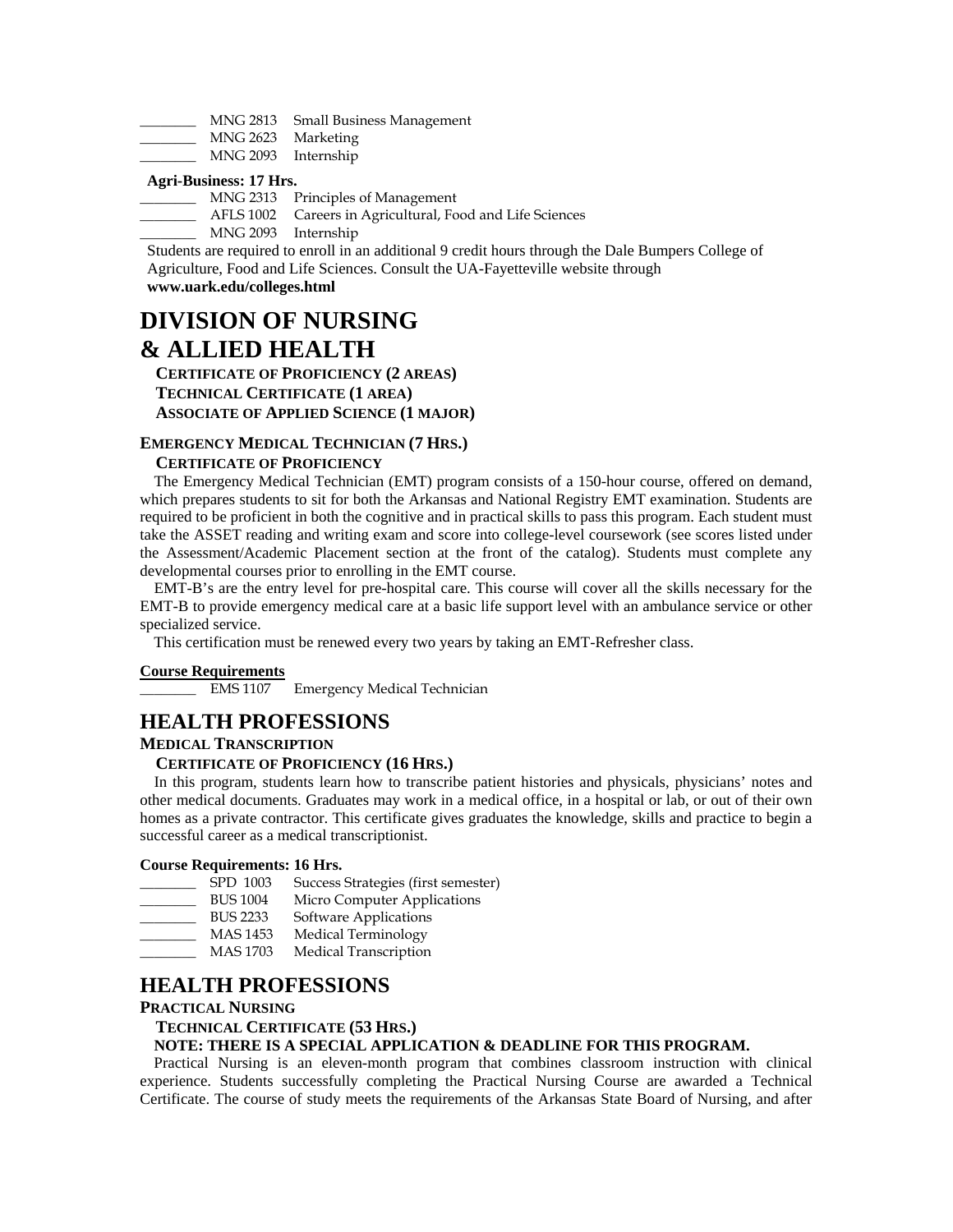graduation, students are eligible to apply for the State licensing examination to become an LPN. If a student has been convicted of a crime, they may not be eligible to take the State licensing examination. Questions concerning eligibility for the Practical Nursing program should be directed to the Director of Nursing & Allied Health at Cossatot Community College-UA.

 Due to the strenuous nature of nursing and practice-orientation of CCCUA, the College reserves the right to determine the eligibility of any student to enroll or continue in the nursing program. This determination is based on, but not limited to, the characteristics required of a clinical nurse. Eligibility is determined by the faculty's evaluation of a student's ability to perform the clinical tasks necessary to complete the clinical and course objectives. These abilities are re-evaluated after each course.

 To meet the requirements of the Arkansas State Board of Nursing, the Practical Nursing Program will follow a special calendar, and class days will be different from those followed by students in other programs. Regular class days will be 6 hours each; clinical days will be 8-12 hours each.

#### **ENTRANCE REQUIREMENTS**

 Applicants must be high school graduates or have equivalency certification, and take the Admissions Exam for Nursing candidates. Students will be selected based on admission exam scores, prerequisite grades (76%) and personal interviews.

 Selected students must pass a physical examination, including random drug screen(s) throughout the year, and receive required immunizations. The College requires that all nursing students attain at least basic levels of performance in mathematics, reading, and English skills. Students must have an ACT score of 19 in mathematics, reading, and English or take the ASSET numerical skills, reading, and writing (see scores listed under the Assessment/Academic Placement section at the front of the catalog). Each student must complete all prerequisite and developmental courses prior to entering the LPN program. These include Anatomy & Physiology, Medical Terminology, and Success Strategies.

#### **DEADLINE**

 **Enrollment is limited. The applications submission deadline is March 1 of each year. Students must submit a new application each year.** 

#### **STUDENT PROGRESS:**

*NOTE: All courses are taught in a specific order. Therefore, each course is considered a prerequisite for subsequent courses. Students may take MAS 1803 at CCCUA OR BIOL 2064 AND 2074 at CCCUA or equivalent courses at another institution.* 

 Nursing students must maintain an average of 76% in theory **AND** clinical coursework. Failure to attain a "C" (76%) in both theory and clinical courses will result in the student being administratively withdrawn from the LPN program at Cossatot Community College-UA.

 Re-admittance may be available for repeat courses ONLY if space is available. Students may only be re-admitted one time. If the re-admittance has been longer that one academic school year, the student must repeat the entire program.

#### **PRACTICAL NURSING CURRICULUM**

#### **(INCLUSIVE OF PRE-REQUISITES)**

 Pre-requisites to be completed during the fall or spring semester(s) prior to entering the LPN Program at Cossatot Community College - U of A:

#### **Pre-Requisite Requirements**

|            | SPD 1003                 | Success Strategies (first semester)             |
|------------|--------------------------|-------------------------------------------------|
|            | <b>MAS 1803</b>          | Basic Human Anat. & Physiol. (non-transferable) |
| <b>OR</b>  |                          |                                                 |
|            | <b>BIOL 2064</b>         | Anatomy & Physiology I                          |
| <b>AND</b> | <b>BIOL 2074</b>         | Anatomy & Physiology II                         |
|            | MAS 1453                 | Medical Terminology                             |
|            | <b>Core Requirements</b> |                                                 |
|            | LPN 1101                 | Nursing I                                       |
|            | LPN 1112                 | Basic Nursing Principles & Skills               |
|            | <b>LPN 1206</b>          | Medical Surgical Nursing I                      |
|            | LPN 1202                 | Pharmacology I                                  |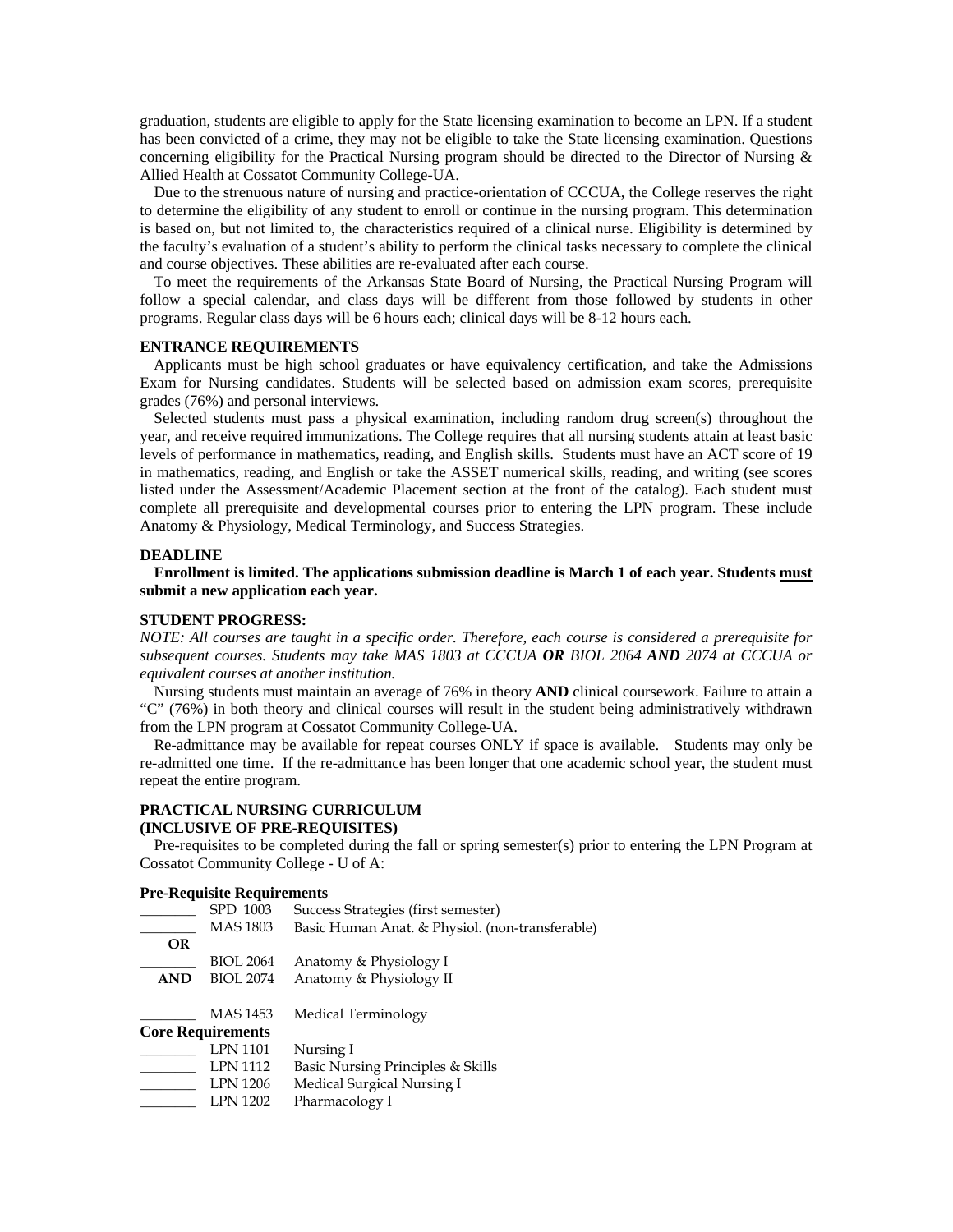| <b>LPN 1302</b> | Pharmacology II               |
|-----------------|-------------------------------|
| LPN 1402        | Nutrition                     |
| LPN 1143        | Nursing of Mothers & Children |
| LPN 1153        | Nursing of Children           |
| LPN 1602        | Mental Health                 |
| LPN 1213        | Medical Surgical Nursing II   |
| LPN 1307        | Medical Surgical Nursing III  |

#### **HEALTH PROFESSIONS**

#### **MEDICAL ASSISTING**

#### **ASSOCIATE OF APPLIED SCIENCE DEGREE (62 HRS.)**

 Medical assistants possess wide and diverse competencies including administrative, laboratory and office skills. Of the approximately 329,000 medical assistants employed in 2000, over 60 percent were employed in physicians' offices and about 15 percent worked in offices of other health practitioners such as chiropractors, optometrists, and podiatrists. Others worked in hospitals, nursing homes and other health care facilities.

 Students must maintain an average of 76% in all MAS coursework. Students who fail to attain a "C" (76%) must repeat the course with a 76% or better to be eligible for graduation.

#### **Course # General Education Core Requirements**

- SPD 1003 Success Strategies (first semester)
- ENGL 1113 Composition I
- \_\_\_\_\_\_\_\_ ENGL 1123 Composition II
- \_\_\_\_\_\_\_\_ MATH 1023 College Algebra
- \_\_\_\_\_\_\_\_ PSYC 2003 General Psychology
- \_\_\_\_\_\_\_\_ SPD 2001 Employment Strategies (last semester)

#### **Course # Technical Core Requirements**

- BUS 1004 Micro Computer Applications<br>BUS 2233 Software Applications
- Software Applications
- \_\_\_\_\_\_\_\_ MAS 1106 Medical Laboratory I
- 
- \_\_\_\_\_\_\_\_ MAS 1206 Medical Laboratory II
- \_\_\_\_\_\_\_\_\_ MAS 1453 Medical Terminology<br>\_\_\_\_\_\_\_\_ MAS 1553 Diseases of the Huma Diseases of the Human Body
- \_\_\_\_\_\_\_\_ MAS 1153 Medical Office Management
- \_\_\_\_\_\_\_\_ MAS 1253 Pharmacology
- MAS 1503 Medical Legal/Ethical Practices<br>MAS 1603 Radiology and First Aid
- Radiology and First Aid<br>Medical Transcription
- $\frac{\text{MAS }1703}$
- \_\_\_\_\_\_\_\_ MAS 1803 Basic Human Anatomy & Physiology
- \_\_\_\_\_\_\_\_ MAS 2053 Co-op Internship

#### **RADIOLOGIC TECHNOLOGY PRE-REQUISITES (A.S./B.S. THROUGH UAMS, AHEC-SOUTHWEST)**

 Radiologic Technology is a dynamic health care profession and an integral part of the healthcare team concept. The registered radiographer performs a variety of radiographic (X-Ray) procedures while maintaining good patient care and observing safety guidelines. The products of these procedures are used in the diagnosis and treatment of disease.

 The Associate of Science and Bachelor of Science degree programs in Radiologic Technology are offered by the University of Arkansas for Medical Sciences, Area Health Education Center-Southwest. The following course requirements must be fulfilled prior to the fall semester of the year accepted into the program. Students may apply for admission into the Radiologic Technology professional program prior to the completion of all prerequisites. However, if accepted into the program, all courses must be completed prior to entering the Radiologic Technology program. Please call (870) 779-6054 for applications, deadlines, and additional information.

 Graduates of the program are eligible to sit for the American Registry of Radiologic Technologists National Certification Exam. Successful completion of the program does not itself ensure registration. The program consists of one year academics and two years professional academics and clinicals for the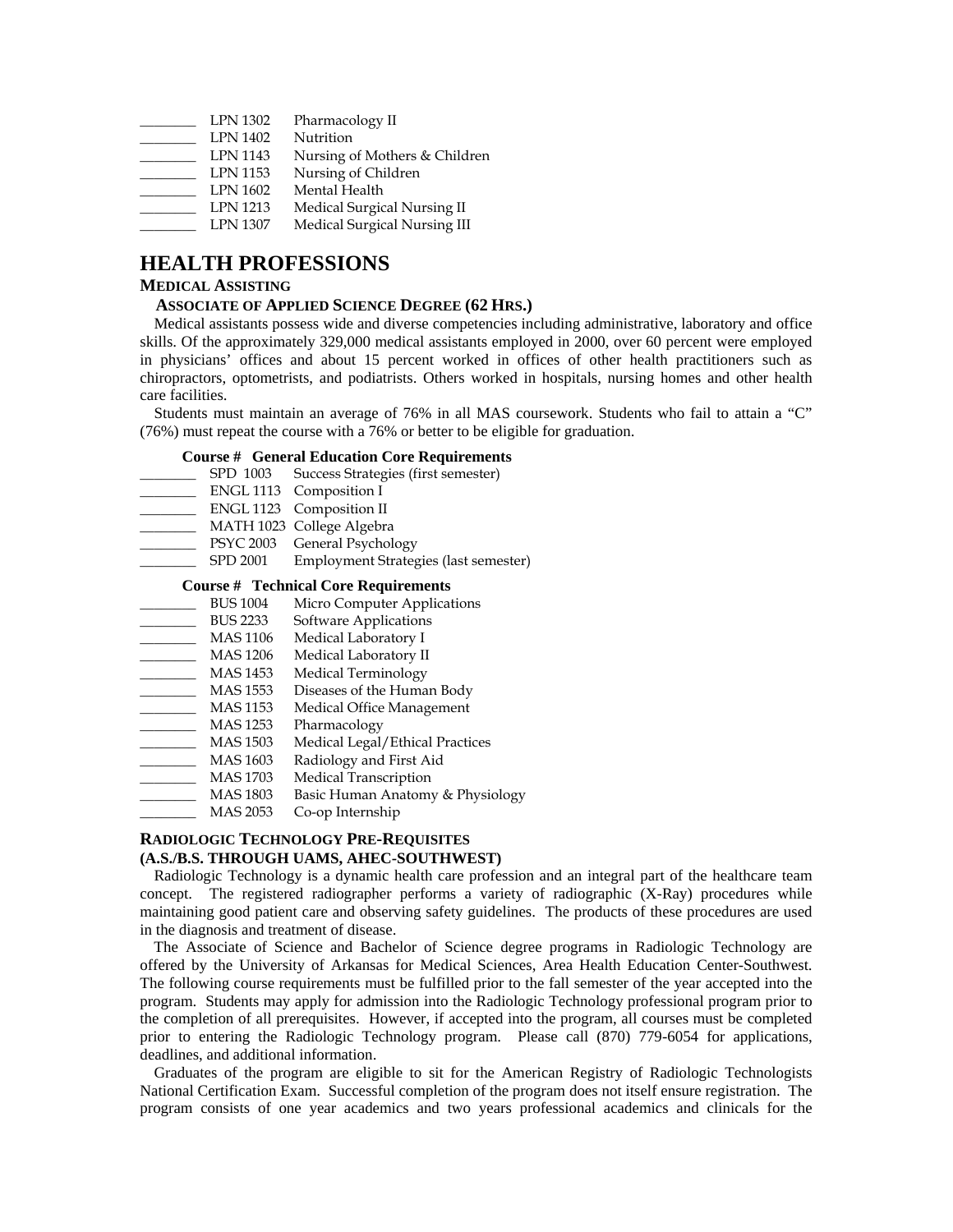Associate of Science degree. Additional advanced courses are required for the Bachelor of Science degree. Any grades less than a "C" will not be accepted, and students must maintain an overall GPA of 2.0.

#### **Cossatot Community College -UA**

| Science (current- within past 7 years): 8 Hrs. |                         |
|------------------------------------------------|-------------------------|
| BIOL 2064                                      | Anatomy & Physiology I  |
| <b>BIOL 2074</b>                               | Anatomy & Physiology II |

#### **Computer Science: 3 Hrs.**

\_\_\_\_\_\_\_\_ BUS 1004 Micro Computer Applications

#### **English: 6 Hrs.**

\_\_\_\_\_\_\_\_ ENGL 1113 Composition I ENGL 1123 Composition II

#### **Math (current-within past 7 years): 3 Hrs.**

\_\_\_\_\_\_\_\_ MATH 1023 College Algebra

#### **Speech: 3 Hrs.**

SPCH 1113 Principles of Speech

#### **Social Science/History: 9 Hrs.**

|            |                  | PSYC 2003 General Psychology |
|------------|------------------|------------------------------|
| <b>AND</b> | <b>SOCI 2003</b> | Sociology                    |
|            | <b>HIST 2013</b> | US History to 1876           |
| OR         | <b>HIST 2023</b> | US History Since 1876        |
| OR.        | <b>PSCI 2003</b> | American Government          |
|            |                  |                              |

 Additional core requirements for the Bachelor of Science degree that may be obtained either prior to or concurrent with the professional program are:

#### **Fine Arts: 3 Hrs.**

\_\_\_\_\_\_\_\_ FA 2003 Intro to Fine Arts: Art

**OR** FA 2013 Intro to Fine Arts: Music

#### **History: 6 Hrs.**

\_\_\_\_\_\_\_\_ HIST 1003 Western Civilization to 1700

\_\_\_\_\_\_\_\_ HIST 1013 Western Civilization Since 1700

#### **Humanities: 3 Hrs.**

|     | PHIL 2003 | Philosophy                       |
|-----|-----------|----------------------------------|
| OR. |           | – ENGL 2213 – World Literature I |

**OR** ENGL 2223 World Literature II

### **DIVISION OF TECHNOLOGY**

The Division of Technology provides certificates and Associate of Applied Science degrees designed to prepare the student for the workforce immediately upon successfully completing the program at the College. The following is the list of the certificates and degrees the Division provides.

#### CERTIFICATES OF PROFICIENCY (12 AREAS)

### *NOTE: Certificates of Proficiency are NOT eligible for Title IV/Pell grants.*

Automotive: Brakes, Suspension & Steering Drive Train Specialist Engine Performance Engine Repair & Climate Control Electrical/Electronic Systems Computer Aided Design and Drafting Computer Information Systems: A+ Certificate Electrician Pre-Apprentice Small Engine Repair Welding TECHNICAL CERTIFICATES (2 MAJORS) Collision Repair Residential Construction Technology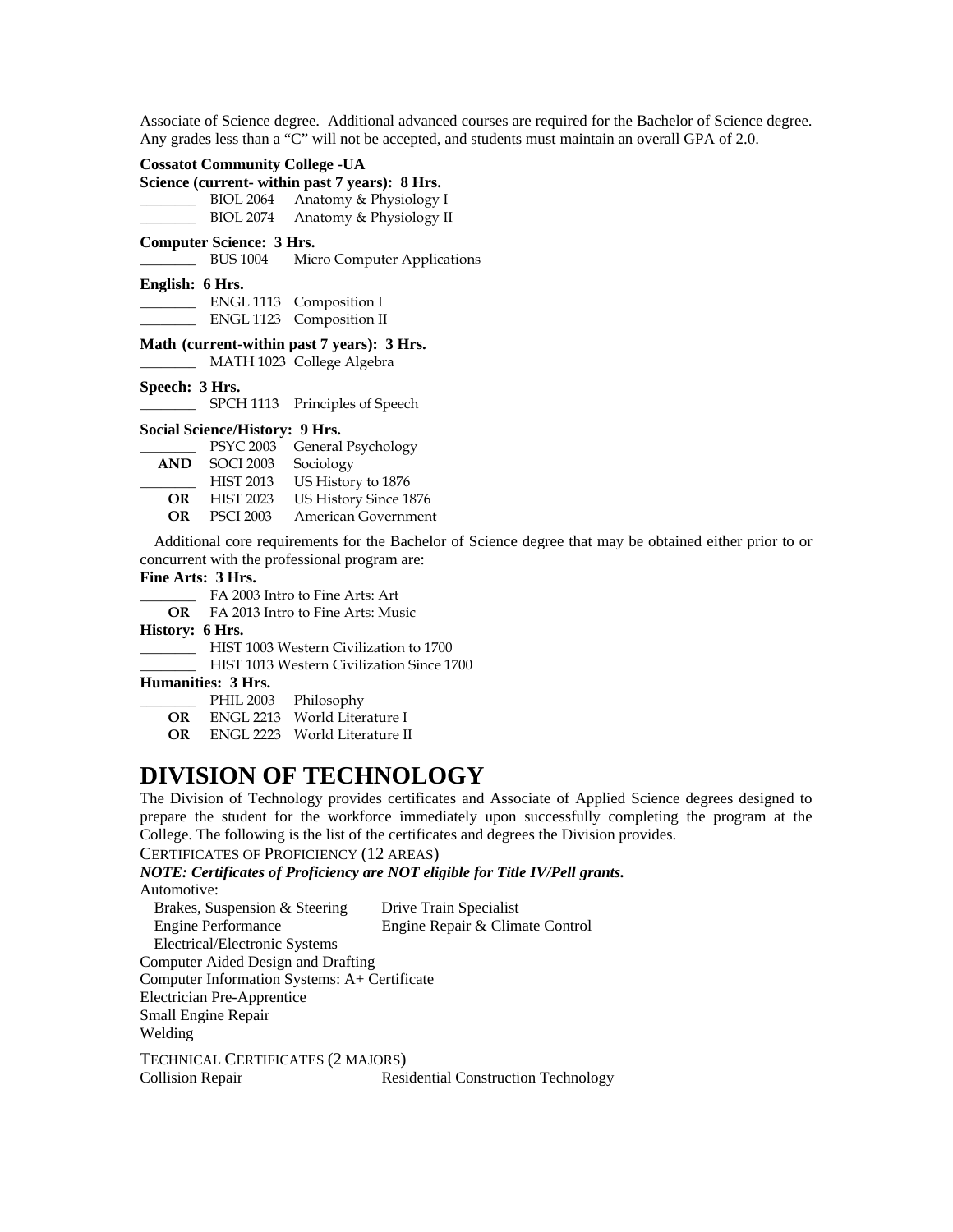ASSOCIATE OF APPLIED SCIENCE DEGREE (3 MAJORS) Computer Information Systems Fire Science (awarded through SAU Tech-Camden) General Technology

#### AUTOMOTIVE TECHNOLOGY DEPARTMENT CERTIFICATES OF PROFICIENCY (5 AREAS)

#### CERTIFICATE OF PROFICIENCY

BRAKES, SUSPENSION AND STEERING (17 HRS.)

#### **Course Requirements**

| SPD 1003 | Success Strategies (first semester) |
|----------|-------------------------------------|
| AST 1205 | <b>Automotive Brake Systems</b>     |
| AST 1705 | Steering and Suspension             |

TECH 1003 Technical Mathematics

CERTIFICATE OF PROFICIENCY:

DRIVE TRAIN SPECIALIST (17 HRS.)

### **Course Requirements**

- Success Strategies (first semester)
- \_\_\_\_\_\_ AST 2505 Manual Transmissions<br>\_\_\_\_\_ AST 2805 Automatic Transmission
- Automatic Transmissions
- \_\_\_\_\_\_\_\_ TECH 1003 Technical Mathematics

#### CERTIFICATE OF PROFICIENCY:

ELECTRICAL/ELECTRONIC SYSTEMS (15 HRS.)

#### **Course Requirements**

SPD 1003 Success Strategies (first semester)<br>AST 1204 Automotive Electrical/Electronic AST 1204 Automotive Electrical/Electronic Systems I<br>AST 2204 Automotive Electrical/Electronic Systems II Automotive Electrical/Electronic Systems II \_\_\_\_\_\_\_\_ TECH 1003 Technical Mathematics

#### CERTIFICATE OF PROFICIENCY:

ENGINE PERFORMANCE (17 HRS.)

#### **Course Requirements**

| SPD 1003 | Success Strategies (first semester) |  |
|----------|-------------------------------------|--|
|          |                                     |  |

- 
- AST 2205 Engine Performance I<br>AST 2305 Engine Performance II Engine Performance II
- TECH 1003 Technical Mathematics

CERTIFICATE OF PROFICIENCY:

#### ENGINE REPAIR AND CLIMATE CONTROL (17 HRS.)

### **Course Requirements**

- Success Strategies (first semester)
- 
- \_\_\_\_\_\_ AST 1106 Engine Repair<br>\_\_\_\_\_\_ AST 1504 Automotive Cl Automotive Climate Control
- \_\_\_\_\_\_\_\_ TECH 1003 Technical Mathematics

#### AUTOMOTIVE TECHNOLOGY (under review)

ASSOCIATE OF APPLIED SCIENCE DEGREE (70 HRS.)

## General Education Core (19 Hrs.)<br>
SPD 1003 Success Stra

- Success Strategies (first semester)
- ENGL 1113 Composition I
- **ENGL 1133** Technical Writing
- \_\_\_\_\_\_\_ SPCH 1113 Speech
- \_\_\_\_\_\_\_\_ TECH 1003 Technical Mathematics
- BUS 1503 Human Relations/Supervision
- **OR** \_ MNG 2623 Principles of Management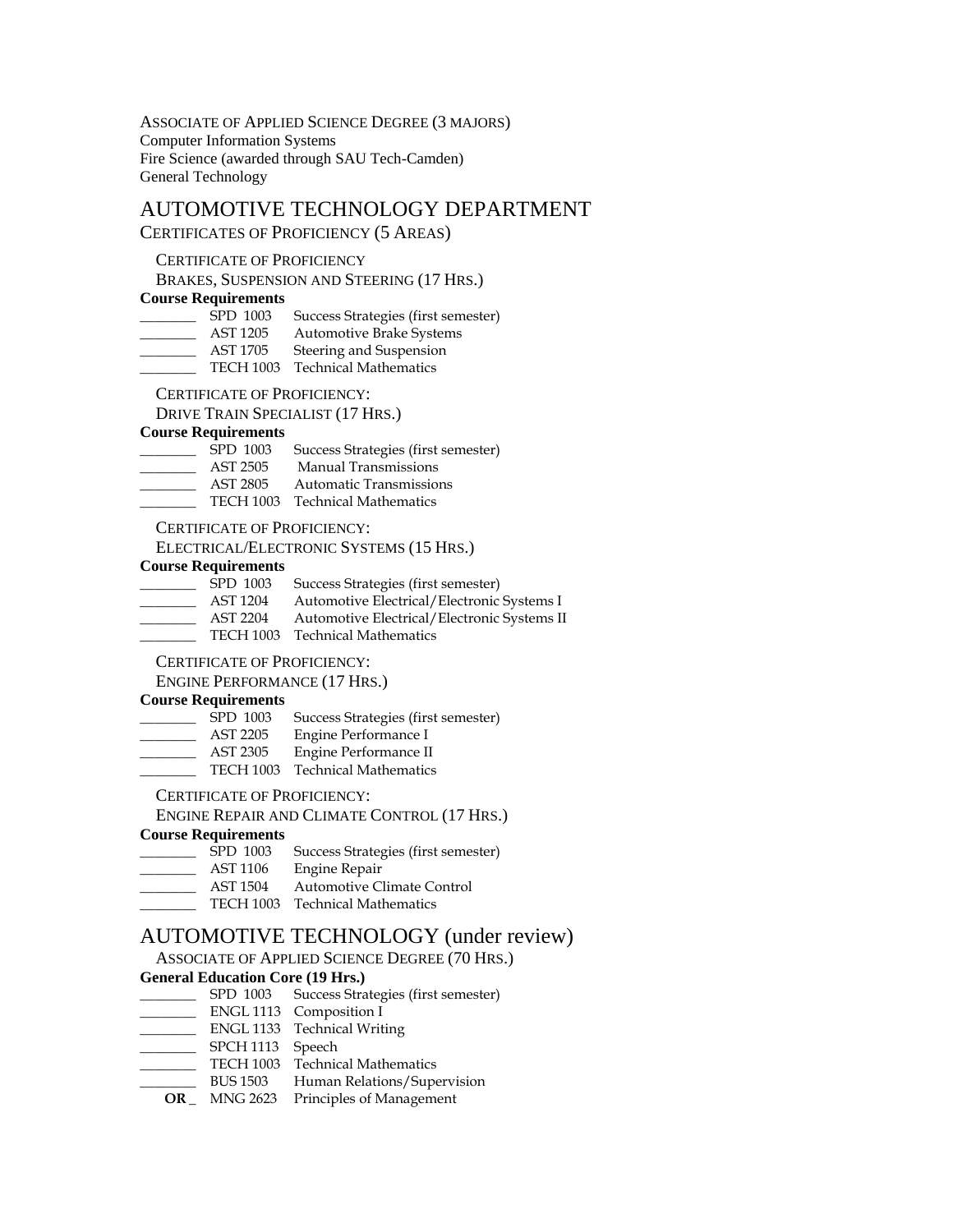SPD 2001 Employment Strategies (last semester)

#### **Specialty Education Core (51 Hrs.)**

- \_\_\_\_\_\_\_\_ AST 1106 Engine Repair
- \_\_\_\_\_\_\_\_ AST 1204 Automotive Electrical/Electronic Systems I
- \_\_\_\_\_\_\_\_ AST 1205 Automotive Brake Systems
- \_\_\_\_\_\_\_\_ AST 1504 Automotive Climate Control
- **AST 1705 Steering and Suspension**
- **AST 2204 Automotive Electrical/Electronic Systems II**
- AST 2205 Engine Performance I
- \_\_\_\_\_\_\_\_ AST 2305 Engine Performance II
- \_\_\_\_\_\_\_\_ AST 2505 Manual Transmissions/Drive Line
- \_\_\_\_\_\_\_\_ AST 2805 Automatic Transmission / Transaxle
- \_\_\_\_\_\_\_\_ CIS 1603 Basic Microcomputer Repair I

#### COLLISION REPAIR

#### TECHNICAL CERTIFICATE (58 HRS.)

The Collision Repair Department at Cossatot Community College-UA is ASE (Automotive Service Excellence) certified through NATEF. The Collision Repair program sets forth the basic principles of automotive collision repair on the frame/body design as well as the uni-body design. The automobile-body professional repairs damaged car bodies and car body parts according to repair manuals. This course is designed to train students in estimating, metalworking, sanding, painting, aligning frames, and installing glass. Training will also include procedures to remove upholstery, accessories, electrical and mechanical window-and-seat operating equipment, and trim to gain access to vehicle body and fenders.

#### **General Core Requirements: 10 Hrs.**

| SPD 1003 | Success Strategies (first semester)   |
|----------|---------------------------------------|
|          | GSTD 0253 Developmental Writing       |
|          | OR ENGL 1113 Composition I            |
|          | TECH 1003 Technical Mathematics       |
| SPD 2001 | Employment Strategies (last semester) |
|          |                                       |

#### **Specialty Core Requirements: 48 Hrs.**

- \_\_\_\_\_\_\_\_ COL 1104 Technical Welding
- COL 1108 Basic Metal Repair
- \_\_\_\_\_\_\_\_ COL 1207 Body and Frame Alignment
- \_\_\_\_\_\_\_\_ COL 1408 Painting
- \_\_\_\_\_\_\_\_ COL 1507 Color Matching
- \_\_\_\_\_\_\_\_ COL 1604 Repair of Plastics and Adhesives
- \_\_\_\_\_\_\_\_ COL 1610 Repair of Mechanical and Elect. Components

#### COMPUTER AIDED DESIGN & DRAFTING

#### CERTIFICATE OF PROFICIENCY (15 HRS.)

This program is designed to give students a thorough understanding of the basic principles of computeraided drafting and design.

#### **Specialty Core Requirements: 15 Hrs.**

- \_\_\_\_\_\_\_\_ CDD 1003 Computer Aided Design I
- \_\_\_\_\_\_\_\_ CDD 1013 Engineering Graphics I
- \_\_\_\_\_\_\_\_ CDD 1023 Computer Aided Design II
- CDD 2003 Computer Aided Design III<br>CDD 2013 Architectural Drafting
- Architectural Drafting
- **OR** CDD 2023 Mechanical Drafting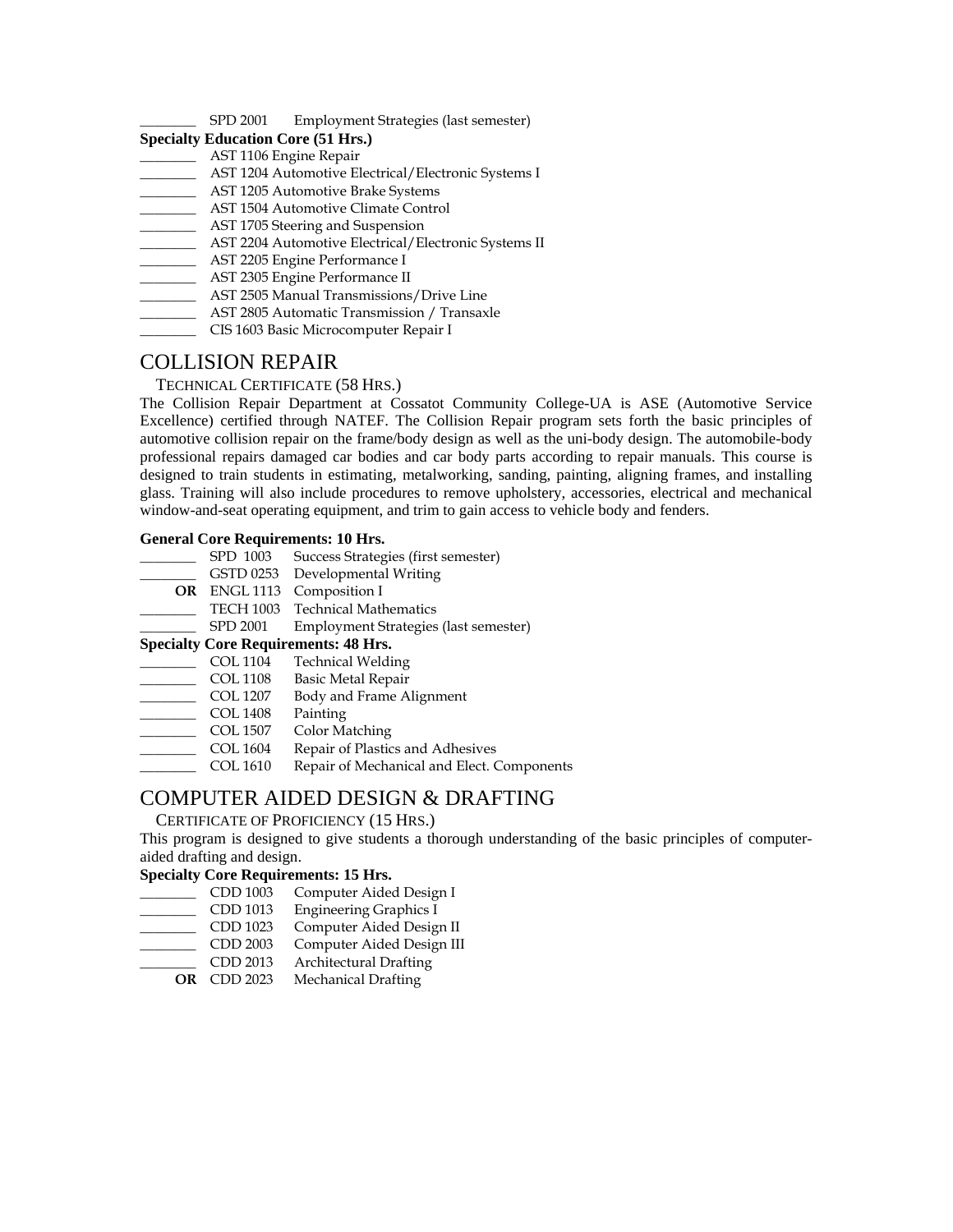#### COMPUTER INFORMATION SYSTEMS

 CERTIFICATE OF PROFICIENCY ASSOCIATE OF APPLIED SCIENCE DEGREE

#### CERTIFICATE OF PROFICIENCY: A+ CERTIFICATE (9 HRS.)

Provides the necessary skills for entry-level positions in the computer repair/maintenance fields. Prepares the student to test for the A+ certification.

#### **Course Requirements**

- CIS 1603 Basic Microcomputer Repair I CIS 1613 Basic Microcomputer Repair II CIS 2903 Networking Essentials
- 

#### COMPUTER INFORMATION SYSTEMS

ASSOCIATE OF APPLIED SCIENCE DEGREE (61 HRS.)

The Associate of Applied Science Degree is for those students who may

later transfer to a four-year institution or seek a two-year terminal degree that

leads to employment. The degree offers students a general education base

plus an overall introduction into the computing environment.

#### **Academic Required Core: 26 Hrs.**

- \_\_\_\_\_\_\_\_ SPD 1003 Success Strategies (first semester)
- \_\_\_\_\_\_\_\_ ENGL 1113 Composition I
- \_\_\_\_\_\_\_\_ ENGL 1123 Composition II
- \_\_\_\_\_\_\_\_ MATH 1023 College Algebra
- SPCH 1003 Speech<br>CIS 1013 Introdu
- CIS 1013 Introduction to Computers<br>BUS 1004 Microcomputer Application
- BUS 1004 Microcomputer Applications<br>INT 1003 Principles of Technology
- Principles of Technology
- \_\_\_\_\_\_\_\_ SPD 2001 Employment Strategies (last semester)

#### **Technical Core: 35 Hrs.**

- 
- CIS 1203 Internet Fundamentals<br>CIS 1303 HTML & Web Page De CIS 1303 HTML & Web Page Design<br>CIS 1603 Basic Microcomputer Repai
- CIS 1603 Basic Microcomputer Repair I<br>CIS 1613 Basic Microcomputer Repair I
- Basic Microcomputer Repair II
- CIS 1904 Programming Fundamentals I w/Lab<br>CIS 1914 Programming Fundamentals II w/Lab
- Programming Fundamentals II w/ Lab
- $\overline{\qquad}$  CIS 2003 Security +
- \_\_\_\_\_\_\_\_ CIS 2903 Networking and Windows 2000 Essentials
- $\qquad \qquad \text{CIS } 2913$  Server +
- CIS 2993 Internship
- \_\_\_\_\_\_\_\_ MATH 2033 Applied Logic

#### CRIMINAL JUSTICE: LAW ENFORCEMENT

The following sequence of courses is approved by the Arkansas Criminal Justice Institute as meeting the requirements for an AAS degree in Criminal Justice. Upon completion of the Pre-Criminal Justice requirements, the student should enroll with the Criminal Justice Institute for completion of the program. Visit **http://www.cji.net** for more information.

ASSOCIATE OF APPLIED SCIENCE DEGREE (72 HRS.)

**Academic Core 36 Hrs.** (Pre-Criminal Justice Requirements)

- \_\_\_\_\_\_\_\_ SPD 1003 Success Strategies (first semester)
- \_\_\_\_\_\_\_\_ ENGL 1113 Composition I
- \_\_\_\_\_\_\_\_ ENGL 1123 Composition II
- SPCH 1003 Speech
- \_\_\_\_\_\_\_\_ MATH 1023 College Algebra
- \_\_\_\_\_\_\_\_ CRJU 1103 Introduction to Criminal Justice
- BUS 1004 Microcomputer Applications
- BIOL 1014 General Biology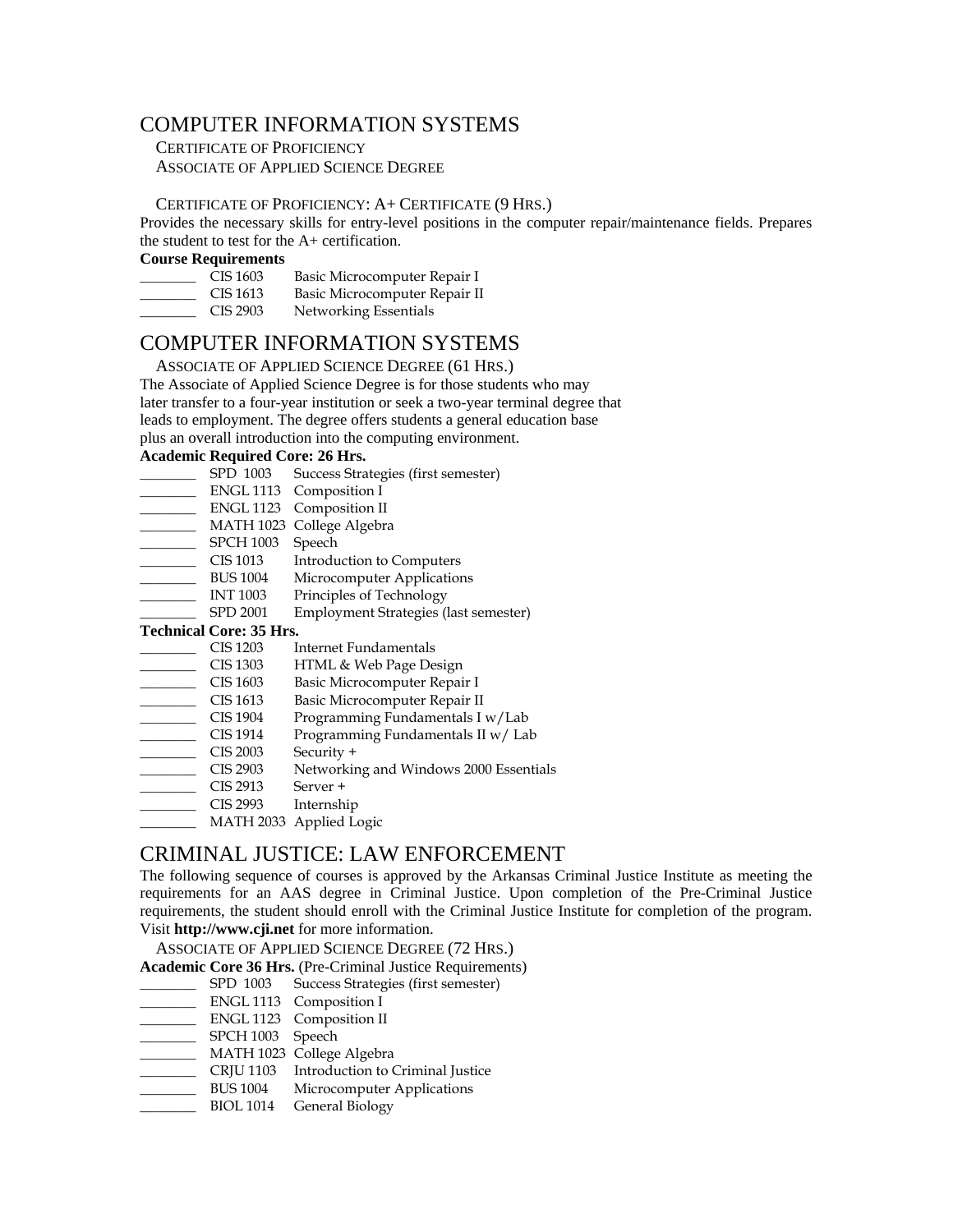#### **OR** CHEM 1014 General Chemistry

- SOC 2003 Introduction to Sociology
- PSCI 2003 American National Government
- BUS 1503 Human Relations/Supervision
- \_\_\_\_\_\_\_\_ SPD 2001 Employment Strategies (last semester)

#### **Courses below must be taken through the Arkansas Criminal Justice Institute**

#### **Technical Required Core 36 Hrs.**

- School of Law Enforcement Supervision
- \_\_\_\_\_\_\_\_ Law Enforcement Administration/Management
- \_\_\_\_\_\_\_\_ Integrity in Law Enforcement
- Legal Aspects of Law Enforcement
- \_\_\_\_\_\_\_\_ Varied Principles of Law Enforcement
- \_\_\_\_\_\_\_\_ DWI Detection and Field Tests
- \_\_\_\_\_\_\_\_ Law Enforcement Communications
- \_\_\_\_\_\_\_\_ Crisis Negotiations
- \_\_\_\_\_\_\_\_ Law Enforcement Training Academy
- \_\_\_\_\_\_\_\_ (Arkansas Law Enforcement Training Academy-Certificate)

#### ELECTRICIAN PRE-APPRENTICE

CERTIFICATE OF PROFICIENCY (7 HRS.)

One of the requirements for entering the Electrical Apprenticeship Program is that the individual MUST be employed in the electrical trade. This certificate of proficiency is specifically designed to prepare students for entry-level employment in the electrical trade and subsequent acceptance into the Electrical Apprentice Program.

#### **Pre-Apprentice Core Requirements: 7 Hrs.**

- ELT 1001 Electrical Blueprints, Schematics & Wiring Diag.<br>ELT 1003 Electrical Theory and Applications ELT 1003 Electrical Theory and Applications<br>ELT 1133 National Electrical Code
- National Electrical Code

#### FIRE SCIENCE

#### ASSOCIATE OF APPLIED SCIENCE DEGREE (63 HRS.)

The AAS degree in Fire Science is offered through the Arkansas Fire Academy, a branch of SAU-Tech, whose satellite campus is located on CCCUA's De Queen campus. The course is designed to give students, as well as volunteer and professional firefighters, an advanced understanding of fire behaviors and firefighting theory, incident command and leadership, pump operations, arson investigation, EMT, safety training, and hazardous materials situations.

#### PRE-FIRE SCIENCE AAS DEGREE

*NOTE: This program requires joint enrollment at Southern Arkansas University-Tech/Arkansas Fire Academy (AFA) to receive credit for work completed.* 

#### **Academic Core 18 Hrs.**

- \_\_\_\_\_\_\_\_ SPD 1003 Success Strategies (first semester)
- \_\_\_\_ ENGL 1113 Composition I
- \_\_\_\_\_\_\_\_ ENGL 1123 Composition II
- \_\_\_\_\_\_\_\_ MATH 1023 College Algebra
- psyc 2003 General Psychology
- **OR** HIST 2013 U.S. History to 1876
- **OR** HIST 2023 U.S. History Since 1876
	- \_\_\_\_\_\_\_\_ CIS 1013 Introduction to Computers

Courses listed below MAY be available from CCCUA. Consult CCCUA Fire Science Coordinator for details.

#### **Technical Required Core 18-19 Hrs.**

- \_\_\_\_\_\_\_\_ FS 1123 Firefighter I \_\_\_\_\_\_\_\_ FS 1133 Firefighter II
- 
- \_\_\_\_\_\_\_\_ FS 2123 Driver/Operator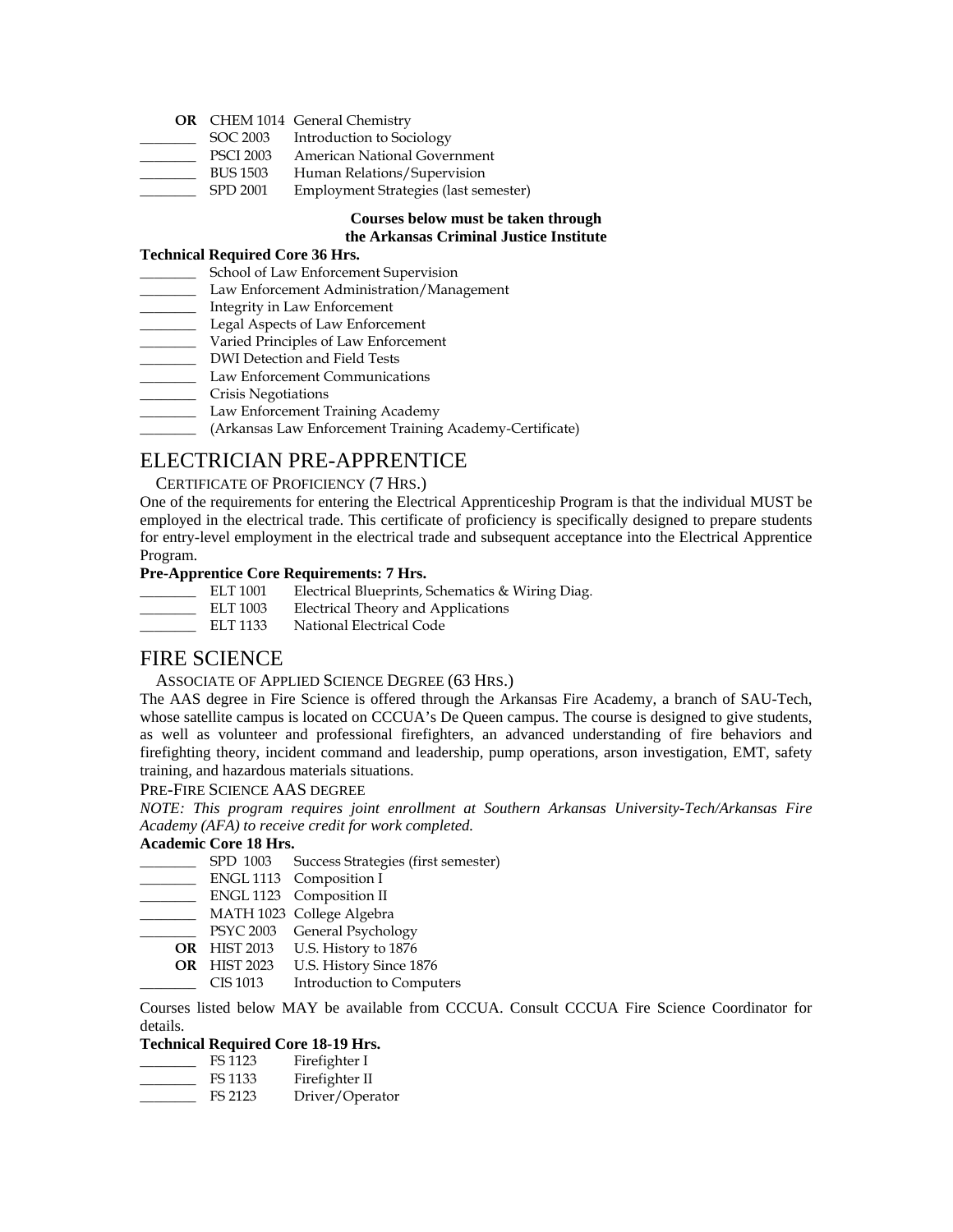- FS 1023 Strategy & Tactics
- FS 2003 Hazardous Materials Operations
- FS 2013 EMS First Responder
- **OR** FS 2026 Emergency Medical Technician

Courses listed below MAY ONLY BE AVAILABLE FROM Southern Arkansas University-Tech/AFA. Consult CCCUA Fire Science Coordinator for details.

#### **Technical Electives 26-27 Hrs.**

- \_\_\_\_\_\_\_\_ FS 1003 Introduction to Fire and Emergency Response
- FS 1033 Fire Prevention<br>FS 1103 Company Office
- Company Officer I
- FS 1113 Safety Officer<br>FS 1203 Building Cons
- FS 1203 Building Construction<br>FS 1213 Fire Service Rescue
- Fire Service Rescue
- FS 2013 EMS First Responder<br>FS 2014 Emergency Med. Tecl
- Emergency Med. Tech. Basic I
- FS 2033 Company Officer II<br>FS 2103 Fire Instructor Meth
- FS 2103 Fire Instructor Methodology<br>FS 2113 Fire Inspection Principles
- FS 2113 Fire Inspection Principles<br>FS 2153 Fire Investigation I Fire Investigation I
- 
- FS 2143 Firefighter Safety<br>FS 1013 Fire Service Leade
- Fire Service Leadership
- \_\_\_\_\_\_\_\_ FS 2043 Fire Administration I
- FS 2163 Legal Aspects of the Fire Service
- \_\_\_\_\_\_\_\_ GS 1021 Portfolio Development

### GENERAL TECHNOLOGY

#### ASSOCIATE OF APPLIED SCIENCE DEGREE (64-68 HRS.)

The A.A.S. in General Technology enables a student to work with an advisor to design an individualized program of study to fulfill a unique or multi-skill career goal that cannot be met through completion of any single technology program offered by the College. This is accomplished by selecting courses in one 24 hour Technical Major, two 12-hour or one 24-hour Technical Support option and the General Academic Core. This program will help the student develop a coherent program providing quality training in multiple technology fields and in support courses contributing directly to the career objective.

#### **General Academic Core (20 SCH)**

(all students pursuing the AAS in General Technology must complete this core)

- \_\_\_\_\_\_\_\_ SPD 1003 Success Strategies (first semester)
- \_\_\_\_\_\_\_\_ ENGL 1113 Composition I
- 
- SPCH 1113 Speech<br>SPD 2001 Employ Employment Strategies (last semester)
- \_\_\_\_\_\_\_\_ INT 1003 Principles of Technology
- \_\_\_\_\_\_\_\_ MATH 1023 College Algebra
- \_\_\_\_\_\_\_\_ BUS 1004 Microcomputer Applications

**Technical Major** (12 Hrs. of each in a prescribed sequence may be used as a Technical Minor. Some courses require completion of prerequisite courses prior to enrollment.)

#### **AUTOMOTIVE SERVICE TECHNOLOGY**

#### **Technical Core**

AST 1204 Automotive Electrical/Electronics Systems I<br>AST 2203 Automotive Electrical/Electronics Systems II Automotive Electrical/Electronics Systems II AST 2205 Engine Performance I<br>AST 2304 Engine Performance II \_\_\_\_\_\_\_\_ AST 2304 Engine Performance II<br>\_\_\_\_\_\_\_\_ AST 2504 Manual Transmissions \_\_\_\_\_\_\_\_ AST 2504 Manual Transmissions/Drive Line<br>\_\_\_\_\_\_\_ AST 2803 Automatic Transmission/Transaxle Automatic Transmission/Transaxle \_\_\_\_\_\_\_\_ AST 1224 Automotive Brake Systems \_\_\_\_\_\_\_\_ AST 1704 Steering and Suspension AST 1503 Automotive Climate Control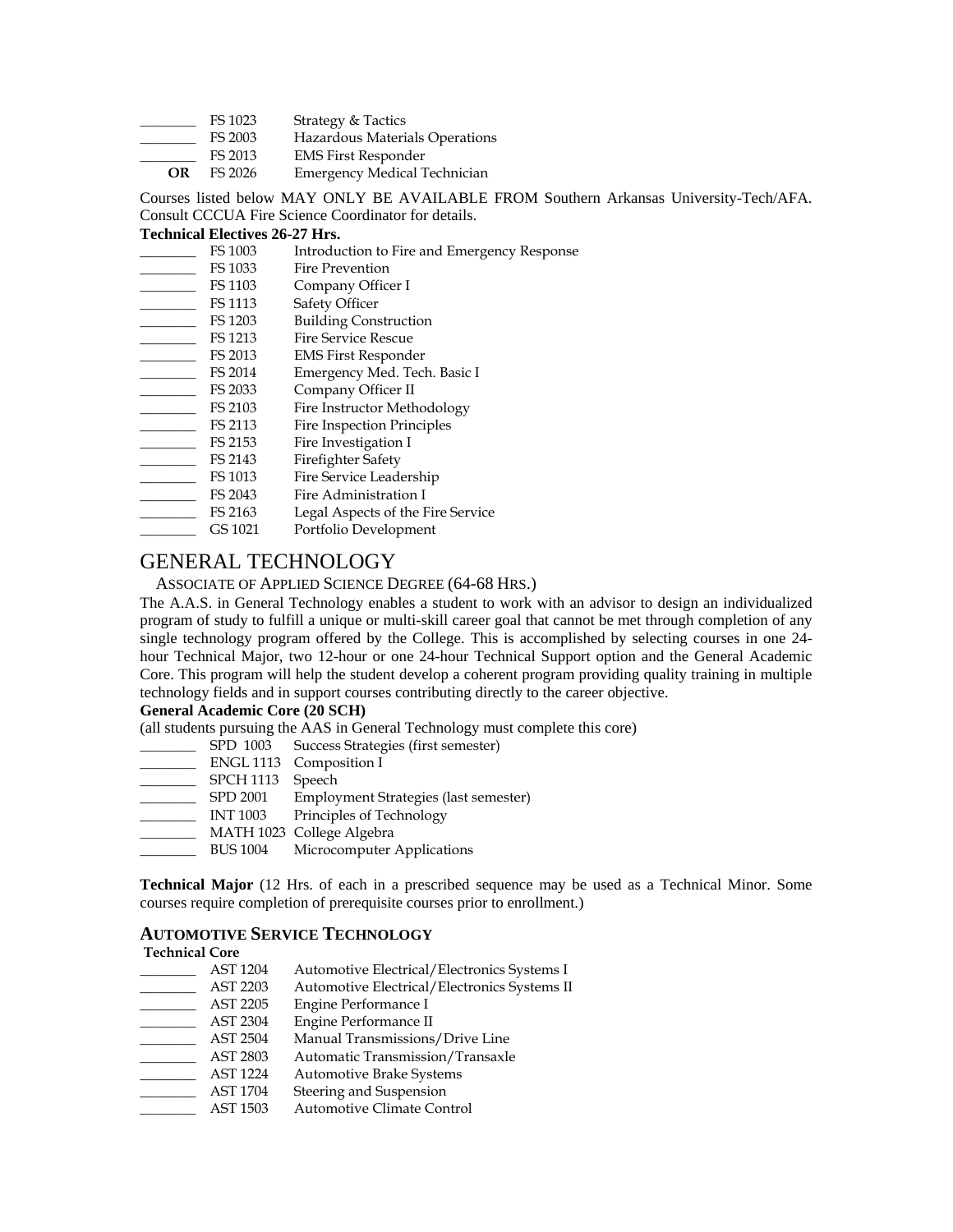- \_\_\_\_\_\_ AST 1104 Engine Repair<br>\_\_\_\_\_ BUS 1503 Human Relatio
- Human Relations/Supervision
- \_\_\_\_\_\_\_\_ INT 2993 Internship

#### SMALL BUSINESS MANAGEMENT ELECTIVE OPTIONS:

MAY BE USED AS ONE 12 HRS. MINOR

- \_\_\_\_\_\_\_\_ ACCT 2113 Accounting Principles
- \_\_\_\_\_\_\_\_ BUS 1503 Human Relations/Supervision
- \_\_\_\_\_\_\_\_ BUS 1223 Word Processing I
- \_\_\_\_\_\_\_\_ MNG 2813 Small Business Management
- **OR** BUS 2023 Business Communications

#### **COLLISION REPAIR TECHNOLOGY**

#### **Technical Core**

- \_\_\_\_\_\_\_\_ COL 1104 Tech Welding
- COL 1207 Body & Frame Alignment
- COL 1108 Basic Metal Repair
- \_\_\_\_\_\_\_\_ COL 1408 Painting

#### **These may require demonstrated Auto Collision/Repair Technology Core competencies prior to enrollment.**

- 
- COL 1507 Color Matching<br>COL 1610 Repair of Mecha COL 1610 Repair of Mechanical/Electrical Components<br>COL 1604 Repair of Plastics/Adhesives
- 
- COL 1604 Repair of Plastics/Adhesives<br>MNG 2813 Small Business Management Small Business Management
- \_\_\_\_\_\_\_\_ INT 2993 Internship

#### **COMPUTER INFORMATION SYSTEMS**

- **Technical Core**<br>CIS 2903 CIS 2903 Networking and Windows 2000 Essentials<br>CIS 1603 Basic Computer Repair I
- Basic Computer Repair I
- $\frac{1}{2}$  CIS 2003 Security +
- $\overline{\phantom{0}}$  CIS 2913 Server +
- 
- \_\_\_\_\_\_\_\_\_ MATH 2033 Applied Logic<br>CIS 1613 Basic Microcor Basic Microcomputer Repair II
- 
- CIS 1904 Programming Fundamentals I<br>CIS 1914 Programming Fundamentals II CIS 1914 Programming Fundamentals II<br>CIS 1303 HTML & Web Page Design
- CIS 1303 HTML & Web Page Design<br>CIS 1203 Internet Fundamentals
- \_\_\_\_\_\_\_\_ CIS 1203 Internet Fundamentals
- \_\_\_\_\_\_\_\_ CIS 2993 Internship

#### **CONSTRUCTION TECHNOLOGY**

### **GENERAL CONSTRUCTION TECHNOLOGY**<br>BLD1103 Basic Carpentry Shop

- Basic Carpentry Shop
- \_\_\_\_\_\_\_\_ BLD1106 Residential Construction Techniques I
- BLD1104 Methods of Construction I

#### **These may require demonstrated Construction Technology Core competencies prior to enrollment.**

- \_\_\_\_\_\_\_\_ BLD 1116 Residential Construction Techniques II
- ELD 1114 Methods of Construction II<br>BLD 1125 Carpentry Field Study
- 
- ELD 1125 Carpentry Field Study<br>BLD 2011 Introduction to Cabine \_\_\_\_\_\_\_\_ BLD 2011 Introduction to Cabinet Making
- \_\_\_\_\_\_\_\_ BLD 2012 Cabinet Making
- 
- BLD 2203 Structural Materials<br>BLD 2113 Site Planning, Layou Site Planning, Layout & Estimation
- BLD 1123 Blueprint Reading<br>CDD 2413 Architectural Draft
- Architectural Drafting
- BLD 2213 Masonry & Concrete Construction<br>BLD 2502 Introduction to Surveying
- Introduction to Surveying
- **AND\_** BLD 2503 Survey Measurement Practice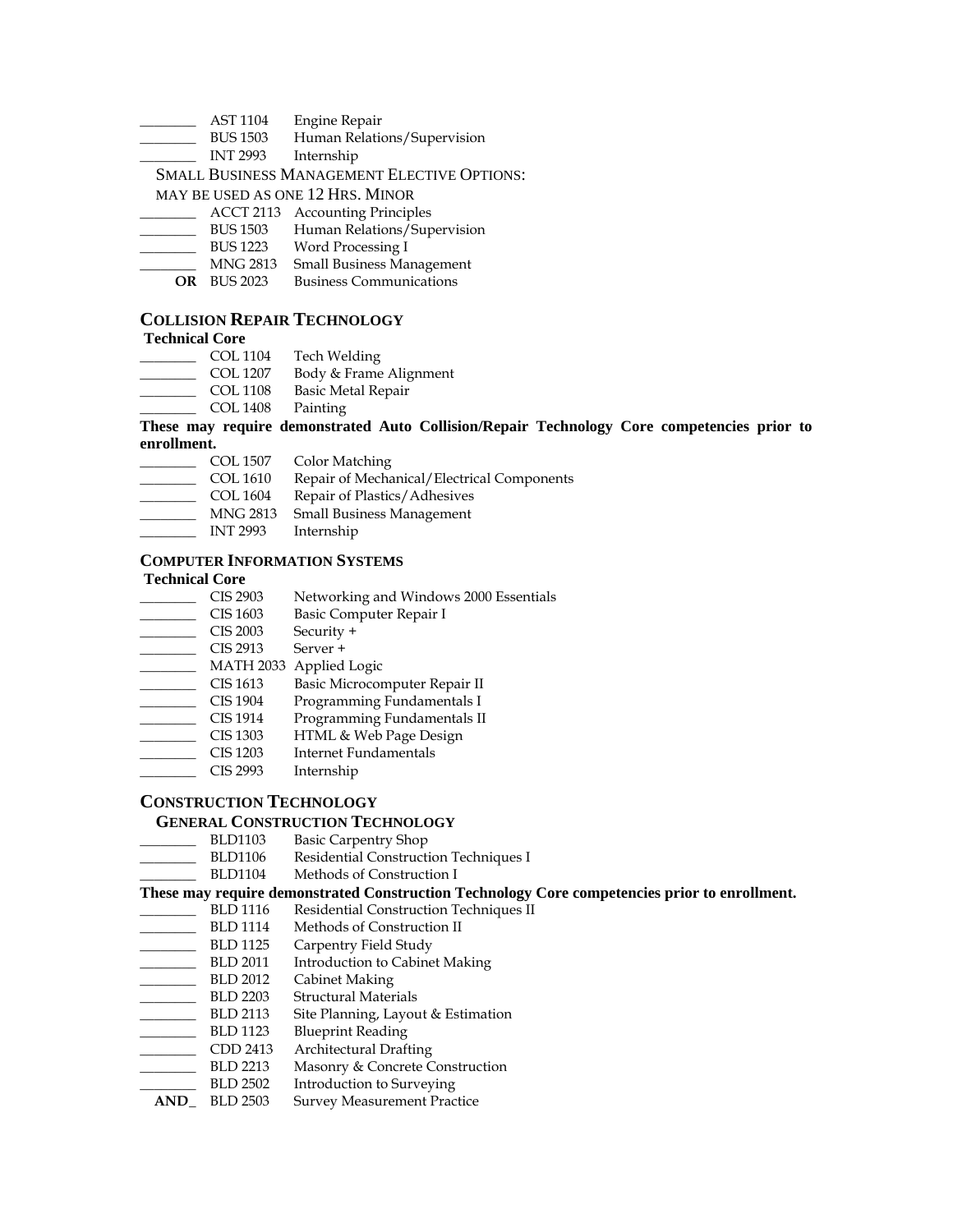**OR \_** BLD 2223 Steel Construction

#### **DRAFTING TECHNOLOGY (BY ARRANGEMENT ONLY)**

- \_\_\_\_\_\_\_\_ CDD 1413 Engineering Graphics I
- \_\_\_\_\_\_\_\_ CDD 1403 Computer Assisted Drafting I
- \_\_\_\_\_\_\_\_ CDD 1423 Computer Assisted Drafting II
- \_\_\_\_\_\_\_\_ CDD 2403 Computer Assisted Drafting III
- \_\_\_\_\_\_\_\_ CDD 2413 Architectural Drafting
- Mechanical Drafting
- \_\_\_\_\_\_\_\_ MATH2043 Trig and Analytical Geometry
- \_\_\_\_\_\_\_\_ INT 1113 Introduction to Manufacturing
- \_\_\_\_\_\_\_\_ INT 1123 Blueprint Reading
- **OR** INT 1001 Electrical Blueprints
- \_\_\_\_\_\_\_\_ INT 2993 Internship

### **INDUSTRIAL ELECTRIC/ELECTRONIC TECHNOLOGY**<br>ELT 1133 National Electrical Code I

- National Electrical Code I
- ELT 1001 Electrical Blueprints<br>ELT 1003 Electrical Theory and
- ELT 1003 Electrical Theory and Applications<br>ELT 1023 Commercial/Industrial Wiring
- Commercial/Industrial Wiring
- ELT 1113 AC/DC Basic Electronics
- ELT 1143 National Electrical Code II<br>ELT 2142 Programmable Controls &
- ELT 2142 Programmable Controls & Systems<br>INT 1113 Introduction to Manufacturing
- \_\_\_\_\_\_\_\_ INT 1113 Introduction to Manufacturing
- \_\_\_\_\_\_\_\_ INT 2993 Internship

#### **WELDING TECHNOLOGY**

- \_\_\_\_\_ INT 2343 Welding I<br>INT 2354 Welding II
- $\frac{1}{2}$  INT 2354
- \_\_\_\_\_\_\_\_ INT 2363 Welding III
- \_\_\_\_\_\_\_\_ INT 2372 Welding IV
- \_\_\_\_\_ INT 1123 Blueprint Reading<br>\_\_\_\_\_ INT 1113 Introduction to Ma
- \_\_\_\_\_\_\_\_ INT 1113 Introduction to Manufacturing
- \_\_\_\_\_\_\_\_ INT 1343 Introduction to Metallurgy
- INT 1973 Special Topics in Welding Technology
- **OR** INT 1033 Introduction to Layout/Fabrication
- \_\_\_\_\_\_\_\_ INT 2993 Internship

#### RESIDENTIAL CONSTRUCTION TECHNOLOGY

#### TECHNICAL CERTIFICATE (38 HRS.)

The Technical Certificate in Residential Construction Technology will prepare a student for a career in the fast growing fields of commercial and residential construction. Students can expect to learn the basics of home construction, site layout, and cabinet building under the supervision of a Master Carpenter, participate in a building project, and study construction principles using the AGC (Association of General Contractors) curriculum.

#### **General Core Requirements: 7 Hrs.**

- SPD 1003 Success Strategies (first semester)
- TECH 1003 Technical Mathematics
- SPD 2001 Employment Strategies (last semester)

#### **Specialty Core Requirements: 31 Hrs.**

- BLD 1103 Basic Carpentry Shop<br>BLD 1104 Methods of Construct
- Methods of Construction I
- BLD 1106 Resid. Const.Techniques I<br>BLD 1114 Methods of Construction I
- ELD 1114 Methods of Construction II<br>BLD 1116 Resid. Const. Techniques II
- BLD 1116 Resid. Const. Techniques II<br>BLD 1125 Carpentry Field Study
- Carpentry Field Study
- BLD 2011 Intro. to Cabinet Making
- \_\_\_\_\_\_\_\_ BLD 2012 Cabinet Making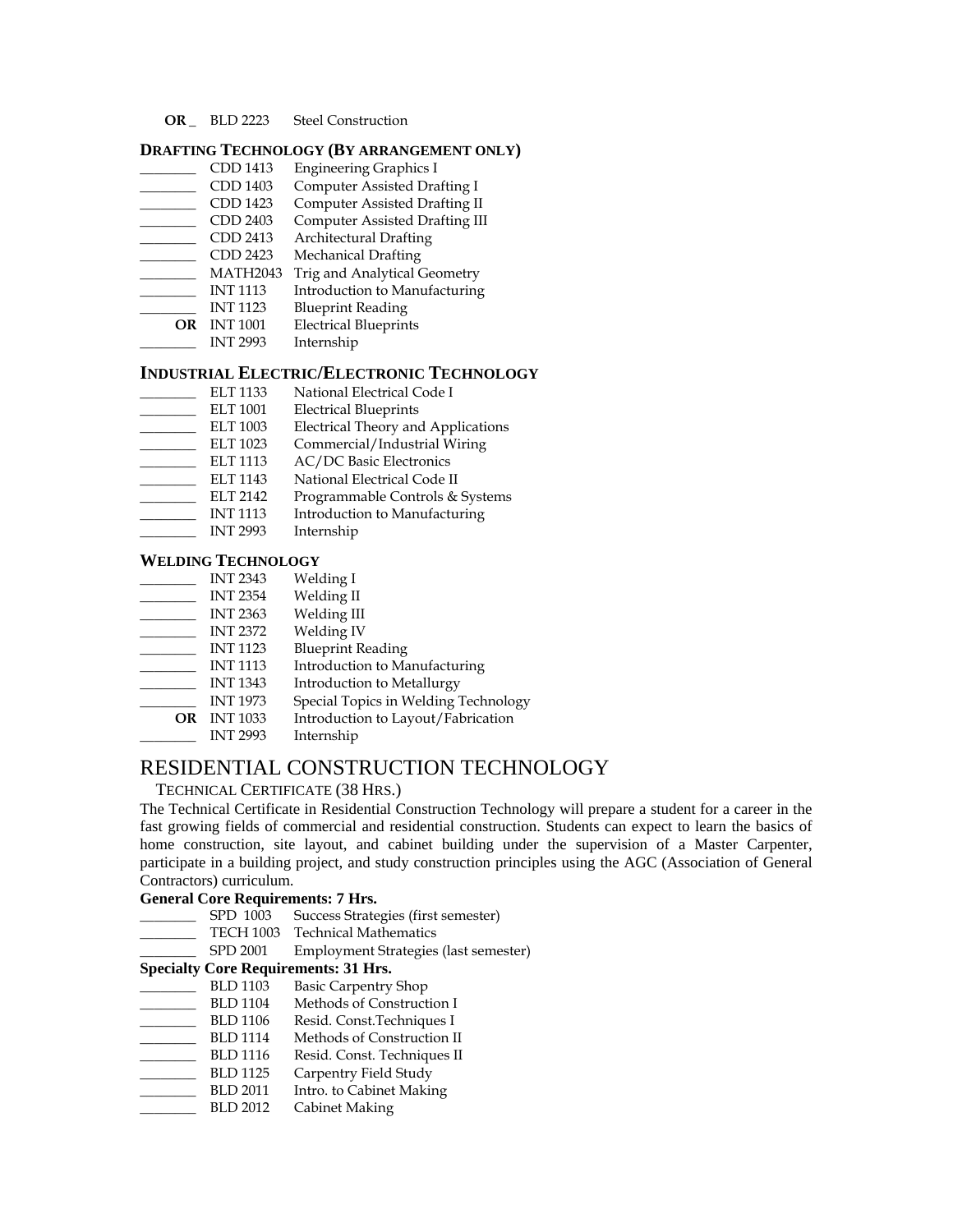#### SMALL ENGINE REPAIR

#### CERTIFICATE OF PROFICIENCY (7 HRS.)

Using the highly acclaimed Briggs and Stratton Field Service curriculum as a base, the small engine repair program is designed to provide students with basic and advanced skills required to repair small two- and four-cycle engines and their components. This program is offered on demand.

### **Course Requirements**

**ER 1034** Small Engine Repair<br>SER 1053 Adv. Small Engine R Adv. Small Engine Repair

#### WELDING

#### CERTIFICATE OF PROFICIENCY (15 HRS.)

This proficiency certificate focuses on welding courses designed to develop the skills necessary for entry into industrial and commercial welding employment. These courses provide instruction toward American Welding Certification, but employment and additional experience may also be necessary depending on the level of proficiency in various forms of welding developed during the course of instruction. This program is offered on demand.

#### **Course Requirements**

| <b>INT 1123</b> | <b>Blueprint Reading</b> |
|-----------------|--------------------------|
| <b>INT 2343</b> | Welding I - SMAW         |
| <b>INT 2354</b> | Welding II - SMAW        |
| <b>INT 2363</b> | Welding III - MIG        |
| <b>INT 2372</b> | Welding IV - TIG         |

### **COURSE DESCRIPTIONS**

In the course descriptions that follow, an indication of when the course is normally offered may be found immediately after the course number. The following codes are used: **F** denotes fall semester; **S** denotes spring semester. **M** denotes summer. **OD** denotes On Demand. Any courses offered through CCCUA may be delivered via Internet instruction.

### **GENERAL AND DEVELOPMENTAL EDUCATION**

#### **CHILD DEVELOPMENT**

#### **CHCD 1103. Child Care Practicum I. (OD)**

A practicum designed to provide lab experience in the child care program under the supervision of the program staff. Course time is divided between the lab (children's program) and classroom. Lab includes working with children, foods lab, resource, and office administration. (3 SCH)

#### **CHCD 1113. Child Development. (OD)**

This course is based on the educational requirements preparatory to the CDA (Child Development Associate) program governed by the Council for Early Childhood Professional Recognition. The course covers the positive ways to advance children's physical, intellectual, social, and emotional development, planning safe, healthy learning environments, strategies to establish productive relationships with families, managing effective program operations, principles of child growth and development, and observing and recording children's behavior. (3 SCH)

#### **CHCD 1123. Program Management for Child Care Programs (OD)**

This course is based on the educational requirements preparatory to the CDA (Child Development Associate) program governed by the Council for Early Childhood Professional Recognition. The course covers types of child care programs and unique characteristics of each. Examination of administrative styles and roles needed for child care services, financial management, record keeping, scheduling, policies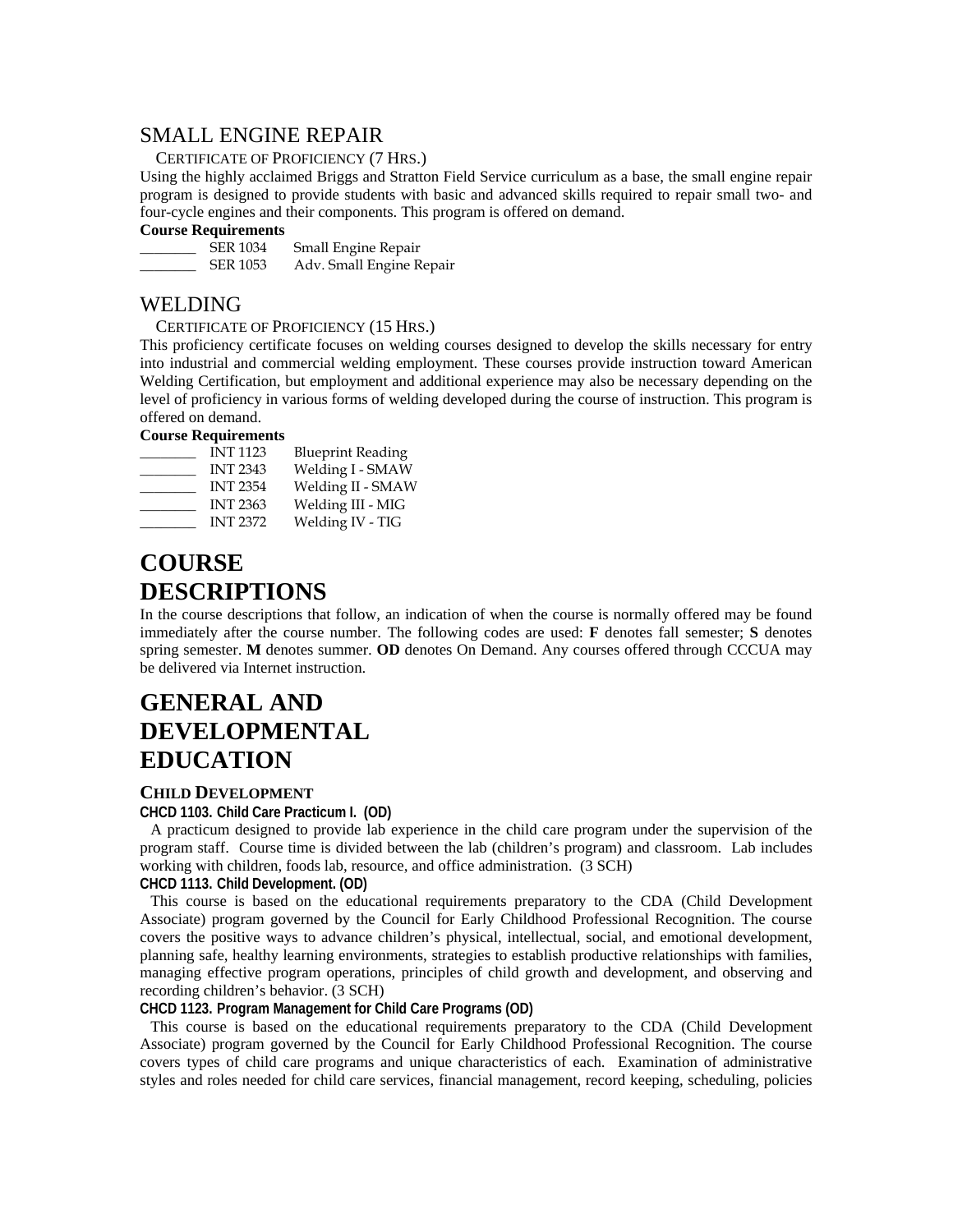and personnel. Planning for enrollment of children, providing a nurturing environment, health and safety, nutritious meals and snacks, parent involvement and public relations are also covered. (3 SCH)

**CHCD 1133. Curriculum Development for Child Care Programs. (OD)** 

This course examines of the components of curriculum planning, curriculum approaches and design, and program models. It will explore the inter-relatedness of children's physical, emotional, social, and intellectual development as the foundation for curriculum development, planning guidelines, and adaptations for special needs students. There will be special emphasis on a comprehensive guide to planning programs with a play-based developmental curriculum from birth to age five. (3 SCH)

#### **CHCD 1143. Child Guidance. (OD)**

Explores the factors which affect the behavior and guidance techniques in group child care settings. Units on development factors, indirect guidance, direct guidance, and strategies will be studied. (3 SCH) **CHCD 1173. Methods/Materials. (OD)** 

Practical "hands-on" experiences to develop materials and illustrative methods related to the study of child care. Production of a collection of illustrative materials pertinent to the child care profession including specific themes to be used in a child care center. (3 SCH)

**CHCD 1193. Health and Safety in Child Care Programs. (OD)** 

Exploration of fundamentals of good health. Training in ability to recognize and appropriately assume responsibility for the well being of a child. Safety management, communicable illness, acute illness, accidents, and injuries will be covered. Instruction in first aid and CPR are provided. (3 SCH)

#### **CHCD 1203. Child Care Practicum II. (OD)**

A practicum designed to provide lab experience in the child care program under the supervision of the program staff. Course time is divided between the lab (children's program) and classroom. Lab includes working with children, foods lab, resource, and office administration. (3 SCH)

#### **CHCD 1223. Infant/Toddler Curriculum. (OD)**

Preparation and procedures for working as nannies, teachers, and family day care providers, providers for ill or fragile children, and parents of very young children. Covers materials and activities for young children and provision of optimal health and safe environments for infants and toddlers. (3 SCH) **CHCD 1243. Family Involvement. (OD)** 

Covers the diversity of experience, values, and functioning found in today's family. The ability to empathize with parents and development of communication skills and techniques to support families is included. Students learn the value and necessity of developing a partnership between parents and the child care teacher and/or center. (3 SCH)

#### **CHCD 1283. Special Needs Children. (OD)**

A survey of the most frequent kinds of disabilities likely to be encountered in child care. Includes recognition of names of common syndromes, acceptable professional attitudes, ways of communicating with parents, use of equipment likely to be helpful in management, when and how to refer, etc. (3 SCH) **CHCD 1293. Nutrition and Food Preparation. (OD)** 

Covers nutritional assessment, planning and serving meals and snacks to young children, safety and sanitation, safety and maintenance of equipment used in food preparation. (3 SCH)

#### **ENGLISH AS A SECOND LANGUAGE EDUCATION**

#### **ESL 1013. Methods of Second Language Teaching. (OD)**

This course examines theories, methods, techniques and approaches for teaching ESL. The focus is on educational improvement strategies, objectives and procedures of evaluation and planning, as they relate to the developmental needs of all levels of second language learners. (3 SCH)

**ESL 1023. Second Language Acquisition. (OD)** 

The course is an introduction to theories and research about the process of second language learning and resulting effects on the teaching process. (3 SCH)

#### **ESL 2013. Teaching in a Multicultural Setting. (OD)**

Considers cultural issues in teaching students with limited English proficiency, and it presents class-tested teaching strategies based on research. (3 SCH)

#### **ESL 2023. Second Language Assessment. (OD)**

The student will become familiar with language proficiency and its assessment by various forms of measurement and evaluation procedures used in the instruction of ESL students. (3 SCH)

#### **COMMUNICATION AND HUMANITIES**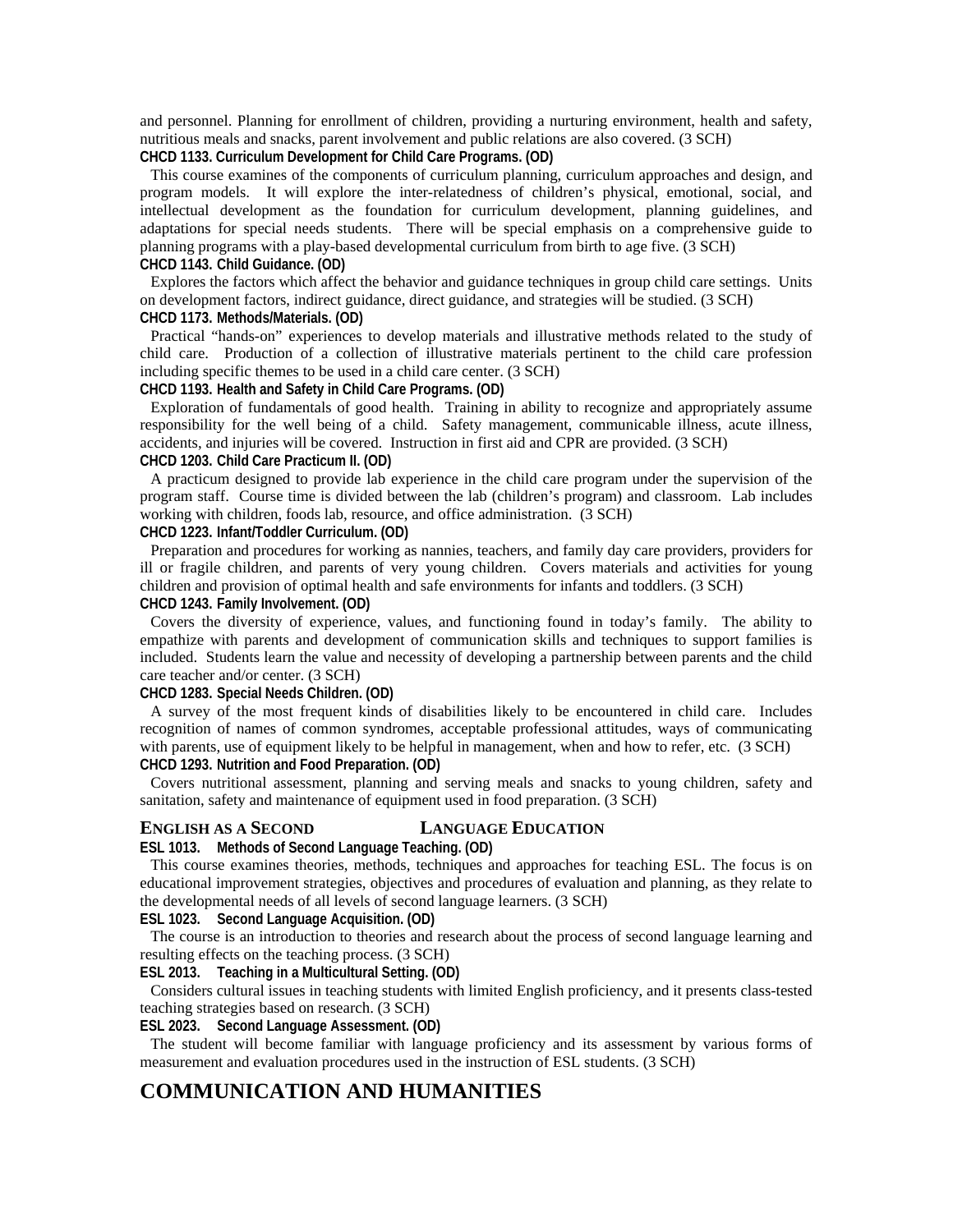#### **HONORS COURSES**

#### **HONS 200X. Honors: (OD)**

Courses with the HONS designation are designed for students desiring to pursue honors level work in various areas of the General Education curriculum, including, but not limited to, Art, Fine Arts, English, Journalism, Language, Philosophy, Sociology, Speech, Education, Biology, Chemistry, Physical Science, and Political Science. Students interested in pursuing Honors level courses should contact their faculty advisor before seeking the HONS designation for their coursework.

#### **ART**

#### **ART 1013. Drawing I. (OD)**

A course designed to teach the techniques of drawing in pencil, charcoal, and ink. Provides instruction in the application of art principles to drawing. An additional 3 hours of studio time is required — time TBA. (3 SCH)

#### **ART 1023. Drawing II (OD)**

A course designed to allow the student to improve upon general drawing ability, master the techniques of shading, and create within drawings realistic texture. Prerequisite: ART 1013 Drawing I. (3 SCH) **ART 1063. Ceramics I. (OD)** 

This course involves the study of hand built methods in ceramics. The course includes the study of glazing and firing techniques. An additional 3 hours of studio time is required — time TBA. (3 SCH) **ART 2033. Painting I. (OD)** 

A basic course for both the beginner and more experienced student. Techniques of using watercolors will be explored. An additional 3 hours of studio time is required — time TBA. (3 SCH)

#### **ENGLISH**

#### **ENGL 1113. Composition I. (F, S)**

A review of Standard English grammar, punctuation, and extensive practice in basic rhetorical types. Some attention is also paid to the building of vocabulary and the development of critical reading skills. Prerequisite: GSTD 0253 Developmental Writing, and GSTD 0103 College Reading or appropriate placement scores. (3 SCH)

#### **ENGL 1123. Composition II. (F, S)**

Designed to confirm and extend the student's ability to write educated English prose, this course seeks to enable the student to develop his skills in each of several rhetorical and critical types. While emphasizing writing, the course also requires continued vocabulary development and analytical reading in poetry, fiction, and drama. The student is also introduced to the conventions of documentation and manuscript form. Prerequisite: ENGL 1113 Composition I. (3 SCH)

#### **ENGL 1133. Technical Writing. (S)**

Concentrates on correctness and style of written technical communication and includes work in proposal writing, graphics and technical research techniques. Prerequisites: ENGL 1113 Composition I and CIS 1013 Introduction to Computers. (3 SCH)

*NOTE: Students are not required to take the World Literature courses in sequence, but this is recommended if possible.* 

#### **ENGL 2113. American Literature I. (OD)**

American Literature course covering Colonial American literature through the Romantic period. Emphasizes the development of American literature as a unique form of literature affected by the Age of Reason, the Age of Neoclassicism, and the Age of Enlightenment. Prerequisite: ENGL 1123 Composition II. (3 SCH)

**ENGL 2213. World Literature I. (F, S)** 

A study of world masterpieces to include: the ancient world, the middle ages, and the Renaissance. Prerequisite: ENGL 1123 Composition II. (3 SCH)

#### **ENGL 2223. World Literature II. (F, S)**

A study of world masterpieces to include: neoclassicism and romanticism; realism and naturalism; and modern and contemporary works. Prerequisite: ENGL 1123 Composition II (3 SCH)

#### **ENGL 2993. Creative Writing. (OD)**

Development of writing skills by exploring the different genres of writing with an emphasis on creative writing techniques used in the short story, mystery stories, children's books, family histories, and poetry. Prerequisite: ENGL 1113 Composition I (3 SCH)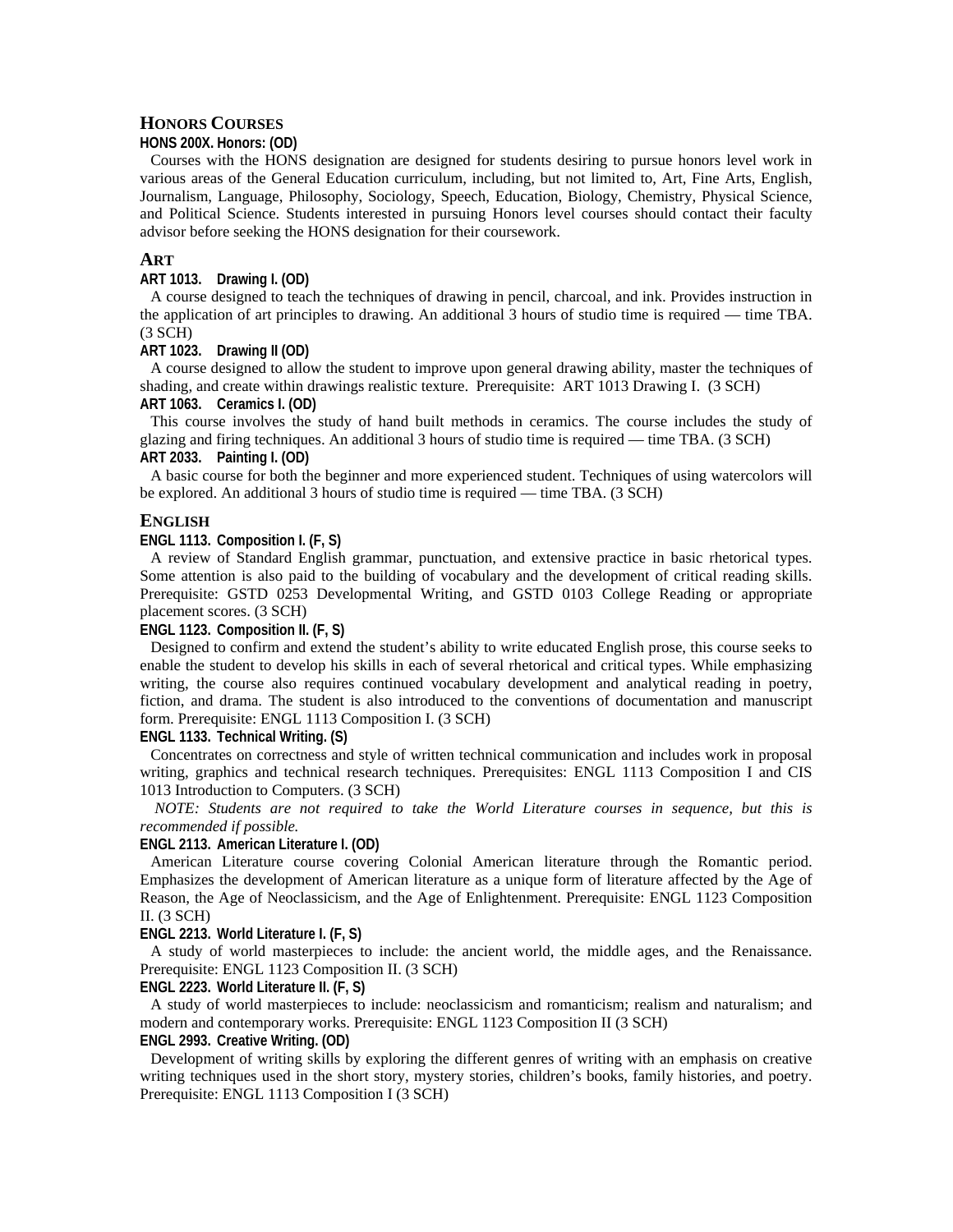#### **FINE ARTS**

**FA 2003. An Introduction to Fine Arts: Art. (F, S)** 

Presents art as a part of our Western heritage. Basic terms, and the characteristics of styles and periods. Includes familiarization with art equipment and process. (3 SCH)

**FA 2013. An Introduction to Fine Arts: Music. (F, S)** 

The course presents music as a part of Man's cultural heritage. Topics include basic terms, forms, styles, and periods. Approach is primarily through listening. (3 SCH)

#### **JOURNALISM**

#### **JOUR 2003. Journalism I. (F)**

An entry-level journalism course designed to provide instruction in all major areas of media writing, from news and entertainment through opinion and persuasion; from writing for newspapers and television through writing copy for advertising and public relations departments. (3 SCH)

#### **JOUR 2013. Copy Editing. (S)**

Editing class designed to enhance the student journalist's writing and editing skills. Students will strengthen vocabulary and reading skills, sharpen critical thinking skills, and develop strong news judgment. Prerequisite: JOUR 2003 Journalism I (3 SCH)

#### **JOUR 2023. Journalism II. (S)**

A continuation of JOUR 2003, Journalism I, with an emphasis on more complex stories and specialized types of stories. Evaluation of news sources, leads, grammar, style, tone, accuracy and fairness. Prerequisite: JOUR 2003 Journalism I (3 SCH)

#### **LANGUAGE**

#### **SPAN 1014. Elementary Spanish I. (F)**

Intensive oral drill, analysis of basic patterns, conversations of the essentials of grammar in oral and written exercises, dialogues, oral presentations, and reading assignments. Regular work in the language laboratory is required.  $(4 \text{ SCH} - 3 \text{ Lec.}, 2 \text{ Lab})$ 

**SPAN 1024. Elementary Spanish II. (S)** 

Continuation of SPAN 1014. Prerequisite: SPAN 1014. (4 SCH — 3 Lec., 2 Lab)

**SPAN 2033. Intermediate Spanish I. (OD)** 

This course is designed to provide the student with the skills and practice learned in elementary Spanish to the next level, to actually be able to communicate with a native Spanish speaker, even if it is at a somewhat reduced speed. The emphasis in these classes is to greatly improve vocabulary content knowledge and student skill, comfort, and efficiency levels at the communicative levels of the Spanish language. This course will be offered as needed. Prerequisite: SPAN 1024 Elementary Spanish II. (3 SCH) **SPAN 2043. Intermediate Spanish II. (OD)** 

Continuation of SPAN 2033. Prerequisite: SPAN 2033 Intermediate Spanish I. (3 SCH)

#### **PHILOSOPHY**

#### **PHIL 2003. Introduction to Philosophy. (OD)**

A survey of the most basic and perennial issues in philosophy and an introduction to the major thinkers of the Western philosophical tradition. Prerequisite: ENGL 1113 Comp. I. (3 SCH)

#### **SPEECH**

**SPCH 1113. Principles of Speech. (F, S)** 

Principles of effective speaking; emphasis on the elements of communication and public speaking. Students will also study non-verbal and small group communication and focus on improving listening skills. (3 SCH)

#### **HEALTH AND EDUCATION**

#### **EDUCATION**

**EDUC 1003. Technology for Teaching. (S)** 

Provides students with an overview of the technology that can enhance teaching and learning. Students will be taught basic multi-media approaches and uses of various software applications in the educational setting. Course is designed for teaching majors. (3 SCH)

**EDUC 2001. Educational Observation. (F, S)**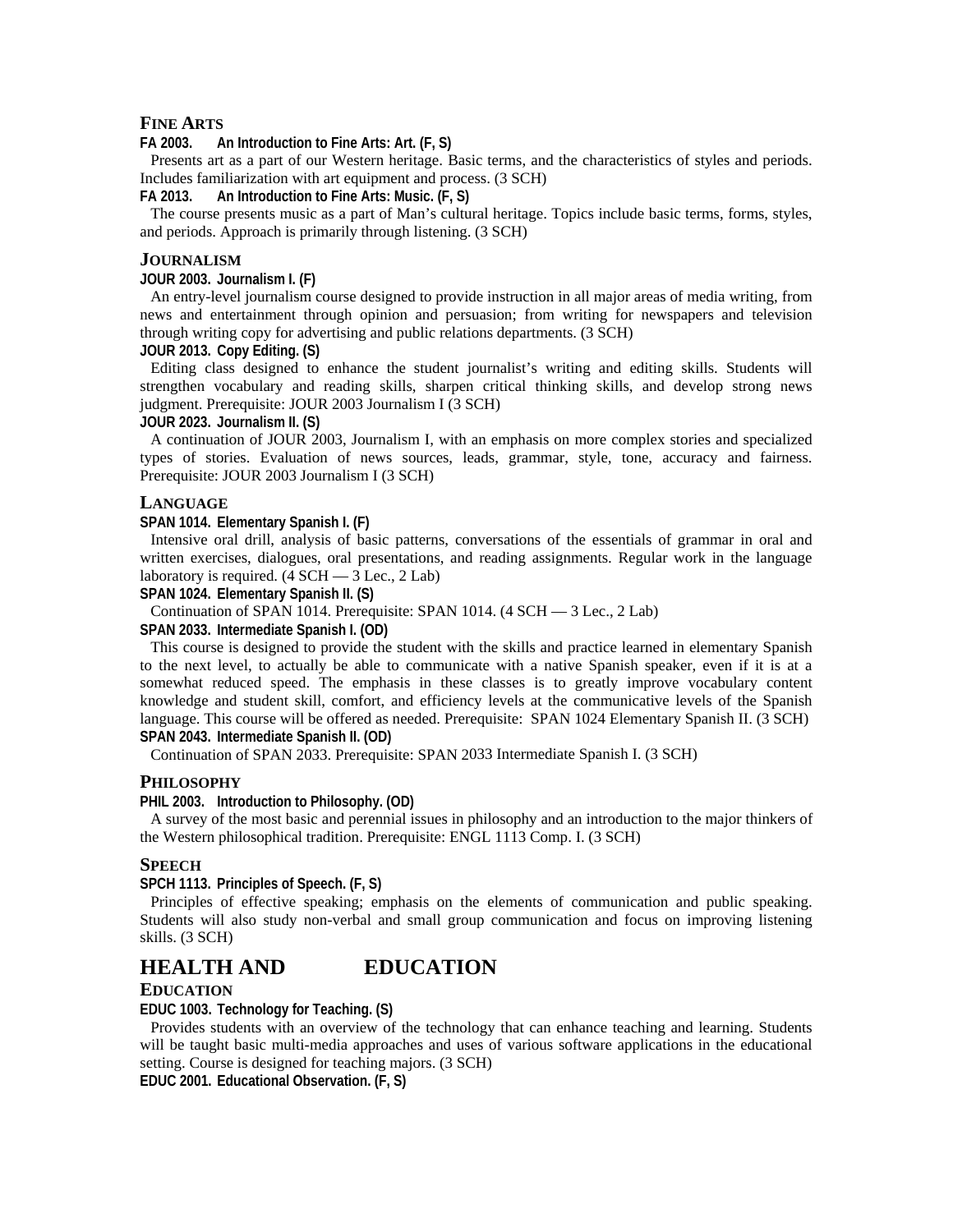A pre-professional education semester internship. Students are scheduled to observe at least 30 hours in as many grade levels (K-12)

as possible in as many different subject areas as possible in the public schools in which they are assigned. A journal is developed for the experience. Co-requisite: EDUC 2003 (1 SCH)

#### **EDUC 2003. Introduction to Education. (F, S)**

A survey course designed to help students evaluate the teaching profession as a career choice. Topics include motives for teaching, the job market, global forces affecting education, history and philosophy of education, ethics and legal issues, social and political forces, governance and finance, teacher effectiveness and current trends in education. Heavy emphasis is placed on the research base underlying teaching. Corequisite: EDUC 2001 (3 SCH).

#### **HEALTH/PHYSICAL EDUCATION**

**HS 1403. Personal and Community Health. (F, S)** 

A consideration of the various conditions and factors affecting individual and community health, designed to assist the student in formulating his own philosophy, attitudes, and understanding of behaviors necessary to establish healthful living practices. (3 SCH)

#### **PHED 1001-1491. Activities. (F, S)**

Instruction and practice in sports and activities which contribute to present and future recreational needs, organic development, and fitness of the student. Instruction in rules, strategies, social behaviors, and techniques of individual, dual, and team sports. (1 SCH)

#### **PHED 1501. First Aid/CPR. (OD)**

Prepares a student for American Heart Association certification. (1 SCH)

#### **SCIENCE AND MATHEMATICS**

#### BIOLOGY

**BIOL 1014. General Biology. (F, S)** 

A lecture, demonstration, and hands-on course designed to introduce the basic structure and function of organisms found on earth. (4 SCH — 3 Lec., 2 Lab)

#### **BIOL 1024. General Botany. (OD)**

An introductory survey of the plant kingdom; topics include structure and function, membrane transport, respiration, photosynthesis, cell cycle, genetics, diversity, classification, and life histories. (4 SCH — 3 Lec.,  $2$  Lab)

#### **BIOL 2003. Nutrition and Diet. (OD)**

The fundamental principles of human nutrition and diets; emphasizes normal nutrition as a basis for making diet adaptations in disease. (3 SCH)

#### **BIOL 2064. Anatomy and Physiology I. (F)**

The first in a two-course series dealing with the study of the structures and functions that make up the body and how these structures are related. This course is recommended for nurses, medical technicians, allied health majors, and other interested persons. Prerequisite: BIOL 1014 General Biology with lab or completion of an LPN program.  $(4 \text{ SCH} - 3 \text{ Lee}, 2 \text{ Lab})$ 

#### **BIOL 2074. Anatomy and Physiology II. (S)**

A continuation of BIOL 2064. Lecture and hands-on study of the structure and function of cells, tissue, organs, and the organ system found in mammals. Prerequisite: BIOL 2064. (4 SCH — 3 Lec, 2 Lab) **BIOL 2094. General Microbiology. (OD)** 

An introduction to the classification, history, morphology, metabolism and general characteristics of microorganisms. Prerequisites: BIOL 1014 General Biology w/Lab (4 SCH — 3 Lec, 2 Lab)

#### **CHEMISTRY**

#### **CHEM 1014. General Chemistry I. (F, S)**

This course presents the theoretical basis of atomic structure and bonding, stoichiometric calculations, classification of elements, thermochemistry, physical properties of matter, and the chemical character of solutions and their colligative properties. Prerequisite: GSTD 0433 Intermediate Algebra or above. (4 SCH  $-3$  Lec, 2 Lab)

#### **CHEM 1024. University Chemistry I. (OD)**

Presents the topics of periodicity, bonding, stoichiometry, atomic and molecular structure, physical states, and chemical equilibrium in detail. Includes 3 hours of lecture per week and 2 hours of laboratory. This course is recommended for those majoring in the sciences, engineering, or medical fields, or those who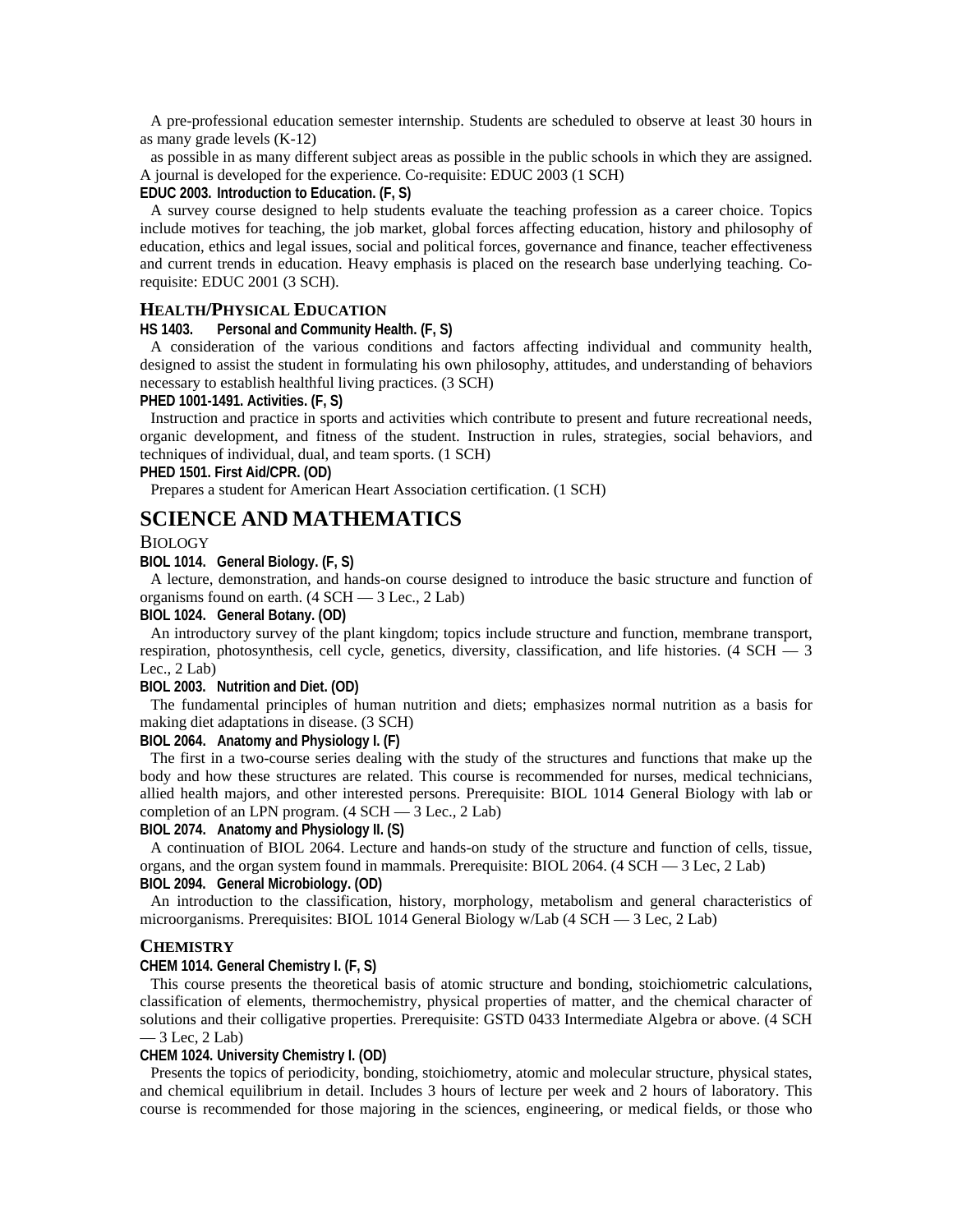have had high school chemistry. Prerequisite: High school chemistry or CHEM 1014 General Chemistry I and GSTD 0433 Intermediate Algebra or above. (4 SCH — 3 Lec, 2 lab)

**CHEM 2024. Organic Physiological Chemistry. (OD)** 

Survey of organic chemistry necessary for understanding of biological systems, with some related physiological chemistry. Lecture 3 hours per week and 2 hours of lab per week. Recommended for those majoring in science, environmental, and medical fields. Prerequisite: CHEM 1014 General Chemistry I or higher.  $(4 \text{ SCH} - 3 \text{ Lee}, 2 \text{ Lab})$ 

#### **MATHEMATICS**

#### **MATH 1023. College Algebra. (F, S)**

A study of algebraic processes in inequalities and equations of quadratic and higher degree, functions and inverses, complex numbers, probability, determinants, matrices, and the binomial theorem. Prerequisite: GSTD 0433 Intermediate Algebra, or 19 on ACT Math or 39 on Intermediate Algebra Asset. (3 SCH) **MATH 1103. Applied Logic. (S)** 

Mathematics is an integral part of our culture and is in the logical framework upon which all technology depends. This course will explore the concepts of rational analytical thought through the techniques of logical mapping, and game theory. Prerequisite: ENGL 1113 Composition I and MATH 1023 College Algebra. (3 SCH)

#### **MATH 2003 Number Systems. (S)**

A study of numeration systems with an emphasis on problem-solving, number theory, and critical thinking. Approaches to teaching mathematics relevant to the elementary grades and the use of manipulatives in the classroom will be used. Topics include sets, number theory, and properties of natural numbers, integers, rational, and real number systems. For Elementary Education majors. Prerequisite(s): MATH 1023, College Algebra.

#### **MATH 2013. Geometry for Elementary Teachers. (OD)**

This course is designed to relate the concepts of mathematics to the elementary classroom teacher. The emphasis of the course is to introduce techniques that makes possible student understanding. Students will be involved in active thinking activities that relate student-learning styles to mathematics. Prerequisites: MATH 1023 College Algebra (3 SCH)

#### **MATH 2023. Introduction to Statistics. (F)**

Introduction to probability and statistics. Course includes descriptive statistics, probability and application, random variables, and inference with special emphasis on Statistical Process Control (SPC) techniques. Prerequisite: GSTD 0433 Intermediate Algebra or above. (3 SCH)

#### **MATH 2043. Trigonometry and Analytic Geometry. (F)**

The study of right triangles, trig functions, inverses, identities and trigonometric equations and their applications. This course expands on concepts learned in MATH 1023. Prerequisite: MATH 1023 College Algebra (3 SCH)

#### **MATH 2055. Calculus I. (S)**

This course introduces students to advanced analysis techniques based on operations with functions. The main topics of calculus will be covered, including Limits, Differentiation, and Integration. Emphasis will be given to theory and applications of the topics covered. Prerequisite: MATH 2043 Trigonometry and Analytic Geometry or Pre-Calculus. (5 SCH)

#### **PHYSICAL SCIENCE**

#### **PHYS 2024. Physical Science. (F, S)**

This course presents the understanding of the facts, methods, and significance of the physical sciences through a study of the principles of geology, astronomy, and atmospheric conditions. (4 SCH  $-$  3 Lec, 2 Lab)

#### **PHYS 2044. College Physics. (OD)**

Introduction to physics principles including mechanics, wave motion, thermodynamics, and acoustics. Prerequisite: GSTD 0433 Intermed. Algebra. (4 SCH — 3 Lec, 2 Lab)

#### **GEOL 1004. Geology. (OD)**

An examination of the basic concepts of physical geology, mineralogy, and land forms. Includes a study of minerals, plate tectonics, surface and internal processes, earth's geological history. (4 SCH: 3 Lec, 2 Lab)

#### **SOCIAL SCIENCE**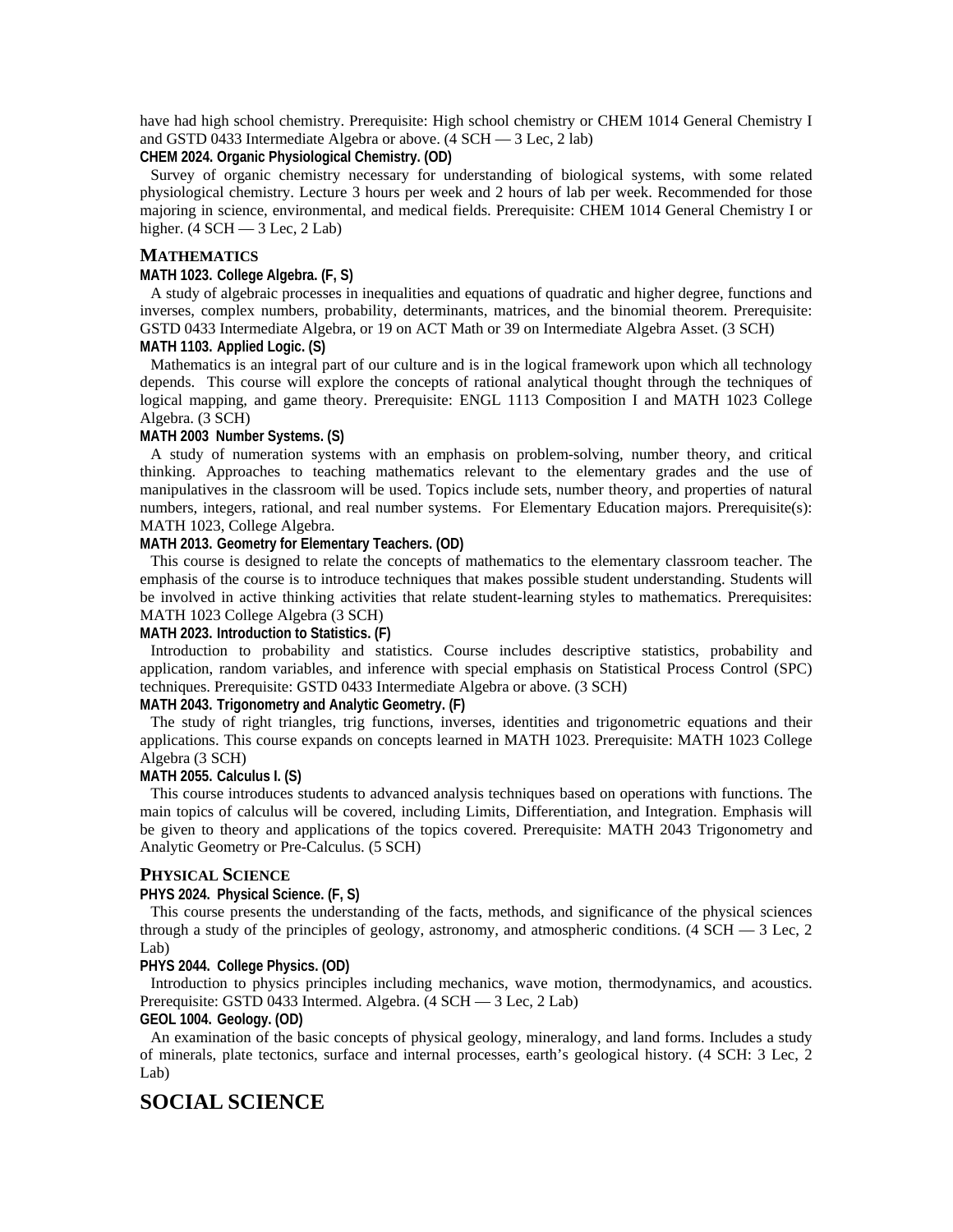#### **ECONOMICS**

#### **ECON 2003. Macroeconomics. (F, S)**

Topics include methods of economics, performance measures of the economic system, interest rates, inflation, employment, monetary, and fiscal policy. (3 SCH)

#### **ECON 2103. Microeconomics. (F, S)**

An introduction to microeconomic analysis, concentrating on consumer choice, firm production and pricing in different market structures, resource demand, the public sector, and externalities. (3 SCH)

#### **GEOGRAPHY**

#### **GEOG 2003. Introduction to Geography. (F, S)**

This course is designed to introduce the student to the geographic framework of the modern world. Emphasis will be placed on the physical, social, cultural, political, and other factors that have shaped and influenced the development of the modern world community and how these various factors interact with one another. During this course, the student will be expected to master basic map-reading skills and develop a familiarity with other societies and cultures. Prerequisites: None, but college-level reading and writing skills are needed to prepare required papers. (3 SCH)

#### **HISTORY**

*NOTE: Students are not required to take either the Western Civilization or the U.S. survey courses in sequence, but this is recommended if possible.* 

#### **HIST 1003. Western Civilization to 1700. (F, S)**

This course is designed to help introduce students to the major social, political, economic, cultural, intellectual and diplomatic trends that created, shaped, and influenced Western Civilization from its beginnings to about 1700 A.D. Emphasis will be placed on the interaction of these factors, the problems posed and the various responses made to them, and how these factors still influence modern societies. Prerequisites: None, but college-level reading and writing skills are needed to prepare required papers. (3 SCH)

#### **HIST 1013. Western Civilization Since 1700. (F, S)**

This course will carry the study of the growth and development of Western Civilization from about 1700 to the present day. The evolution of modern society is traced through the interaction of those factors outlined in HIST 1003, along with the rise of science and technology, and the development of a global awareness. Prerequisites: None, but college-level reading and writing skills are needed to prepare required papers. (3 SCH)

#### **HIST 1113. Arkansas History. (S)**

A survey of the history of the state of Arkansas from its discovery and exploration by Europeans to its eventual colonization and development by the United States of America. Emphasis will be given to how Arkansas and its people compare to the nation, especially in the areas of economy, religion, society, and their accomplishments. Prerequisites: None, but college-level reading and writing skills are needed to prepare required papers. (3 SCH)

#### **HIST 2013. United States History to 1876. (F, S)**

This course introduces students to the major social, political, economic, cultural, intellectual, and diplomatic trends that created, shaped, and influenced the United States from its beginnings through the end of Reconstruction. Emphasis will be placed on the interaction of these factors, the problems posed, and the various responses made to them, and how these factors have created the modern United States. Prerequisites: None, but college-level reading and writing skills are needed to prepare required papers. (3 SCH)

#### **HIST 2023. United States History Since 1876. (F, S)**

This course is designed to help the student become familiar with the patterns of growth, development, and maturing of the modern American nation, from 1877 to the present day. Emphasis is placed on the social, political, diplomatic, and related forces of the 20th Century, which took the United States to its current position as a world leader. Prerequisites: None, but college-level reading and writing skills are needed to prepare required papers. (3 SCH)

#### **POLITICAL SCIENCE**

#### **PSCI 2003. American Government. (F, S)**

This course will introduce the student to the systems and structures that make up the government of the United States. Emphasis is placed on the following topic areas and their influence on this nations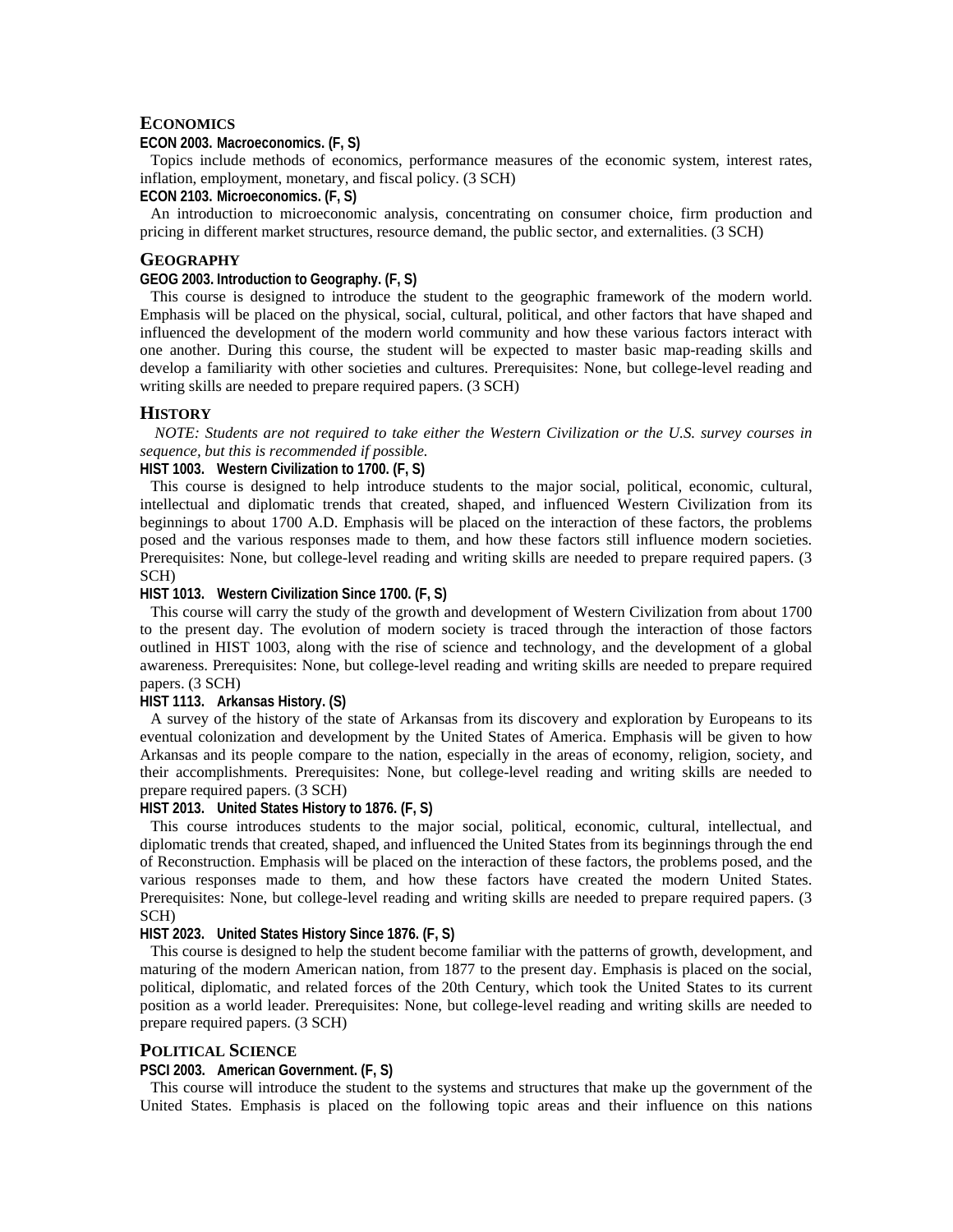governmental and political life: the Constitution; the Congress; the Presidency; the Federal Judiciary; public opinion and the media; political parties and elections; and the growing visibility and importance of state and local governments. Prerequisites: None, but college-level reading and writing skills are needed to prepare required papers. (3 SCH)

#### **PSCI 2013. State and Local Government. (S)**

A survey of government in the fifty states with special application to Arkansas, with emphasis on intergovernmental relationships; problems of the executive, legislative, and judiciary; politics and elections; local and metropolitan government. (3 SCH)

#### **PSCI 2603. Texas Government. (OD)**

This course will study the Texas Constitution and government, emphasizing political institutions including: political parties, interest groups, the legislature, the governor, bureaucracy, judiciary, local government and the impact of the federal government on state activities. Designed to meet the requirements for a Texas government course

#### **PSYCHOLOGY**

#### **PSYC 2003. General Psychology. (F, S)**

Introductory course in psychology designed to acquaint the student with the fundamental concepts of psychology, including biological, state of consciousness, learning, memory, and intelligence. Students should gain a better understanding of their own behavior and that of others. (3 SCH)

**PSYC 2033. Developmental Psychology. (F)** 

A comprehensive survey of human growth, maturation, and development, over the lifespan. Prerequisite: PSYC 2003 General Psychology. (3 SCH)

#### **SOCIOLOGY**

*NOTE: Students are not required to take these courses in sequence, but this is recommended if possible.*  **SOC 2003. Introduction to Sociology. (F, S)** 

Introduces students to the scientific study of human society and human social behavior. Topics include theory, culture, socialization, social institution, social deviance, and social stratification. (3 SCH) **SOC 2033. Sociology of Marriage and Family. (S)** 

A sociological study of marriage, family, and kinship both cross-culturally and within American society. Additional social phenomena examined include socialization, sexuality, sex roles, mate selection, love relationships, types of marriages, marital conflict and interaction, and others. (3 SCH)

### **STUDENT PERSONAL DEVELOPMENT**

#### **GENERAL STUDIES**

**GSTD 0103. College Reading. (F, S)** 

Development of reading skills through perception training, vocabulary building, comprehension training, rate building, and active listening skills. Individual diagnosis and prescription emphasized. Required for students who have an ACT score of 18 or below, or an ASSET score of 42 or below This course must be passed with a grade of "C" or better. (3 SCH)

#### **GSTD 0113. Developmental ESL I. (F, S)**

This course will aid students whose native language is not English, and who wish to improve their English skills. This class may be repeated as many times as necessary, in order to attain the necessary basic English skills. This course must be passed with a grade of "C" or better. (3 SCH)

#### **GSTD 0223. Developmental ESL II. (F, S)**

This course will aid international students in preparing for the TOEFL examination. International students who have an official TOEFL score of 475-499 (paper-based test) or 152-172 (computer-based test) will be required to complete this course during their first semester of enrollment, and must attain a grade of "C" and a score of 500 (paper-based test) to meet the language requirements of the College. (3 SCH)

#### **GSTD 0243. Essential English. (F, S)**

An intensive study of the fundamentals of written English, attending to grammar, punctuation, spelling, and vocabulary development. Required for students who have an ACT score of 14 or below, or an ASSET score of 36 or below. (3 SCH)

**GSTD 0253. Developmental Writing. (F, S)**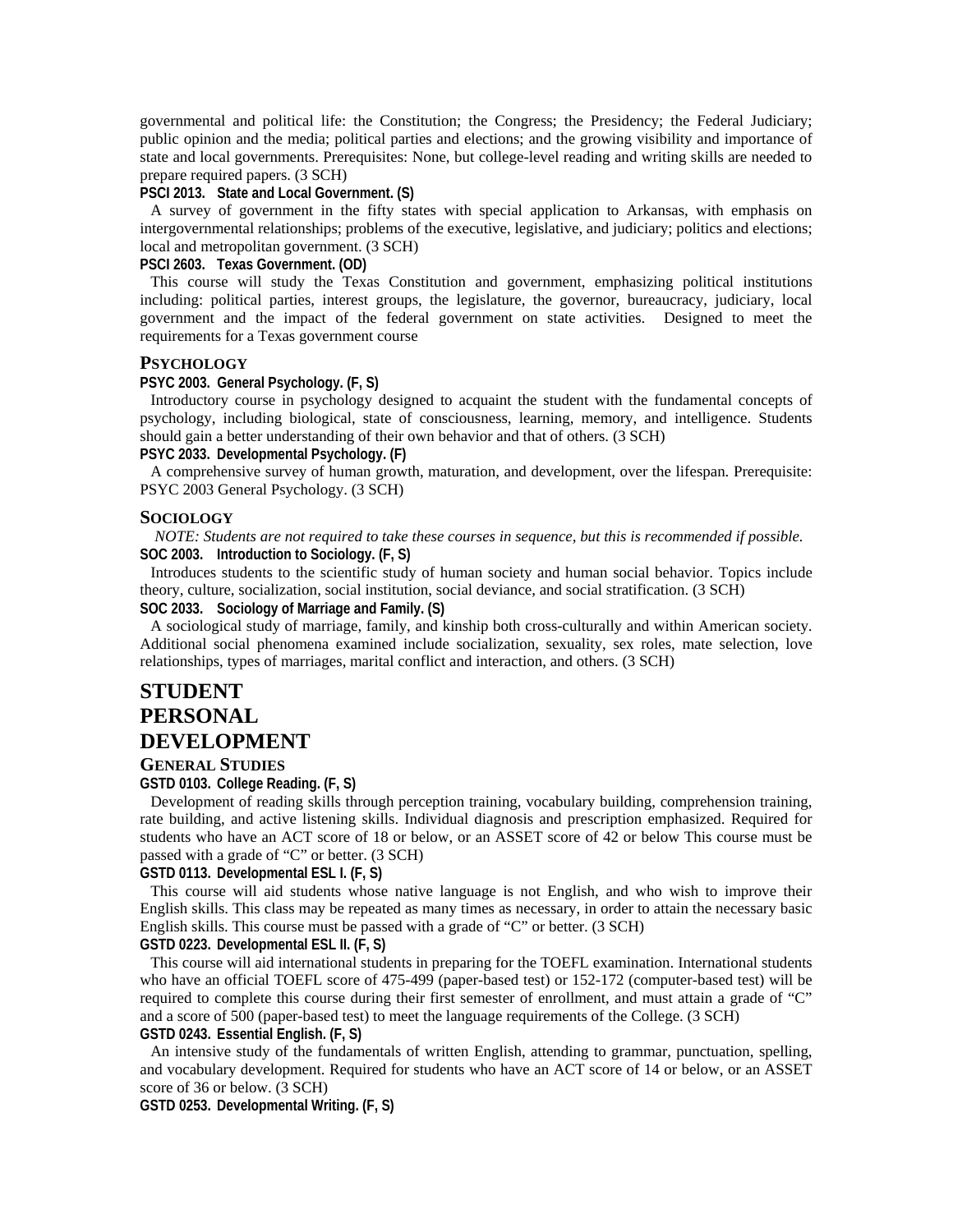This course will continue the discussion of grammar and mechanics, and will cover the writing process from rhetorical paragraphs to short essay. Required for students who have an ACT score of 15-18, or an ASSET score of 37-44, or completion of GSTD 0243 Essential English with a "C" or better. (3 SCH) **GSTD 0403. Essential Mathematics. (F, S)** 

A review of arithmetic skills, including numeration, fractions, ratios, decimals, percentages, rate, proportions, and integers. Basic problem solving techniques are emphasized. Must be passed with a grade of "C" or better. (3 SCH)

#### **GSTD 0423. Introductory Algebra. (F, S)**

A review of basic algebra, including polynomials, equations, inequalities, factoring, and graphing. Prerequisite: A grade of "C" or better in either GSTD 0403 Essential Mathematics or BUS 1113 Business Math with Applications, or a score of 43 on the ASSET Numerical Test. (3 SCH)

#### **GSTD 0433. Intermediate Algebra. (F, S)**

This course is designed to build mathematical and algebraic skills necessary to ensure a smooth transition into MATH 1023 College Algebra. (NOTE: This course carries no transfer credit.) Prerequisite: A grade of "C" or better in GSTD 0423 Introductory Algebra, or 48 on ASSET Elementary Algebra Test, or a score of 16 on the ACT Math Test. (3 SCH)

#### **STUDENT SUCCESS**

#### **SPD 1001. Service Learning. (OD)**

A course designed to allow students to perform approved community service activities for credit. May be taken more than once, with consent of advisor.

#### **SPD 1003. Success Strategies. (F, S)**

Success Strategies is a course designed to develop the basic skills needed to succeed in the college setting, and to give the student an orientation to the College. The course has three components: computer skills, study skills, and life skills, which are all required for successful completion of any college degree. This course is required for all technical certificate and degree-seeking students, and must be taken within the first two semesters of enrollment. (3 SCH)

#### **SPD 2001. Employment Strategies. (F, S)**

Employment Strategies is designed to help a student develop employment search skills and career growth potentials. The course topics will include career goal setting, resume writing, job application, business letters, and interviewing. (1 SCH)

#### **SPD 2002. Portfolio Development. (OD)**

This course is designed to assist students seeking credit for non-military life experience. Students are required to write a detailed description of the experience for which credit is being sought and to provide verifiable documentation of such experience. There is no guarantee that this course or credit granted under this program will transfer to any other institution. The student's advisor must be consulted prior to enrolling in the course. A limit of 15 semester credit hours may be given for experiential credit. (2 SCH)

#### **SPD 2006. Cooperative Education Experience. (OD)**

This course is arranged by independent study through the Academic Dean. The student may earn up to 6 credit hours through a cooperative work experience. This course is recommended for AGS students; however, AA students may enroll in the course with the understanding that it may not transfer to a 4-year institution. (6 SCH)

### **BUSINESS & AGRICULTURE**

#### **ACCOUNTING**

**ACCT 2113. Accounting Principles I. (F, S)** 

This course provides an introduction to financial accounting principles and concepts to include measurement, recording and evaluation of basic business transactions. Students will learn to analyze, journalize, and post transactions, including adjusting and closing entries and the preparation and composition of the Income Statement, Equity Statement, and Balance Sheet. The recognized set of accounting standards known as Generally Accepted Accounting Principles will be emphasized throughout the course. (3 SCH)

**ACCT 2123. Accounting Principles II. (S)**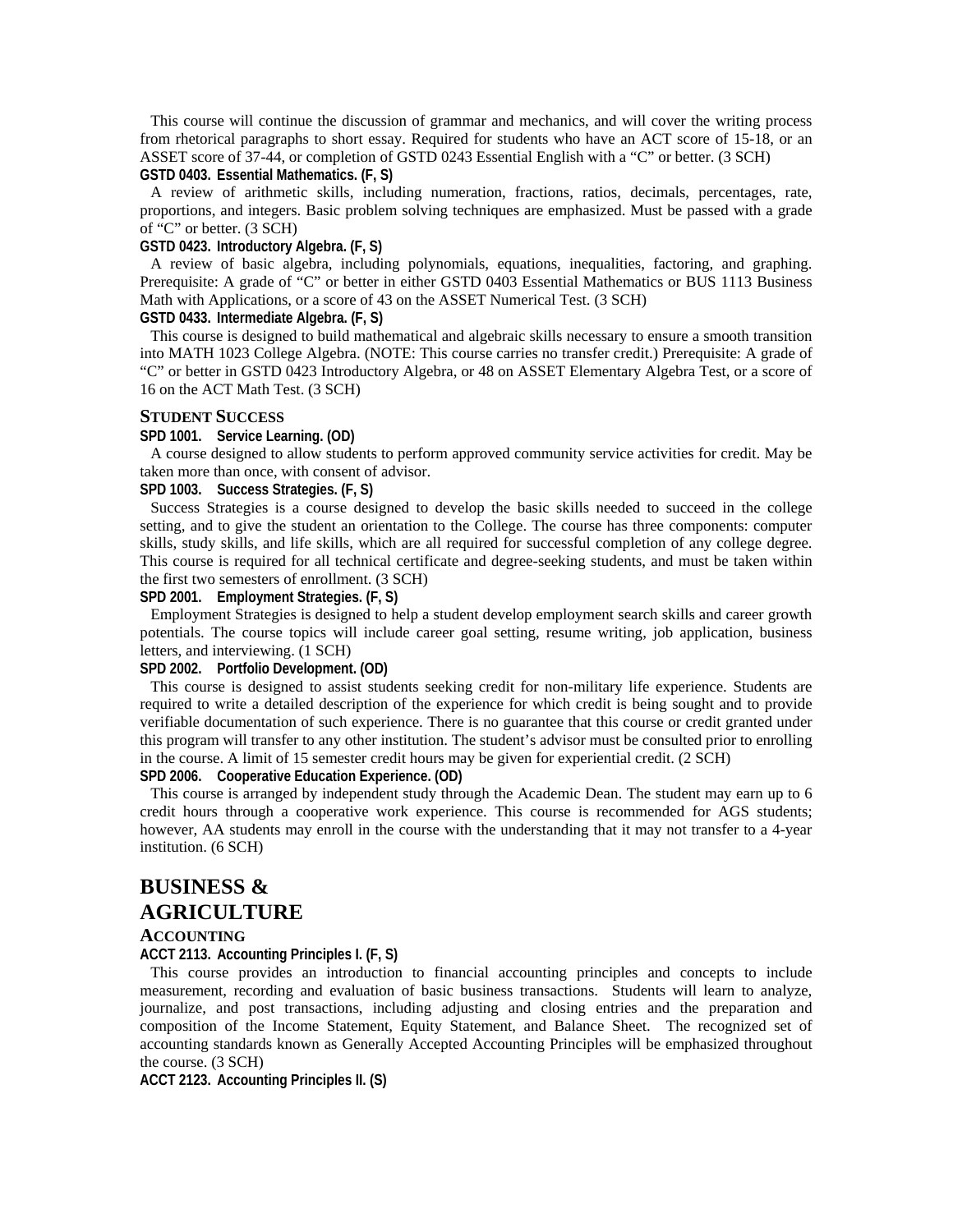This course is a continuation of Accounting Principles I, with special emphasis given to partnership and corporate equity transactions, long-term liabilities, and investments and statement of cash flows. Financial statement analysis, incremental analysis, and capital budgeting and cost-volume-profit will be covered in this course. The course also introduces students to managerial accounting concepts, including job order and process costing and the budget planning and control. Prerequisite: ACCT 2113, Accounting Principles I. (3 SCH)

#### **ACCT 2133. Accounting Applications. (S)**

Accounting Applications exposes the second-semester student to two (2) real-world simulations of maintaining a complete set of books for the accounting information system of a business organized as a sole proprietorship. These simulations will integrate the business events, procedures and records covered in the prerequisite course and will thereby reinforce the concepts and procedures taught in ACCT 2113. (3 SCH)

#### **ACCT 2143. Computer Applications for Accounting. (S)**

An integrated approach to solving accounting applications and learning automated accounting functions. Applications include the major computerized accounting system: general ledger, accounts receivable/accounts payable, payroll, depreciation, and financial statement analysis. Prerequisite: ACCT 2113 Accounting Principles I. (3 SCH)

#### **AGRICULTURE**

 These courses are offered through the Dale Bumpers College of Agricultural, Food and Life Sciences at the University of Arkansas at Fayetteville. Course offerings will vary each semester, so please consult the current schedule.

#### **BUSINESS**

#### **BUS 1004. Micro Computer Applications (F, S)**

This course will give students will the basic skills required to operate word processors, spreadsheets, presentation programs, and databases. Students will learn the basics of email and internet interaction. Students will also be introduced to integrated software packages and their use in the business world. The course will use the current Microsoft software as its teaching platform. (4 SCH — 3 Lec., 2 Lab)

#### **BUS 1113. Business Math with Applications. (F, S)**

This course is designed to provide solid math preparation and foundation for students who are going on to courses and careers in accounting, marketing, retailing, banking, office administration, finance, insurance, real estate and business administration. Beginning with a business –oriented review of the basic math operations, whole number, fractions, and decimals, then the course will then introduce concepts of equations and how they are used to solve business problems. The course will expose the student to business statistics and data presentation, to include grouped and ungrouped date. Students will be instructed in the basic use of a 10-key machine to solve math problems. (3 SCH)

#### **BUS 1503. Human Relations/Supervision. (F, S)**

This course will introduce the student to concepts and practices that lead to successful human relations and supervision in the workplace. The course will emphasize the changing role of the supervisor and will equip the student with the knowledge to effectively manage people. Prerequisite: None (3 SCH) **BUS 1523. Machine Transcription. (S)** 

Training in the transcribing of mailable documents from recordings using a microcomputer. Prerequisites: BUS 1004 Micro Computer Applications and co-requisite ENGL 1113 Composition I. (3 SCH) **BUS 2003. Word Processing. (S)** 

This course is designed for the Administrative Assistant student. The course will teach the creation of both personal and business communications such as letters, announcements, memos, business documents, and reports. Also included with be the use of tables, columns, resumes, research papers, clip art, mail merging, and advanced editing techniques. Speed and accuracy are also emphasized. Prerequisite: BUS 1004 Micro Computer Applications. (3 SCH)

#### **BUS 2023. Business Communications. (F, S)**

Covers the principles of effective oral and written communications in a business office. Topics include: verbal/nonverbal skills, writing skills, reading skills, listening skills, psychological principles, and employment skills involved in effective business communications. Prerequisite: ENGL 1113 Composition I. (3 SCH)

**BUS 2043. Desktop Publishing (F)**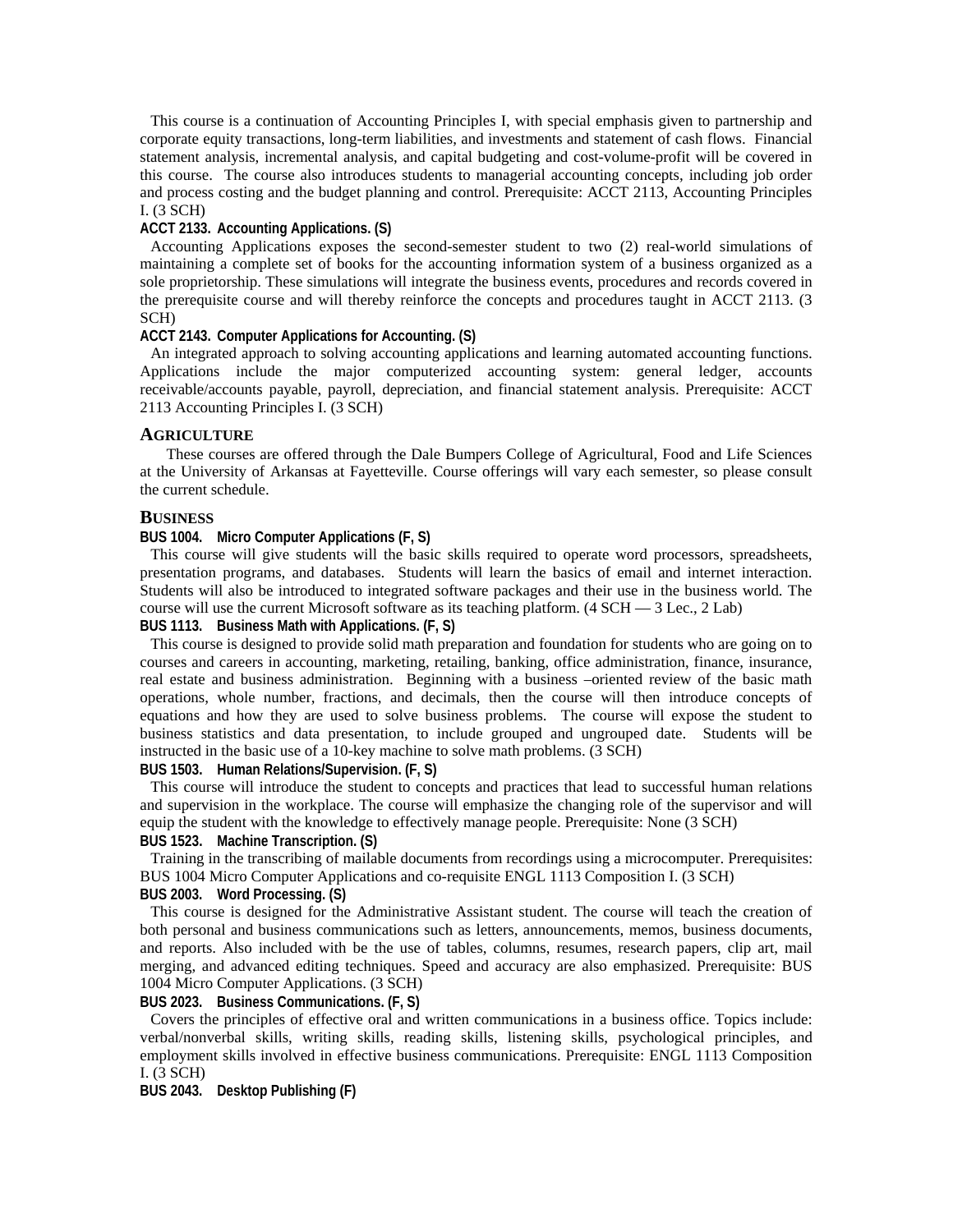Students are introduced and instructed in the use of desktop publishing which uses a personal computer and software to produce high-quality printed documents that combine text and graphics. Students will learn to produce advertisements, forms, newsletters, flyers, and other business documents. Prerequisite: BUS 2003 Word Processing. (3 SCH)

#### **BUS 2103. Business Law. (F)**

This course revolves around the basics of contract law, i.e., offer and acceptance, capacity, agreement, consideration, legality, form, defects in agreement, breach and remedies. Sources of the law, torts, crimes, administrative law, courts, and court procedures are also examined. The application of these concepts to both personal and business problems is emphasized. (3 SCH)

#### **BUS 2213. Records Management. (F)**

Introduces the student to the field of records management and the growing career opportunities available. This course presents basic information systems concepts within a management context built upon a framework of planning, organizing, leading and controlling records systems, both manual and automated. (3 SCH)

#### **BUS 2233. Software Applications (S)**

This course is designed for the Accounting student. The course includes construction of spreadsheets, formatting, editing, saving, and printing. Students will learn to use queries, formulas, tables, reports, and problem solving techniques to reach decisions. Students will learn the use of electronic databases. Included are the construction of databases, their formatting, editing, saving and printing, Importing/exporting data as well as downloading of data is also covered. Prerequisite: BUS 1004 Micro Computer Applications. (3) SCH)

#### **BUS 2603. Administrative Office Procedures. (S)**

This course focuses on the role of the administrative assistant. Emphasis will be placed on technology, international business, human relations, and the ethics of office management for all levels of workers: administrative support and managerial. (3 SCH)

#### **MANAGEMENT**

#### **MNG 2093. Internship. (OD)**

The course is designed as an application of the materials learned in class with "real world experiences." Arrangements for internships will be coordinated by the program advisor. Prerequisites: Taken in final semester and/or with instructor's approval. (3 SCH)

#### **MNG 2113. Retail Management. (S)**

The purpose of this course is to apply the basic concepts of business management, marketing, advertising, and personnel to the operation of a retail business. Merchandising and retail mathematics are an integral part of the course. Types of retail operations will be examined, location problems will be evaluated, and customer service policies and procedures will be emphasized. (3 SCH)

 **MNG 2313. Principles of Management. (S)** 

Concepts, principles, and practices necessary for effectively managing an organization in a dynamic environment. (3 SCH)

#### **MNG 2623. Marketing. (F)**

Familiarizes students with the marketing concept and its importance to the survival and success of any business. Concepts such as identifying and segmenting markets, marketing information systems, market channels, and the people in marketing, are coordinated with key concepts of the marketing mix, i.e., having the right product at the right price in the right place, at the right time, using the right promotion strategies. This coordination thereby contributes to the profitable functioning of business. (3 SCH)

#### **MNG 2813. Small Business Management. (F)**

The course introduces the students to the problems and challenges of entrepreneurship. Topics include personal qualities of the successful entrepreneur, finding a business idea, analyzing the market and market segmentation, buying a franchise, selecting locations and facilities and financing the business. (3 SCH)

**NURSING & ALLIED HEALTH EMERGENCY MEDICAL TECHNICIAN EMS 1107. Emergency Medical Technician. (OD)**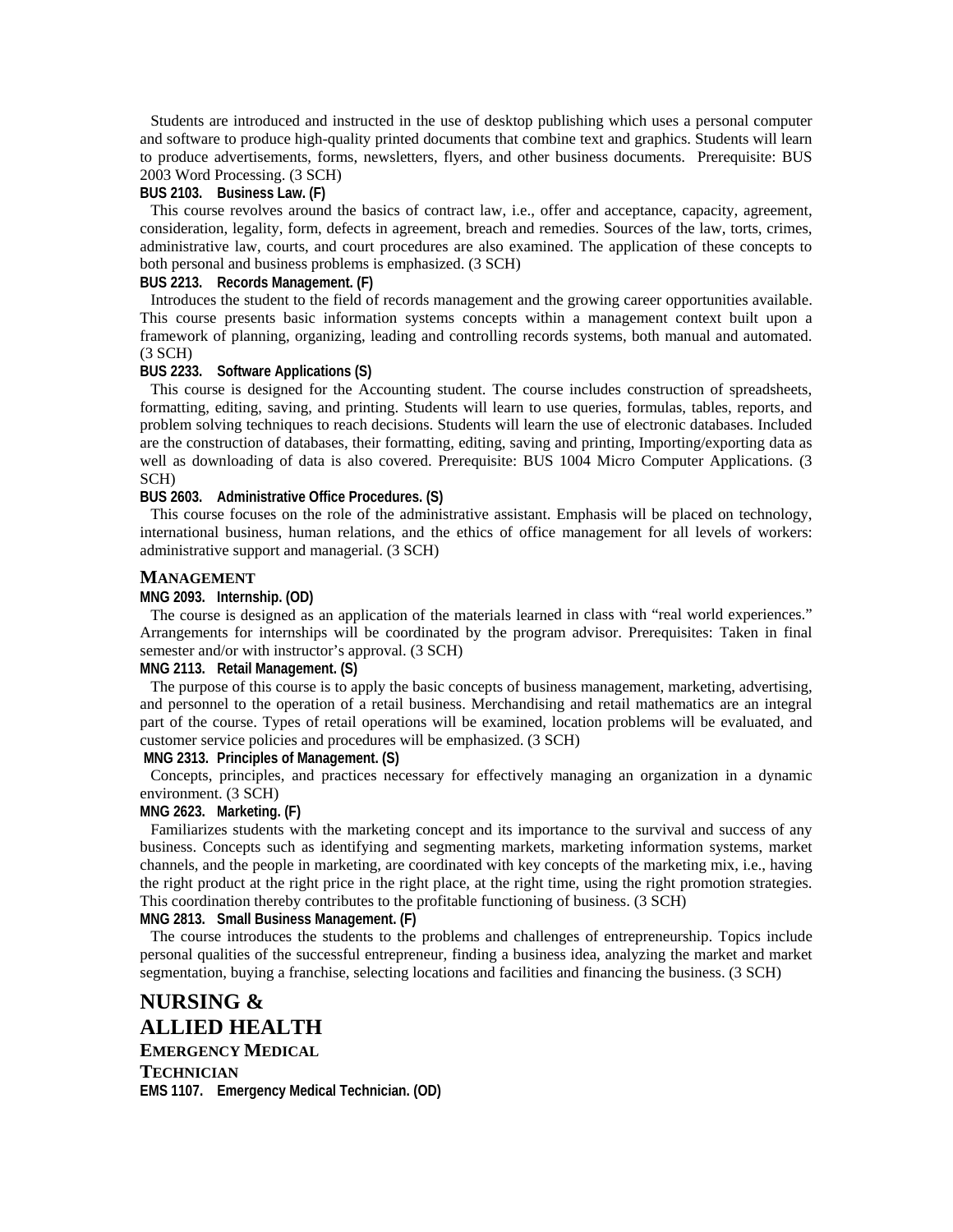A 150-hour course that prepares the student to sit for both the Arkansas and National EMT examination. Contains both lecture and hands-on teaching. (Pre-requisite: scores of 19 on the ACT/English and Reading, or 37 on the ASSET/Writing and 43 on the ASSET/Reading tests) (7 Hrs.)

#### **MEDICAL ASSISTING**

#### **MAS 1106. Medical Laboratory I. (By Cohort Demand)**

This course is an introduction to basic laboratory techniques utilized in the physician's office. Laboratory, orientation, safety, and urinalysis are covered as well as hematological tests performed in the physician's office. Knowledge and performance of quality control, phlebotomy, cell counts, SED rates, and tests for anemia will be covered. (6 Hrs.)

#### **MAS 1153. Medical Office Management. (By Cohort Demand)**

This course provides the student with a working knowledge of medical office policies and procedures. Areas include records management, appointment scheduling, billing and collections, telephone etiquette, insurance claim processing, and computer applications to the office. (3 Hrs.)

#### **MAS 1206. Medical Laboratory II. (By Cohort Demand)**

This course is designed to teach the student clinical skills and procedures as well as an overall review of clinical chemistry analysis as utilized in the physician's office. Topics covered will include communication skills, charting for a physician's office, obtaining a medical history, assessments, examination room techniques, care and use of instruments and bandaging, aseptic and sterilization techniques, operation of electrocardiogram (EKG), quality control, blood chemistry, microbiology, immunology, specimen collection and processing. Proficiency in phlebotomy will be gained. (6 Hrs.)

#### **MAS 1253. Pharmacology. (By Cohort Demand)**

The purpose of this course is to familiarize the student with concepts, principles, and procedures associated with pharmacology. Classifications of drugs and drug interactions with each of the body systems will be covered. The student will utilize the Physician's Desk Reference (PDR) in the course. Prerequisite: A grade of "C" or better in either GSTD 0403 Essential Mathematics or BUS 1113 Business Math with Applications, or a score of 43 on the ASSET-Numerical Test. (3 Hrs.)

#### **MAS 1453. Medical Terminology. (F, S)**

This course is designed to provide the student with a solid foundation in the knowledge and usage of medical terms. Emphasis is placed on definitions, spelling, pronunciation, and correct use of terms in a medical environment. (3 Hrs.)

#### **MAS 1503. Medical Legal/Ethical Practices. (By Cohort Demand)**

This course gives students a working knowledge of the conduct code governing the medical professions and the laws affecting the practice of medicine. It also discusses patterns of human behavior, the patterns' origins, the way for people to change behavior patterns in themselves, allowing students to see how these behavior patterns affect their relationship with peers, friends, and patients. The course also explains why people react as they do to illness. (3 Hrs.)

#### **MAS 1553. Diseases of the Human Body. (By Cohort Demand)**

The purpose of this course is the study of the major diseases of the body systems including their etiology, symptoms, and treatment. The course also covers pain with pain management, difference between illness and disease, and the meaning of the term "Holistic Health". Prerequisite: MAS 1803 Basic Human Anatomy & Physiology. (3 Hrs.)

#### **MAS 1603. Radiology and First Aid. (By Cohort Demand)**

This course is designed to provide the student with basic knowledge in radiological principles, protection of patient and health care workers from harmful rays, and instruction of patients for the different X-ray procedures as to diet, position, etc. The course also teaches basic first aid for strokes, trauma, bleeding, heart attack, etc. (3 Hrs.)

#### **MAS 1703. Medical Transcription. (By Cohort Demand)**

The purpose of this course is to provide the student with basic transcription skills and an extensive list of standard and contemporary terms used in 15 medical specialties as well as realistic dictation exercises (i.e., foreign doctor's dictation, background noises, etc.) that are found in the transcription industry today. Proofreading and production of professional copy is also emphasized. Prerequisites: MAS 1453 Medical Terminology and BUS 1004 Microcomputer Applications. (3 Hrs.)

**MAS 1803. Basic Human Anatomy and Physiology. (F, S)**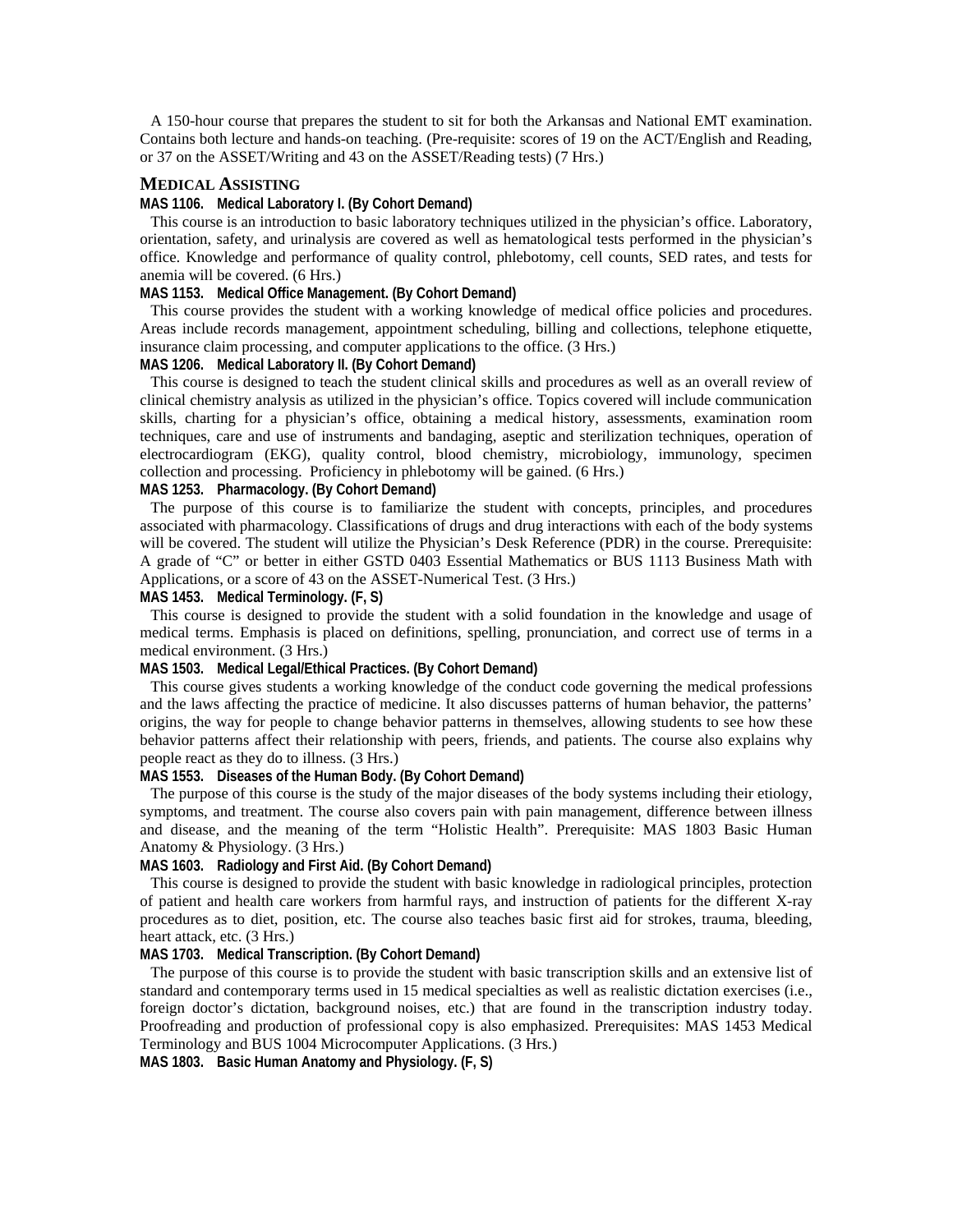This course may not be taken for credit after completion of BIOL 2064, BIOL 2074 or equivalent. This course is intended for students who have a need for basic studies in the functional aspects of the organ systems of the human body. Co-requisite: MAS 1453 Medical Terminology (3 Hrs.; 3 Lec, 2 lab) **MAS 2053. Co-op/Internship. (By Cohort Demand)** 

This course is designed as an application of concepts learned in class with "real world" experience. The student will have the opportunity to perform various clinical and administrative procedures under supervision. This course will be scheduled at the end of the program. (3 Hrs.)

#### **PRACTICAL NURSING**

*NOTE: Courses are taught in a specific order. Prior courses are prerequisites.* 

**LPN 1101. Nursing I. (F)** 

Includes personal development and communication skills, as well as vocational relationships (responsibilities with the patient, family, and co-workers). (1 Hr.)

**LPN 1112. Basic Nursing Principles and Skills. (F)** 

Includes fundamental principles, skills, and attitudes needed to give good nursing care. (12 Hrs.) **LPN 1143. Nursing of Mothers/Infants. (S)** 

Includes nursing care in prenatal, labor, delivery, postpartum, and neonatal periods. (3 Hrs.)

**LPN 1153. Nursing of Children. (S)** 

A study of the patient from infancy through adolescence. (3 Hrs.)

**LPN 1202. Pharmacology I. (F)** 

Includes history and demonstration of drugs. Proper dosages, side effects, contraindication and observations after administration are also taught, along with mathematics skills needed. (2 Hrs.)

**LPN 1206. Medical/Surgical Nursing I. (F)** 

Includes nursing care of patients with acute and chronic problems. Includes all aspects of long and shortterm illnesses, as well as geriatric nursing and leadership. (6 Hrs.)

**LPN 1213. Medical Surgical Nursing II. (S)** 

A continuation of LPN 1206 Medical Surgical Nursing I. (13 Hrs.)

**LPN 1302. Pharmacology II. (F)** 

A continuation of LPN 1202 Pharmacology I. (2 Hrs.)

**LPN 1307. Medical Surgical Nursing III. (M)** 

A continuation of LPN 1213 Medical Surgical Nursing II. (7 Hrs.)

**LPN 1402. Nutrition. (F)** 

Includes principles of good nutrition in all age groups. Therapeutic diets for various illnesses are taught. (2 Hrs.)

**LPN 1602. Mental Health. (S)** 

The study of basic mental health issues in a nursing setting. (2 Hrs.)

## **TECHNOLOGY**

#### **AUTOMOTIVE TECHNOLOGY (BY ARRANGEMENT ONLY)**

**AST 1106. Engine Repair.** 

The course will cover basic engine diagnosis using various engine mechanical testers and diagnostic flow charts. It will acquaint students with lubrication system service, including oil and filter changing. Also included is cooling system inspection, diagnosis, service, flushing, and recycling of antifreeze. The student will also perform cylinder head inspection, removal and replacement and service as well as vale train diagnosis and service. Engine block diagnosis, disasssembly, inspection, machining and reassembly is covered in this course. (6 Hrs. - 3 Lec. 9 Lab).

**AST 1204. Automotive Electrical/Electronic Systems I.** 

This course is designed to acquaint the student with basic electrical test instruments. The student will also develop an understanding of Ohm's Law and electron flow. The student will also learn to diagnose and repair lighting systems using manufacturers' wiring diagrams and diagnostic flow charts. Also included in the course is battery design, construction and testing, along with charging and stating system diagnosis and repair. (4 Hrs. - 3 Lec., 6 Lab).

**AST 1205. Automotive Brake Systems.** 

This course provides the student with a basic understanding of wheel bearing diagnosis and service as well as covering parking brake service and adjustment. The student will also learn how to test and replace electrical components of the brake system. The design, testing and replacement of power assist units will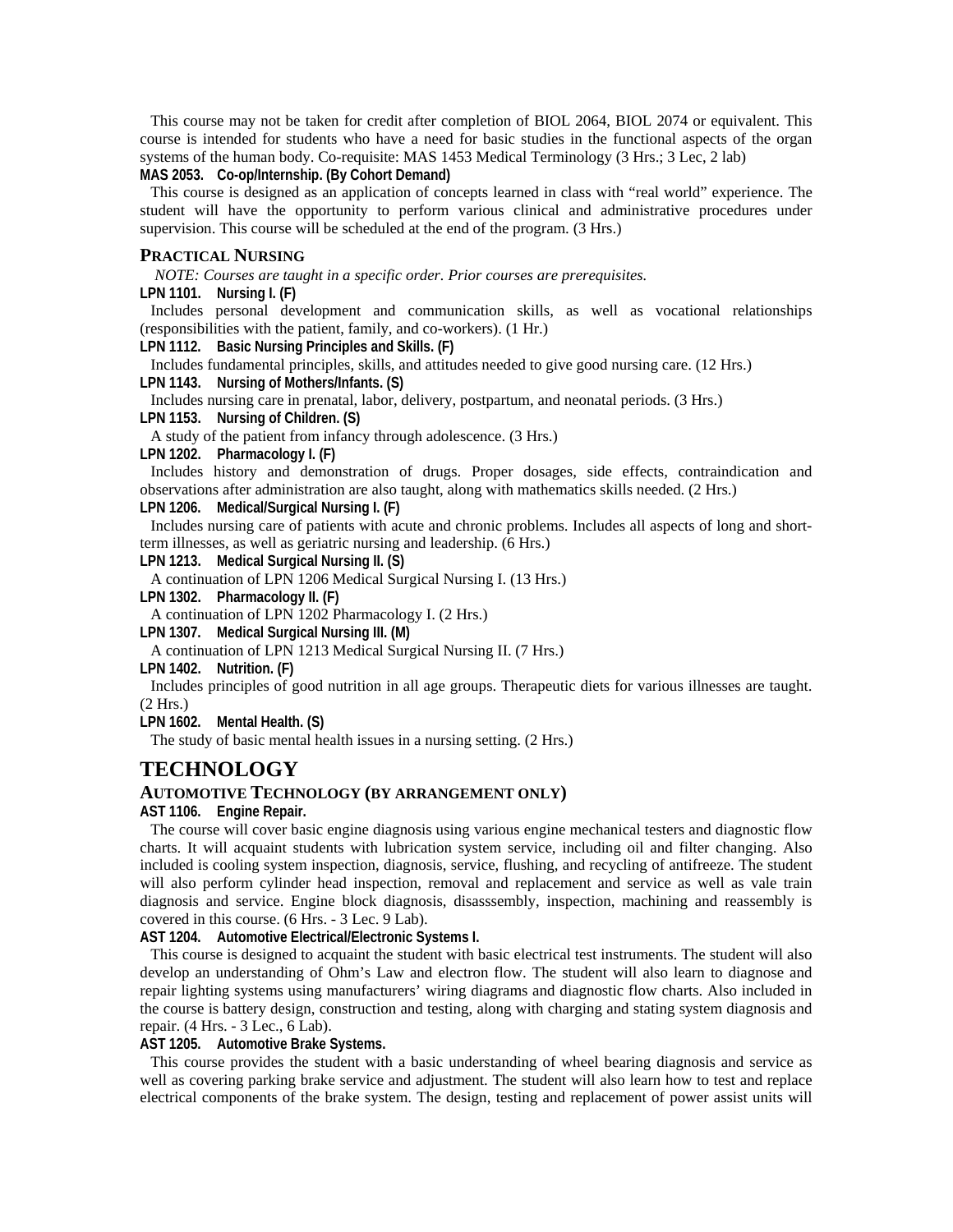also be covered. The students will also cover the design, testing and servicing of anti-lock brake units used on today's automobiles. Students in this course will be able to diagnose, inspect, measure and repair disc and drum brake systems. Included in this course is drum and disc machining, both on stationary lathes and with the on-car lathe. (5 Hrs. - 3 Lec., 6 Lab).

#### **AST 1504. Automotive Climate Control.**

This course begins with a study of the theory of refrigeration, the refrigerant cycle and the basic components of a typical automotive air conditioning system. Service maintenance procedures and R134a are covered. All students will take the ASE Refrigerant Recovery and Recycling Review and Quiz in order to be qualified to purchase R-12. (4 Hrs.: 3 lec., 6 lab)

## **AST 1705. Steering and Suspension.**

Wheels, tires and bearings are covered in this class, as well as alighnment theory and adjustments. The diagnosis, repair or adjustment of steering systems and related problems is covered in this course, as well as the suspension system with itsdiagnosis, repair or adjustments. (5 Hrs.: 3 Lec., 6 lab)

### **AST 2204. Automotive Electrical/Electronic Systems II.**

This course begins with a study of the lighting sytsems, utilizing manufacturers' wiring diagrams flow charts. The student will also work with gauges and warning devices in the driver information system. This course wil also cover the diagnosis and repair of motor driven accessories as well as heated glass systems. Electric locks, cruise controls and sound systems will be studied in this course. (4 Hrs. - 2 Lec., 6 Lab.). **AST 2205. Engine Performance I.** 

The student in this course will utilize basic test instruments as well as hand held testers and console oscilloscopes in testing the condition of the engine. This course will also cover computerized engine controls, diagnosis and repair using scan tools and other testers common to automotive repair. (5 Hrs.: 3 Lec.,  $6$  lab)

#### **AST 2305. Engine Performance II.**

This course will cover electronic ignition systems, including distributorless ignition systems. This course will also cover diagnosis, testing and repair of the fuel, air induction and exhaust systems. The student will develop diagnostic skills by testing and servicing these systems manufacturers service manuals and information from the ALLDATA information system. The student will learn how to diagnose and repair emission control systems using oscilloscopes and 4 or 5 gas emission testers (5 Hrs.: 3 Lec., 6 lab)

## **AST 2505. Manual Drivetrain and Axles.**

This course covers the drivetrain on a vehicle with a standard transmission/transaxle. Areas covered include clutch, transmission/transaxle diagnosis and repair. Driveshaft and ½ shaft is also covered as well as rear axle and 4WD component diagnosis and repair (5 Hrs.: 3 Lec., 6 lab)

**AST 2805. Automatic Transmission/Transaxle.** 

A brief review of gear theory and the introduction of the planetary gearset and continues with a review of the basics of hydraulic theory. Areas emphasized are general diagnosis, maintenance and repair. (5 Hrs.: 3 Lec.,  $4$  lab)

#### **RESIDENTIAL CONSTRUCTION TECHNOLOGY**

#### **BLD 1103. Basic Carpentry Shop. (OD)**

This course covers the fundamentals of blueprint reading including alphabet of lines, symbols, reading an architect's rule, elevations, and detail drawings. The course also covers the use and safety of portable, stationary, and hand tools in the construction industry. Included is a study of the techniques and proper methods of preparing a detailed estimate. The student prepares a material take-off from a set of blueprints and calculates the cost of materials.  $(3 \text{ SCH} - 2 \text{ Lee}; 3 \text{ Lab})$ 

**BLD 1104. Methods of Construction I. (OD)** 

This course covers in detail traditional and current methods and practices of residential design and construction beginning with ground-bearing characteristics and progressing through all stages of construction.  $(4 \text{ SCH} - 3 \text{ Lee}; 2 \text{ Lab})$ 

**BLD 1106. Residential Construction Techniques I. (OD)** 

In this course students are actively involved in building structures, such as utility buildings and houses, to achieve individual competencies. Emphasis is placed on foundations, framing, rafters, roofing, exterior wall covering, and exterior trim.  $(6 SCH - 1 2 Lab)$ 

**BLD 1114. Methods of Construction II. (OD)** 

A continuation of BLD 1104. Prerequisite: BLD 1104 Methods of Construction I. (4 SCH — 3 Lec; 2 Lab)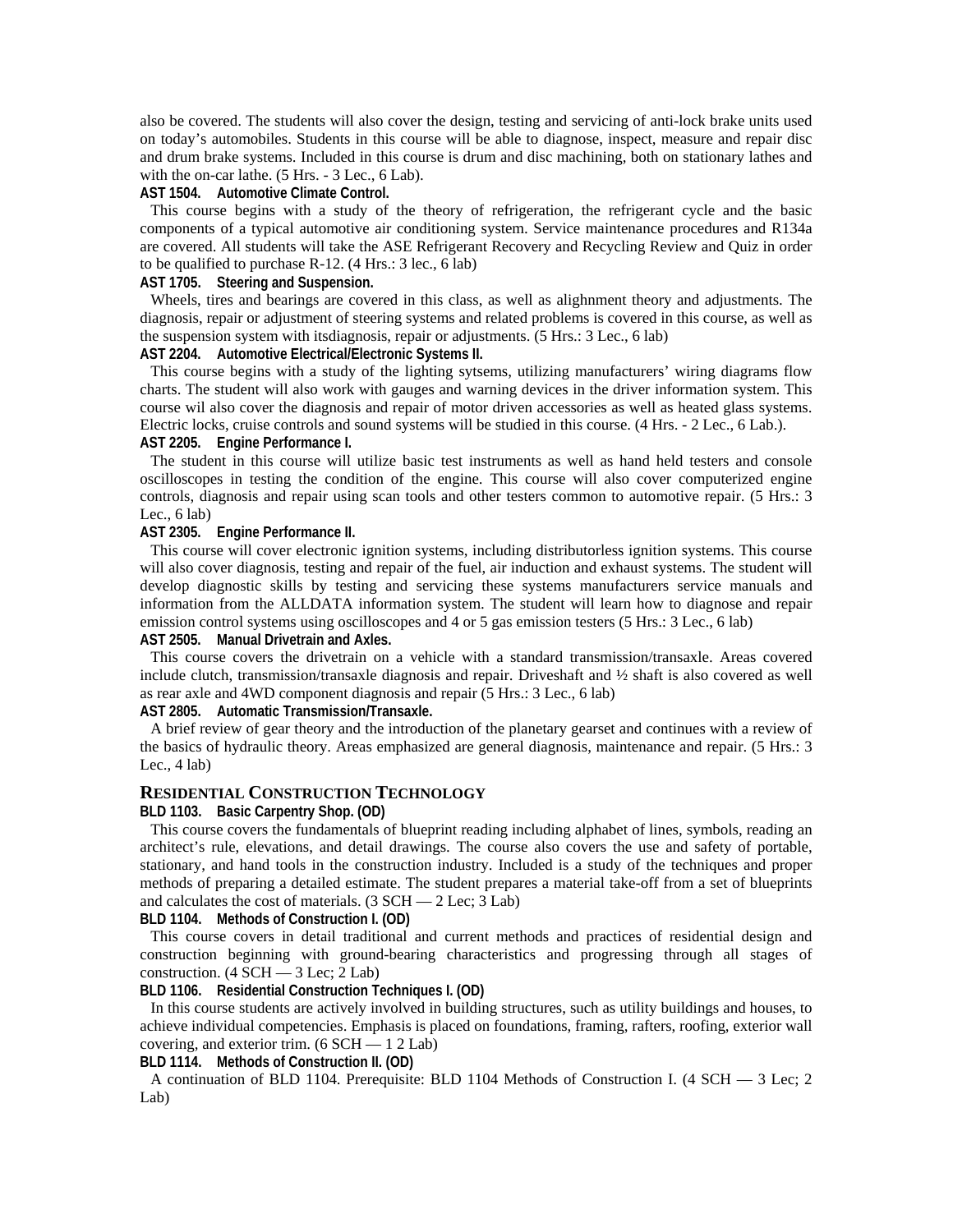**BLD 1116. Residential Construction Techniques II. (OD)** 

This course covers the interior finish of a residential home. Topics covered include various wall coverings and finishes, window, door, and ceiling trim, and the installation of windows and doors. Emphasis is placed upon quality workmanship. Prerequisite: BLD 1106 Residential Construction I. (6 SCH  $-$  12 Lab) **BLD 1125. Carpentry Field Study. On Demand (OD)** 

Designed to help students gain additional experience and proficiency in building layout, framing, exterior and interior trim, and exterior and interior wall coverings. (5 SCH — 1 Lec; 8 Lab)

**BLD 2011. Introduction to Cabinet Making. (OD)** 

A course for the beginning woodworker, which includes the identification and estimating of materials used in design and construction of kitchen cabinets, bathroom vanities, and built-ins. (1 SCH) **BLD 2012. Cabinet Making. (OD)** 

A continuation of BLD 2011 - Introduction to Cabinet Making. Prerequisite: BLD 2011 Introduction to Cabinet Making. (2 SCH)

**BLD 2103. Construction Codes and Documents. (OD)** 

A study of relevant codes and documents employed in construction activities. Prerequisite: BLD 1114 (3 SCH)

**BLD 2113. Site Planning, Layout and Estimation (OD)** 

Practical experiences in site, planning, layout and estimation through bid proposal. The role of estimation in construction organization, bidding and subcontractor/vendor competition will be emphasized. Prerequisite: Math1023, BLD 1114, and BLD 2503 (3 SCH)

## **BLD 2213. Masonry and Concrete Construction (OD)**

Theory and principles of design and building concrete structures and forms in conformance with current codes and practices. (3 SCH - 2 hours lec, and 3 hours lab) Prerequisite: BLD 1104

## **BLD 2223. Steel Construction (OD)**

Theory and principles of design and fabrication of metal structures in conformance with current codes and practices. Prerequisite: BLD 1104 Methods of Construction I. (3 SCH – 2 hour lec, 3 hour lab)

#### **BLD 2203. Structural Materials (OD)**

An examination of production, properties, behavior, and structural applications of concrete, steel, timber, masonry, plastic, and engineered materials. Prerequisite: BLD 1104 Methods of Construction I. (3 SCH- 2 hours lec, 3 hours lab)

**BLD 2502. Introduction to Surveying (OD)** 

An overview of plane surveying systems as applied to construction activities including care and use of instruments, field notes, simple site plan work, elevations and traverse. (2 SCH) Prerequisite: MATH 1023 College Algebra.

**BLD 2503. Survey Measurement Practice (OD)** 

A "hands on" course covering the equipment and hardware of surveying systems necessary for horizontal and vertical distances. Familiarization with standards of the National Geodetic Survey, state and local statutes and regulations and professional standards and expectations. Prerequisite: BLD 2502 Introduction to Surveying.  $(3SCH - 1 \text{ lec}, 6 \text{ hour lab})$ 

#### **BLD 2523. Surveying Systems (UA-CVEG 2053) (OD)**

Coordinate, measuring, and total integration surveying systems, total stations, error analysis, application to civil engineering and surveying practice. (3SCH)

#### **COMPUTER AIDED**

#### **DRAFTING AND DESIGN**

**CDD 1003. Computer Aided Drafting and Design I. (OD)** 

Introductory course for using AutoCAD Release 14. Topics to be covered include commands, system controls, coordinates, layer systems, repeating commands, object modification, drawing lines, shapes, and geometric objects using multiple lines and curves, text manipulation, dimensioning, and visibility of hidden lines. Prerequisites: INT 1123 Blueprint Reading and CIS 1013 Intro to Computers or consent of instructor. (3 Hrs.).

#### **CDD 1013. Engineering Graphics I. (OD)**

Introduction to principles of drafting and the theory and practice of Orthographic Projection in the first and third quadrants. This course will include size and shape descriptions, geometric constructions, sections, auxiliary projections, revolutions, dimensioning, and size and geometric tolerance. Co requisite: CDD 1003. (3 Hrs.).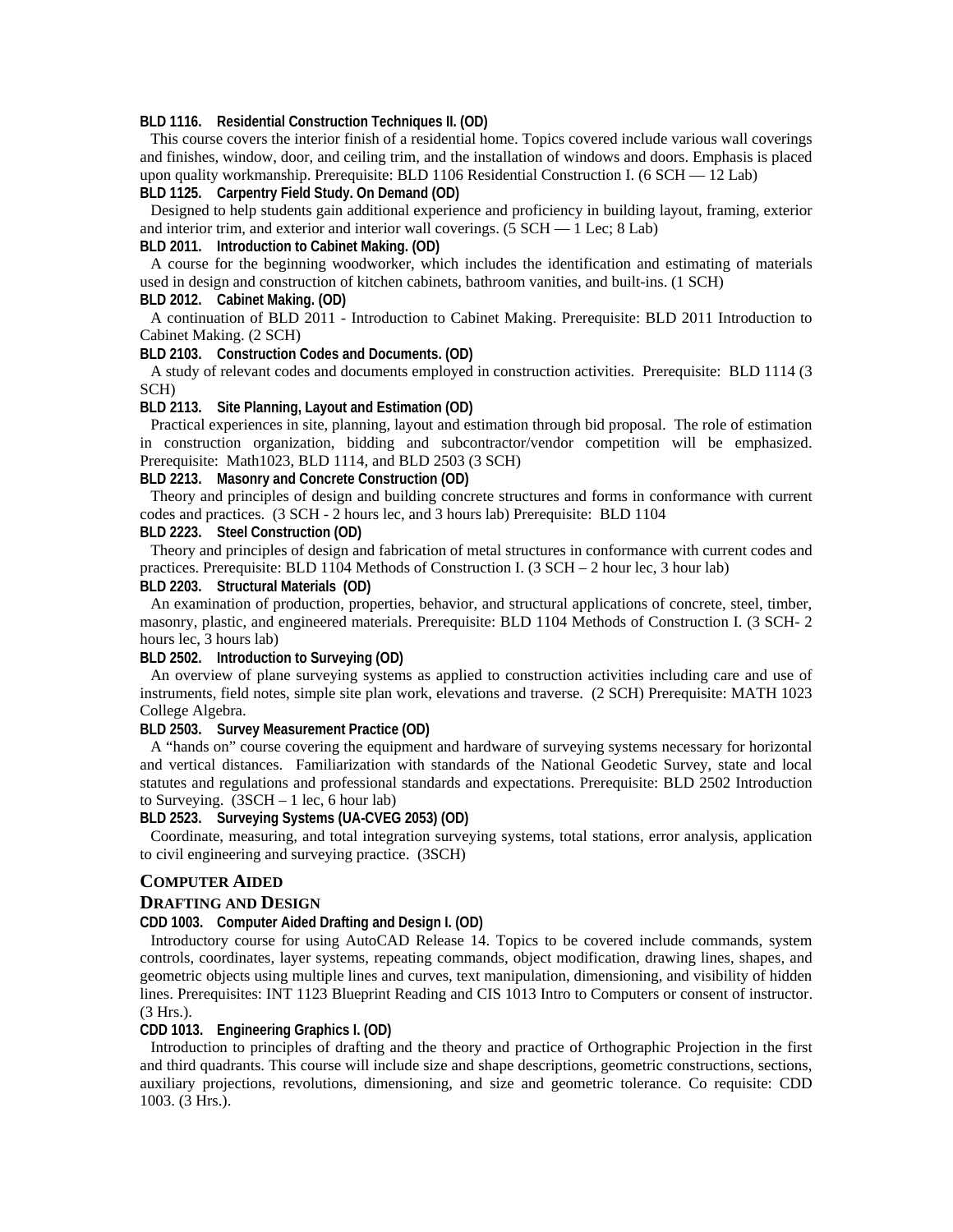#### **CDD 1023. Computer Aided Design II. (OD)**

A continuation and enhancement of the skills developed in CDD 1003 Computer Aided Design I. Students will learn blocks, attributes and their commands, external references and images, utility commands, 3-D object drawing, modeling, shading, rendering and customizing AutoCAD, slides and scripts, customizing commands, and database. Prerequisite: CDD 1003 Computer Aided Design I (3 Hrs.). **CDD 2003. Computer Aided Design III. (OD)** 

This course is an advanced course in solid modeling and design. Students will develop complex threedimensional models and assemblies from engineering sketches and orthographic drawings through the use of advanced solids modeling software. Prerequisites: CDD 1013 Engineering Graphics I, and CDD 1023 Computer Aided Design II. (3 Hrs.).

#### **CDD 2013. Architectural Drafting. (OD)**

This is an intermediate course that utilizes CAD software in the preparation of detailed working drawings for construction of residential structures. Emphasis is on the fundamental drawing methods and techniques of representing plans, elevations, sections and details. The principles of construction that are used in residential construction are introduced. Prerequisite: CDD 1003 Computer Aided design I, and CDD 1013 Engineering Graphics I. (3 Hrs.).

#### **CDD 2023. Mechanical Drafting. (OD)**

This is an intermediate course that utilizes CAD software in the preparation of detailed working drawings for use in engineering design and production. Included in this course is the use of sectioning techniques, proper dimensioning techniques, geometric tolerance, and the use of isometric views in the completion of individual component and assembly drawings. Prerequisite: CDD 1003 Computer Aided design I, and CDD 1013 Engineering Graphics I. (3 Hrs.).

#### **COMPUTER INFORMATION SYSTEMS**

**CIS 1013. Introduction to Computers. (F, S)** 

A survey of the computer industry that introduces students to the history of computers, components of modern computers, basic number systems, operating systems in use, various programming languages, basic networking technology, and the Internet, and basic keyboarding skills. Prerequisite: BUS 1004 Micro Computer Applications (3 SCH)

#### **CIS 1203. Internet Fundamentals. (F, S)**

Course provides the student with an introduction to the worldwide computer network. Course uses a hands-on approach to teach the history and capabilities of the Internet. Students learn the resources available via the World Wide Web and searching capabilities. Prerequisite: CIS 1013 Introduction to Computers (3 SCH)

### **CIS 1303. HTML & Web Page Design. (F)**

This course provides students with a basic introduction to HTML and to the theories and concepts of publishing on the World Wide Web. Students will develop Web pages during the course. Prerequisites: CIS 1013 Introduction to Computers and CIS 1203 Internet Fundamentals. (3 SCH)

#### **CIS 1313. Web Graphics Design. (OD)**

A course in how to create web graphics using Paintshop Pro, Photoshop, Flash and GIF construction set. Students must own a personal computer because trial versions of various software will be downloaded. Prerequisite: CIS 1303 HTML/Web Page Design. Co-requisites: own a computer and advisor's consent. (3 SCH)

#### **CIS 1603. Basic Microcomputer Repair I. (F)**

This course is designed to provide the student with basic knowledge of the internals of a microcomputer. A hands-on course to include replacement of drives, memory chips, motherboards, sound cards, etc. Prerequisite: CIS 1013 Introduction to Computers, or consent of instructor and ENGL 1113 Composition I (3 SCH)

#### **CIS 1613. Basic Microcomputer Repair II. (S)**

A continuation and enhancement of the basic computer repair concepts covered in CIS 1603 Basic Microcomputer Repair. Topics covered include: multimedia technology, supporting operating systems (Windows 3.x, Windows 9x, and Windows NT), networking fundamentals, purchasing and building a PC, the Internet and communications, and preventative maintenance. Prerequisite(s): CIS 1603 Basic Microcomputer Repair I. (3 SCH)

**CIS 1904. Programming Fundamentals I w/Lab. (F)**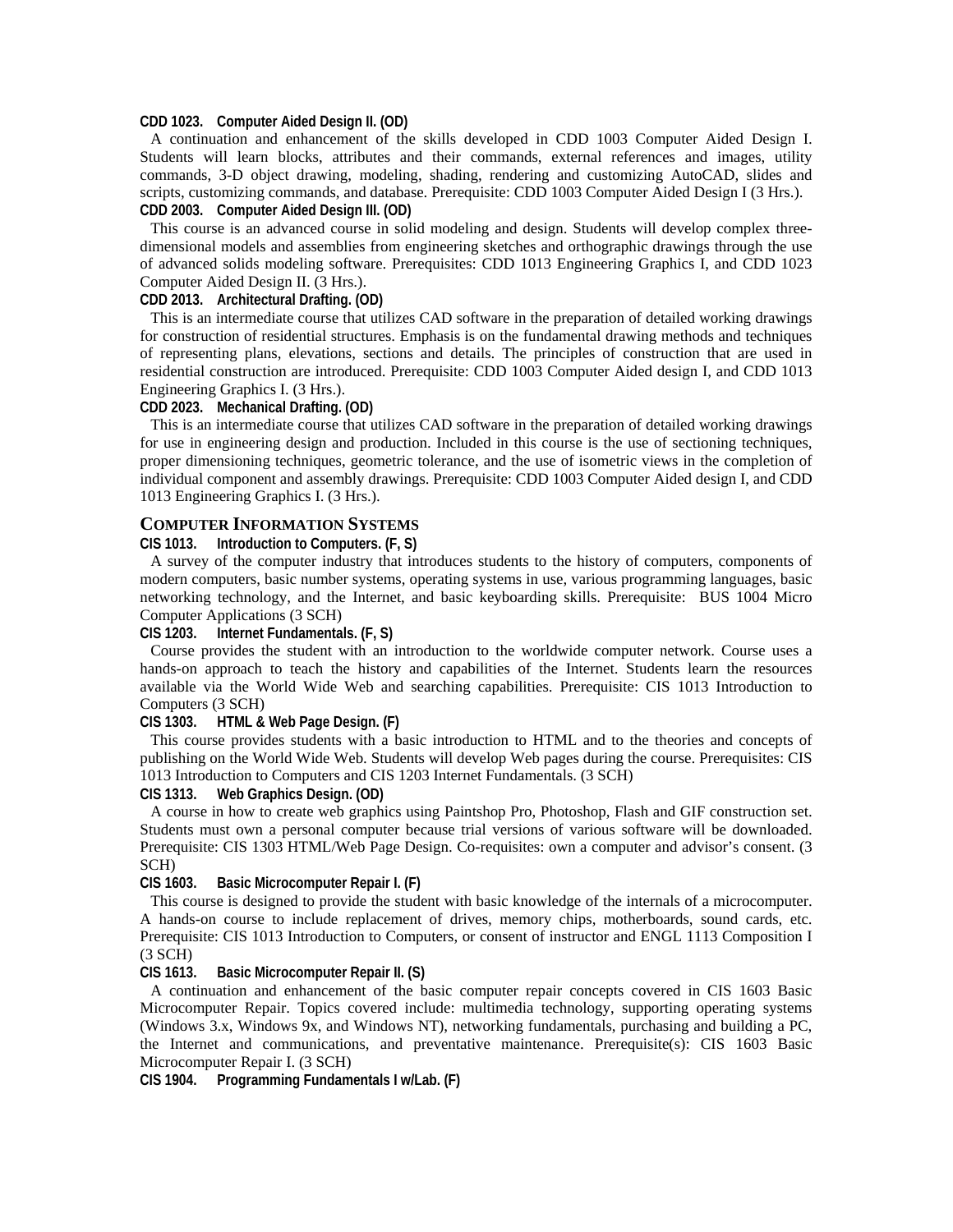This is an introductory programming course for students majoring in computer science who have no previous programming experience. Using the C++ language, this course teaches the student how to plan and create well-structured programs. Students learn how to write programs using the sequence, selection, and repetition structures, as well as how to create and manipulate sequential access files, structs, classes, and arrays. Prerequisite: CIS 1013 Introduction to Computers and MATH 2023 College Algebra. (4 SCH – 1 Lab)

#### **CIS 1914. Programming Fundamentals II w/Lab. (S)**

This is a continuing programming course for students majoring in computer science or computer information systems who have completed the CIS 1904 Programming Fundamentals I course. Using the Java Language, this course teachers the student to develop applications and applets from the botom up. Prerequisite: CIS 1904 Programming Fundamentals I w/Lab.(4 SCH – 1 Lab)

#### **CIS 2003 Security + (F)**

Provides a comprehensive overview of network security. The course content provides for preparation for CompTIA's Security + Certification Exam. Prerequisite: CIS 2903 Networking Essentials. (3 SCH) **CIS 2806. Networking I. (OD)** 

Introduction to LAN (Local Area Network) technology. Includes cabling, protocols, addressing, router configuration and the OSI model. Includes wiring closets, routing protocols, advanced addressing and advanced router configuration and OSI model. (4 hr Lec., 6 hr. Lab) Prerequisites: CIS 1013 Intro to Computers, BUS 2233 Software Applications. (6 SCH)

### **CIS 2816. Networking II. (OD)**

An advanced routing and switching course that covers LAN, Ethernet, Spanning Tree Protocol, and Virtual LANS. A project-based learning course that uses skills and knowledge gained in Networking I. Prerequisite: CIS 2806 Networking. (6 SCH)

#### **CIS 2903. Networking Essentials. (F, S)**

This is an introductory networking course for students majoring in computer science who have no previous networking experience. This course teaches the student broad, vendor-independent networking concepts. This course will prepare the computer science major for the challenges of the highly dynamic networking industry. Topics include networking hardware, the OSI Model, networking protocols, network media, network architecture, WANs and remote connectivity, networking with TCP/IP, network troubleshooting, network security, and network design and implementation. Prerequisite: CIS 1013 Introduction to Computers. (3 SCH)

#### **CIS 2913. Server + (F)**

An examination of server hardware techniques, including installation, configuration, and upgrading activities; preventative maintenance, trouble-shooting and disaster-recovery techniques for servers. Provides students with skills and knowledge necessary to prepare for the CompTIA Server+ certification. Prerequisites: CIS 1613 Basic Microcomputer Repair II, and CIS 2903 Networking Essentials. (3 SCH) **CIS 2993. Internship. (OD)** 

This course is designed as an application of concepts learned in class with a "real world" experience. Arrangements for internships will be coordinated by the program advisor. (3 SCH)

#### **COLLISION REPAIR**

## **COL 1104. Technical Welding. (S 2005)**

A course in basic MIG welding and metal cutting with the oxyacetylene torch and plasma cutter. This course is designed for students enrolled in programs requiring a basic knowledge of welding. Safety is emphasized. (4 SCH—1 Lec., 5.5 Lab.)

**COL 1108. Basic Metal Repair. (S 2005)** 

Teaches the straightening, alignment, and fitting of major panels. Procedures necessary to rough, shrink, bump, and finish are included. Safety is emphasized. (8 SCH—1 Lec., 14 Lab.)

### **COL 1207. Body and Frame Alignment. (S 2005)**

Students will receive instruction in the use of frame equipment and frame construction, sectioning, and straightening. Experience working with unitized construction using frame alignment equipment will be provided. The fundamentals of welding, heating, cutting, and shaping are included. Safety is emphasized. (7 SCH—1 Lec., 11.5 Lab.)

**COL 1408. Painting. (F 2004)**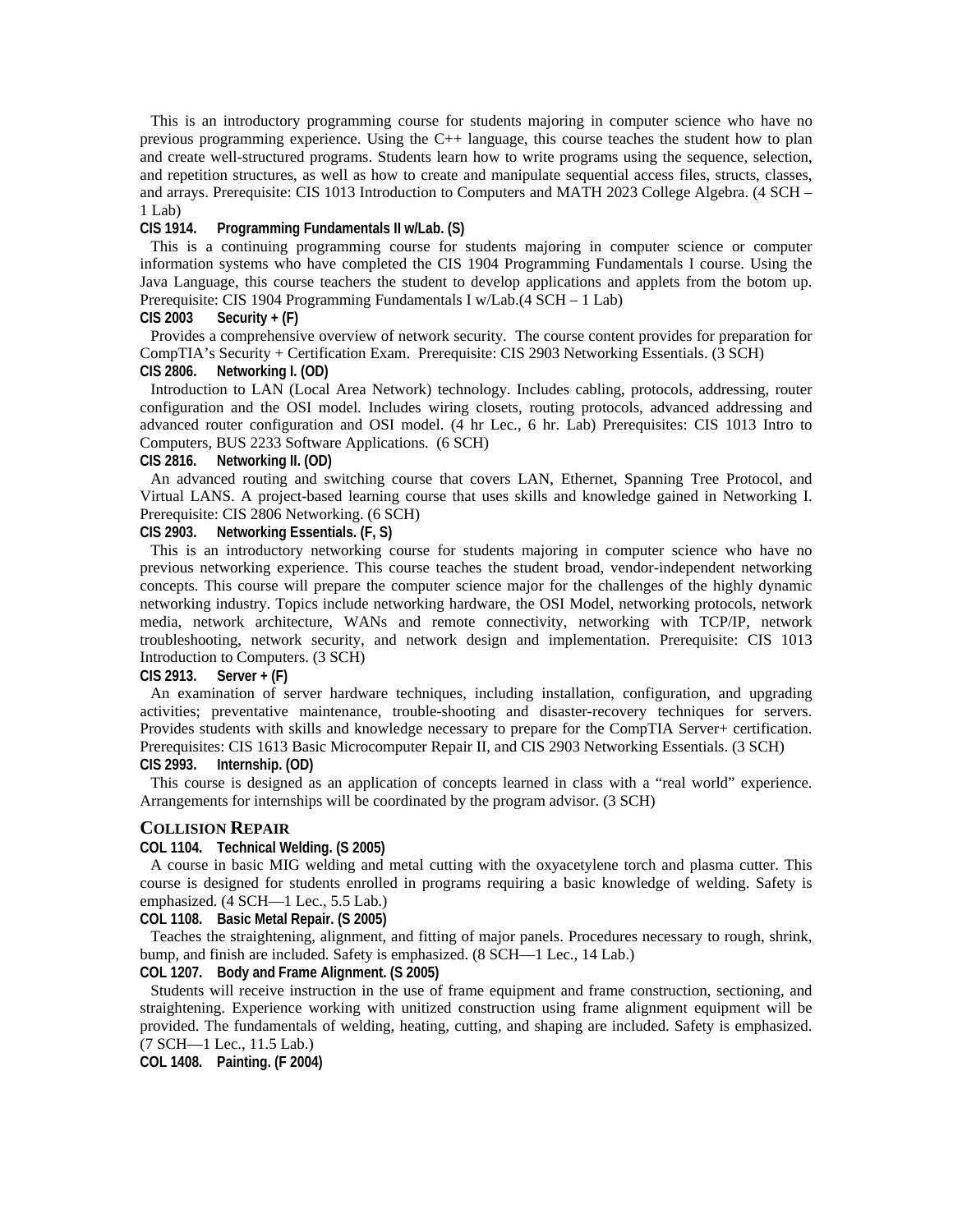Teaches the skills and technical knowledge in the preparation of metal for paint, use and maintenance of spray painting equipment, mixing and spraying of all types of automotive finishes, and identification of common materials used. Safety is emphasized. (8 SCH—3 Lec., 9 Lab.)

## **COL 1507. Color Matching. (F 2004)**

A continuation of COL 1407, with emphasis on spraying techniques and tinting of paints to achieve color match. Safety is emphasized. (7 SCH—3 Lec., 7 Lab.)

**COL 1604. Repair of Plastics and Adhesives. (F 2005)** 

Teaches different methods for the repair of plastic components, including welding, epoxy adhesives and fiberglass reinforcements. Includes basic principles of estimating. (4 SCH—2 Lec., 4 Lab.)

## **COL 1610. Repair of Mechanical and Electrical Components. (F 2005)**

Teaches the skills needed to inspect, adjust, remove, repair and replace glass, trim and electrical wiring, air conditioning and heating elements, and related mechanisms/materials. Includes basic principles of estimating. (10 SCH - 3 Lec., 14 Lab.)

## **ELECTRICITY/ELECTRONICS**

#### **ELT 1001. Electrical Blueprints, Schematics, and Wiring Diagrams. (OD)**

This course is designed to provide the student with a basic understanding of electrical/wiring blueprints, electrical symbols and abbreviations, and tracing circuits through wiring diagrams. (3 Hrs.)

## **ELT 1003. Electrical Theory and Applications. (OD)**

An introductory training course for electricians, this course is a study into the basic theories of electricity. Their many applications in industrial and residential settings will be introduced. Voltage, amperage, and electrical phasing will be discussed and applied. Utilizing electrician's hand tools, meters, and equipment, students will be introduced to basic wiring in residential and industrial settings. (3 Hrs.)

#### **ELT 1023. Commercial/Industrial Wiring. (OD)**

Instruction in commercial and industrial wiring methods. The theory and basic principles pertaining to the science and art of electrical wiring are covered. The terms, electrical symbols, names of devices, methods, and materials used in electrical installations, and problems encountered in electrical construction work are also presented. Prerequisite: ELT 1003 Electrical Theory and Application. (3 Hrs.—2 Lec, 2 Lab).

## **ELT1113. AC/DC Basic Electronics. (OD)**

Instruction in the basic principles of AC and DC electrical quantities and units, including introductory material in: Ohms law, series and parallel circuits, magnetism, reactance, impedance; RC circuits, RL circuits, and RLC circuits relationship; Kirchoff's Law and network theorem basics. Application will involve using computerized training equipment in a laboratory setting.

**ELT 1133. National Electrical Code I. (OD)** 

This class is designed to expose students to up-to-date National Electrical Code (NEC) requirements for construction and updating electrical wiring in commercial and industrial settings. It will give exposure to hookup of electrical systems and individual components of an electrical system in commercial, industrial and residential use. This course is provided to make students aware of these requirements and the methods of finding current standards. Additional study on the student's part will usually be necessary to pass the electrical certification for the electrician's license. (3 Hrs.)

#### **ELT 1143. National Electrical Code II. (OD)**

A continuation of NEC I (ELT 1133) Prerequisite: ELT 1133 National Electrical Code I. (3 Hrs.).

## **ELT 2142. Programmable Logic Controllers (OD)**

An examination of the basics of the PLC's used in industry with emphasis on programming and installing input/output devices as controls in industry. (2 Hrs.)

#### **FIRE SCIENCE**

*(Some courses may be offered through SAU-Tech/Camden. SAU-Tech/Camden applications for admissions can be obtained by contacting SAU-Tech/Camden at www.sautech.edu)*

#### **FS 1003. Intro to Fire & Emergency Response. (OD)**

A survey of fire and emergency practices in today's fire service; including apparatus, tactics, safety, and protective equipment. (3 Hrs.)

#### **FS 1013. Fire Service Leadership. (OD)**

Basic leadership skills for fire and emergency personnel; including problem solving, supervision, delegating and motivating. (3 Hrs.)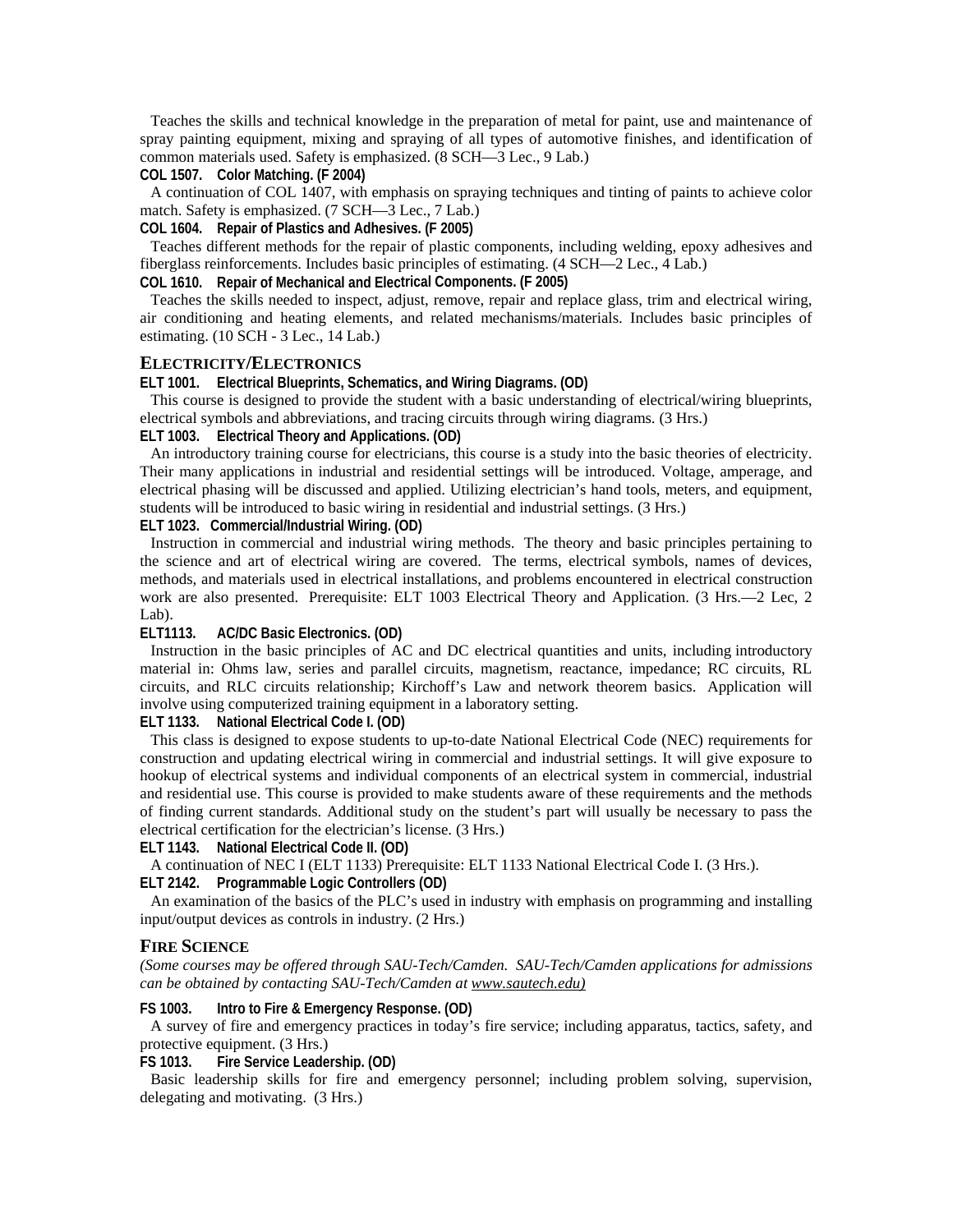### **FS 1023. Fire Service Tactics. (OD)**

Basic tactical considerations for fire and emergency personnel; includes pre-incident planning, size up and assessment, and on-scene operations in extinguishment, rescue, exposures, salvage and overhaul. (3 Hrs.)

**FS 1033. Public Fire Education and Prevention. (OD)** 

This course provides an introduction to fire prevention through the use of inspection principles and public fire education programs. (3 Hrs.)

**FS 1103. Company Officer I. (OD)** 

Effectively managing human resources; community relations, fire department organization and administration; emergency service delivery and service. (3 Hrs.)

#### **FS 1113. Safety Officer. (OD)**

This course addresses the cause of fatalities and injuries with recommendations for solutions and implementation. Command issues, policies and programs addressing firefighter health and safety in emergency situations are examined. Students learn how to convert classroom knowledge into an action plan by being role models for training personnel, and promoting a departmental infection control program. (3 Hrs.)

#### **FS 1123. Firefighter I. (OD)**

This course covers the Firefighter I objectives of NFPA 1001, 1992 edition. Upon successful completion of this course of instruction, students can challenge the manipulative skills and written Firefighter I examinations on the normal testing cycle date. This course is accredited by the International Fire Service Accreditation Congress. (3 Hrs.)

#### **FS 1133. Firefighter II. (OD)**

This course covers the Firefighter II objectives of NFPA 1001, 1992 edition. Upon successful completion of this course of instruction, students can challenge the manipulative skills and written Firefighter II examinations on the normal testing cycle date. This course is accredited by the International Fire Service Accreditation Congress. Prerequisite: FS1123 (3 Hrs.)

## **FS 1203. Building Construction. (OD)**

Enables students to recognize construction types, design alteration consequences, materials used, and their influence on the building's reaction to fire. (3 Hrs.)

#### **FS 1213. Fire Service Rescue. (OD)**

Students learn a variety of fire department rescue techniques including rope rescue, smoke and toxic atmosphere rescue and confined spaces. (3 Hrs.)

#### **FS 1229. Firefighter Standards. (OD)**

Exceeds criteria established by NFPA Standard 1001, 1992 edition, for Firefighter I and II. Accredited by the International Fire Service Accreditation Congress. This course lasts 8 weeks. It prepares firefighters to meet their responsibilities on the fireground with confidence and competence. A good course for new or inexperienced firefighters entering the career field. No prerequisites. (9 Hrs.)

#### **FS 2003. Hazardous Materials - Operations. (OD)**

Students complete all NFPA 472 objectives for hazardous materials response; incident command, decontamination, scene control, and evacuation. (3 Hrs.)

#### **FS 2013. EMS First Responder. (OD)**

Students learn all practical skills of emergency medical technology; use Department of Transportation standard outlines. (3 Hrs.)

**FS 2026. Emergency Medical Technician - SAU Tech. (OD)** 

Prepares students for Arkansas Department of Health certification; covers emergency care of the injured, stabilizing patients, rescue procedures, transportation to hospital and working within an Incident Command System. (6 Hrs.)

#### **FS 2033. Company Officer II. (OD)**

Includes human resource management, technical writing, budgets, information management, safety inspections and public fire education. Prerequisite: FS1103 (3 Hrs.)

## **FS 2103. Fire Instructor Methodology. (OD)**

Students learn how to organize material into lesson plans to make effective classroom presentations and practical evolutions. (3 Hrs.)

**FS 2113. Fire Inspection Principles. (OD)** 

Students learn the use of codes and code enforcement, fire cause determination, use of the life safety code; includes consideration of flammable liquid, glasses and electrical equipment fire danger. (3 Hrs.)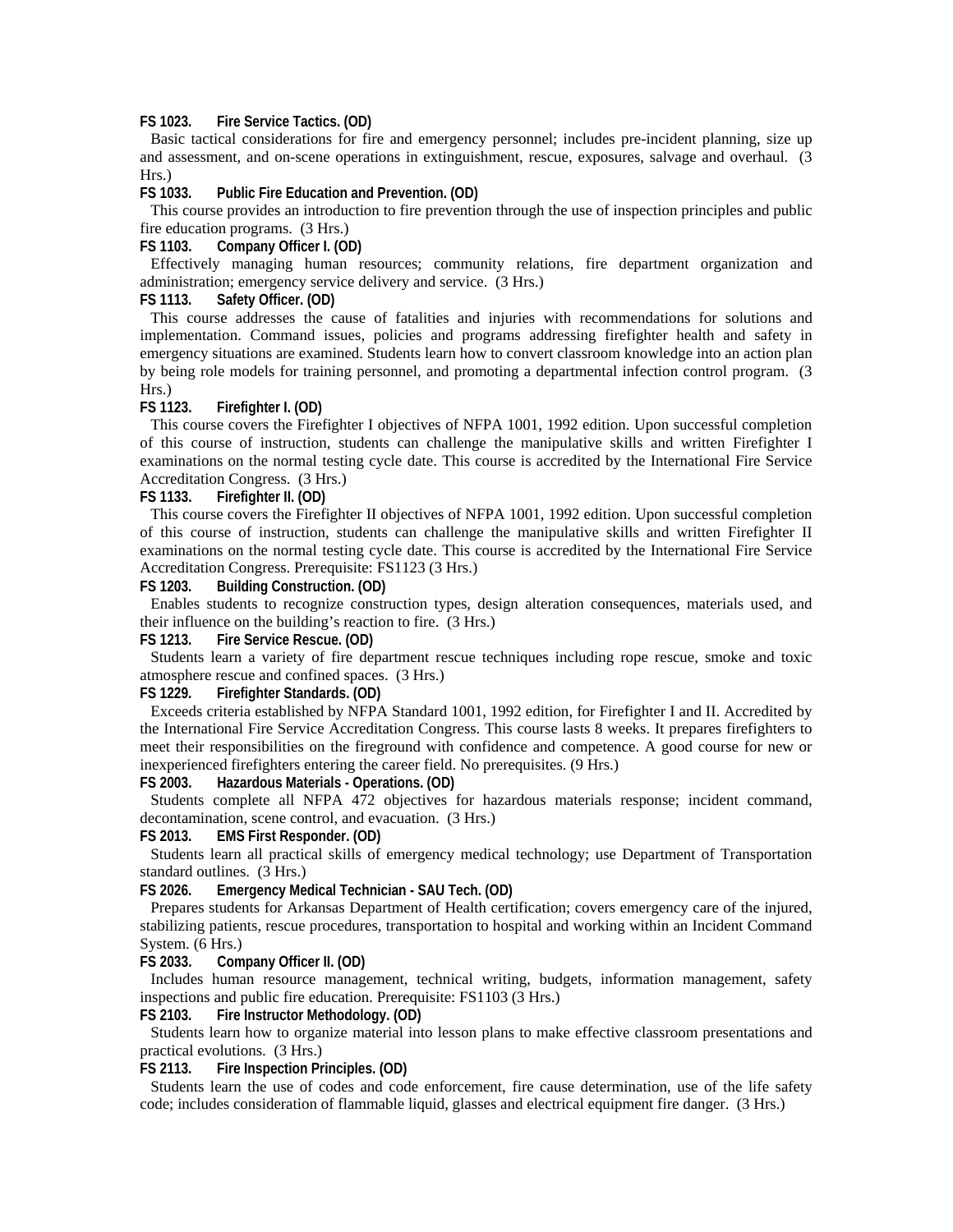#### **FS 2123. Advanced Pump Operations. (OD)**

Reviews current operational procedures for fire apparatus. Proper driving techniques, pumping operations and equipment spotting techniques are emphasized. Covers pressure calculations for figuring gallons per minute, pump discharge pressure, and nozzle pressures for fire streams, sprinklers and standpipes. (3 Hrs.) **FS 2124. Fire/Arson Investigation. (OD)** 

Students learn how to perform detailed fire scene and background investigations; collection and preservation of evidence; presentation to the legal system. (4 Hrs.)

#### **FS 2133. Firefighter Safety. (OD)**

This course provides an overview of safety practices for emergency workers. Covering individual and team workers from "in the station" through the emergency scene and return back to service. This course is essential for those who participate in emergency service activities. (3 Hrs.)

#### **GS 1021. Portfolio Development. (OD)**

Analysis of work experience and training for college credit equivalency. (1 Hrs.)

#### **INDUSTRIAL TECHNOLOGY / WELDING**

#### **INT 1003. Principles of Technology. (OD)**

A survey course covering the concepts, principles and practices necessary for pursuing a career in a technological setting. (3 Hrs.)

#### **INT 1113. Introduction to Manufacturing Principles. (OD)**

Introduction to the basic processes, equipment, and materials used in industry. Includes plastic, metal removal, casting, metal forming, and materials. (3 Hrs.)

#### **INT 1123. Blueprint Reading. (OD)**

This course is designed to develop basic skills in reading blueprints and to introduce the student to various types of working drawings for engineering and manufacturing processes. Emphasis is placed on identifying blueprint symbols and lines. (3 Hrs.)

## **INT 1343. Introduction to Metallurgy (OD)**

A study of ferrous and nonferrous metals from the ore to the finished product. Emphasis is placed on metal alloys, heat treating, hard surfacing, welding techniques, forging, foundry processes, and mechanical properties of metal including hardness, machinability, and ductility. (Lecture – 2 Hrs; Lab-3 Hrs)

## **INT 1344. Introduction to Layout and Fabrication (OD)**

A fundamental course in layout and fabrication related to the welding industry. Emphasis is placed on structural shapes and use in construction. (2 hours lecture and 6 hours lab) Co-requisite: INT 1123 Blueprint Reading and INT 2343 Welding I (4 Hrs.).

#### **INT 1973. Special Topics in Welding (OD)**

Safety practices and usage of welding techniques for conceptualizing and producing utilitarian and artistic items on ferrous and non-ferrous metals. Provides an overview of various basic welding techniques.

#### **INT 2343. Welding I - SMAW. (OD)**

Principles and procedures for oxy-acetylene welding and cutting, the study of theory and application of basic Shielded Metal Arc Welding (SMAW) — electrodes and running of beads in all positions. Practical application of oxy-acetylene welding, cutting, brazing, setting up SMAW equipment. Safety practices are emphasized. (3 Hrs. — 6 hrs Lab).

## **INT 2354. Welding II - SMAW. (OD)**

This course covers the practical application of Shielded Metal Arc Welding equipment by welding in horizontal, vertical, and overhead positions. The student is required to pass at least one American Welding Society Certification test (guided bend/x-ray). Safety practices are emphasized. (4 Hrs.  $-1$  Lec, 6 Lab) **INT 2363. Welding III — MIG. (OD)** 

Applications of Gas Metal Arc Welding (MIG) and the introduction of nonferrous metals. Discussion of fundamentals of metallurgy related to welded metals where residual stresses are heat treated to relieve the locked-up stresses. Safety practices are emphasized. (3 Hrs. — 1 Lec, 4 Lab)

### **INT 2372. Welding — TIG. (OD)**

Topics covered include the practical applications of Tungsten Inert Gas Welding (TIG). A study of ferrous and non-ferrous material properties, material classifications, and disadvantages related to the TIG welding process. Safety practices are emphasized. (2 Hrs. — 6 hrs Lab)

## **INT 2993. Internship (OD)**

Designed to apply concepts learned in class with a "real world" experience. Arrangements for internships will be coordinated by the program advisor. Consent of instructor required.  $(3 Hrs.)$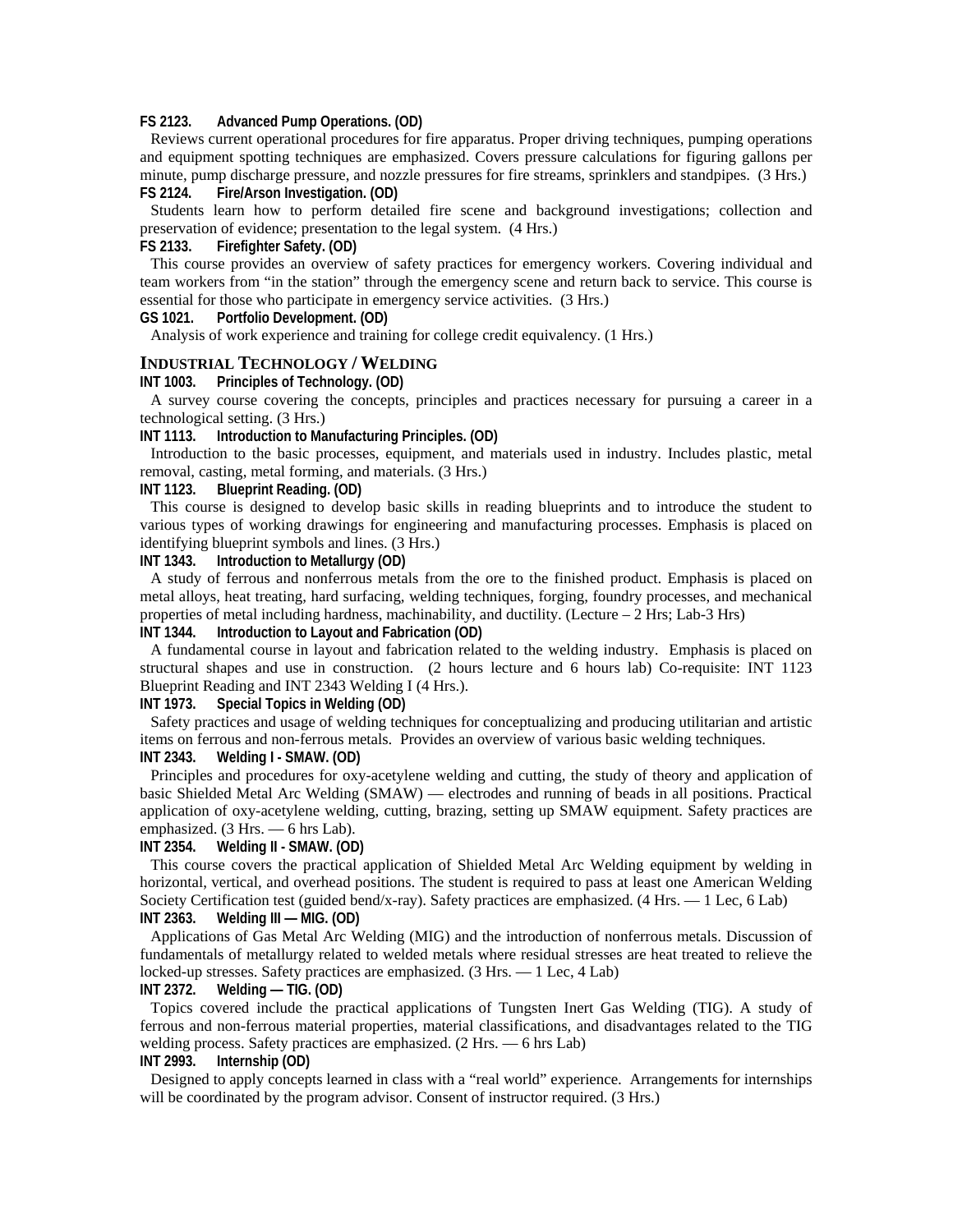#### **TECH 1003. Technical Mathematics. (OD)**

Develops competencies in mathematics skills with emphasis on problem-solving techniques. Students completing this course will have mathematics skills which meet or exceed the industrial recommended skill level as determined by the Dept. of Labor. (3 Hrs.)

#### **SMALL ENGINE REPAIR**

### **SER 1034. Small Engine Repair. (OD)**

This complete course is refined from the Briggs and Stratton Authorized Field Service School, the most widely acclaimed small engine training program in the industry. The course will include theories of operation, carburetor theory, maintaining maximum engine performance, electrical theory - alternators, governor theory and troubleshooting, horsepower and torque, advanced carburetor theory, troubleshooting carburetion systems, dynamics of engine failure, electrical systems - ignition, charging and starting, and major engine failure analysis. (4 Hrs. — 2 Lec; 4 Lab)

**SER 1053. Advanced Small Engine Repair. (OD)** 

This course extends the principles presented in SER 1034 and includes servicing applications for lawn mowers, garden tractors, tillers, etc. (3 Hrs. — 1 Lec; 4 Lab)

# **COLLABORATIONS WITH OTHER INSTITUTIONS**

 The College collaborates with other colleges and universities to offer Bachelor's and Master's degree programs. Currently the College has partnered with:

- 1. The University of Arkansas at Fayetteville, for agriculture courses and Associate's degrees in Agriculture with various majors – Courses offered at CCCUA for this includes Introduction to Poultry/Animal Science.
- 2. UA-Fayetteville Bachelor's of Science in Education (Human Resources). For more information contact at Phil Gerke 1-479-575-4690.
- 3. National Park Community College, Hot Springs, Early Childhood Education Associate's Degree.
- 4. Franklin University, for Bachelor's and Master's degree. For application and program requirements go to web site http://www.alliance.franklin.edu.
- 5. SAU Various upper level/graduate courses in Business and Education, including BSE in P-4 Education. For more information contact SAU admissions at 1-800-332-7286 or Education department chair at 870-235-5161.
- 6. SAU Tech/Arkansas Fire Academy at Camden in Fire Science.
- 7. AS/BS through UAMS/AHEC-Southwest in Radiologic Technology.

**All students must meet admission requirements of the accepting institutions.** 

# **SECONDARY PROGRAMS**

## **ALTERNATIVE EDUCATION**

 CCCUA has an agreement with several school districts in Howard and Sevier counties to offer an alternative learning environment for students ages 13 through 18, who do not function well in a traditional secondary-school environment. The Achievement Center is located on the Nashville site, and the Success Center is located on the De Queen campus. Students work toward their GED diplomas, and are encouraged to take vocational classes to help improve their employability and skills. For more information about the Alternative Schools, contact your local high school counselor.

### **COLLEGE CONNECTION**

 College Connection combines secondary and post-secondary programs leading to either: An Associate's Degree, a one-year certificate or an apprenticeship/work-based learning program of at least two years. It provides technical preparation in one or more specific occupational fields (Agriculture, Business, Family and Consumer Science, Marketing, Health, or Technical and Industrial) and builds student competencies in mathematics, science, and communications through a sequential course of study. If interested in College Connection, contact your local high school counselor or the College Connection director at CCCUA.

## **SECONDARY VOCATIONAL PROGRAM**

 Cossatot Community College-UA, in conjunction with local high schools and the De Queen-Mena Co-Op, offers high school students the opportunity to get a head start on a career. High school students can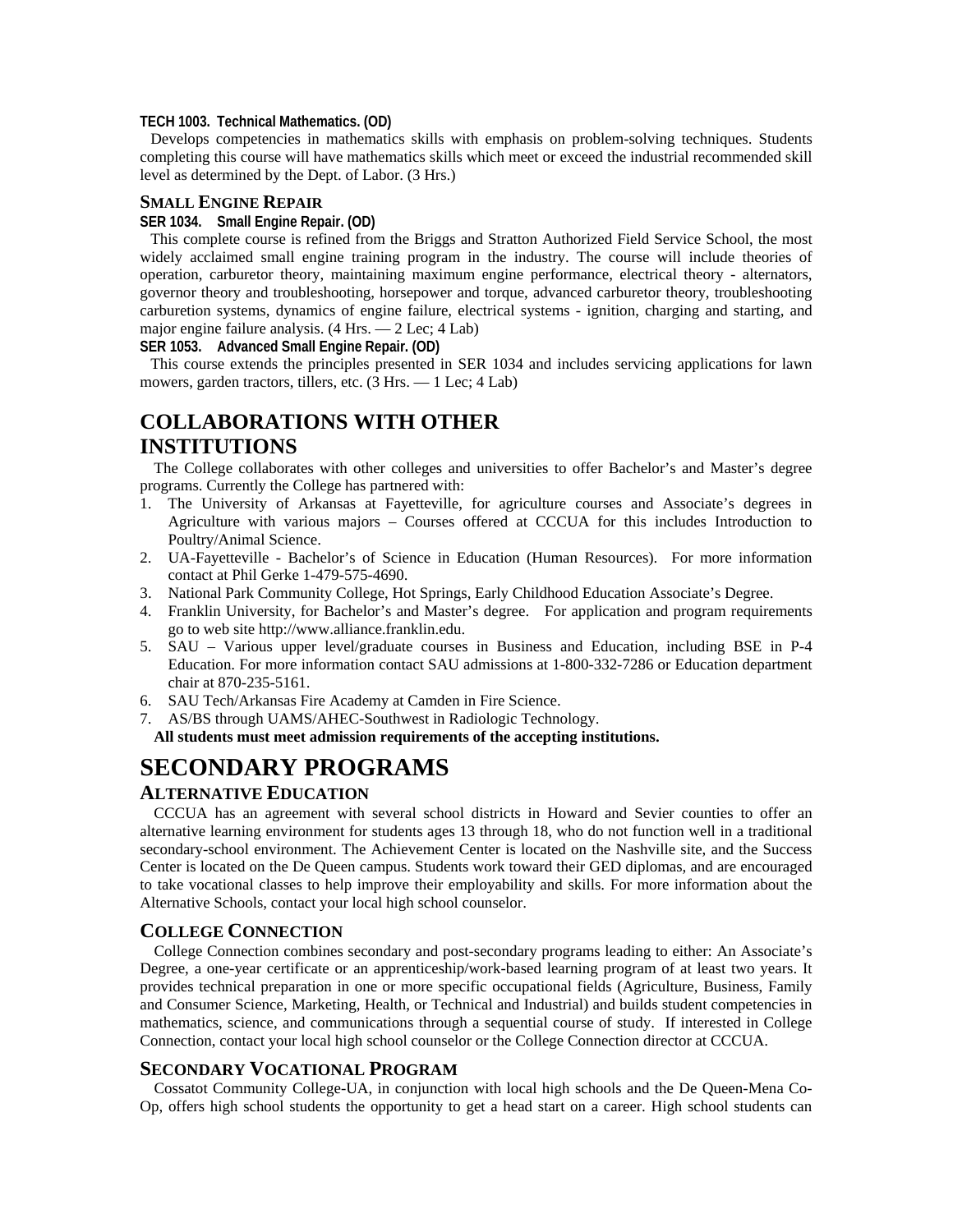enroll in vocational classes that will count toward high school graduation, as well as receiving college credit toward an Associate's Degree or Technical Certificate. If interested, contact your high school counselor to obtain the most current course offerings.

## **UPWARD BOUND**

 Upward Bound was first funded in 1963 through a federal grant, and was the beginning of the TRIO programs. Upward Bound is directed at helping first-generation, low-income students become prepared for, have success in, and graduate from, post-secondary educational institutions. Students are selected based upon Department of Education criteria, which includes the participant's "ability to succeed in a postsecondary program". CCCUA serves the nine public school districts in Howard, Little River, and Sevier counties. For more information regarding Upward Bound, contact your high school counselor or one of the Upward Bound Coordinators.

# **ADULT EDUCATION**

## **ADULT EDUCATION**

 The Adult Education Department is available to adults who need to upgrade basic skills, learn English as a Second Language (ESL), earn the Arkansas High School Diploma (GED), learn basic computer literacy skills, and prepare to take the ASSET or ACT test, or learn workforce readiness skills through the W.A.G.E. program. Accommodations are made for students with documented disabilities. Students with educational levels of 0-12.9 are assisted in such areas as grammar, essay writing, social studies, science, reading, and math. Tutorial services are offered to post-high school students.

## **ENROLLMENT**

 Persons eighteen (18) years of age or older, who are not enrolled in public schools, may enroll in Adult Education at Cossatot Community College-UA. Persons from Sevier and Howard counties who are 16 or 17 years old can apply to the Alternative School on the CCCUA sites through the high school counselor of their last public school attended. The State requires adult education students to be assessed for grade equivalency in math and reading upon entry in the program. Grade level assessments are performed at all facilities. The program operates on an open entry/open exit schedule.

## **FEES**

 Evaluation and classes are free. Materials are free except for a small cost for work texts if the student desires their own book(s).

## **SCHEDULE**

 Day classes are held Monday through Friday and evening classes are available. Off-site classes are available in Sevier and Howard counties. For information concerning classes the Adult Education Department's administrative office can by contacted on the De Queen campus.

## **ARKANSAS GED SCORE REQUIREMENTS**

 Arkansas requires passing the Official GED Practice Test before they are permitted to take the official GED Test. Score requirements are the same on both tests. A student must make an average standard score of 450 on the test with no less than 410 on any of the five test sections - it is suggested that the student score at least 480 on the practice test. This recommendation allows a margin of error to increase the student's chance of passing the official test. The subjects included on the tests are writing skills, social studies, science, reading and math.

## **GENERAL EDUCATION TESTING**

 Cossatot Community College-UA is a General Education Test Site for administering the GED test. Students who successfully complete the test battery at State of Arkansas required levels receive the Arkansas High School Diploma from the Arkansas State Department of Education. There is no charge for testing or for the diploma.

## **PROGRAMS**

## **ENGLISH AS A SECOND LANGUAGE**

 The Adult Education Department offers free English classes for those who want to learn how to speak English. ESL classes are offered at 5th Street Learning Center (DQ), Pilgrim-Cossatot Learning Center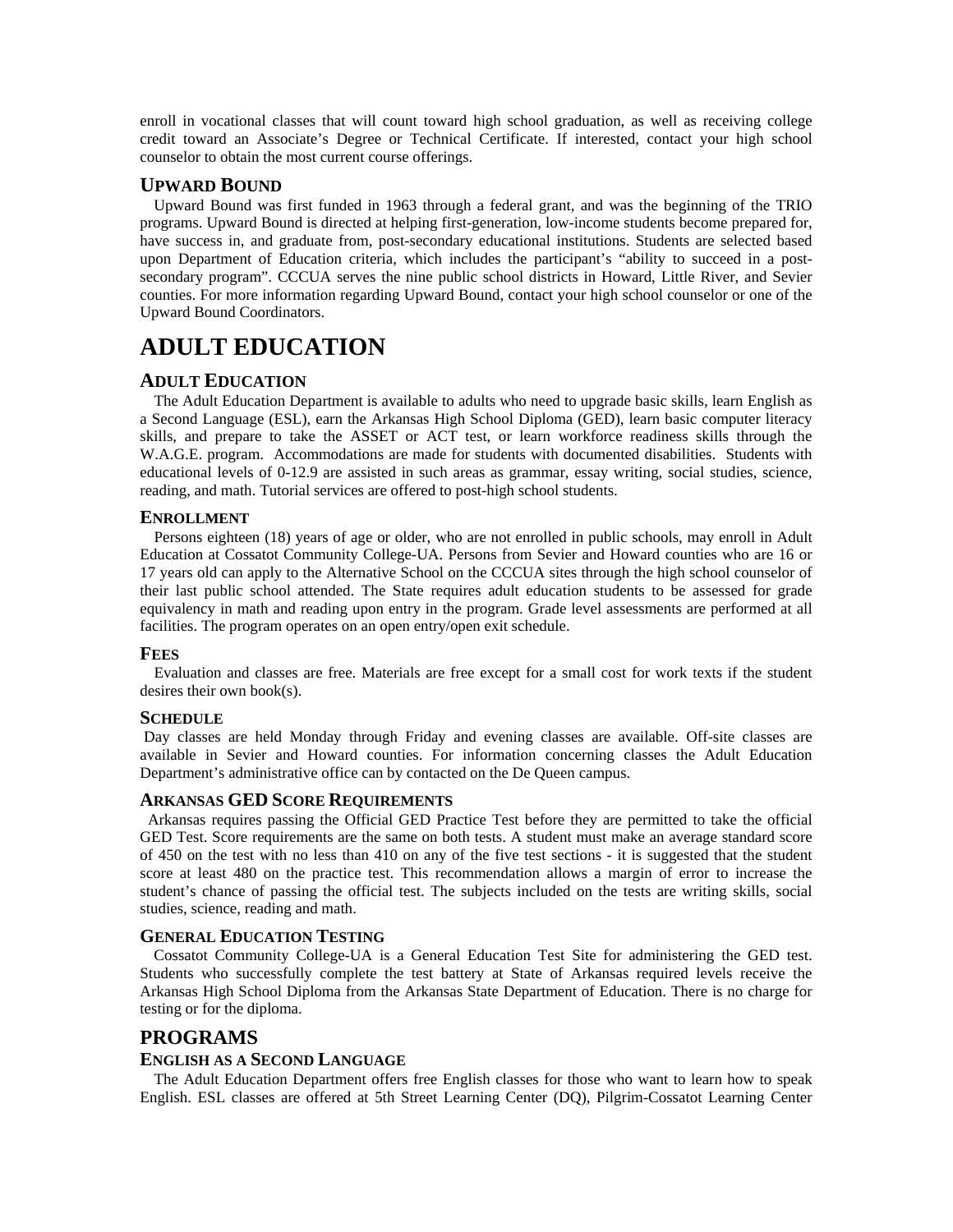(DQ), Tyson Learning Center (Nashville), and CCCUA's Nashville site. Citizenship classes are offered for students preparing to become U. S. citizens. EL/Civics classes teach English as a Second Language students about community services.

## **ASSET/ACT PREPARATION**

 Students preparing to enter postsecondary schools can enroll in adult education classes to raise their educational grade equivalent level/levels in areas needing improvement. This will enable the students to be better prepared to pass the ACT or ASSET test and to score on a higher scale.

## **COMPUTER LITERACY**

 The computer literacy course is offered to students who have little or no knowledge of the computer. Students take the course through computer educational software. Students progress at their own pace and repeat lessons as necessary. A certificate is issued after requirements are met.

## **W.A.G.E.**

 WAGE stands for Workforce Alliance for Growth in the Economy. The WAGE program assists the unemployed and underemployed enhance their basic skills in order to either gain employment or to improve their employment. Students in the WAGE program may earn one of three WAGE certificates: Industrial, Clerical, or Employability. Participating businesses and government entities agree to give added consideration in the hiring process to WAGE graduates, all other qualifications being equal.

### **ADULT BASIC EDUCATION/ADVANCED SECONDARY EDUCATION**

 Students enroll in these programs to raise their educational level in reading, writing, math, social studies, and computer literacy. Examples of a student's goal could be to receive the GED, obtain employment, receive a job promotion, enter a training program, or enroll in college.

# **Admission/Registration Information ADMISSIONS POLICY**

 Cossatot Community College-UA seeks to meet the needs of the public by providing an "open door" entrance policy which means all will be wel-comed into any pro-gram for which they meet the entrance require-ments. Those who do not meet the entrance requirements will be counseled into courses that will help them meet those requirements. Students who have disabilities may request assistance from the Coordinator of Disability Support Services to access appropriate accommodations.

## **Student Admission Procedure**

1. Complete an application form, which may be obtained at the Admissions Office. If the re-quest is by mail, the address is:

> **Office of Admissions Cossatot Community College-UA P.O. Box 960**

## **De Queen, Arkansas 71832**

or on-line at: http://cccua.edu. Alternative application formats are made available upon request.

- 2. Provide proof of graduation from high school, or equivalency certificate (GED).
- 3. Have a transcript of all previ-ous high school and college work- mailed or faxed from the school where credit was earned to Cossatot Community College-UA; *hand-carried transcripts will not beac-cept-ed*. Students who have earned a 4-year degree or higher are not required to provide high school transcripts or GED information, but must provide college/university transcripts.
- 4. Provide proof of TWO (2) immunizations against measles (rubeola) and ONE (1) immunization against rubella. This require-ment is man-datory for those students born after January 1, 1957, in accordance with ARK Code Ann 6-60-501.
- 5. Take placement tests as required. Submit ACT or SAT scores or take the ASSET or COMPASS test adminis-tered at Cossatot Community College-UA. Students are not allowed to enroll in some classes without test scores.
- 6. For Financial Aid purposes, your Admissions Packet is not complete without placement scores.

 Students wishing to return to Cossatot Community College-UA after an absence of one semester or longer (not including summer terms) must submit a new application for re-admission, and provide college transcripts from all colleges they have attended since leaving CCCUA.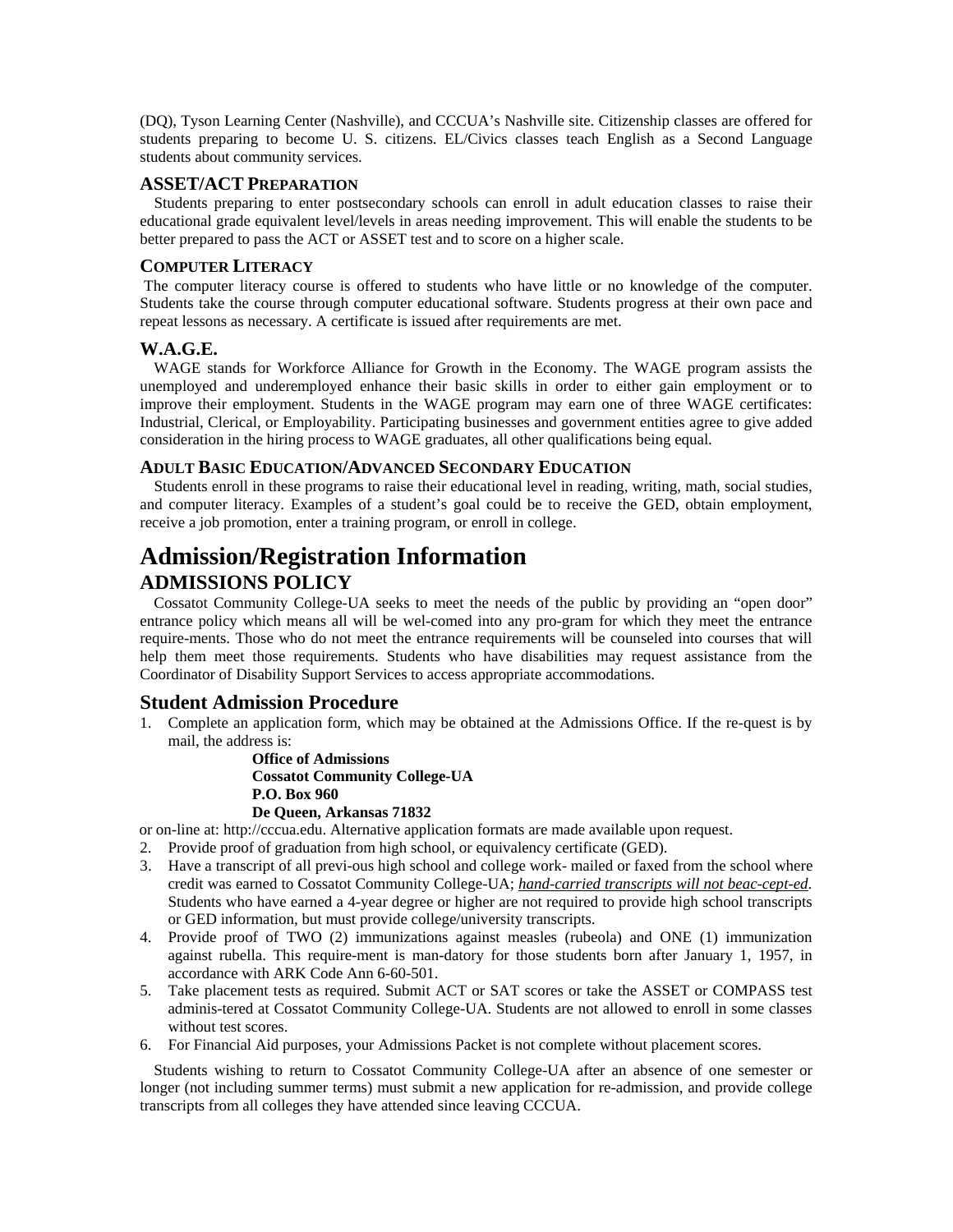## **On-Line Students Admission Procedure**

- 1. Complete an application form from our website at http://cccua.edu under "Future Student." Alternative application formats are available upon request by calling the Office of Admissions at 800-844-4471.
- 2. Provide proof of graduation from high school, or equivalency certificate (GED).
- 3. Have a transcript of all previ-ous high school and college work- mailed or faxed from the school where credit was earned to Cossatot Community College-UA. Students who have earned a 4-year degree or higher are not required to provide high school transcripts or GED information, but **must** provide college/university transcripts.
- 4. Provide proof of TWO (2) immunizations against measles (rubeola) and ONE (1) immunization against rubella. This require-ment is man-datory for those students born after January 1, 1957, in accordance with ARK Code Ann 6-60-501 UNLESS YOU ARE ONLY TAKING ON-LINE COURSES. Students solely taking on-line courses and who are not attending any on campus classes are not required to provide proof of immunization.
- 5. Submit proof of placement test scores on ACT, SAT, ASSET or COMPASS. Students will not be enrolled in some classes without proof of these test scores.
- 6. For Financial Aid purposes, your Admissions Packet is not complete without placement scores.

 Students wishing to return to Cossatot Community College-UA after an absence of one semester or longer (not including summer terms) must submit a new application for re-admission, and provide college transcripts from all colleges they have attended since leaving CCCUA.

## **Conditional Enrollment**

 All students graduating after May 1, 2002, from Arkansas high schools, out-of-state schools, homeschooling, private high schools and GED recipients shall be evaluated for the purpose of determining Conditional or Unconditional Admissions status. Act 1290 of 1997 (A.C.A. §6-60-208) requires students to have completed the core curriculum for unconditional admission to a college. Students who have not completed the core curriculum will be advised into specific courses to remove deficiencies as specified by Arkansas Act 1290 of 1997.

## **Concurrent Enrollment**

 Students who have completed the eighth grade and meet admission standards of Cossatot Community College - U of A may be allowed to concurrently enroll in college courses. Requirements for concurrent enrollment include: 1) An official high school transcript showing a cumulative GPA of at least 3.0 on a 4.0 scale; 2) ACT or ASSET scores which meet the established minimums; 3) Student's signature on front of form; 4) High school counselor or principal's signature on front of form; 5) Parent or guardian's signature on front of form; 6) Permission from the CCCUA Dean of Student Services; and 7) Arrangements must be completed for the payment of all tuition and fees.

 Students concurrently enrolled must maintain a 2.0 GPA at Cossatot Community College - U of A. Failure to achieve a 2.0 GPA will result in the student not being allowed to re-enroll until she/he has graduated from high school.

## **MINIMUM SCORES FOR CONCURRENT ENROLLMENT:**

## **TO ENROLL IN ENGLISH, SOCIAL SCIENCE, OR TECHNOLOGY\* CLASSES**

ACT Reading........... 19 or ASSET Reading.........................43

**AND** 

ACT English.............19 or ASSET Writing.........................45

(Although it is not required, it is recommended that you provide an ACT Math score or an ASSET Intermediate Algebra score. Your math score will not prevent you from taking an English, Social Science, or Technology class.)

### **TO ENROLL IN MATHEMATICS, COMPUTER SCIENCE, OR NATURAL SCIENCE CLASSES, STUDENTS MUST HAVE ALL THREE:**

ACT Reading........... 19 or ASSET Reading.........................43 **AND** 

ACT English.............19 or ASSET Writing.........................45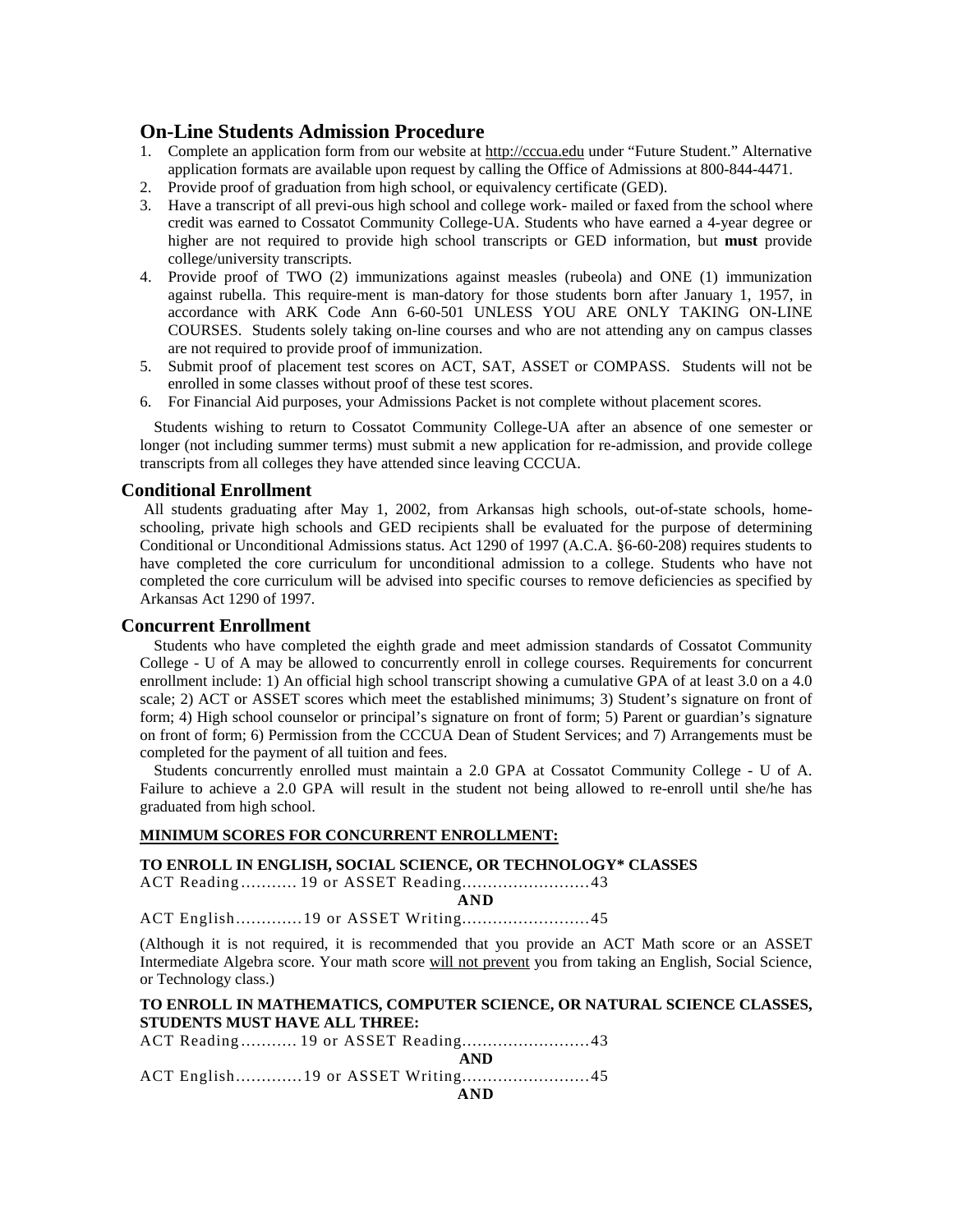#### ACT Math19 or ASSET Intermediate Algebra ......................39

**\*NOTE**: Some technology classes have different requirements for concurrent enrollment. The appropriate Division Chair or Dean will provide information for these courses. Accommodations for students with documented disabilities are arranged with Disability Support Services.

#### **Foreign Students**

Cossatot Community College-UA is certified by the Bureau of Citizenship and the U.S. Office of Immigration Services of the Department of Homeland Security to enroll F-1 students.

#### **International Applicants**

 International students are welcome at CCCUA, but there are specific admission policy requirements that must be met. All international applicants must contact the Director of International Programs. Since all classes are taught in English, it is necessary that students be able to speak, read, and write English proficiently. A Test of English as a Foreign Language (TOEFL) is required of all international applicants. A score of 500 on the paper-based test (173 on the computer-based test) is required for unconditional admission. Students scoring 475-499 on the TOEFL may be admitted conditionally, contingent upon taking a placement test and being enrolled in the appropriate level of Developmental ESL class.

#### **International Students and Academic Placement**

 International students who enter with 475-499 on the Test of English as a Foreign Language (TOEFL ), will be required to take a placement test. All students whose first language is not English may also take the placement test. Scores and appropriate ESL classes are listed below.

**Score Level Enroll In**  Low Beginning/High Beginning GSTD 0113 Developmental ESL I Low Intermed/ High Intermed/Low Adv. GSTD 0223 Developmental ESL II

#### **PRACTICAL NURSING ADMISSION REQUIREMENTS**

 Practical Nursing is an eleven-month program that combines classroom instruction with clinical experience. Students successfully completing the Practical Nursing Course are awarded a Technical Certificate. The course of study meets the requirements of the Arkansas State Board of Nursing, and after graduation, students are eligible to apply for the State licensing examination to become an LPN. If a student has been convicted of a crime, he/she may not be eligible to take the State licensing examination. Questions concerning eligibility for the Practical Nursing program should be directed to the Director of Nursing & Allied Health at Cossatot Community College-UA.

 Due to the strenuous nature of nursing and practice-orientation of CCCUA, the College reserves the right to determine the eligibility of any student to enroll or continue in the nursing program. This determination is based on, but not limited to, the characteristics required of a clinical nurse. Eligibility is determined by the faculty's evaluation of a student's ability to perform the clinical tasks necessary to complete the clinical and course objectives. These abilities are re-evaluated after each course.

 To meet the requirements of the Arkansas State Board of Nursing, the Practical Nursing Program will follow a special calendar, and class days will be different from those followed by students in other programs. Regular class days will be 6 hours each; clinical days will be 8-12 hours each.

## **ENTRANCE REQUIREMENTS**

 Applicants must be high school graduates or have equivalency certification, and take the Admissions Exam for Nursing candidates. Students will be selected based on admission exam scores, prerequisite grades (76%) and personal interviews.

 Selected students must pass a physical examination, including random drug screen(s) throughout the year, and receive required immunizations. The College requires that all nursing students attain at least basic levels of performance in mathematics, reading, and English skills. In addition, each student must complete all prerequisite courses prior to entering the LPN program. These include Anatomy & Physiology, Medical Terminology, and Success Strategies.

#### **DEADLINE**

 Enrollment is limited. The applications submission deadline is March 1 of each year. Students must submit a new application each year.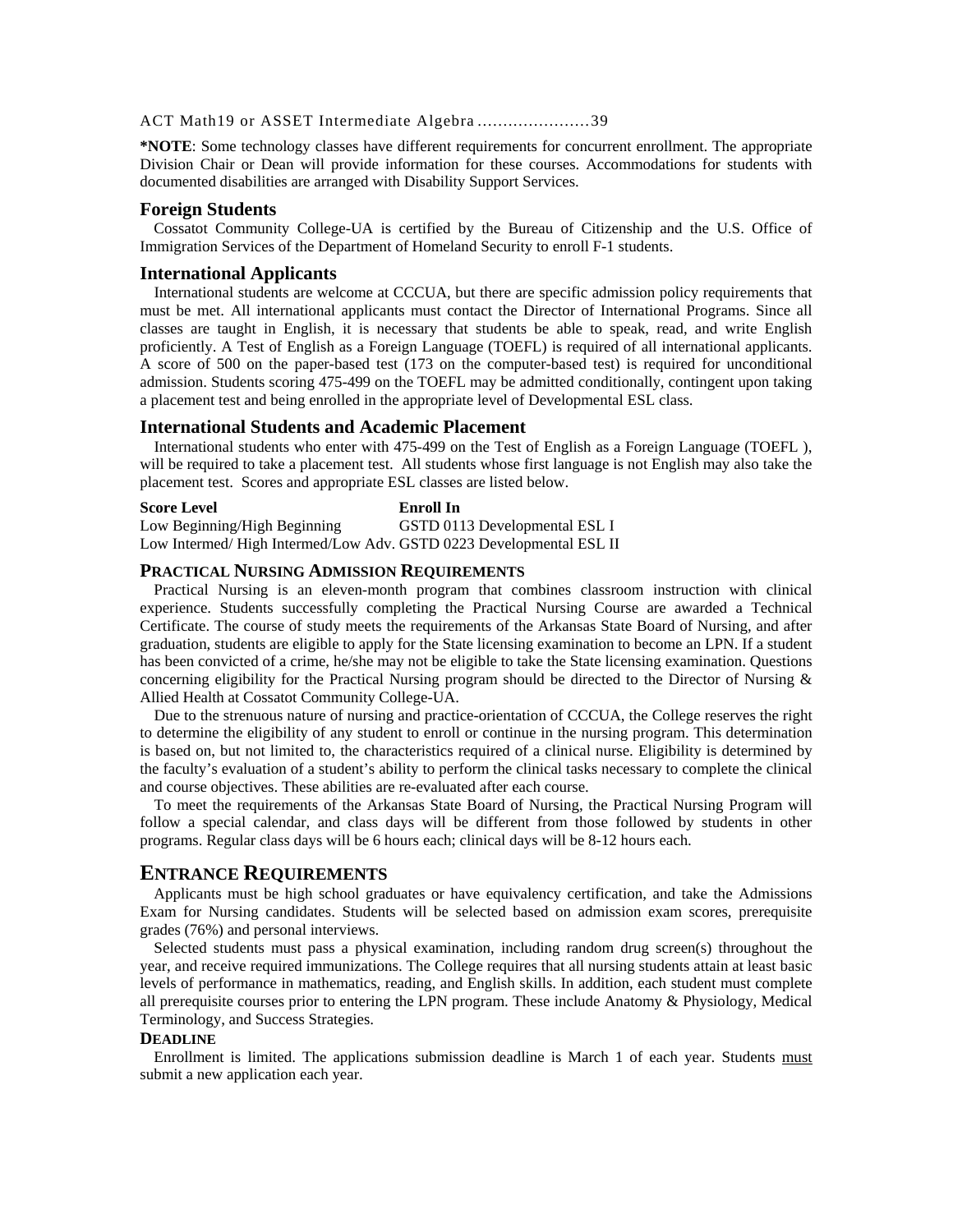## **ACADEMIC CLEMENCY**

 Recognizing that students may need a second chance, or essentially an opportunity to start over academically, Cossatot Community College-UA will allow students to apply for academic clemency in certain situations. Under the provisions of academic clemency, students may petition to have previously earned grades and credits removed from the calcu-lations of their cumulative grade point averages. In order to qualify for academic clemency:

- 1. A student must not have been enrolled in any institution of higher education for a period of at least 3 years prior to the re-quest.
- 2. Returning students may petition for clemen-cy upon application for admission or upon enrollment. The clemency will not take effect unless the student completes at least the next 12 semester hours of credit with a 2.0 GPA.
- 3. Students must submit a written petition for academic clemency to the Dean of Academics.
- 4. No clemency petitions will be accepted until all admission documentation is completed, and there is no outstanding debt.
- 5. Having been granted academic clemency at another institution does not preclude a student requesting academic clemency at Cossatot Community College-UA.
- NOTE: If clemency is granted, those forgiven credits will not count towards graduation nor be calculated in the student's GPA. However, transcripts **must** contain a student's comprehensive academic record and these courses will show up on that transcript.

# **ASSESSMENT / ACADEMIC PLACEMENT**

 First-time students or students enrolling in math or English courses will need to provide ACT or SAT scores, or take the ASSET or COMPASS test for placement in these courses. An ACT score of 19 in math, English, and reading is required to enroll in college-level courses. An ACT English score of 14 or below requires students to take Essential English. An ACT English score of 15-18 requires students to enroll in Developmental Writing. SAT placement tests, if taken before 01 April 1995 require a Verbal score of 330 and a Math score of 390. SAT tests taken after 01 April 1995, require a Verbal score of 410 and a Math score of 440.

ASSET scores required for enrollment are indicated below:

| <b>ACT WRITING SCORE</b> |                                 | <b>ENROLL IN</b>                                   |
|--------------------------|---------------------------------|----------------------------------------------------|
|                          | 14 or Below                     | <b>Essential English</b>                           |
|                          | $15 - 18$                       | Developmental Writing                              |
|                          | 19 or Above                     | Composition I                                      |
| <b>ACT READING SCORE</b> |                                 | <b>ENROLL IN</b>                                   |
|                          | 18 or Below                     | Reading or further evaluation                      |
|                          | 19 or Above                     | No reading courses required                        |
| АСТ МАТН                 | <b>SCORE</b>                    | <b>ENROLL IN</b>                                   |
|                          | 15 or Below                     | Further evaluation                                 |
|                          | $16-18$                         | Intermediate Algebra                               |
|                          | 19 or Above                     | College Algebra                                    |
|                          | <b>ASSET or COMPASS WRITING</b> |                                                    |
| ASSET                    | <b>COMPASS</b>                  | <b>ENROLL IN</b>                                   |
| 36 or Below              | 74 or Below                     | Further evaluation                                 |
| 37-44                    | 74 or Below                     | Further evaluation                                 |
| 45 or Above 75 or Above  |                                 | Composition I                                      |
|                          | <b>ASSET or COMPASS READING</b> |                                                    |
| 42 or Below              | 81 or Below                     | <b>College Reading</b>                             |
|                          | 43 or Above 82 or Above         | None Required                                      |
|                          |                                 | <b>ASSET NUMERIC SKILLS or COMPASS PRE-ALGEBRA</b> |
| 42 or Below              | 53 or Below                     | <b>Essential Math</b>                              |
| 43 or Above              | 54 or Above                     | Introduction to Algebra                            |
|                          |                                 | ASSET ELEMENTARY ALGEBRA or COMPASS ALGEBRA        |
| 48                       | 56                              | Intermediate Algebra                               |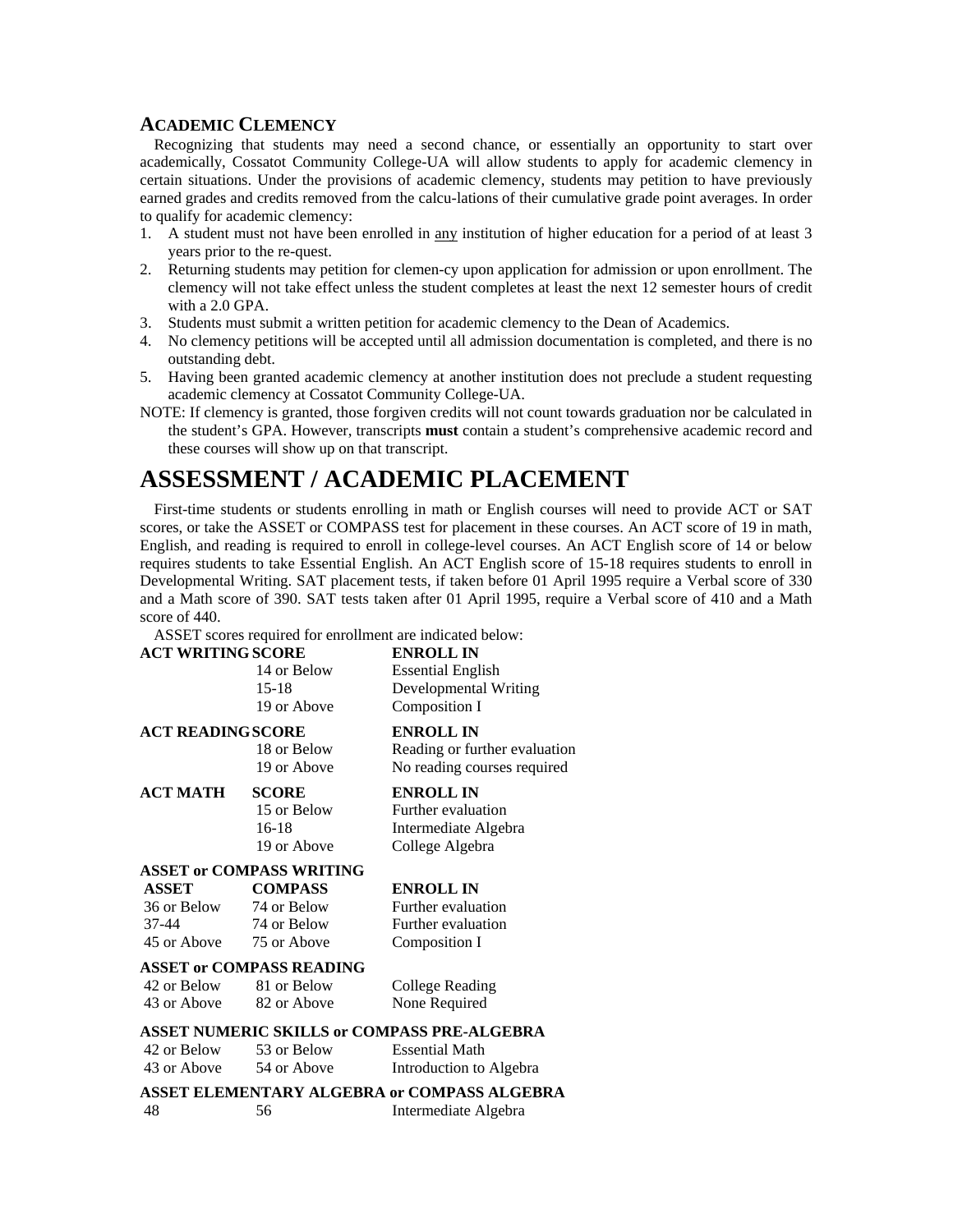### **ASSET or COMPASS INTERMEDIATE ALGEBRA**

| 38 or Below | 56-70  | <b>Further Assessment</b> |
|-------------|--------|---------------------------|
| 39 or Above | 71-100 | College Algebra           |

 If a student is required to take developmental classes, a grade of "C" or better must be obtained in those courses to satisfy the requirement before a student moves forward. Accommodations needed for testing when a documented disability is present may be discussed with the Disability Support Services Counselor.

 Retesting should be done using an alternate form of the test. Where an alternate test form is available, immediate retesting is appropriate. If no alternative test is available, you will be retested a minimum of 14 (fourteen) days after the original test.

#### **Catalog Privilege**

A student has the option of graduating under the requirements of the catalog in effect at the time of initial enrollment, providing the student has main-tained continuous enrollment, and all requirements are completed within five (5) years of enrollment.

### **Curriculum Information**

Curriculum guidelines are provided in the catalog for students to follow while enrolled at Cossatot Community College-UA. Each plan specifies the general education and other requirements necessary for completion. Students must have a cumu-lative grade point average of 2.0 in order to receive a degree or certificate from the College.

 Developmental and/or preparatory courses may not be used to fulfill degree requirements or elective course requirements for any diploma or degree, unless otherwise specified, nor will they be calculated for the purpose of Honors designation. These include all GSTD courses (see course descriptions).

# **ACADEMIC INFORMATION**

### **Attendance Policy**

 Students are expected to attend on-site classes as scheduled, unless scheduling considerations are provided for a documented disability. Internet students are required to contact their instructors every week through one of the following: phone, fax, email, paper submission, or other means. Students will not be automatically dropped from a class by the administration for poor attendance. Students who wish to withdraw from a course must sign a Drop Form from Student Services. Failure to withdraw properly (in writing with signature and date) will result in an "F" being posted on the student's transcript.

 Students are responsible for contacting instructors regarding work missed. No make-up assignments will be permitted without the approval of the instructor. Absences resulting from a court subpoena must be supported by documentation and submitted to the Registrar upon returning to school. Documentation of other unusual circumstances may be presented to the student's instructors if necessary.

 Attendance accommodations may be made for students who present appropriate documentation of a disability to the Disability Support Services Coordinator.

Special note for VETERANS: Veterans who request an emer-gency leave of ab-sence will have their benefits terminated as of the last day of atten-dance.

Special note for Students receiving Title IV Federal Funds (Pell, SEOG, FWS, etc.): If a student receives all "F's" for the semester, the Financial Aid Office will determine if the F's were given for non-attendance or for academic reasons. If the F's were given for non-attendance, the Financial Aid Office will determine whether the student is obligated to return any Title IV funds they have received. Please refer to the Federal Policy - Return of Title IV Funds in the Financial Aid section of this catalog.

#### **Dropping and Adding Courses**

Students may add courses during the Registration period ONLY. Classes will only be added after registration for students whose class did not make due to low enrollment. To drop classes, the student should consult with their instructor and the Registrar's office. A student may drop a class prior to the Census Date without penalty or payment required.

#### **Withdrawal**

Students are academically and financially responsible for all classes in which they enroll. Students who register for classes via the Web registration process or through Student Services, will be charged for, and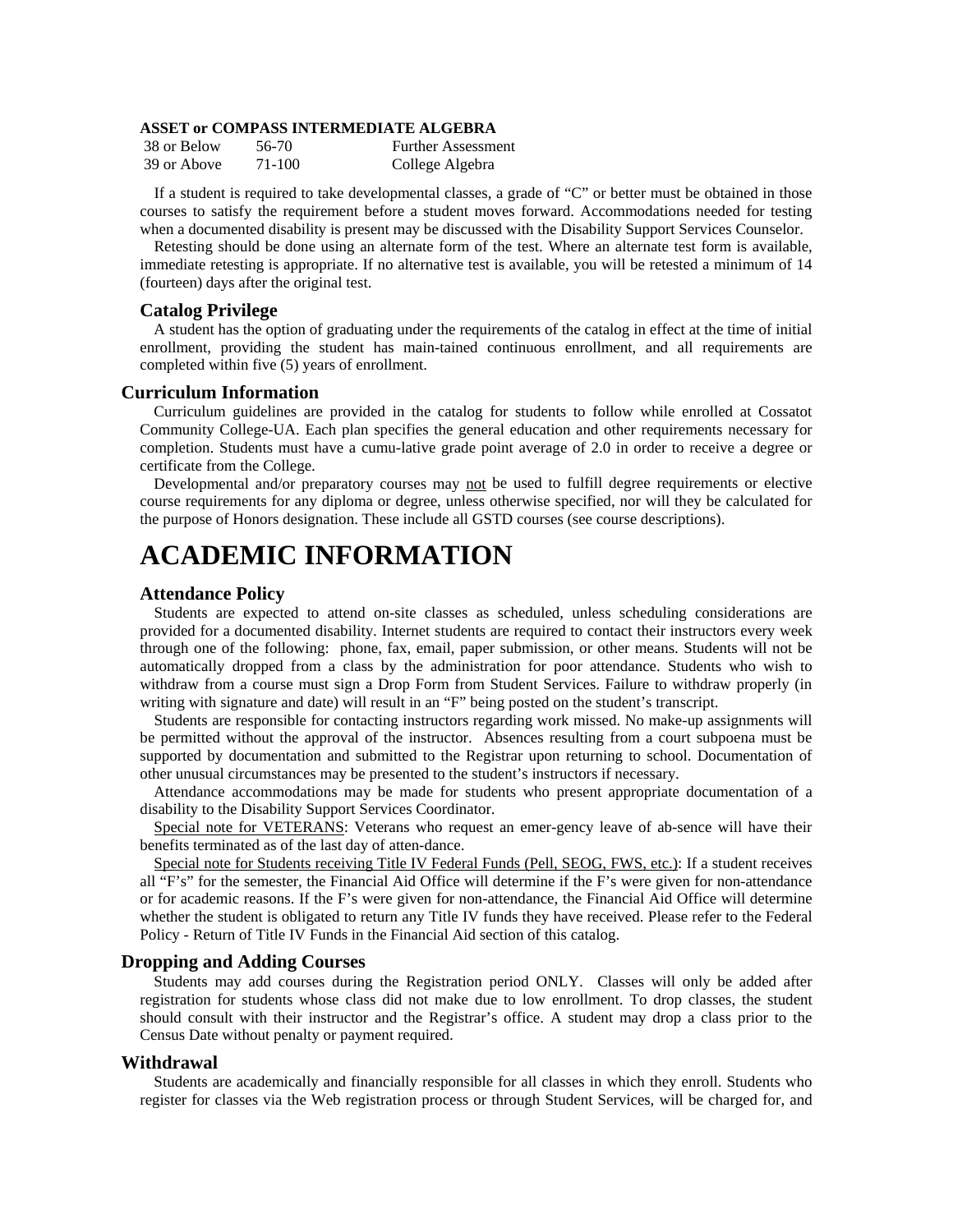will receive grades from, those classes unless the withdrawal procedure is followed. The procedure includes reporting the intention to withdraw to their instructor(s), Counselor, the Registrar, and the Financial Aid Office, in order that proper steps may be taken toward withdrawal. Students with-drawing during the official "Drop" period will receive a "W" on their transcript; students with-drawing after the "Drop" period will receive a grade of "F" on their tran-script.

It is the student's responsibility to obtain and complete the official "Withdrawal from School" form to ensure that a grade of "W" is posted. Failure to officially withdraw will result in an "F' being posted to the student's transcript. It is also the student's responsibility to pay the appropriate tuition, fees and other charges.

 Since information concerning procedures and dates are widely publicized, the Appeals Committee will not consider petitions from students who claim "non-awareness" of withdrawal procedures and deadlines.

#### **Administrative Removal**

 At the discretion of the appropriate Division Chair, and after the consultation with the instructor and Academic Dean, a student may be removed from a program or course for violating division and/or college policy/procedures.

#### **Credit for Courses**

CCCUA uses the semester credit hour for computation of its courses, which is defined as the amount of credit given for one contact hour in class per week for a minimum of 16 weeks (or the equivalent). Most classes meet three hours per week and, therefore, carry three semester hours of credit. Some technical courses that consist of predominantly laboratory, hands-on training will contain more class (contact) hours for one semester hour credit.

 Each course is numbered so that you can determine how many credit hours apply. The first number is the level (1 for freshman, 2 for sophomore). The final digit of the course number on the right indicates the number of credit hours are awarded for the course  $-1$ , 2, 3 or 4. For example, course number 2003 would be a sophomore level course valued at 3 hours credit. The two middle numbers help CCCUA to identify the course (see below).

| ENGL 1 1 |  |                                                                          |
|----------|--|--------------------------------------------------------------------------|
|          |  | $\sim$ > Indicates 3 credit hours.                                       |
|          |  | $\sim$ > Sequence number of a class in a series, if appropriate; in this |
|          |  | case, this number indicates English Composition I as                     |
|          |  | opposed to English Composition II.                                       |
|          |  | $\sim$ > Generally has no official meaning.                              |
|          |  | - -> Indicates a first-year or freshman-level course.                    |
|          |  | Indicates a course in the English division.                              |

## **College Level Examination Program – CLEP**

In accordance with the recommendations of the American Council on Education, Cossatot Community College-UA accepts the results of the College Level Examination Program (CLEP) and grants credit within established limitations. For more information concerning CLEP testing, contact the Assessment/Testing Center.

#### **Experiential Credit**

College credit may be awarded for verifiable life experiences or employment deemed to have outcomes equivalent to college coursework. Some training or licensing is recognized for credit in the National Guide to Educational Credit for Training Programs. Credit will be granted as recommended in the "Guide" if it is appropriate to the certificate or degree programs approved for the College.

 If the "Guide" does not identify your experience for credit, you must provide the College with substantial information, through such things as letters from employers, certificates of training, licenses, verifications of job positions, job descriptions, etc., in order to support your request. When seeking such credit, a student should arrange with his advisor to take SPD 2002 Portfolio Development. The advisor will direct the student as a portfolio is developed detailing the experiences for which credit is sought. There is no guarantee that, upon completion of the course, the experiential credit sought will be granted. In some instances verification of experience and training are impossible — businesses close, supervisors leave, records are lost. In such cases it may be possible to test out of a course through special arrangements with the course instructor. A maximum of 15 hours is available for experiential credit.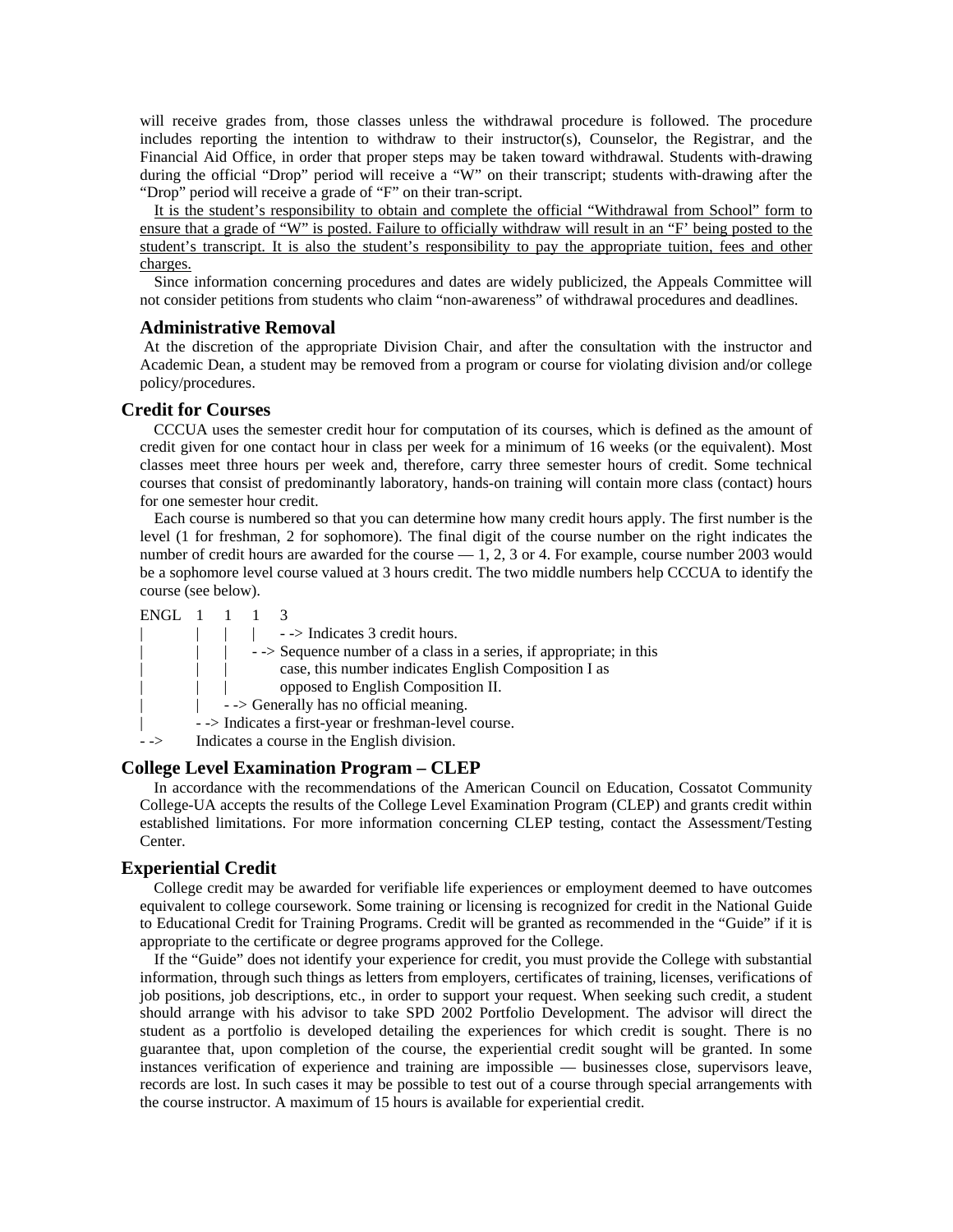## **Advanced Placement Credit**

The College may grant credit for advanced placement exams of scores of 4 or 5. For appropriate procedures, please contact the Registrar.

## **Credit for Military Experience**

Those students with military experience (MOS and Service Schools) will be evaluated upon presentation of a certified copy of the Discharge Form DD 214 or DD 295 to the Registrar. In order for credit to be granted, the student must complete at least 12 semester hours of coursework at Cossatot Community College-UA. Credit will be awarded in accordance with recommendations set forth in the Guide to the Evaluation of Educational Experiences in the Armed Services, published by the American Council on Education (ACE). Students will be notified of credit to be granted in a timely fashion so as to avoid duplicating courses in which the student will be granted credit.

#### **Distance Learning**

The Division of Distance Education offers courses and programs of the same high quality that students will find in traditional, on-site classes. Course expectations and outcomes are the same, and courses are facilitated by qualified College faculty. Mediums that are considered "Distance Education" include: Interactive TV and Internet. Accommodation needs for persons with documented disabilities should be discussed with the Disability Support Coordinator.

#### **Course Load**

The suggested load for a student during a regular term is fifteen semester hours, although twelve semester hours is considered full-time for federal financial aid programs. Generally, eighteen hours is the maximum load that a student may carry during a regular semester, although certain technical programs may specify more. Any student outside these technical areas wishing to take more than eighteen hours must have a cumulative GPA of at least 3.0 and request permission from the Academic Dean. Some scholarships or grants may require additional hours each semester. Most programs of study require more than 12 SCH per semester to complete a degree within the suggested timeframe.

## **Standards of Progress**

Each student is expected to make satisfactory progress in all courses taken. A student is considered to be making satisfactory progress when they maintain a cumulative GPA of 2.0. When a student maintains a 2.0 (or 76%) cumulative average but makes a failing grade (below 1.0) in any required course, that course must be retaken and passed with a grade of "D" or better to satisfy graduation requirements. All graduates must have a cumulative 2.0 GPA or better. Grades of "D" generally will not be accepted for transfer. The Practical Nursing program requires a student to attain no grade below "C" (76%) in coursework and clinical settings to meet graduation requirements.

#### **INCOMPLETE COURSE GRADES**

 An instructor may, with the approval of the Division Chair, give an Incomplete grade if the student requests an "I" and there is a valid reason. The student must request the "I" grade prior to the last day of withdrawal for the semester. (An instructor can initiate an "I" grade request after the last day under certain instances.) An "I" grade will be calculated for that semester's grade point the same as if it were an "F" grade, i.e., zero quality points will be earned. If the "I" grade is remedied in the time period allowed, (up to eight weeks after the grade was assigned), that semester's GPA will be revised accordingly. "I" grades may be extended past the eight-week period under extenuating circumstances (with the pre-approval of both Division Chair and the Academic Dean), but the extension will not exceed one calendar year.

#### **REPEATING A COURSE**

 Any student who has taken a course may petition to repeat the course in order to change the original grade. Both courses with their respective grades will appear on the student's transcript, but the repeated course will be identified, and -only the higher grade will be used to compute the cumulative GPA. To initiate this procedure, a student must petition the Registrar, stating in writing the course to be repeated.

#### **AUDITING COURSES**

 In order to audit a course, a student must have completed the admission requirements and made payment of tuition and fees for the course. Any student auditing a course is subject to the same regulations as regular stu-dents, but they do not have to take examinations nor do they receive credit for the course. A student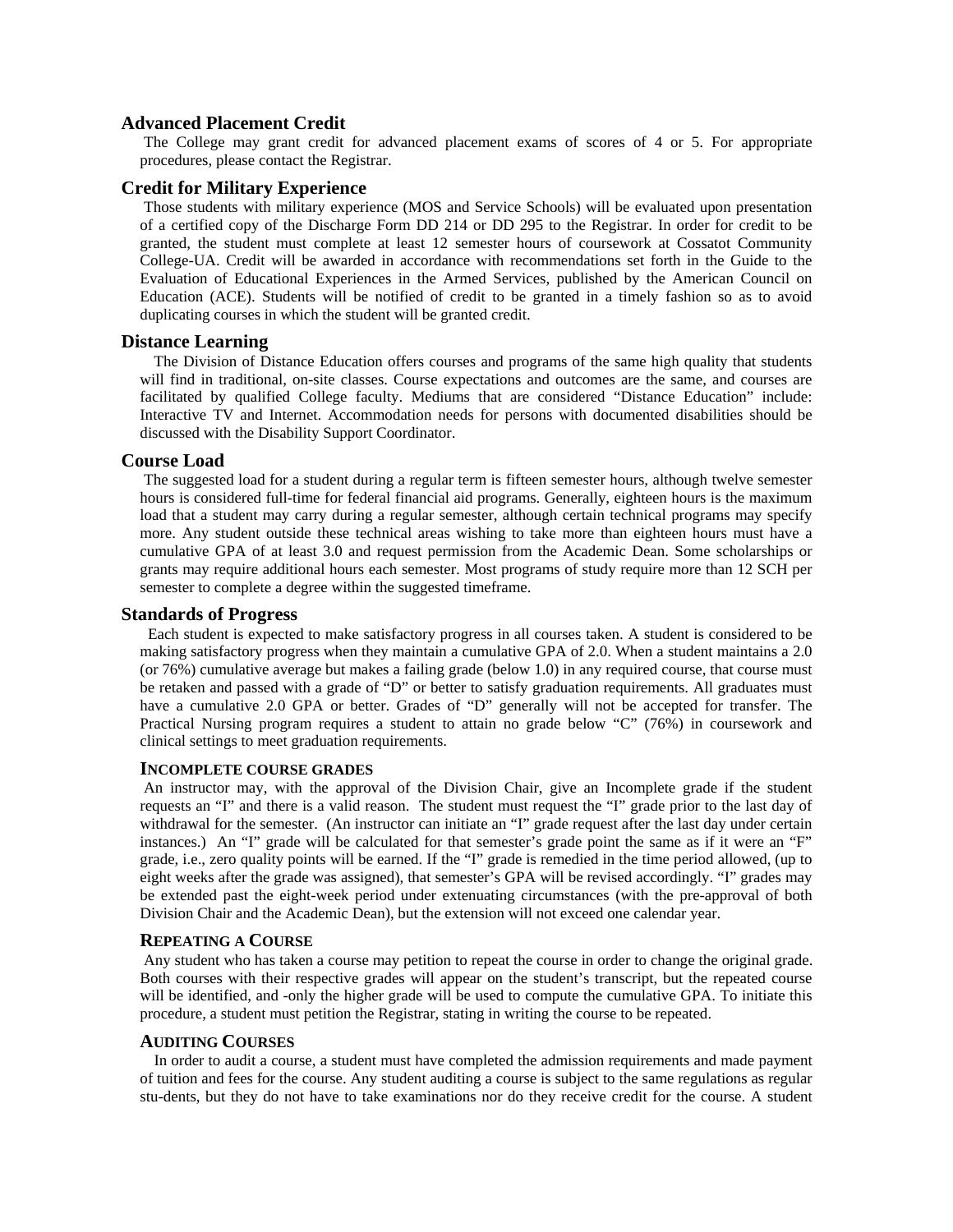may change from credit status to audit status until mid-term of each semester. Students may audit a course after completing it for credit, or they may take a course for credit after previously auditing it.

#### **GRADES**

Students should contact their instructors at midterm to determine grade standing. Final grades will be mailed to the address that was provided to Student Services, provided the student is not on academic or financial hold.

The fol-lowing grad-ing system is used to evaluate stu-dents:

| Percent    | Grade       | <b>Quality Points</b> | Calculated in GPA |
|------------|-------------|-----------------------|-------------------|
| 93-100%    | A           | 4                     | yes               |
| 85-92%     | В           | 3                     | yes               |
| 76-84%     | C           | 2                     | yes               |
| 65-75%     | D           |                       | yes               |
| 64-below   | $\mathbf F$ | $\theta$              | yes               |
| Incomplete |             | $\Omega$              | yes               |
| Withdrew   | W           | N/A                   | no                |
| No Grade   | N           | N/A                   | no                |
| Audit      | AU          | N/A                   | no                |
| Transfer   | TR          | N/A                   | no                |

 "W" grades are disregarded when calculating grade point averages. Incomplete grades will initially be given 0 quality points and must be made up within eight weeks after the incomplete is assigned, or the final grade will be F. A grade of "AU" indicates that the course has been audited and that no credit was given for the course; this will be indicated by the code on the transcript. A grade of "N" indicates that the credit was earned by examination, military, work experience, CLEP or College Connection placement.

CCCUA believes that prompt and regular class attendance directly relates to student success.

#### **Calculation of GPA**

 A student's grade point average (GPA) is calculated using the quality points earned in the course and the semester hours assigned to that course, in the following formula:

Total Quality Points Earned

#### Total Semester Credit Hours Pursued

Quality points are calculated by multiplying the value of the letter grade assigned for a course  $(A=4; B=$ 3;  $C = 2$ ;  $D = 1$ ; F or I= 0) times the credit hours awarded for the course. A grade of "A" in a 3 credit hour course would be equal to 12 quality points  $(4 \times 3=12)$ .

#### **Academic Probation/Suspension**

A student must have a cumulative grade point average of not less than 2.00 to avoid being placed on academic probation (a 2.00 cumulative grade point average is required for graduation.). Academic probation is the result of not maintaining minimum grade requirements. If the grade level performance does not improve within the next semester, the student may be suspended for a period of one regular semester and must request permission from the Dean of Academics for readmission. Upon readmission, the student will be on academic probation and must meet the guidelines set forth or be dismissed.

 CCCUA honors other institutions' probation/suspension policies; therefore, students on suspension or probation from another institution might not be allowed to enroll at CCCUA, or might be allowed to enroll only under special circumstances with the approval of the Academic Dean. The transfer institution may grant or refuse to grant credit for courses taken at CCCUA while the student was on probation or suspension from their institution.

## **Earning More than One Degree or Certificate**

 At times it may be advantageous for a student to earn more than one degree or certificate. A student who has completed their first degree or certificate requirements may earn a second one in the following manner:

 Complete requirements for the degree or certificate; these requirements must include at least fifteen (15) semester hours that were not a part of the first degree or certificate.

## **In-Transfer Students**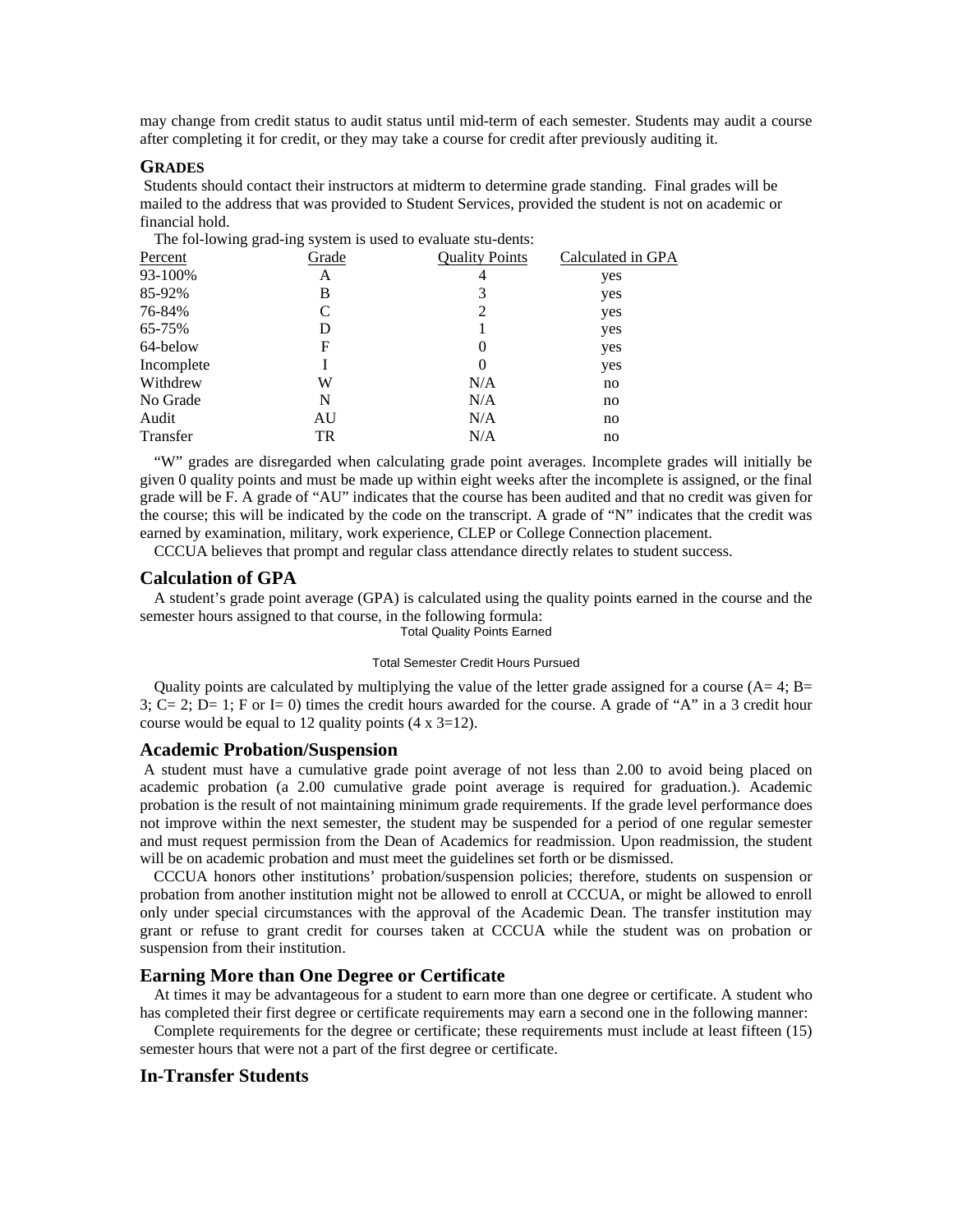A student may transfer to Cossatot Community College-UA and may be admitted at the first of each semester, if transfer is not due to disciplinary or academic reasons. If transfer is due to disciplinary or academic reasons, the student must petition the Dean of Academics for admission before being admitted and enrolled. All transcripts must be received and evaluated prior to admission. Transfer credits will be placed on a CCCUA transcript after 12 semester credit hours have been completed at CCCUA, provided the student is seeking a degree and has requested a transcript evaluation.

#### **Out-Transfer Students**

At least 40% of all course work (or 18 semester credit hours, whichever is greater) for a certificate or degree must be completed at CCCUA or online.

 Students planning to transfer from Cossatot Community College-UA to another college and pursue a degree should be aware that courses taken at Cossatot Community College-UA toward a Certificate or an Associate of Applied Science Degree are designed for employment purposes. Students needing transferable credits should consult with Student Services before enrolling.

 Grades of "D" are considered pass-ing, but these courses may not be accepted when transferring to another institution. As a general rule, students planning to transfer to another institution (in state or out of state) should contact the Registrar's office of the receiving school to assure themselves of transferability of courses taken prior to taking the course.

#### **Articulation Agreements**

Cossatot Community College-UA, in association with two-year and four-year colleges and universities in Arkansas, has entered into an articulation agreement which will assist students who wish to transfer from one college to another.

 Cossatot Community College-UA has entered into specific agreements with individual colleges; these agreements are on file in the Student Services Office.

**Agreement:** Satisfactory completion of an Associate of Arts degree designed for transfer will be accepted as satisfying the general education requirements outside of the General Education component, such as major or minor courses. Students should select those courses based on the specific degree requirements at the institution expected to award the baccalaureate degree. A student who holds an Associate of Arts degree with a 2.0 cumulative grade point average will be accepted for transfer with a "Junior" classification, subject to the following conditions:

(1) The Associate of Arts degree must include the following courses:

| <b>English Composition</b><br>(A)                  | 6 sem. hrs.    |
|----------------------------------------------------|----------------|
| Arts and Humanities (including<br>(B)              | 9 sem. hrs.    |
| 3 semester hours Survey of literature)             |                |
| Speech<br>(C)                                      | 3 sem. hrs.    |
| (D)<br>College Algebra (or above)                  | 3 sem. hrs.    |
| Natural Science (Lab/Bio/Phys Sci)<br>(E)          | 8 sem. hrs.    |
| Social Sciences* (including<br>(F)                 | 15 sem. hrs.   |
| 3 semester hours in U.S. History or Government AND |                |
| 3 semester hours in Western Civilization)          |                |
| <b>Health/Physical Education</b><br>(G)            | 2 sem. hrs     |
| TOTAL:                                             | 46 sem. hrs.** |

\*Social Sciences electives must include at least three semester hours in two of the following areas: Psychology, Sociology, Economics, Geography, Political Science, or Anthropology.

- (2) Remedial course grades will not be computed in the cumulative grade point average for purposes of admission to a four-year institution.
- (3) Courses taken to satisfy AA degree requirements must have a "C" or better in order to transfer to a four-year institution.
- (4) Degree and program requirements (catalog rights) for students who transfer from a two-year institution to a four-year institution under this agreement will be determined in the same manner as if their initial enrollment had been at the four-year institution.
- (5) Participating institutions will provide all other participating colleges and universities with current copies of catalogs/curricular requirements as they are published.
- (6) Calculation of overall GPA for purposes of graduation and awarding of honors is left to the discretion of the institution granting the degree or award.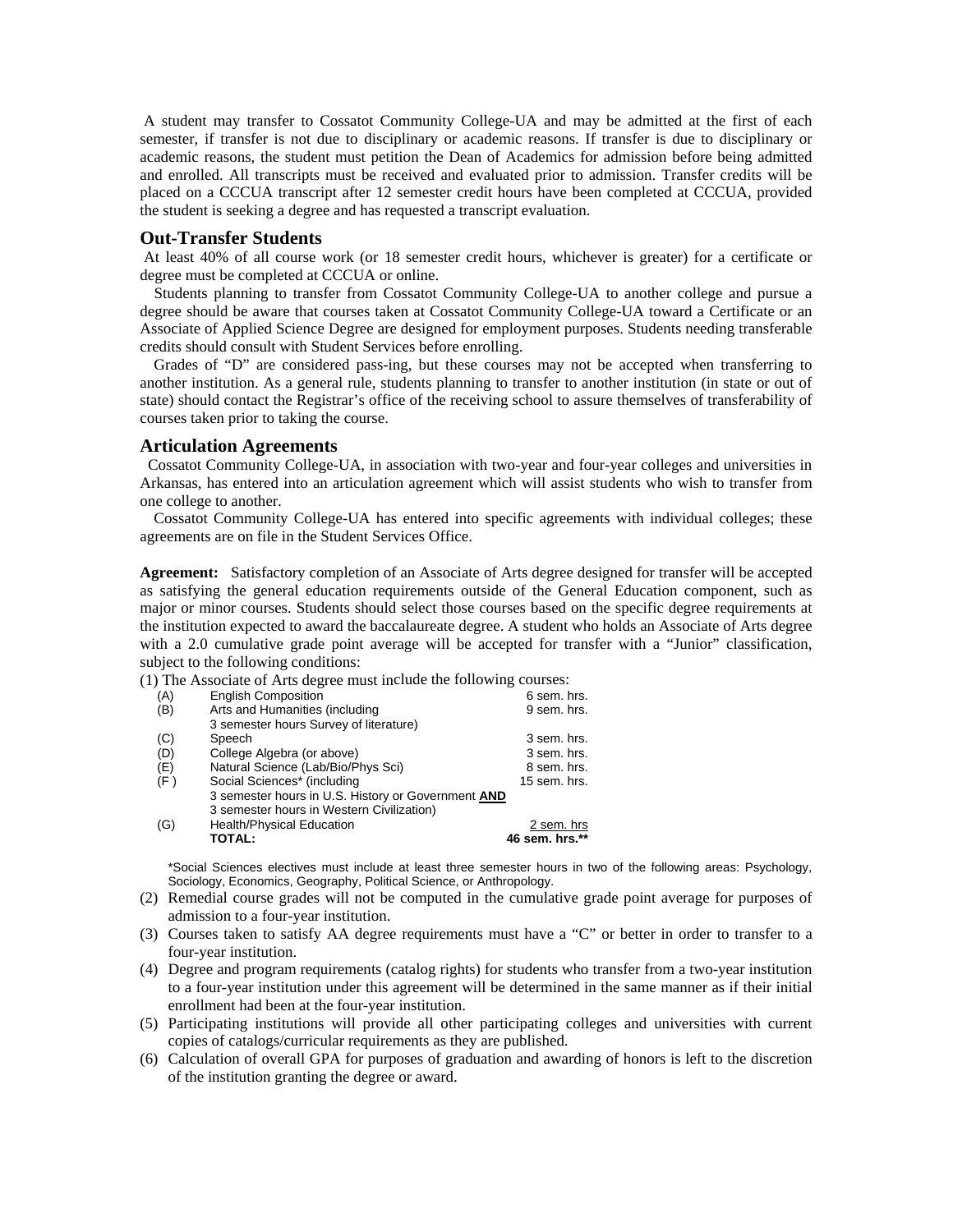\*\*All forty-six (46) hours are accepted for transfer to the University of Arkansas at Fayetteville; however, each UAF college and professional school may require hours in addition for the completion of its general education requirements.

## **GRADUATION INFORMATION**

## **Graduation Requirements**

Students who complete a program of study as prescribed by Cossatot Community College-UA and approved by the Arkansas State Department of Higher Education will receive a certificate or a degree, as applicable. Required courses for each program are listed in the Degree Requirements section. Each required course must be passed with at least a "D" (the Practical Nursing program requires at least a "C"), and the student's cumulative GPA must be at least 2.0 in order to graduate. A grade of less than "C" will generally not transfer to another institution.

#### **GRADUATE TESTING**

 The State of Arkansas requires that all students who have attained 45-60 semester hours of credit toward any one of the transfer degrees, take the Arkansas Assessment of General Education (CAAP) test in order to continue their education. In addition, students are required to take the Post-ASSET or COMPASS prior to graduation. Students will not be allowed to graduate or to obtain transcripts if these requirements are not met. Testing dates and times are posted during the Fall and Spring semesters.

 At least 40% of all course work (or 18 semester credit hours, whichever is greater) must be completed at CCCUA for a certificate or degree. Students must be enrolled in at least 3 credit hours the semester of graduation. Exception: Members of the armed services who are enrolled under the Service-members Opportunity College (SOC) must complete at least 25% of their certificate or degree program requirements through CCCUA.

#### **Student Academic Achievement**

CCCUA's faculty strive to be the respected and premier provider of educational curriculum in southwest Arkansas through our continuing commitment to define clearly and assess the goals of our educational programs for the purpose of student learning leading to appropriate behavioral outcomes.

 The faculty genuinely care for their students and their learning. Toward this goal, the student will be asked to take a variety of assessments throughout their time at CCCUA. Some will take place within the classroom setting, others during the final semester at Cossatot. The faculty ask that students approach these assessments seriously, so that learning can be measured and appropriate curricular changes can be made if necessary.

#### **APPLICATION TO GRADUATE**

 Prospective graduates must complete an "Application to Graduate" by the date listed in the "Academic Calendar" section of this Catalog. It is the student's responsibility to clear outstanding debts to the College.

 When a student meets the requirements to graduate from a program of study, only the highest credential in that sequence of courses will be awarded at graduation. This does not prevent a student from receiving a degree(s) or certificate(s) at the same time in different areas of study involving different required course sequences.

 Students are strongly encouraged to attend the graduation ceremonies as announced. In the event of nonattendance, the certificate or degree will be issued 30 days after the graduation ceremony.

#### **Honor Students**

 It shall be the practice of this College to recognize students who excel in college-level courses in the following manner. Developmental courses (GSTD prefix) will not be calculated for the purpose of Honors designation.

- A. **Dean's List** Full-time students (12 or more hours) completed within the semester who have achieved a 3.5 to 3.99 grade point average for that semester, and notification of such shall be sent to area news media.
- B. **Chancellor's List** Full-time students (12 or more hours) completed within the semester who achieve a 4.0 grade point average for that semester, and notification of such shall be sent to area news media.
- C. **Cum Laude** Students who have achieved a **cumulative** grade point average of 3.50 to 3.74 shall be recognized as honor students at graduation and have such noted on their transcripts and certificates or degrees.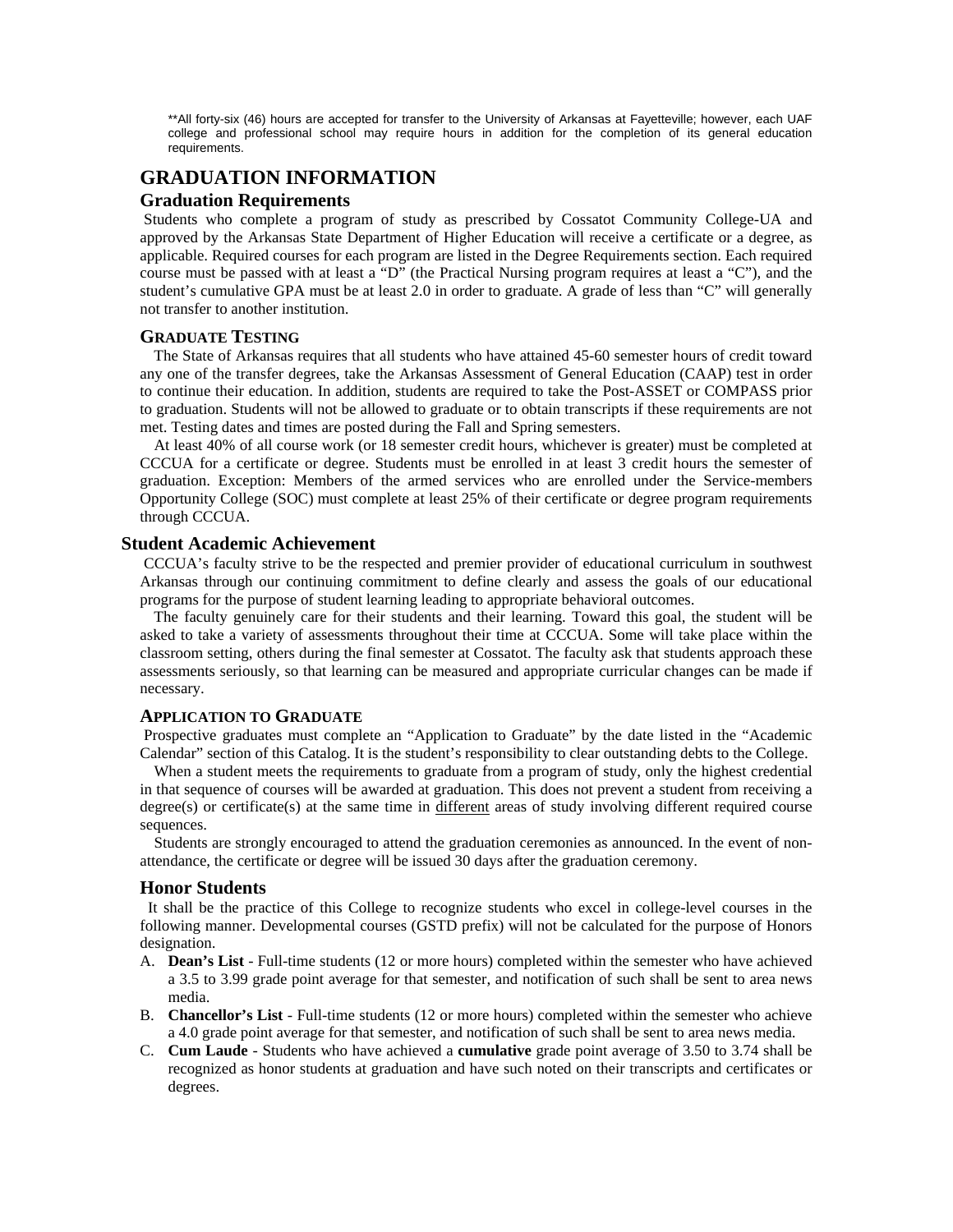- D. **Magna Cum Laude** Students who have achieved a **cumulative** grade point average of 3.75 to 3.89 shall be recognized as honor students at graduation and have such noted on their transcripts and certificates or degrees.
- E. **Summa Cum Laude** Students who have achieved a **cumulative** grade point average of 3.90 to 4.00 shall be recognized as honor students at graduation and have such noted on their transcripts and certificates or degrees.

### **SPECIAL NOTE FOR VETERANS**

 Veterans who are enrolled in programs which require an internship may select an applicable elective which is equivalent in semester hours of credit to the internship in lieu of the required internship. This elective must support the career objectives of the student, be relevant to the program major, and be approved by the program advisor and the Academic Dean.

# **Student Conduct**

## **Students' Responsibilities**

 As a student at Cossatot Community College-UA, you will be treated as an adult. Your conduct is expected to be wholesome and meet community standards. Students who are not able to function in an adult setting and hinder other students' success are asked to leave the College. Following are some areas where students are asked to be responsible:

- 1. You are held responsible for information published through notices and announcements placed on bulletin boards, general brochures and catalogs, or read to the class by the instructor(s). If you need alternative formats, see Disability Services.
- 2. If you damage, destroy, lose, sell, or otherwise dispose of College property entrusted to you, you will be charged the full extent of the damage or loss and will be subject to prosecution under State laws and disciplinary action.
- 3. Falsifying or misrepresenting any document pertaining to College activities, including financial aid documents, academic documents, or disability documents, is prohibited, and will be cause for suspension from the College.
- 4. Engaging in such acts as stealing, disrupting classes, disturbing normal College operations, gambling, profanity, verbal or physical abuse, and possession of firearms and other dangerous weapons will make you subject to disciplinary action.
- 5. There is to be no use of tobacco in any form in any facility maintained for college use. Offenders will be subject to dismissal from school. Using tobacco is prohibited by law in any College vehicle.
- 6. Under no conditions will alcoholic beverages or illegal drugs, or persons under the influence of drugs or alcohol, be permitted on College premises or allowed to participate in any College or student organization activity. Involvement in the unlawful possession, use, or distribution of drugs and/or alcohol will result in immediate suspension. The College's administration and instructional staff cooperates with law enforcement officials in the apprehension of students engaged in these activities.
- 7. You are adults preparing for professional careers; therefore, you should dress in a manner that is appropriate to the field you are entering. Very revealing clothing is unacceptable. Personal cleanliness is expected.
- 8. Tools and equipment will not be loaned to students for home use. No software will be used on College computers except that which is provided by the College.
- 9. All conduct and disciplinary standards apply to all students during any College function or activity.
- 10. If you are assigned to a clinical or work experience area, you will be subject its policies, procedures, and working hours.
- 11. While CCCUA provides a public place for discussion, dissent and demonstration, guidelines for the expression of free speech exclude the use of violence, intimidation, disruption of classes, takeover of buildings, interference with campus communication, or any other activity that interferes with the ability of students, faculty or staff to perform their work.

 If you are dismissed from College for misconduct, you may be considered for re-entry the following semester upon submission of a written request using the student appeal process. Upon receipt of such request, a counseling session will be scheduled for you with your Instructor, a Counselor, and the Dean of Academic Services to resolve the issues leading to the dismissal. Re-entry will be dependent upon the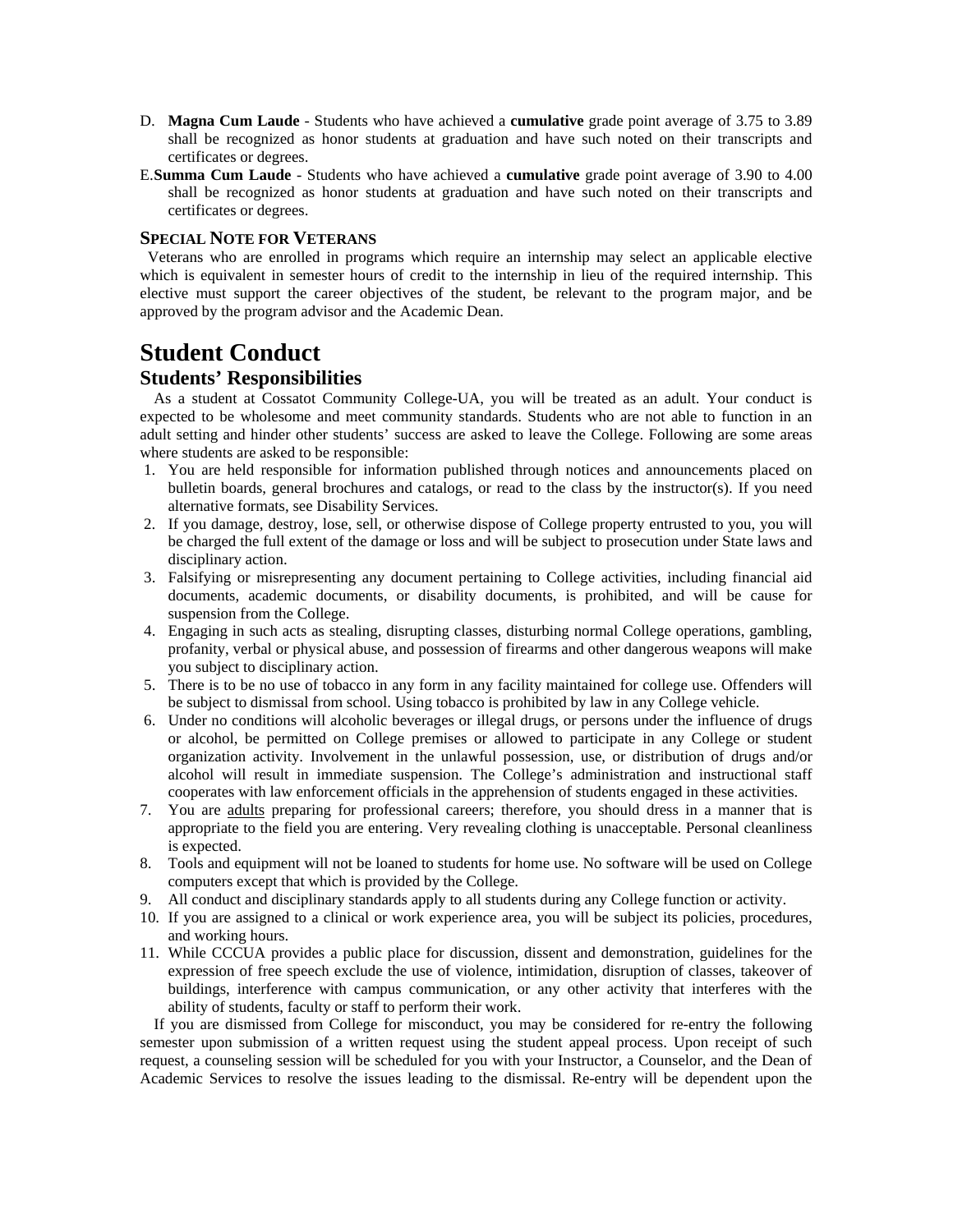collective agreement of the Instructor, a Counselor and the Dean, whether the course is being offered at that time, and the availability of space in the classroom.

## **Plagiarism and Academic Integrity**

Cheating in any form – including, but not limited to, plagiarism, turning in assignments prepared by others, or unauthorized possession of exams — may result in the student being dropped from the class with an "F" and/or being suspended from the College. If a student is unsure what constitutes plagiarism, it is their responsibility to verify it with the instructor.

#### **Definition of plagiarism:**

- · Buying a paper from a research service or term paper mill, or turning in a paper from a free term paper website
- · Cutting and pasting materials from an Internet source without proper acknowledgement
- · Turning in another student's work without that student's knowledge
- · Turning in a paper a peer has written for the student
- · Copying a paper from a source text without proper acknowledgement
- · Copying materials from a source text, supplying proper documentation, but leaving out quotation marks
- · Paraphrasing materials from a source text without appropriate documentation
- If a student plagiarizes, his/her name will be turned in to the Dean of Academics and kept on record. The consequences are cumulative throughout a student's history with CCCUA and are not limited to one class. If at anytime, a student believes that he/she was unfairly accused of plagiarism, then he/she may file a grievance or a grade appeal. The following are the cumulative actions:

**First offense** - Student is required to redo the paper and receive counseling regarding plagiarism.

**Second offense** - Student will receive a "0" on the paper, and a second counseling session.

**Third offense** - Student will receive an "F" in the course.

**Fourth offense** - Student will be suspended from attending CCCUA.

## **Internet Computer Use - Pornography Policy**

Cossatot Community College - U of A provides computers, video devices, and Internet services for students' use as a means to enhance the quality of life of the student, to facilitate learning, and as a means to develop skills needed in the workforce.

 Therefore, students are forbidden to use College equipment, computers, or access to the Internet as a means to view, copy, store, create Web pages, create screen savers, or any other means to bring to the College sexually explicit written materials, graphics, or pictorial images that are of a pornographic nature as determined by contemporary standards of the community.

 Any person who intentionally violates this policy will be immediately escorted from College property. Illicit pornographic materials and the student will be reported to the appropriate authorities for any criminal action that is determined by authorities to be appropriate.

## **Sexual Harrassment Policy**

Harrassment on the basis of sex is illegal, and a violation of Title VII of the Civil Rights Act of 1964, as amended. The following procedure is established whereby alleged sexually harrassed faculty, staff and students may lodge a complaint immediately and confidentially:

- 1. You must present your complaint in written form within five (5) working days of the alleged incident to the Dean of Student Services; you must include the specific grievance/complaint and specific remedies sought.
- 2. The Dean has five (5) working days in which to investigate and respond in written form.
- 3. If not satisfied, you may appeal within five (5) working days to the Student Appeals Committee who must respond in writing within five (5) working days.
- 4. If you are not satisfied with this result, an appeal may be made within five (5) working days to the Vice Chancellor, who will hear the complaint and render a decision within ten (10) working days.

## **Privacy Rights of Students**

You may request to examine the school records pertaining to you. The College keeps the following types of records or information:

- 1. Original application for enrollment
- 2. Admissions document

## 3. Advising notes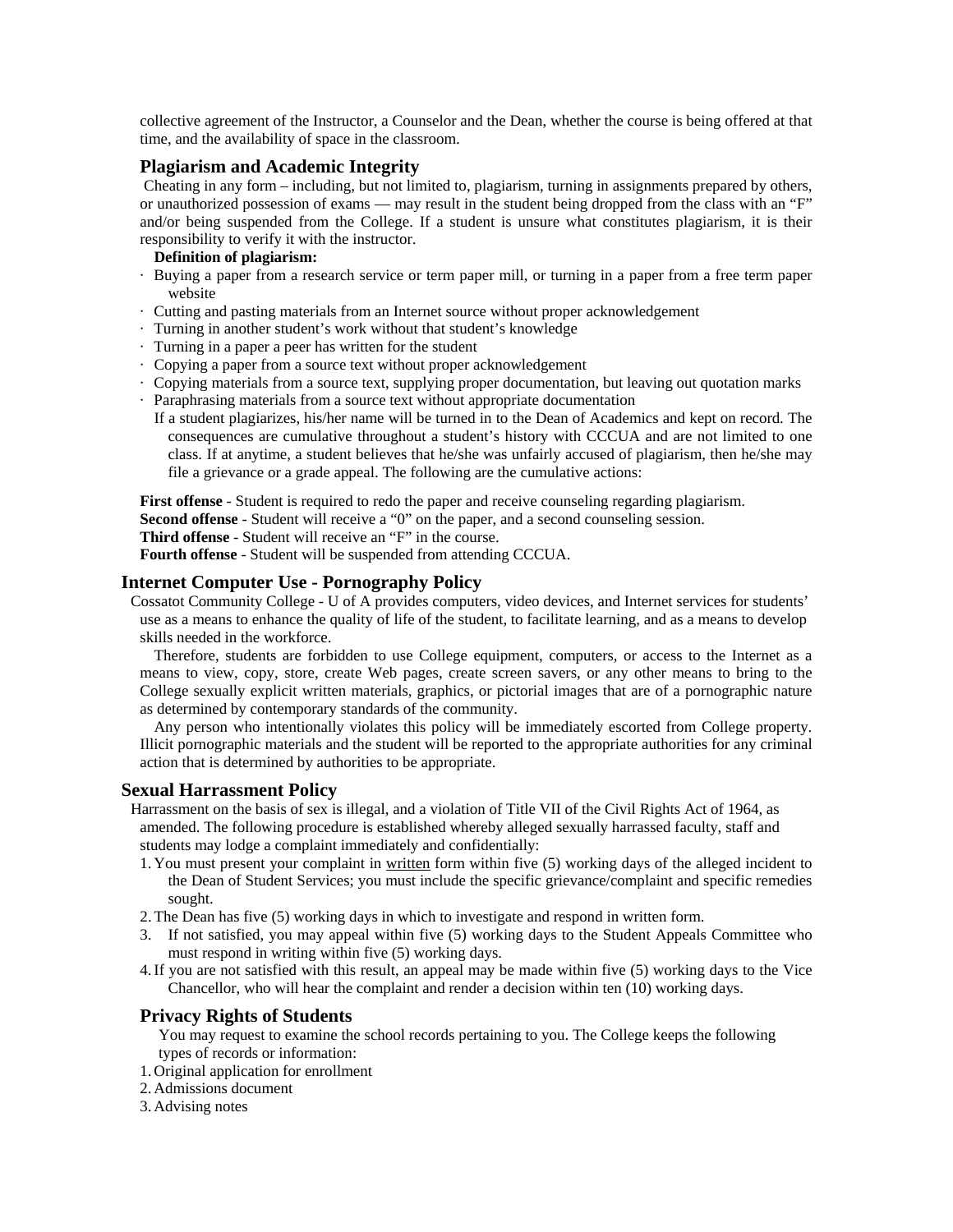4. Disciplinary actions

5. Documentation for special accommodations (Office of Disability Services)

 These records are kept in the Office of Student Services. Your written request to look at the records will be granted within a reasonable period of time.

 Copies of your grades will be provided upon written request, providing your financial account is clear and all admission documents are on file.

Data from your records cannot be released without your consent in writing, except to the following:

1. School personnel who need information

2. Your application for financial aid at another college

- 3. Accrediting organizations
- 4. Research studies for developing tests, administering student aid and improving instruction
- 5. Oral communications not based on educational records
- 6. Protection of health and safety to others

7. State and Federal authorities

 Directory information is usually released to anyone on an as-needed basis. If you do not want directory information released, you must advise the Registrar's Office in writing, at the beginning of each semester. If you want information released to any person, business, or organization, you should submit a written request to the Registrar's Office or sign a release form for the Placement Office. Confidential information related to disabilities can only be released if a student and a minor student's parent or guardian signs a release form.

Directory information includes:

- a) Name, address, telephone number, email address and advisor
- b) Major field of study and official school activities
- c) Degrees and awards
- d) Cossatot Community College of the University of Arkansas Privacy Policy is in compliance with the Family Education Rights and Privacy Act (FERPA) of 1974.

## **Student Grievance Procedures**

- It is CCCUA's belief that most problems can best be resolved with personal discussion. If you have a complaint about the way things are being handled at CCCUA, please try to discuss your feelings with your Instructor, Advisor, or Counselor. However, as a part of due process, the following steps should be used in any formal complaint or grievance:
- 1. You must present your complaint in written form within five (5) working days of the alleged incident to the Dean of Student Services; you must include the specific grievance/complaint and specific remedies sought.
- 2. The Dean has five (5) working days in which to investigate and respond in written form.
- 3. If not satisfied, you may appeal within five (5) working days to the Student Appeals Committee who must respond in writing within five (5) working days.
- 4. If you are not satisfied with this result, an appeal may be made within five (5) working days to the Vice Chancellor, who will hear the complaint and render a decision within ten (10) working days.

 Accommodations for special needs are on an as-needed, individual basis. Interpreters, readers, notetakers, etc., can be made available to assist in the hearing and appeals process. Please contact the Counselor/ADA coordinator to request accommodations.

## **Student Grade Appeal Procedure**

- 1. If you believe an error in a grade has occurred, you should formally initiate a review of the grade no later than three (3) weeks after the beginning of the next semester (fall or spring).
- 2. It will be your responsibility to verify with the instructor the accuracy of the recorded grade book scores and the listed grade as the first step in the process. If the issue is not satisfactorily resolved, the formal appeal process is to be initiated at this point.

## **Formal Appeal Process**

If the grade differences have not been resolved through discussion with the instructor, and the student seeks additional mediation, the student, in the first three (3) weeks of the semester, must initiate the appeal process by the following procedures: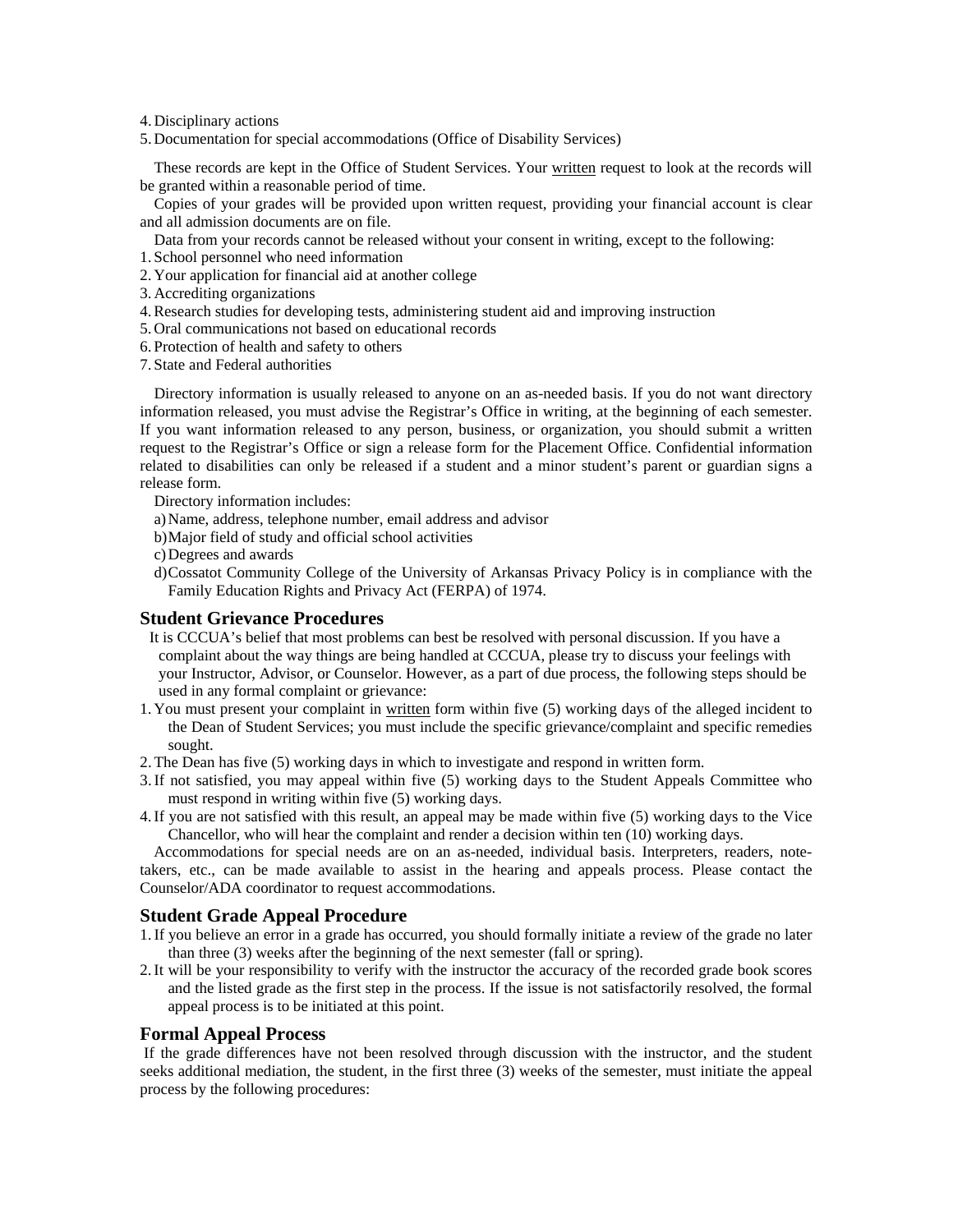- 1. The student must submit a letter requesting a review to the appropriate Division Chair, with a copy to the instructor and the Vice Chancellor. The Division Chair has the responsibility to confer with the instructor concerning the documentation of the grade for its completeness and accuracy. The Division Chair will notify the student in writing of the grade status within ten (10) days of receiving the student's request.
- 2. If the student wishes to make further appeals, the student must request, in writing, a formal review by mid-term. This review will be conducted by the Student Appeals Committee.
- 3. At the hearing, the instructor and the student may both make individual presentations, and the Appeals Committee may ask questions and seek clarification. A final written decision will be provided by the Committee and, in the event of a grade change, the final grade will be recorded by the Registrar as directed by the Vice Chancellor. This procedure shall be completed by the end of the semester in which the grade is appealed.

### **Student Appeals Committee**

The Student Appeals Committee exists to review and make recommendations regarding matters of student grievances/appeals. The Committee meets only by actual need. The members include the Dean of Student Services, Dean of Business Services or designee, two faculty members, and the President of the Student Senate or a designee.

## **Financial Aid Appeals Committee**

The Financial Aid Appeals Committee will hear appeals related to financial assistance for students. Members of this committee include the Dean of Business Services, the Vice Chancellor/Dean of Academics, Dean of Student Services, the President of the Student Senate or a designee, and an Instructor/Advisor. Meetings of this committee are called as needed.

## **College Publications**

Students either receive copies of the school catalog/handbook upon enrollment at Cossatot Community College-UA, or can access the Catalog on the College's website, www.cccua.edu. It is the student's responsibility to be aware of rules, regulations, fees, standards of progress, transfer credit, etc. published in this Catalog. Ignorance of College procedure is not an excuse for not following procedures. Contact Disability Support Services for alternate format.

## **GENERAL INFORMATION**

## **Inclement Weather**

 In the event that the weather is so severe that the College feels that life and property may be in danger, classes may be cancelled until weather and road conditions improve. Announcements regarding a school closing will be made over the following radio stations: : De Queen KDQN -92.1, Mena KENA 102.1, Glenwood KWXE 104.5, Broken Bow KKBI 106.1, Idabel KBEL 96.7, and KNAS 105.5. Nashville, and on KATV, Channel 7. Announcements will made in a timely manner. Persons with hearing impairments may arrange for personal contacts with the Disability Support Counselor.

#### **Parking/Traffic Regulations**

While it is the responsibility of the College to provide parking spaces to each staff member and student, it is not the college's responsibility to provide such spaces within a few paces of the entrances of building. Therefore, parking illegally includes parking in a handicapped place without proper display, at any loading/unloading zone, on the campus lawns, and parking astride spaces, which prevents another person from using a space.

 To insure that parking spaces or properly and legally used, the maintenance department will have a wheel lock to attach to improperly or illegally parked vehicles. In order to have the wheel lock removed from the vehicle the individual responsible for the illegally parked vehicle will pay a fee of \$5.00 for the first offense, \$10.00 for the second offense, and loss of the privilege of parking on campus for the third offense. In cases where the person has parked in a handicapped zone and is fitted with the wheel lock, the local police will be contacted to issue a formal citation, which will require a court appearance, and a substantial fine.

 All fines must be paid before degrees or certificates are issued, transcripts are released, grades are released, or students are allowed to register for another semester. All fines must be paid in the business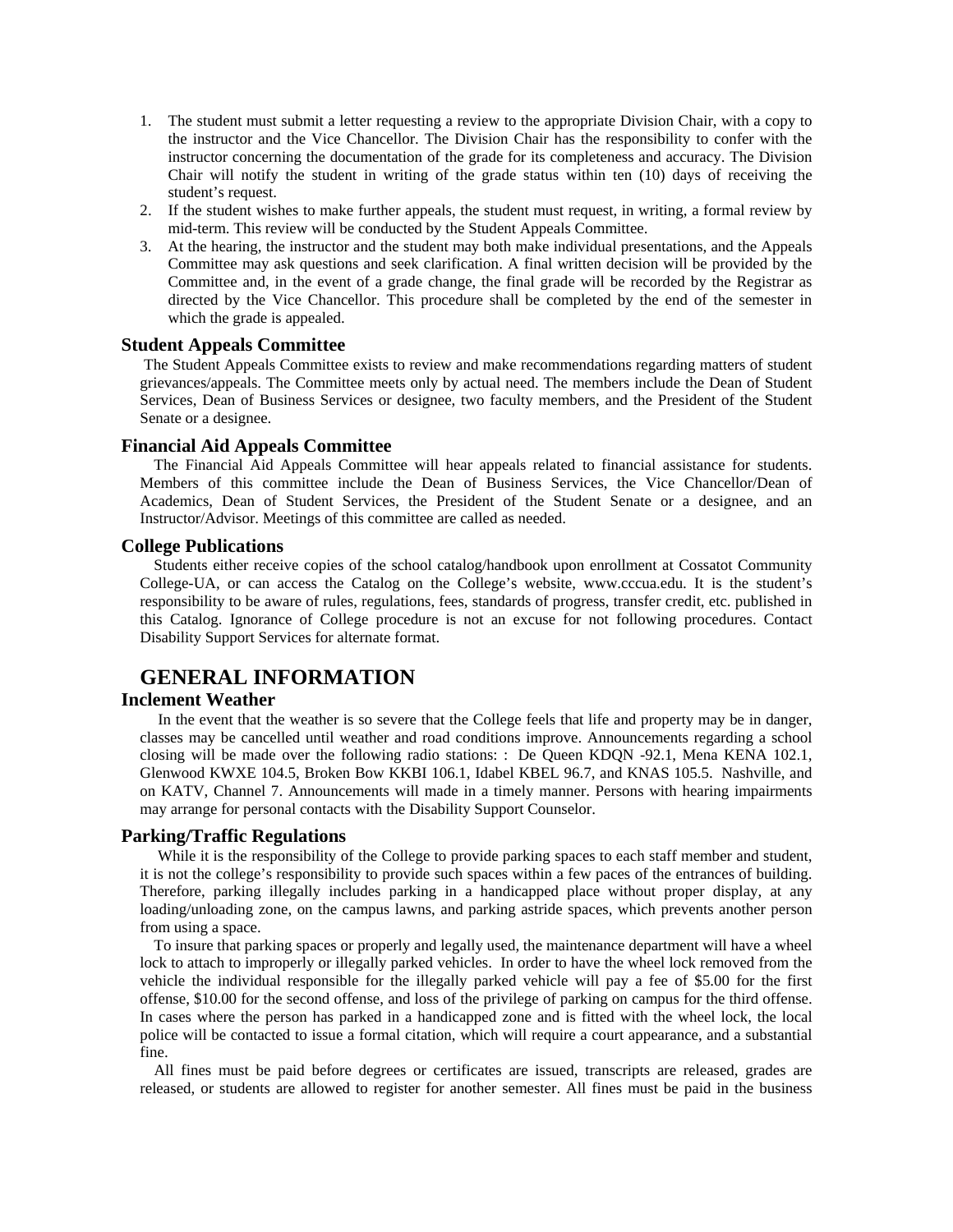office or at the reception desk at extension sites. A receipt will be given and must be maintained as proof of having paid the fine.

#### **Student Insurance**

 State agencies in Arkansas are not allowed, by law, to carry comprehensive automobile insurance. Cossatot Community College-UA does, however, have a \$10,000 student accident policy. In the event of an accident on a College-sponsored activity, students will be covered up to \$10,000 according to the provisions of this policy. The student or the student's personal health insurance, not Cossatot Community College-UA, will be responsible for any unpaid balances. Contact the Dean of Business Services immediately following any incident.

#### **Campus Security**

The sites of CCCUA are monitored by staff members during day and night classes. In addition, the police routinely drive by and check the facilities during evening hours. Any incident viewed as threatening should immediately be reported to a College administrator or other college representative. The College representative will either handle the situation appropriately or contact the local police. In either event, an incident report should be filed within 24 hours. This report will be maintained by the Director of Physical Plant, and will contain a copy of the police report if one has been filed. In the event of a medical emergency, please dial 911.

 Contact these agencies for information concerning registered sex offenders: De Queen City Police, 870- 642-2213, Nashville City Police, 870-845-3434, Ashdown City Police, 870-898-5640 and the Arkansas State Police at Hope, 870-777-4641.

 The following statistics provide detailed information on the number and type of crimes which occurred on the CCCUA campus, as reported to College officials (a complete report may be accessed at http://ope.ed.gov/security):

Crime 97-98 98-99

## **Campus Security Report**

|                                   | Number of Incidents |           |           |           |           |           |
|-----------------------------------|---------------------|-----------|-----------|-----------|-----------|-----------|
|                                   | 99-00               | $00 - 01$ | $01 - 02$ | $02 - 03$ |           |           |
| Assault                           |                     |           |           |           |           |           |
| <b>Burglary</b>                   |                     |           |           |           |           |           |
| Crime                             | 97-98               | 98-99     | 99-00     | $00 - 01$ | $01 - 02$ | $02 - 03$ |
| Liquor & Drug Violations          |                     |           |           |           |           |           |
| Murder                            |                     |           |           |           |           |           |
| Robbery                           |                     |           |           |           |           |           |
| Sex Offenses                      |                     |           |           |           |           |           |
| Sexual Assault*                   |                     |           |           |           |           |           |
| <b>Vehicle Theft</b>              |                     |           |           |           |           |           |
| <b>Weapons Possession Arrests</b> |                     |           |           |           |           |           |

\* Statistics for this category were not compiled prior to January 1, 2001.

#### **Job Placement Statistics**

|                                 | Graduates Employed / Continuing Ed. |          |         |         |  |  |  |
|---------------------------------|-------------------------------------|----------|---------|---------|--|--|--|
| Degree                          | May '02                             | May '02% | May '03 | May 02% |  |  |  |
| A.A. Degree*                    | 15                                  | 100%     | 28      | 7%      |  |  |  |
| A.G.S. Degree                   |                                     | 100%     | 0       | 0%      |  |  |  |
| A.G.T. Degree                   |                                     | 2        | 100%    |         |  |  |  |
| A.A.S. Degrees                  |                                     |          |         |         |  |  |  |
| Accounting                      |                                     |          |         | 100%    |  |  |  |
| <b>Administrative Assistant</b> |                                     | 100%     | 3       | 60%     |  |  |  |
| Agri-Business                   |                                     |          |         | 100%    |  |  |  |
| Automotive Service Tech.        | 2                                   | 50%      |         | 0%      |  |  |  |
| <b>Business Management</b>      |                                     | 100%     |         | 100%    |  |  |  |
| <b>Computer Applications</b>    | 3                                   | 33%      |         | 50%     |  |  |  |
| Computer Info. Systems          | 3                                   | 33%      | 3       | 50%     |  |  |  |
| Environmental & Safety          |                                     | 0%       |         | 100%    |  |  |  |
| Industrial Maint. Technol.      |                                     | 100%     |         |         |  |  |  |
| <b>Medical Assisting</b>        |                                     | 0%       | 2       | 50%     |  |  |  |
| Sales and Marketing             |                                     | 100%     |         |         |  |  |  |
| <b>Technical Certificates</b>   |                                     |          |         |         |  |  |  |
| <b>Collision Repair</b>         |                                     | 0%       | 0       | $0\%$   |  |  |  |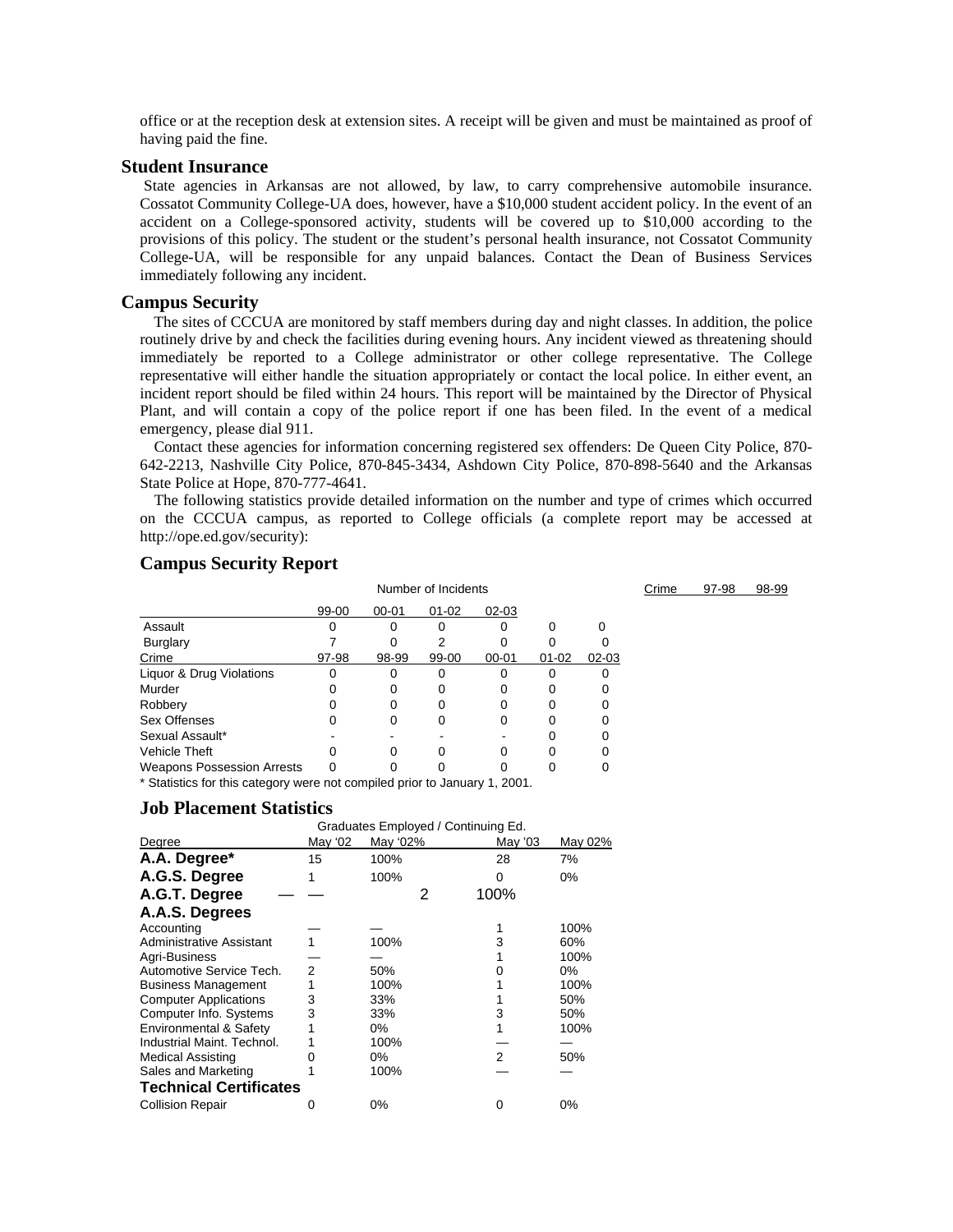| <b>Computerized Accounting</b>            | 2   | 50%   |    |       |  |  |  |
|-------------------------------------------|-----|-------|----|-------|--|--|--|
| <b>Practical Nursing</b>                  | 19  | 84%   | 17 |       |  |  |  |
| <b>Residential Construction</b>           |     | 100%  | 2  | 100%  |  |  |  |
| <b>Retail Marketing</b>                   |     | 100%  | 0  | $0\%$ |  |  |  |
| Secretarial/Word Processing               | - 0 | $0\%$ | Ω  | 0%    |  |  |  |
| <b>Certificates of Proficiency</b>        |     |       |    |       |  |  |  |
| <b>Child Development</b>                  |     | $0\%$ | 0  | $0\%$ |  |  |  |
| Emergency Medical Tech.                   | 0   | $0\%$ | 3  | 27%   |  |  |  |
| English as a 2 <sup>nd</sup> Lang. Instr. | 12  | 92%   |    | 100%  |  |  |  |
| <b>Medical Transcription</b>              | 2   | 50%   | 4  | 25%   |  |  |  |
| <b>Small Engine Repair</b>                | ი   | $0\%$ | 0  | 0%    |  |  |  |
| Welding                                   |     | $0\%$ |    |       |  |  |  |

\*This degree encompasses general studies required at 4-year institutions during the student's first two years of study. Graduation Rate: 2000 Cohort = 25%

# **Student Activities**

The Cossatot Community College-UA staff believes that activities outside the classroom enrich, supplement, and provide a testing ground for classroom learning. These activities offer opportunities for social growth and for the development of values, appreciations, and insight. The faculty seeks to provide an environment in which students may become self-disciplined, self-reliant, and socially sensitive individuals. All student organizations have faculty sponsors.

The following student organizations are currently active at the College:

**Phi Theta Kappa (PTK).** Phi Theta Kappa is an international honor society recognizing academic achievement at two-year colleges. Phi Theta Kappa not only provides academic recognition but also provides assistance to students transferring to four-year institutions.

**Amnesty International:** This is a CCCUA branch of the international organization Amnesty International (AI). AI is a worldwide movement of people who campaign for internationally recognized human rights.

**Arkansas Licensed Practical Nursing Association (ALPNA):** The ALPNA is designed to promote awareness and professionalism among students in the Practical Nursing program. As members of ALPNA, students exchange views with other students in similar programs at other colleges and participate in scheduled activities throughout the year.

**Baptist Collegiate Ministries.** Sponsored by Southern Baptist Churches and associations, and recognized on more than 30 Arkansas campuses, the Baptist Collegiate Ministry is the largest Christian organization of college and university students in the United States. It is a fellowship of Christian students who desire to grow as disciples, and a ministry and service organization reaching out to students and faculty of Arkansas' colleges and universities. It was established to encourage fellowship for students in a Christian atmosphere, to encourage Bible study and the practice of its teachings, to organize students for service and ministry projects, and to offer guidance as students face crises and make critical life choices, training them for a life of leadership.

**Drama Club.** This club meets monthly, and is an organization to promote interest in the dramatic and performing arts.

**Journalism Club.** The Journalism Club provides students with an opportunity to develop and showcase their writing skills. A student newsletter is published by this organization.

**SkillsUSA/Vocational Industrial Clubs of America (VICA).** The purpose of SkillsUSA/VICA clubs is to help students training in technical fields develop social and leadership skills. Activities which enhance the development of these skills will be conducted by the club's members and advisors. The activities may include events between technical colleges and between students, such as parliamentary procedure and troubleshooting contests.

**Student Senate.** Participation in Student Government at Cossatot Community College-UA is encouraged and the Student Senate serves as a liaison between students and administration and provides a voice for student concerns and recommendations in many areas, including student policy. The Senate holds regularly-scheduled meetings and plans various activities for all CCCUA students.

## **ORGANIZATION ACTIVITIES**

 Any organized activities of student organizations will be approved by the Dean of Student Services. Classroom time will not be used for extracurricular activities. Fundraising activities for student organizations will be planned so they will not interfere with academic objectives and, where possible, will supplement the same.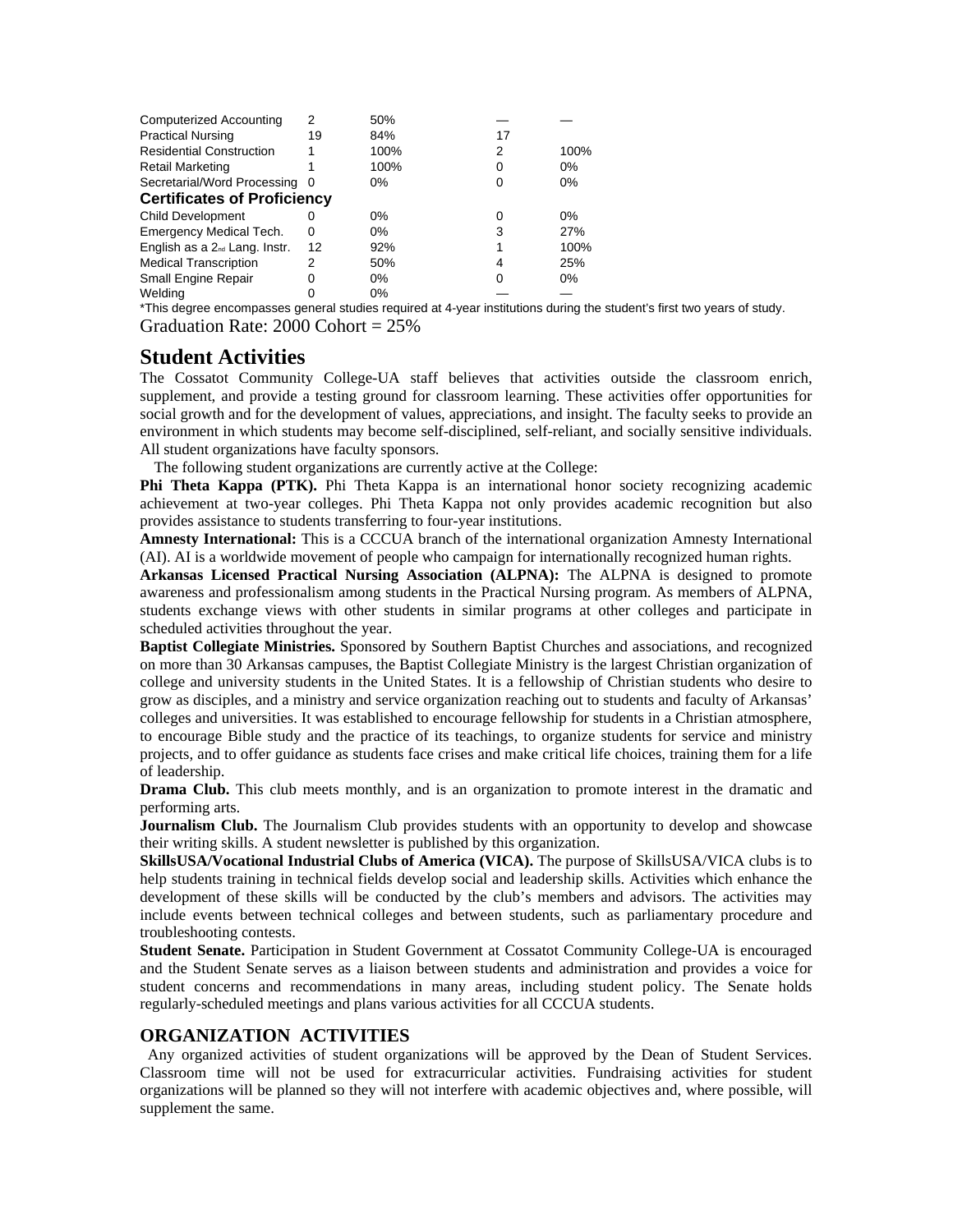#### **Services for Students with Special Needs**

 Students who need disability information may contact the Disability Support Coordinator by calling or visiting the College. Students may be required to present documentation of disability. Accommodations provided for qualified individuals will be based on need and college resources. It is the responsibility of the student to contact the Disability office as early as possible so that time is sufficient to properly provided assistance.

### **Job Placement Services**

Job placement services are provided for the College's graduates. For more information about placement services, contact the Placement Office at the Ashdown Extension Site.

## **FACILITIES**

### **De Queen Campus**

 The campus of Cossatot Community College - UA in De Queen is divided into ten separate buildings and areas. These buildings contain approximately 60,000 square feet, and are completely air-conditioned, with the exception of the Trade and Industry shops and the warehouse. Modern equipment, as well as the latest in teaching and audiovisual technology, are available to students. As the need arises and funds become available, the facilities are expanded and improved.

 The Pilgrim-Cossatot Learning Center in De Queen is sponsored jointly by the College and Pilgrim's Pride, and offers classes in English as a Second Language and Adult Basic Education. An additional Adult Education Center is located at 104 South Fifth Street in De Queen.

#### **Nashville Extension Site**

 An extension center is located at 415 N. Fourth Street in Nashville, Arkansas, which provides office and classroom space for a variety of credit and non-credit classes and special projects. This building has two fully equipped computer labs. Tyson Foods, Inc. provides space for Adult Education classes and computer literacy classes at its Nashville location.

#### **Ashdown Extension Site**

 The Ashdown Extension of Cossatot Community College of the University of Arkansas is the College's newest facility. Located at 1411 N. Constitution Avenue on US Highway 71 North, this 53,640 sq. ft. facility houses numerous programs for the College and the community it serves. It has four large lecture classrooms, a computer lab, a Computer Repair/CISCO lab, an Interactive video classrooms, an Electrical Apprenticeship classroom, a Welding lab, and a Hydraulics/Pneumatics classroom.

 Also housed at this facility are the Workplace Education Center, Cooperative Extension Service, and an Arkansas Workforce Center to assist area residents in finding jobs and in getting the training required to get better jobs. The Spotlight Business Accelerator for Entrepreneurs (SBAE), a small-business incubator program, is also located at the Ashdown Extension.

## **Kimball Library**

 The Kimball Library is designed to function as a study and research center for the College. The materials for study and research include books, periodicals, and videos, which are selected to support the curriculum and to serve the instructional needs of students and faculty. The library at the Nashville site has a selection of books and magazines available for student use.

 The Kimball Library is open to all Cossatot Community College-UA students and staff, and to any resident of Arkansas. Tours and instruction in the use of the Library are given to groups on request. Individual assistance is provided as needed.

 The Library is open Monday through Friday; hours may vary, and will be posted. Students are encouraged to use these facilities for research or pleasure reading.

 The Kimball Library is now a member of ARKLINK, the statewide book circulation program for Colleges and Universities. It allows students, faculty and staff to check out books from eighteen colleges and universities throughout the state of Arkansas. Information is available at the Circulation Desk.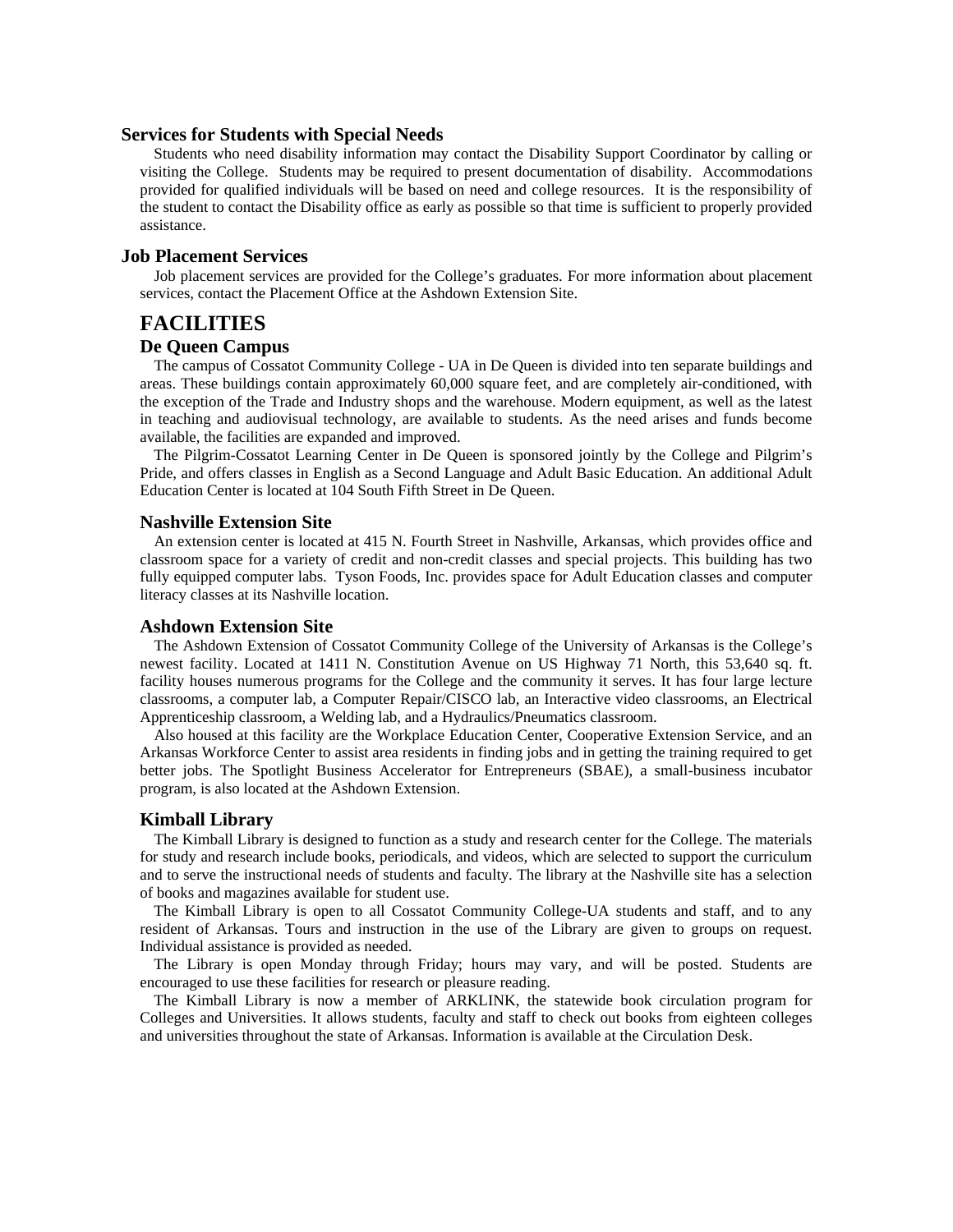## **A.I.M. CENTERS**

 The A.I.M. (Academic Improvement and Mentoring) Center for Cossatot Community College-UA is a federally-funded grant program of the Department of Education under the TRIO umbrella of services known as Student Support Services (SSS).

To receive assistance, students must be:

- 1. Enrolled or accepted for enrollment at CCCUA
- 2. Low-income students who are:
	- a. first generations college students
		- b. students with disabilities
		- c. evidencing academic need

 CCCUA is funded to serve 210 students per year and two thirds of these participants must be 1. disabled or 2. potential first generation or 3. from low-income families, while one-third of disabled students must also be low income. Program applications are available from any AIM Center personnel.

 The A.I.M. Center staff offers a friendly environment so participants can study, search for a career, or receive tutoring assistance in any course that is offered by CCCUA. Tutoring hours are flexible, so both day and night students have the opportunity to receive this assistance.

#### **CCCUA ASSESSMENT/TESTING CENTER**

 The Assessment Center is located in the upper level of the Kimball Library on the De Queen campus, with mini-centers at Nashville and Ashdown. The testing center is open Monday through Friday in De Queen and at various times in Nashville and Ashdown. Also a mobile unit is available for on-site testing in the College's service area.

 Instructor, ASSET, COMPASS, GED, CLEP, CAAP, SAGE, TABE, and other assessments are available.

GED and TABE assessments are available in English and Spanish.

 The Assessment/Testing Center provides assessments for Business and Industry through the Department of Continuing Education and the Workforce Investment Act through the Workforce Center.

 Persons needing special testing accommodations must contact the Disability Support Office for proper documentation.

# **FINANCIAL AID**

 The financial aid staff can help determine if a student may be eligible to apply for financial assistance and can help guide the student through the application process. However, students must take responsibility for financing their education. In determining financial need, consideration is given to the amount of money the student and parent(s) can contribute toward educational expenses as well as the cost of attending college.

 There are several general eligibility requirements that must be met in order to receive federal financial aid. Other sources of aid may also apply these requirements:

1. Evidence of financial need as determined by the federal government.

2. Be a U.S. Citizen, or an eligible non-citizen.

3. Have a high school diploma or a High School Equivalency Certificate (GED).

4. Not owe a refund on a federal grant or be in default on a federal educational loan.

- 5. Be registered with the Selective Service (if required).
- 6. Meet admissions requirements.
- 7. Enrollment in a certificate- or degree-seeking program that meets the federal requirements for financial aid.
- 8. Meet all satisfactory academic standards as stated in the Financial Aid Satisfactory Academic Progress Policy.

#### **DEADLINES FOR FINANCIAL AID APPLICATIONS:**

| <b>Institutional Scholarships</b>   | May 1      |
|-------------------------------------|------------|
| Pell Grant:                         |            |
| Fall Semester (Priority Deadline)   | May 3      |
| Spring Semester (Priority Deadline) | November 3 |
| Summer Semester Deadline            | April 15   |
| SEOG:                               |            |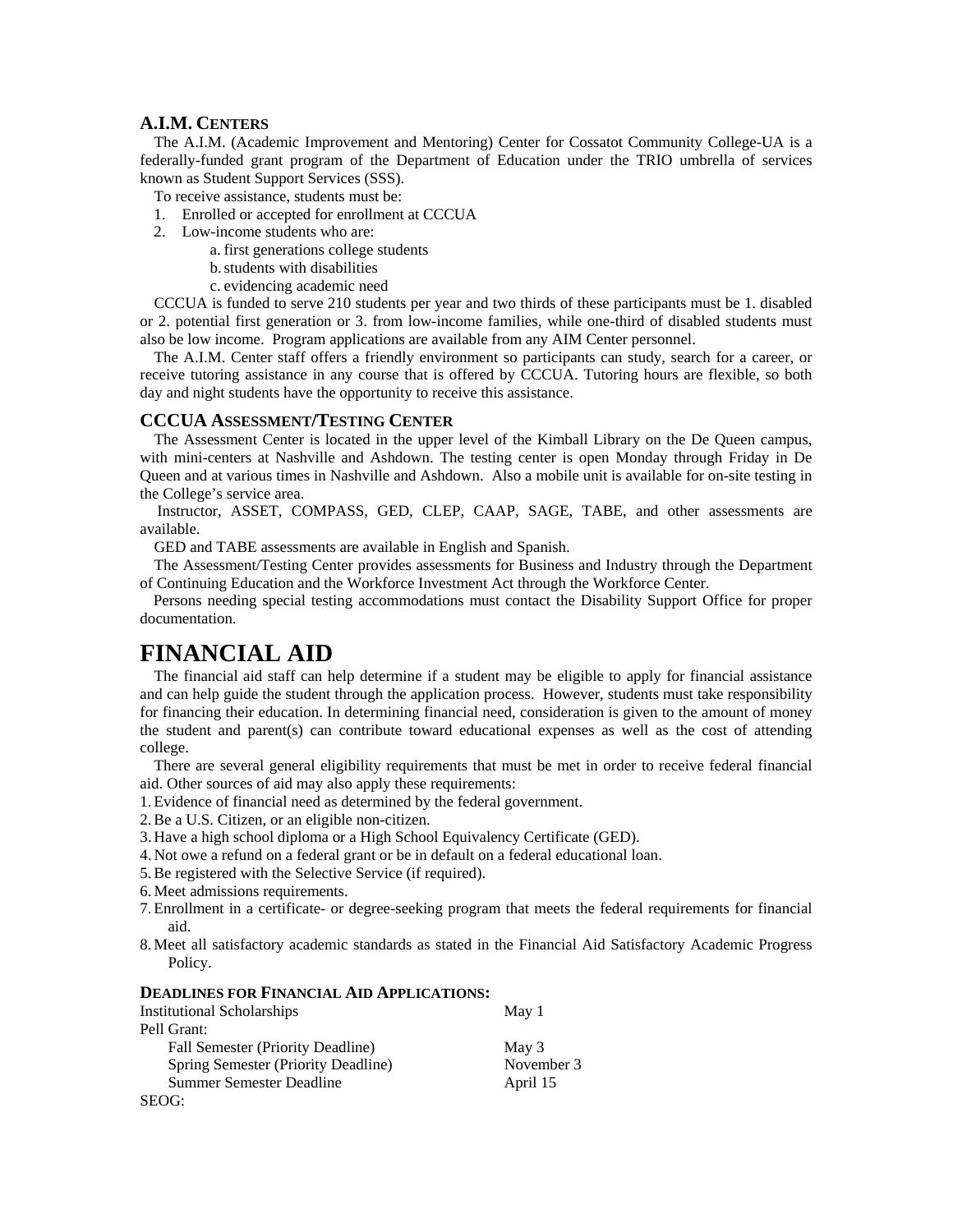| <b>Fall Semester</b>                    | May 3      |
|-----------------------------------------|------------|
| <b>Spring Semester</b>                  | November 3 |
| Arkansas Student Assistance Grant (SAG) | April 1    |

## **HOW TO APPLY**

 The Free Application for Federal Student Aid (FAFSA) is the application for all federally-funded programs (Pell, SEOG, and Federal Work Study) and the Arkansas State Assistance Grant and is available at **www.fafsa.ed.gov**. Once the application has been completed, the student will receive a Student Aid Report (SAR) which will be used to determine eligibility for the programs mentioned above. Forms are available in the Financial Aid Office, AIM Centers, and offices in Nashville and Ashdown. Assistance with the application process for persons with disabilities may be made by contacting the Disability Support Coordinator.

#### **TITLE IV/PELL GRANT PROGRAM**

 The Federal Pell Grant Program is designed to assist eligible students in their postsecondary education. The Pell Grant provides a foundation of financial aid to help defray the costs of education. All undergraduate students are eligible to apply for Pell Grant assistance. Student eligibility is based on financial need, and is determined by a formula that is applied consistently to all applications.

#### **FEDERAL POLICY - RETURN OF TITLE IV FUNDS**

 The Higher Education Amendments of 1998 require a refund calculation for all students who receive Title IV and certain state student aid at a post-secondary institution of higher education who withdraw during a payment period (semester). The length of time during which a refund must be calculated is up to 60 percent of the payment period.

 The new calculation states that a student earns aid based on the period of time the student remains enrolled. Unearned Title IV funds, other than work study, must be repaid by the student.

 The return of Title IV funds applies if the student withdraws up through the 60% point in a semester. The Title IV funds that must be included are Pell Grants, Supplemental Educational Opportunity Grants (SEOG), and other Title IV programs.

If it is determined that funds must be returned to a federal aid program, the funds must be returned in the following order:

1. Pell Grant

2. SEOG Grant

3. Other Title IV Aid Programs

For additional information, contact the Financial Aid Office.

Students receiving other forms of aid and scholarships will have their refund calculated using UA-Cossatot Community College's refund policy, unless the scholarship/grant stipulates differently.

#### **SUPPLEMENTAL EDUCATION OPPORTUNITY GRANT (SEOG)**

 This program makes funds available to qualified students who have the greatest need, as determined by the Financial Aid office. A limited amount of funds are available for this program: therefore, the funds are awarded based on students exhibiting need.

#### **FEDERAL WORK STUDY**

 This program provides employment opportunities to assist students in earning the funds necessary to meet the cost of postsecondary education. Eligibility is restricted to those students having need, as determined by the Financial Aid Office. Hours of work will be determined by each department at the beginning of each academic year. Checks are disbursed on the fifteenth and the last working day of each month.

#### **ARKANSAS STATE ASSISTANCE GRANT**

 The purpose of the Arkansas State Assistance Grant is to provide students with an opportunity to pursue a degree in an Arkansas institution of higher education. Applicants must be residents of Arkansas, must demonstrate financial need on the basis of the Free Application for Federal Student Aid, and must be making financial aid satisfactory academic progress. (see section below)

#### **ARKANSAS ACADEMIC CHALLENGE SCHOLARSHIP**

 The Arkansas Academic Challenge Scholarship (AACS) is for graduating seniors attending an Arkansas college or university. If the student graduated prior to December 31, 2000, and is receiving tuition costs,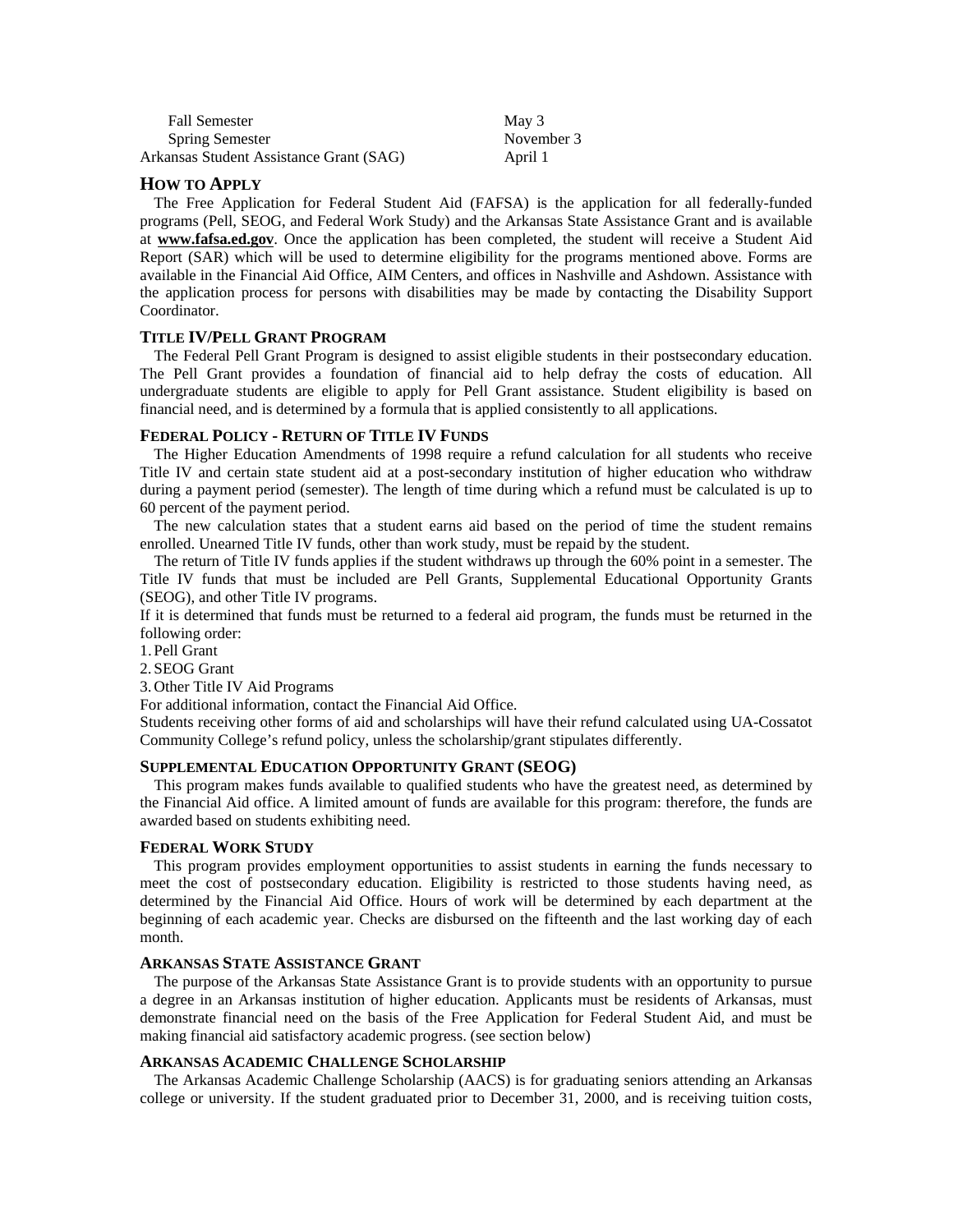he/she may now receive funding to pay mandatory fees as well. Students graduating after 12/31/00 who are selected as recipients, may receive \$2,500 annually, for up to four years. To qualify for an AACS, the student must have maintained a minimum high school grade point average and scored at a certain level on their ACT or SAT exams. There are also financial need requirements, and the student must certify that they are drug-free and pledge to stay that way. They must apply by June 1 of the calendar year in which they graduate from high school.

#### **ARKANSAS TECHNICAL CAREERS STUDENT LOAN FORGIVENESS PROGRAM**

 The Arkansas Technical Careers Student Loan Forgiveness Program is designed to provide financial assistance to individuals who complete technical education programs that lead to employment in highdemand technical fields in Arkansas. Persons who qualify for the program may be eligible for student loan forgiveness of up to \$2,500.00 per year for up to four years.

 More information can be obtained from the Department of Workforce Education at (501) 682-1500 or by visiting the Department's web site at http://www.work-ed.state.ar.us. School counselors and the financial aid office with designated technical education programs can also provide information.

#### **FINANCIAL AID SATISFACTORY PROGRESS POLICY**

 Students who have applied for Federal Financial Aid funds are required to make satisfactory academic progress. Progress will be reviewed at the end of each semester. Progress must be demonstrated each semester regardless of whether or not a student previously received aid.

 Students enrolled in developmental courses are allowed a maximum of 30 attempted developmental credit hours to remain on federal aid.

 The first semester a student fails to complete the Financial Aid Satisfactory Progress Policy as outlined below he/she will be placed on financial aid probation and may receive financial aid. A student will remain on financial aid probation unless the appeals committee approves the probation appeal. The second semester a student fails to complete the policy as outlined below he/she will be on financial aid suspension. If a student is suspended from financial aid he/she must attend one or more semesters without financial aid until the required standard is met. Students are considered to be making satisfactory progress if they:

**1.** Are admitted and enrolled in a degree or certificate-granting program, or enrolled in a course of study that is directly transferable toward completion of a baccalaureate or professional degree. Fulltime enrollment is required for some aid programs. Some courses/programs are not eligible for financial aid. Student's official enrollment status will be determined on the census date each semester.

#### **2. QUALITATIVE ELIGIBILITY-CUMULATIVE GRADE POINT AVERAGE**

 Students must maintain a cumulative grade point average consistent with CCCUA's graduation standards to receive financial aid. Students who are suspended because of failure to maintain the minimum GPA are not making satisfactory academic progress. **The minimum cumulative grade point required at CCCUA is a 2.00. NOTE:** Reinstatement to class by the Academic Dean does not reinstate a student into the Financial Aid Programs.

#### **3. QUANTITATIVE ELIGIBILITY-CREDIT HOURS**

 Federal regulations require that students complete a course of study within 150% of the time allotted for the program. A student may receive financial aid until the student completes an associate degree and/or accumulates a maximum of 105 credit hours, whichever occurs first.

 All semester hours count whether or not a student received aid during the semester. All hours attempted includes repeated courses, F's, W's, I's and audits.

A student must successfully complete and pass the hours of credit indicated below.

| <b>Student Enrollment Status</b>         | <b>Credit Hours Attempted Per Semester</b> |
|------------------------------------------|--------------------------------------------|
| Full time $(12$ hours $\&$ up)           | must complete $\&$ pass 9 hours            |
| Three-Ouarter $& Half-Time (6-11 hours)$ | must complete $\&$ pass 6 hours            |
| Below Half-Time (1-5 hours)              | must complete $\&$ pass all hours          |

#### **When a student is suspended from federal aid, he/she must bring in an up-to-date transcript and request reinstatement after the satisfactory progress standard is reached.**

 Transfer Students: Transcripts from previous colleges will be evaluated in the same manner s CCCUA transcripts. Transfer student that have an associate degree or 105 credit hours attempted will not receive financial aid. Student not meeting the cumulative GPA and semester hours attempted will be placed on financial aid probation.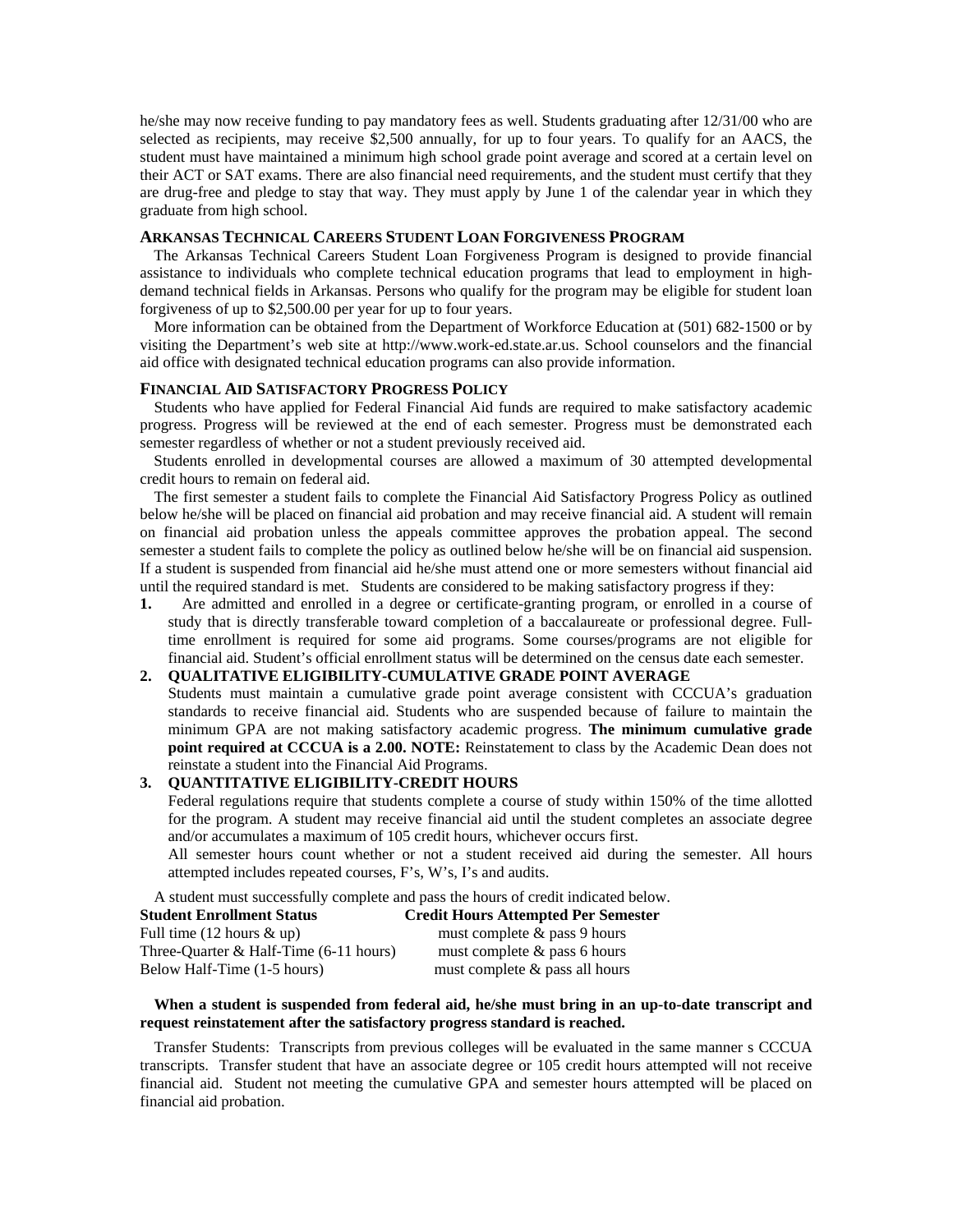Students who are placed on probation or suspended may submit a written appeal to the Financial Aid Office if extenuating circumstances exist (illness of student, death of a family member, etc.). Appeal forms are available in the Financial Aid Office. Appeals must be submitted within 30 days from the date semester grades are mailed. The Financial Aid Appeals Committee who will issue the final decision will review appeals.

 This policy is distributed on the Application for Financial Aid to every student who receives financial aid.

#### **SCHOLARSHIPS**

 As a student at Cossatot Community College-UA, you may be eligible to apply for a variety of scholarships. A list is found in the Financial Aid Office and at each Extension Site.

 For other scholarships available from agencies and organizations in the United States, please contact the College librarian or A.I.M. Center for information.

 Many scholarships become available on short notice. Contact the Financial Aid Office for additional information on scholarship criteria.

#### **OTHER ASSISTANCE**

 Financial assistance is also available from different sources, such as WIA, Rehabilitation Services, the Bureau of Indian Affairs, or the Department of Veterans Affairs. The Financial Aid Officer, Counselor, or WIA Coordinator at the College will be able to assist students with determining eligibility for these or other programs. Useful web sites include**: www.ed.gov/prog\_info/SFA/StudentGuide** and FAFSA on the Web at **www.fafsa.ed.gov.**

# **DRUG-FREE SCHOOL POLICY**

 In order to maintain a Drug-Free College, information is kept available about the dangers of drug abuse, the availability of counseling, and the penalties for violations (see Appendices A-C). An information center is located in the Kimball Library containing pamphlets that deal with these topics. Additional information is available in the form of videos and special programs that may be scheduled throughout the year.

 The Drug-Free Schools and Communities Act Amendments of 1989, Public Law 101-226, requires that, as a condition of receiving funds or any other form of financial assistance under any Federal program, an institution must certify that it has adopted and implemented a program to prevent the unlawful possession, use, or distribution of illicit drugs and alcohol by students and employees. The purpose of this policy is to implement these statutory requirements. Catalog Appendices A-C outline federal penalties for trafficking.

 Under no circumstances will alcoholic beverages, controlled substances/illicit drugs, or persons under the influence of alcohol or controlled substances/illicit drugs be permitted on school premises. Drug and alcohol abuse counseling is available from the following agency:

 **Southwest Arkansas Counseling & Mental Health Center 312 West Collin Raye Drive De Queen, Arkansas 71832 (870) 584-7115** 

Compliance with the requirements of this policy is mandatory.

 Any violation of this regulation will result in the violator's expul-sion from school. Law enforce-ment officials will be called for possi-ble prose-cution by appro-priate fed-eral, state, or local law en-force-ment agencies.

 Programs dealing with substance abuse preven-tion will be scheduled periodically and made available to all students. CCCUA is an active member with ACDEC and sponsors activities emphasizing smart choices. The College also participates in the Core Alcohol and Drug Abuse Survey, sponsored by the Center for Alcohol and Other Drug Studies.

 Additionally, all buildings at Cossatot Community College-UA are designated as "smoke-free" environ-ments; smoking areas are designated outside the buildings.

# **TUITION AND FEES**

| In-District (Sevier and Howard Counties), Per credit hour ***\$42 |  |
|-------------------------------------------------------------------|--|
|                                                                   |  |
|                                                                   |  |
|                                                                   |  |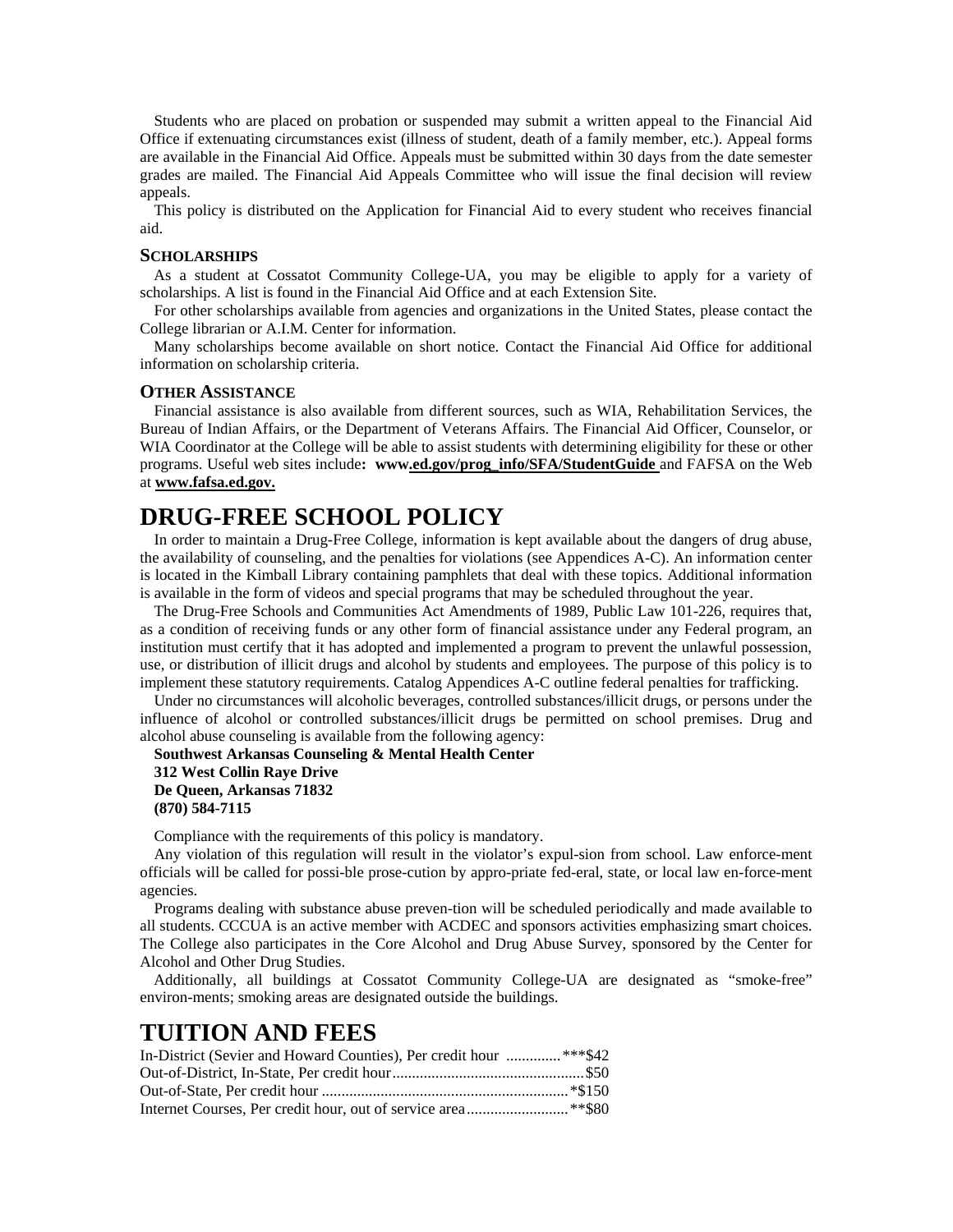International Rate (add 8% Administrative Fee) ...................................\$150

\* Waiver, if applicable, for citizens of McCurtain Co. OK, and Bowie Co. TX.

\*\* \$10 Distance Education Fee per course required.

\*\*\* Practical Nursing Certificate capped at 21 hours per semester

## **Tuition Waiver**

Act 678 of 1975 provides for tuition-free enrollment in academic credit courses for all Arkansas residents aged 60 or above on a "space available" basis in existing classes upon proof of age. Textbooks, class materials, and fees are not included in this waiver. Tuition Waiver forms are available in Student Services, and must be filled out prior to Registration.

## **Fees**

Fees are assessed as follows:

| <b>Non-refundable Fees</b>        |  |
|-----------------------------------|--|
| Registration Fee (all students; p |  |

| Registration Fee (all students; per semester – Non Refundable)  \$23      |
|---------------------------------------------------------------------------|
| Technology Fee (all students; per semester - Non-Refundable)\$15          |
| Assessment/Testing Fee (all students; per semester - Non-Refundable) \$20 |
| Library Fee (all students; per semester - Non-Refundable)\$10             |
| <b>Program/Service-Specific Fees</b>                                      |
|                                                                           |
|                                                                           |
| <b>Distance Education Fee</b>                                             |
| (per course - Internet Out-of-Service Area Excluded)\$ 10                 |
|                                                                           |
|                                                                           |
|                                                                           |
| Graduation Fee (per each certificate or degree awarded) \$ 15             |
|                                                                           |
| Interactive Video Use Fee (maximum 2 courses/semester)\$ 15               |
|                                                                           |
|                                                                           |
|                                                                           |
|                                                                           |
|                                                                           |
|                                                                           |
|                                                                           |
|                                                                           |
|                                                                           |
|                                                                           |
| Technical Laboratory Fee (max. 4 courses per semester) \$ 15              |
|                                                                           |
|                                                                           |

#### **PAYMENT PLAN**

 CCCUA has made available to students the FACTS Tuition Management Plan. This plan can be accessed by logging onto the cccua.edu website and clicking on the 'e-Cashier' logo at "Payment Options Online". Students may set up their own payment plan online at their convenience. Students must be aware of deadlines and set up their payment arrangements in a timely manner to avoid being dropped from the classes they have chosen. The FACTS payment plan is for tuition and fees only. Books and other bookstore items cannot be put on the payment plan. Changes to a student's schedule may result in the adjustment of the payment amount.

- o Students must have a checking or savings account, or a credit card.
- o There is a \$35.00 set-up fee to use the FACTS Payment Plan.
- o Payments are drafted on the 5th (fifth) of each month until the account is paid in full.

#### **SPECIAL NOTES:**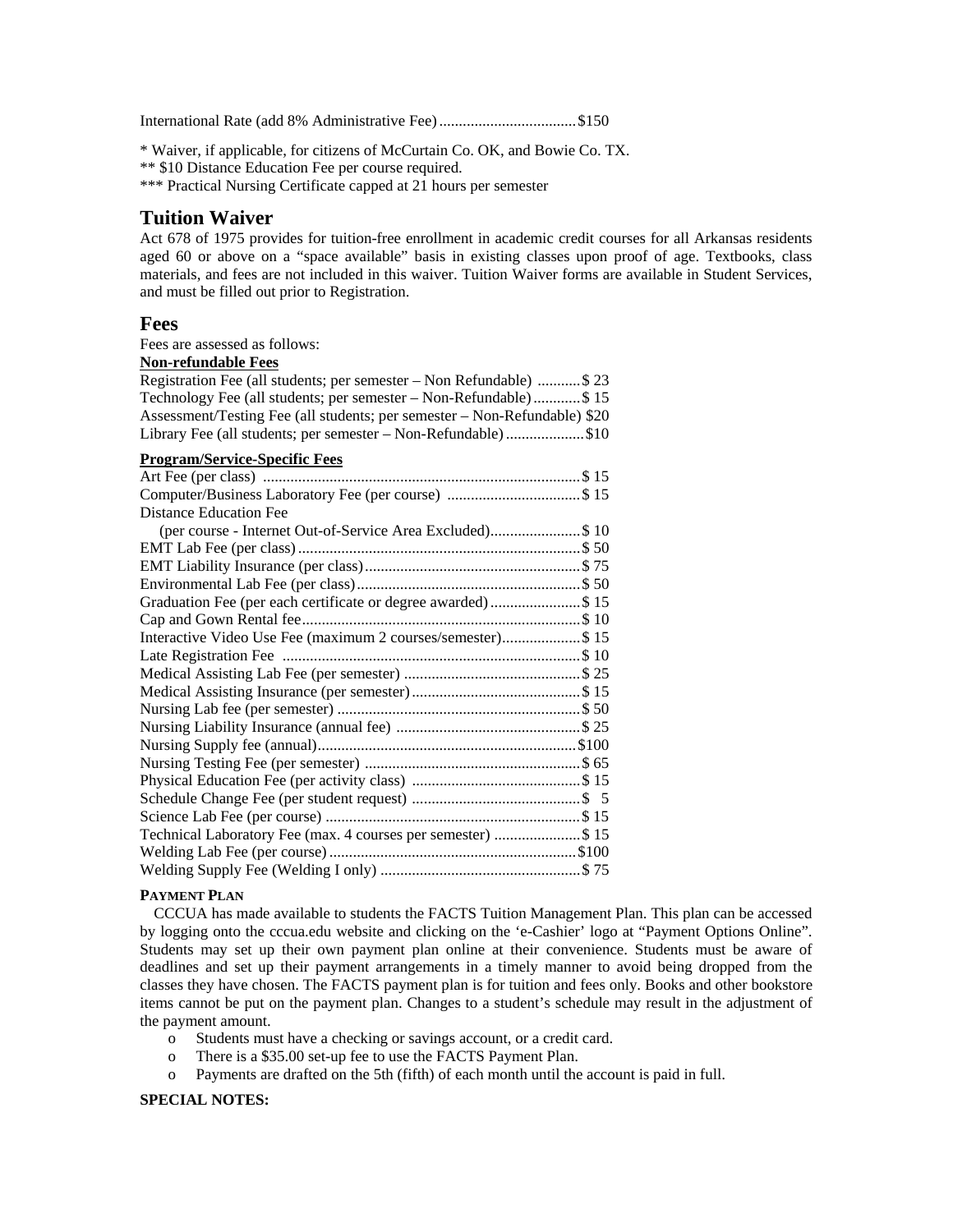- 1. Students who owe tuition and/or fees from a previous semester will be prohibited from enrolling at CCCUA until the debt is satisfied.
- 2. Student accounts that are delinquent will be turned over to the State of Arkansas for garnishment of their state income tax refund.
- 3. Student accounts that are unpaid or inactive may also be turned over to a collection agency and listed with the credit bureau. Finance charges will be assessed on overdue accounts.
- 4. Transcripts, degrees, certificates or grades will **NOT** be issued to any student who has an overdue balance at CCCUA. Students with overdue balances are ineligible for work-study, student employment or extra help positions through the College until their indebtedness to the College is resolved.
- 5. The Personnel Office shall do a records check on all former students who apply for employment at the College to determine if there is an unresolved indebtedness to the College.

## **INSTITUTIONAL REFUND POLICY**

 A pro-rata refund based on the total length of course will apply to students who are veterans. Refunds of tuition are made according to the following schedule:

| <b>Regular Term</b>            | <b>Summer Term</b> | Refund                       | Through |                      | 10th |
|--------------------------------|--------------------|------------------------------|---------|----------------------|------|
| Class DayThrough 4th Class Day | $100\%$ *          |                              |         | After 10th Class Day |      |
| After 4th Class Day            | None               | * except non-refundable fees |         |                      |      |

### **BOOKSTORE REFUNDS**

 Refunds may be made for books, at the discretion of the Bookstore Manager and under the following conditions:

- 1. The amount paid for the book will be refunded if the class does not make or if classes are dropped. Students have ten (10) days from the first day of class to return unwanted/unneeded books. Refunds will be processed after the Census Date  $(11<sup>th</sup>$  class day Spring/Fall, 5th class day Summer).
- 2. Exchanges will be made on books received erroneously. The bookstore must be notified within two (2) days of the first class meeting.
- 3. Refunds will be made on books containing publisher or printing errors. As soon as these are discovered, the item should be returned to the bookstore for an exchange.
- 4. Book Buy Back is at the end of the Fall and Spring semesters. Signs are posted at all three (3) sites.

## **ANY BOOK RETURNED FOR REFUND OR EXCHANGE MUST NOT BE WRITTEN IN OR ABUSED IN ANY WAY.**

#### **REFUNDS WILL NOT BE ISSUED FOR SOFTWARE PACKAGES ON WHICH THE SEAL HAS BEEN BROKEN.**

#### **THIS REFUND POLICY IS ALSO IN EFFECT FOR INTERNET CLASSES.**

### **ALL REFUNDS MUST BE ACCOMPANIED BY A RECEIPT.**

# **WORKFORCE DEVELOPMENT**

The Department of Workforce Development and Continuing Education of CCCUA offers credit and noncredit classes, seminars and short-term workshops upon demand, in addition to customized training for business and industries. These offerings are presented on CCCUA sites and other locations, which are mutually convenient for students and instructors. Periodically, certain class offerings are presented as Special Topics Courses, in which participants receive college credit.

 CCCUA offers Continuing Education Units (CEU's) for classes that meet the requirements. Certificats and transcripts will be issued upon request. Special fees apply to CEU's.

 Transcripts and/or tests are not required for some non-credit community service courses. Accommodations for persons with documented disabilities are provided as appropriate and may be requested by contacting the Office of Disability Services.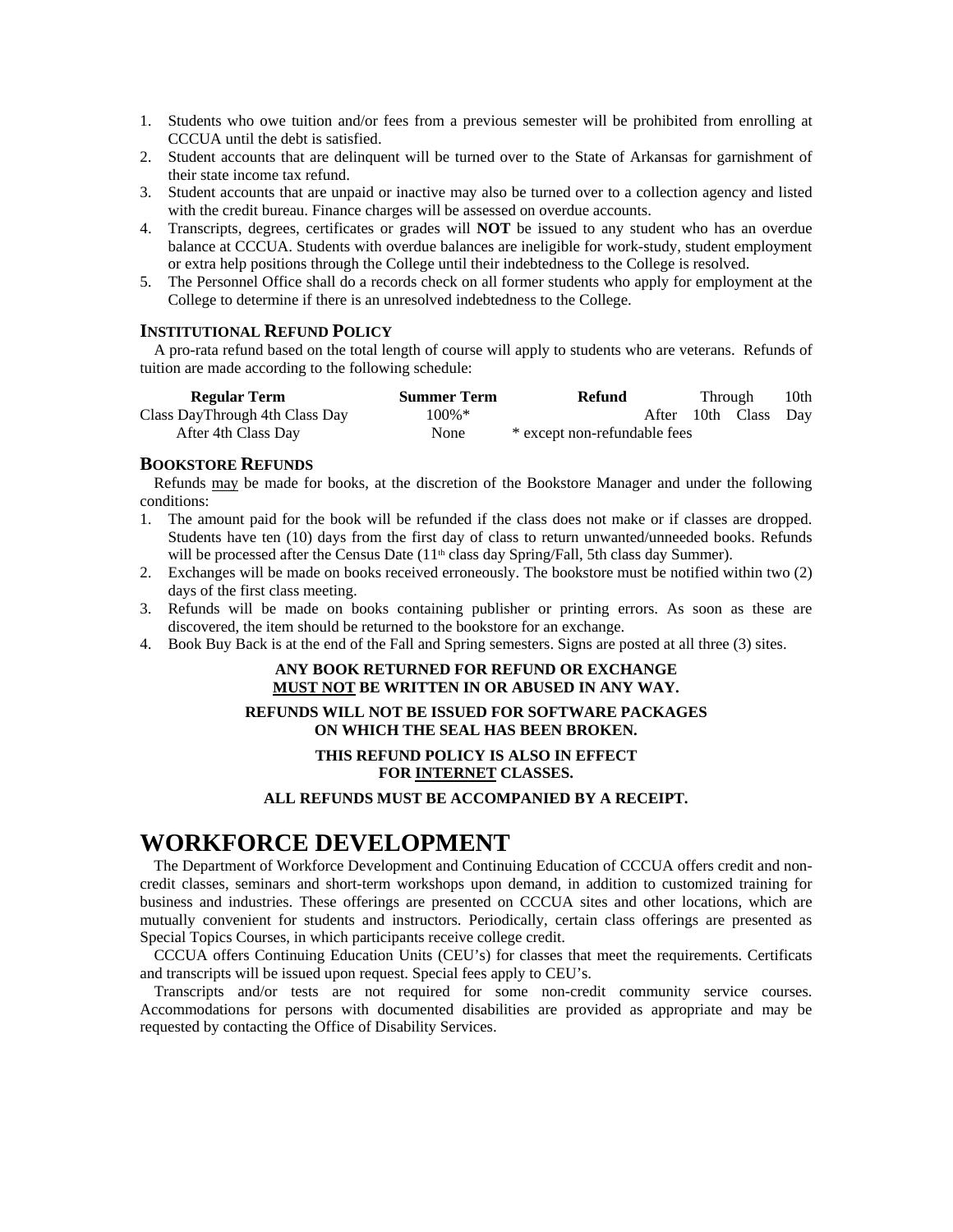# **Non-Credit Courses**

 All classes at CCCUA may be taken as non-credit courses, provided that all regular tuition and fees are paid. A special application must be obtained from the Continuing Education office and completed in order to take classes in this manner.

# **Apprenticeship Programs**

An apprenticeship is a partnership between an employer and an employee Apprenticeship Programs

 An apprenticeship is a partnership between an employer and an employee during which the employee, an apprentice, learns an occupation. An apprentice literally earns while he/she learns.

 An apprenticeship covers all aspects of the occupation. In addition to on-the-job training, apprentices spend a specified amount of time studying theory and practical application in the classroom. On-the-job training allows apprentices to learn by doing while classroom-related training prepares the apprentice to take on more difficult tasks.

 Upon successfully completing a registered apprenticeship program, apprentices are presented with a certificate of completion. This certificate signifies the accomplished apprentice's readiness to continue their career.

Apprenticeship Programs offered at CCCUA include:

### **ELECTRICAL APPRENTICESHIP**

 This training focuses on the installation, alterations, additions and/or repairs of electrical systems, conductors and assorted materials and equipment within the commercial, industrial and residential electrical industry.

#### **CARPENTRY APPRENTICESHIP**

 During the term of Carpentry Apprenticeship Program apprentices receive instruction and experience in all branches of the carpentry field. Subjects studied include foundations, framing, roofs, exterior mill work, interior wall coverings, floors, stairs, and other miscellaneous subjects associated with the carpentry.

#### **PLUMBING APPRENTICESHIP**

 Plumbing occupations assemble and install gas, steam, plumbing, HVAC/Refrigeration services and related fixtures, pipes and fittings in structures using pipe-cutting and pipe-threading tools, welding equipment, plus other pipe-fitting tools and equipment.

#### **QUALIFICATIONS FOR APPRENTICESHIP**

Apprentices must…

- 1. Be at least 18 years of age.
- 2. Be employed and under the supervision of a licensed tradesman in the field in which he/she is studying.
- 3. Attend at least 160 hours training each year in an approved apprenticeship program to advance.
- 4. Be physically able to perform job duties.
- 5. Register with the U.S. Department of Labor as an apprentice.
- 6. Have a high school diploma, GED, or be in the process of acquiring one.
- 7. Abide by program standards set forth by the Southwest Arkansas Apprenticeship Committee for the related field of study.

 Special Tuition Rates apply to each apprenticeship program. For additional information, or to register, contact the Office of Workforce Development and Continuing Education at 800-844-4471.

# **CONTINUING EDUCATION**

## **NOTE: ALL HOURS ASSOCIATED WITH CONTINUING EDUCATION COURSES ARE CONTACT HOURS.**

## **Computer Applications**

## **Keyboarding.**

Harness the keyboarding skills you need to use your computer efficiently. Learning is fun and easy using drills for speed and accuracy control, centering, tabulation, and formatting of basic letters and business documents. 15 HRS

#### **Computer Concepts and Windows.**

Great for beginners, this class is designed to make the PC a more productive and enjoyable part of your life. Learn how a hard drive functions, the importance of RAM and processors, and even ergonomics!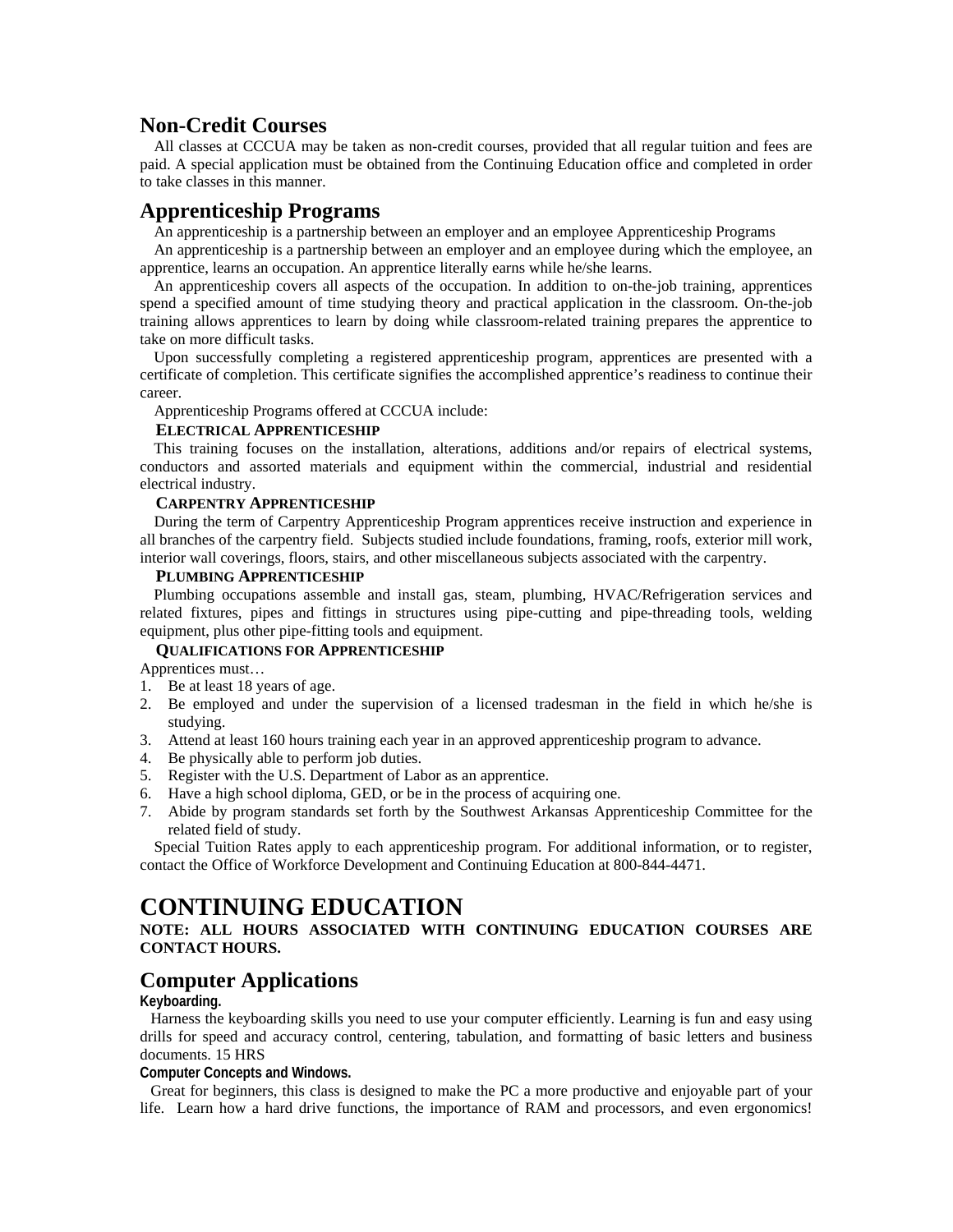After these important basics, learn how to work with a mouse, about WordPad and Paint programs, how to navigate around the Desktop, and about the primary functions of file management. 12 HRS

## **THE COMPLETION OF "COMPUTER CONCEPTS AND WINDOWS" OR EQUIVALENT EXPERIENCE IS RECOMMENDED FOR THE FOLLOWING APPLICATIONS:**

#### **Welcome to the Internet.**

*Welcome to the Internet* is the easy, fun way to learn the World Wide Web and email! You will learn to go from the most basic World Wide Web browsing skills to shopping online safely and securely, sending and receiving email messages, sending email attachments, fighting against spam (junk email messages); plus advanced skills like using instant messaging and sharing photos. 12 HRS **Office XP Essentials.** 

Learn basics functions in the 2002 version of Word, Excel, Access, and PowerPoint. Each lesson is designed to build skills and confidence. Topics include: WORD 1) Creating and Editing Business Letters; 2) Creating a Memorandum and Press Release; EXCEL 3) Creating and Editing a Simple Worksheet; 4) Expanding on the Basics; ACCESS 5) Creating Tables and Entering Data; POWERPOINT 6) Creating and Delivering a Presentation. 12 HRS

#### **Word 2002: Level 1.**

Prepare for success in the workplace with this real-world, project-based course. This course is designed for students with little or no knowledge of Microsoft Word. Take it alone, or combine it with *Word 2002:*  Level 2 to prepare for the core level Word 2002 MOUS exam. Topics include: 1) Creating and Editing Business Letters; 2) Creating a Memorandum and Press Release; 3) Professional Writing and Editing Tools; 4) Creating a Simple Report; 5) Margins and Lists; 6) Creating a Flyer; and 7) Working with Tables. 12 HRS

#### **Word 2002: Level 2.**

A continuation of WORD 2002: Level 1. Topics include: 1) Creating Personalized Letterhead and Envelopes; 2) Newsletter Style Columns; 3) Creating an Employee Policy Manual; 4) Internet Integration: Online Collaboration; 5) Web Integration: Posting an Online Resume; 6) Mail Merge. 12 HRS **Word 2002: Level 3.** 

A continuation of WORD 2002: Level 2. Topics include: 1) Advanced Table Techniques; 2) Desktop Publishing; 3) Creating a Research Paper; 4) Macros and Forms; 5) Integration: Workgroup Collaboration. 12 HRS

#### **Excel 2002: Level 1.**

Learn what the experts are using with this real-world, project-based course. This course is designed for students with little or no knowledge of Microsoft Excel. Take it alone, or combine it with *Excel 2002: Level 2 to* prepare for the core level Excel 2002 MOUS exam. Topics include: 1) Creating and Editing a Simple Worksheet; 2) Expanding on the Basics; 3) Powerful Features and Automated Tools; 4) Dates, Text Features, and Restructuring Worksheets; 5) Financial Modeling and Absolute Cell References; 6) Creating an Impact with Charts; and 7) Working with Large Spreadsheets. 12 HRS **Excel 2002: Level 2.** 

This course is a continuation of *Excel 2002: Level 1.* Topics include: 1) Introducing Templates and Graphics; 2) Financial Functions and Goal Seeking; 3) Tracking the Status of a Project; 4) Internet Integration: Online Collaboration; 5) Working with Multiple-Sheet Workbooks; 6) Lookup Functions, Custom Templates, and Auditing Tools; and 7) Web Integration: Posting an Online Workbook. 12 HRS **Excel 2002: Level 3.** 

This course is a continuation of *Excel 2002: Level 2.* Topics include: 1) Macros and VBA; 2) Databases; 3) PivotTables, Styles, and Outlines; 4) Advanced Formatting and Analysis Tools; 5) Workgroup Collaboration. 12 HRS

#### **Access 2002: Level 1.**

Prepare for success in the workplace with this real-world, project-based course. This course is designed for students with little or no knowledge of Microsoft Access. Take it alone, or combine it with *Access 2002: Level 2 to* prepare for the core level Access 2002 MOUS exam. Topics include: 1) Creating Tables and Entering Data; 2) Forms and Reports; 3) Getting Answers with Queries; 4) Relationships, Hyperlinks, and Customizing Objects. 12 HRS

**Access 2002: Level 2.**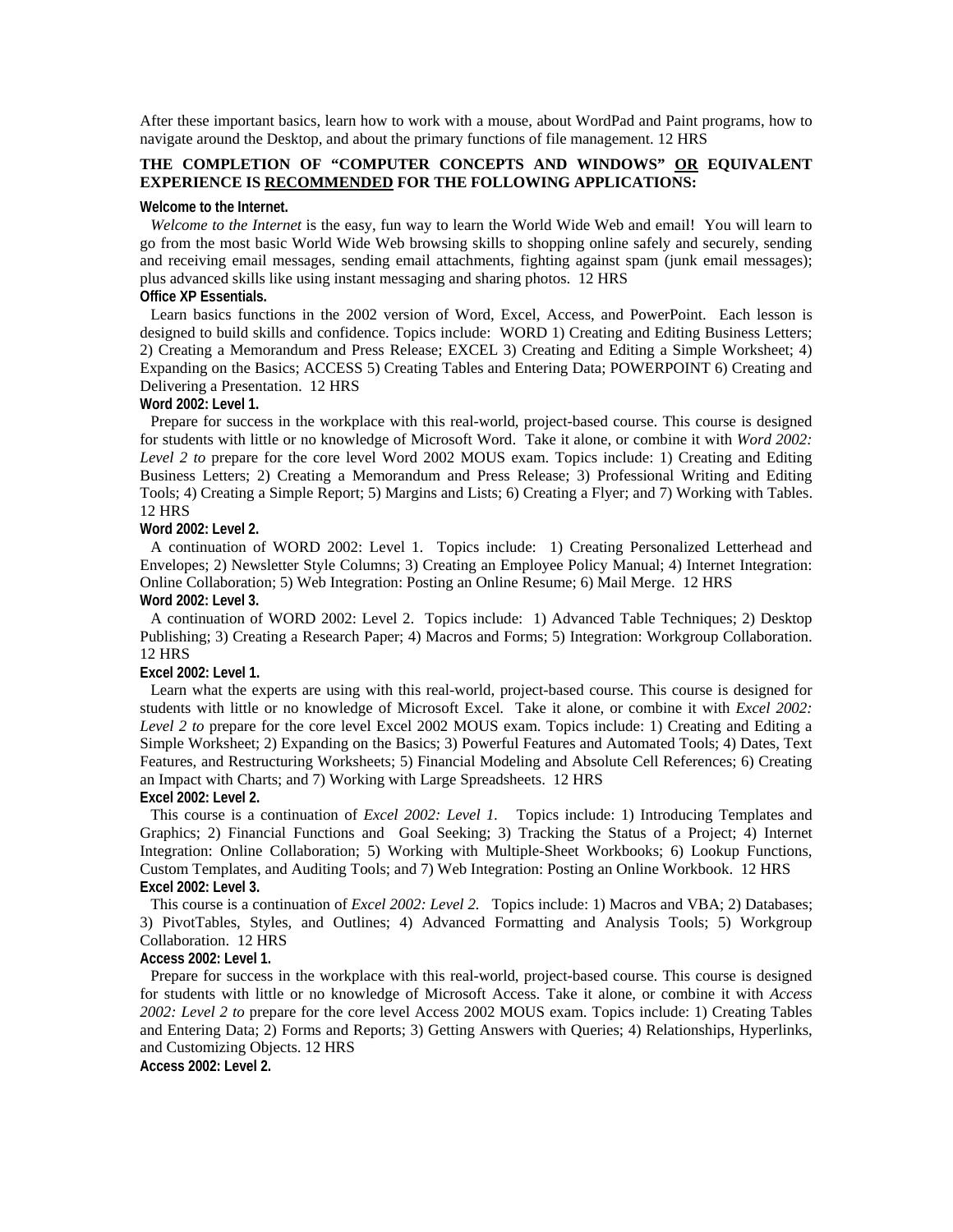This course is a continuation of Access *2002: Level 2.* Topics include: 1) Form Customization and Advanced Controls; 2) Subforms and Calculated Controls; 3) Importing Data and Customizing Reports; 4) Switchboards, Macros, and Command Buttons; 5) Integration with Word, Excel, and the Web. 12 HRS **PowerPoint 2002.** 

PowerPoint is a presentation graphics program that allows you to easily develop dynamic presentations. Whether you are developing a one-on-one presentation for your supervisor or a sophisticated presentation for a large group, PowerPoint provides the tools to make your presentation a success. Topics include: 1) Creating and Delivering a Presentation; 2) Clip Art, Transitions, and Animation; 3) Drawing: Organization, and Presentation Tools; and 4) Integration and Powerful Tools. 12 HRS **Outlook 2002.** 

Prepare for success in the workplace with this real-world, project-based course. This course is designed for students with little or no knowledge of Microsoft Outlook. Topics include: 1) Introducing Outlook 2002; 2) Sending and Receiving Email; 3) Working with Contacts; 4) Using the Calendar; 5) Tasks and Notes. 12 HRS

## **Professional**

## **Development**

#### **Workplace Spanish for Customer Service®.**

Learn to communicate, simply but effectively, with your Spanish-speaking customers! It's easier than you think—no grammar, no alphabet to memorize, no rules to study. Just learn key phrases and terms for customer service professionals, and with the help of your instructor and our easy-to-use manual and audio CD, you'll master Spanish pronunciation and be able to engage in short conversations on topics such as: meeting and greeting customers, service expressions, time and timing, as well as other customer service terminology including answering questions, giving directions, phone calls, taking applications, and more. No prior Spanish experience necessary. *Also available: Workplace Spanish for Human Resources, Manufacturing, and Supervisors.* 20 HRS

**Grant Writing Basics.** 

This workshop is ideal for anyone interested in securing funds for their city, county, or organization. Participants will explore topics including strategic planning, organization, steps and procedures to follow, and resource development. 6 HRS

#### **Child Care Orientation Training (CCOT).**

CCOT is designed for persons who have had little or no previous child care training or are returning to the field after a period of absence. This course, which is accepted for annual training requirements for child care providers, includes ten modules: Childcare as a Profession, Child Growth and Development, Developmentally Appropriate Practice, Children's Health, Handling Emergencies, Children's Safety, Guiding Children, Communicating, Observation/Assessment/Accountability, and Human Diversity. Those who complete the class satisfactorily will be named in the "Arkansas Early Childhood Letter," receive a certificate of completion, and will have satisfied one of two requirements for CDA scholarship eligibility. *This course, funded through a grant to the University of Arkansas from the Federal Child Care and Development Block Grant, are FREE of charge to all participants.* 20 HRS

**Caregiver Certificate program** 

 The Caregiver Certificate (CC) program offers professional development training for caregivers who have received the 20-hour Child Care Orientation Training (CCOT) certificate and/or for graduates of the Child Development Associate (CDA) training. The CC program, which consists of six 15-hour classes, offers many benefits to participants including 90 hours of specialized training FREE of charge, opportunity for professional development, interaction with other caregivers, a certificate of completion for each course, a Caregiver Certificate upon completion of all six CC Courses (90 clock hours) and a FREE training manual. *These courses, funded through a grant to the University of Arkansas from the Federal Child Care and Development Block Grant, are FREE of charge to all participants and may be taken in any order upon successful completion of CCOT and/or Child Development Associate (CDA) training*.

## **Health and Safety Training.**

This course consists of eight units of instruction: Promoting Children's Health, Preventing Disease, Managing Illness, Child Maltreatment, Preventing Injuries, Nutrition, Food Safety, and The Health of the Caregiver. 15 HRS

**Guidance and Behavior Management.**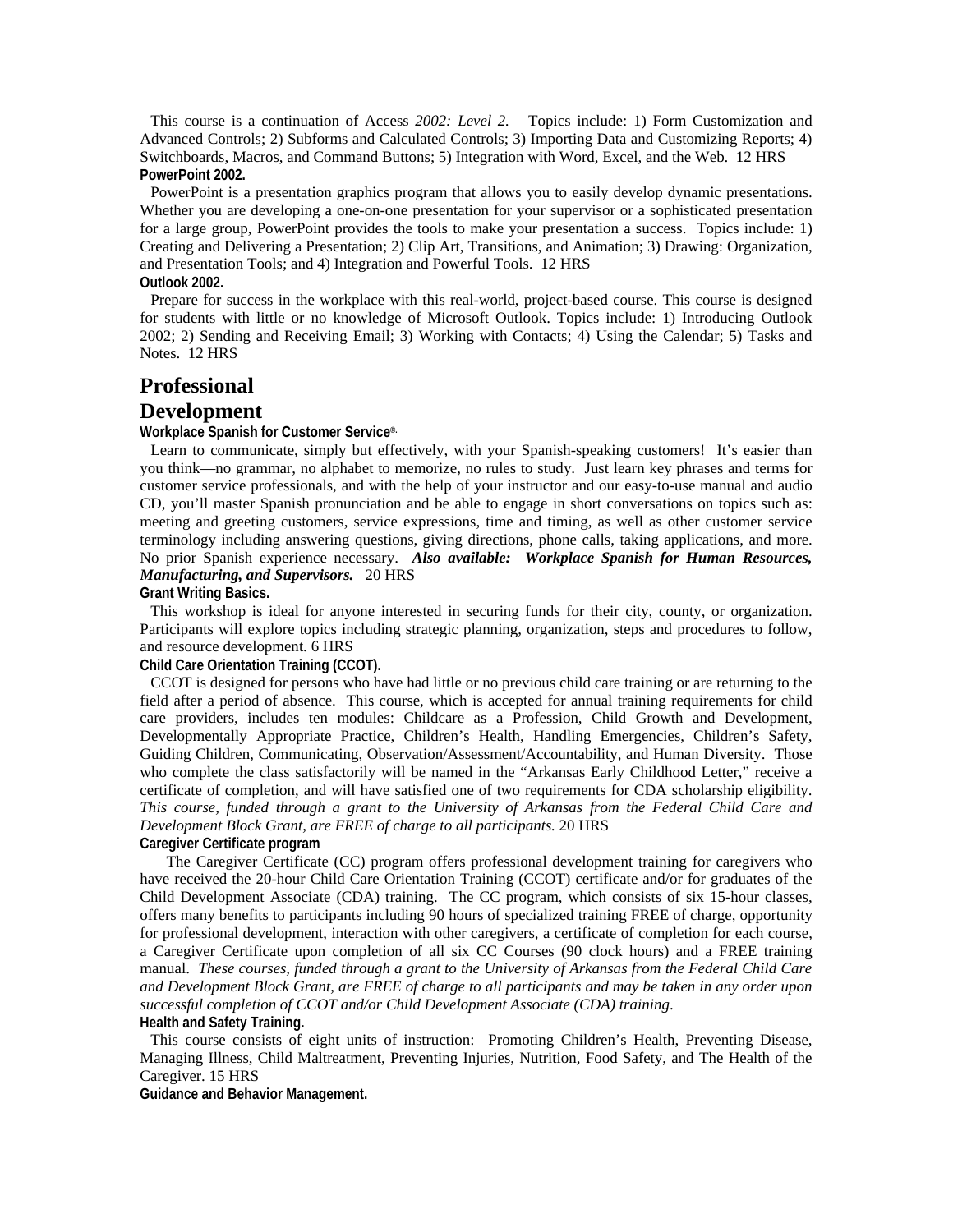This course provides child care professionals with skills and knowledge needed to promote positive behavior, set up an environment that prevents problem behaviors and use effective skills and techniques for dealing with all children. This course includes five units: Knowledge Base, Indirect Guidance, Misbehavior, and Problem Solving. 15 HRS

#### **Creative Activities.**

This course enables child care professionals to develop creative activities that are designed to aid children in their cognitive (intellectual), language, physical, social and emotional development. This course includes five units of instructions: Creative Play, Art, Language and Dramatic Play, Music and Movement, and Math and Science. 15 HRS

### **Child Development: Birth to Three.**

Training includes instruction in development, developmentally appropriate practice, and inclusion. Upon completion of this course, child care professionals will have the skills and techniques required to care for infants and toddlers and provide a safe and stimulating environment. 15 HRS

#### **Child Development: Three to Five.**

This course consists of six units of instruction: Concepts in Child Development, The Three Year Old, The Four Year Old, The Five Year Old, Developmentally Appropriate Practice, and Inclusion. Child Care professionals practice skills and techniques required to take care for preschoolers within a safe and stimulating environment. 15 HRS

#### **Child Development: Five to Eight.**

School age children have unique developmental needs and require a different approach to teaching and supervising. Instruction on development, developmentally appropriate practice and inclusion are included. 15 HRS

### **Forklift Safety: An Operator Training Program.**

Use *Forklift Safety* to satisfy OSHA's 20 CFR Section 1910.178(1) "formal instruction" requirements. This training program focuses on three critical areas: the forklift itself, surrounding hazards, and general safety rules. Your forklift operators will get information about everything from pre-operational inspections to the center-of-gravity triangle, to proper steering, handling, and refueling and other equipment, products, and people. Upon successful completion students receive a completion for classroom and operational training. This course *does not* teach an operator how to operate a forklift; it provides the required OSHA safety training for forklift operators. 4 HRS

#### **OSHA Training: Respirators.**

This course will provide the training as required by OSHA (29 CFR 1910.134). All employees/employers who use respirators must have this training. 3 HRS

#### **Hazardous Waste Operations and Emergency Response Refresher (HAZWOPER)**

This re-certification program is mandatory for anyone who has previously received certification in order to remain current with the OSHA standards. This training is mandated so that all persons at the scene of a HAZ-MAT incident are trained in basic recognition and identification of hazardous materials and to obtain annual continuing education hours in updating these skills and knowledge. 8 HRS **Basic Blueprint Reading.** 

This course is designed to provide an introduction to blueprint reading. Participants will develop the basic skills needed to interpret various types of working drawings for engineering and manufacturing processes. Emphasis is place on basic engineering drawings. 12 HRS

**Spanish for Healthcare Providers (6 courses).** 

 This series of courses focuses on the needs of healthcare providers to communicate with Spanish speaking patients. This class is formatted in 6 sessions ranging from beginning to advanced. Each session is twelve hours in length.

# **Small Business Development**

#### **Small Business Training Program.**

What can a small amount of time and dedication bring you? It can bring a key to open the door to your business future. The SBT, an enterprise of CCCUA and the De Queen/Sevier County Chamber of Commerce, provides this course that is geared toward those who are interested in starting their own business. At completion of the training, participants will have learned the basics of starting a small business, and how to write a business plan. 24 HRS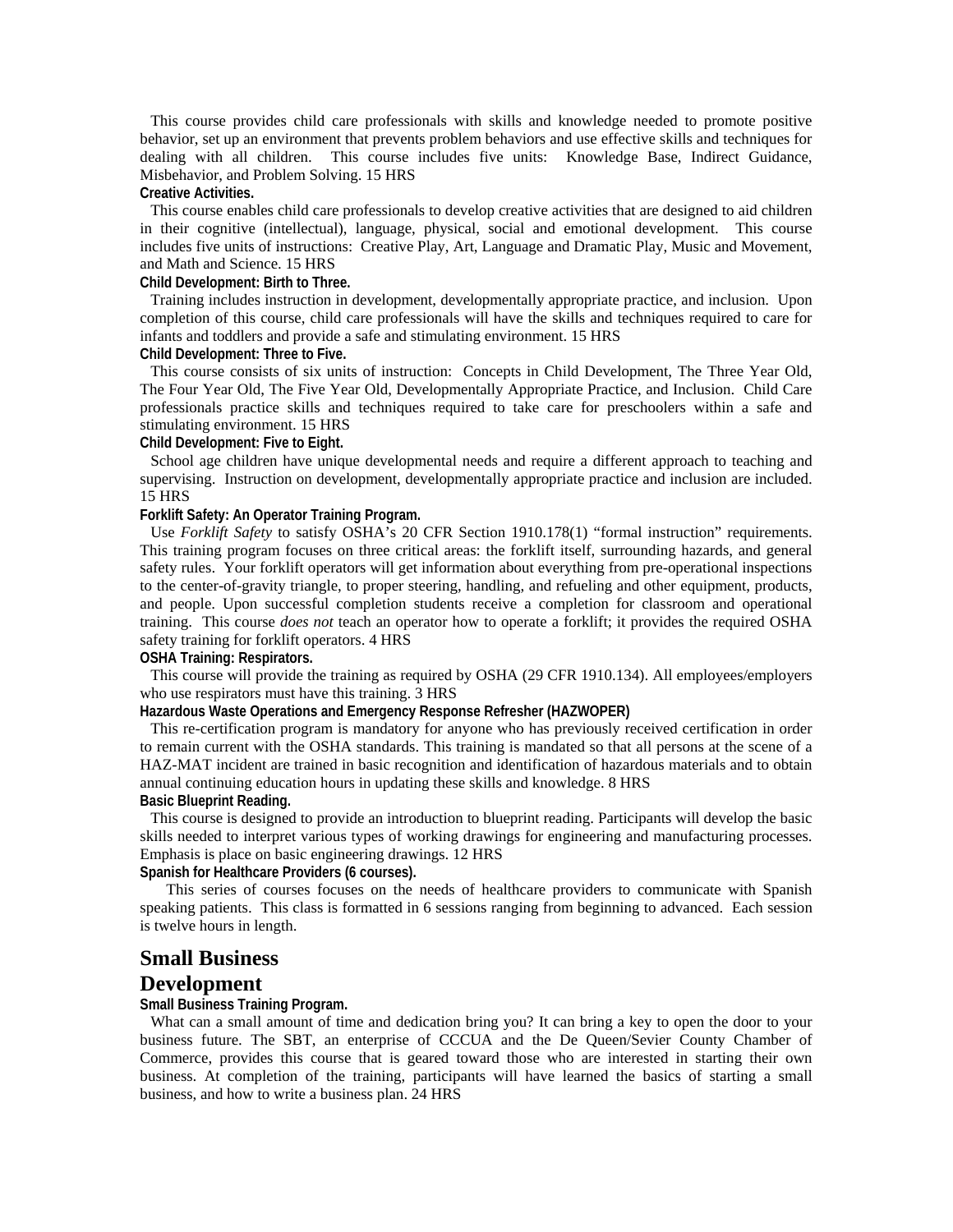**Small Business Owner's Retirement Plan.** 

When you own a small business, your job is your future. Owning your own business can be one of the most rewarding things you'll ever do, but it also presents a variety of unique financial and investment challenges. A business retirement plan, like any other investment, should fit the specific needs and objectives of your business retirement plan options and the benefits of each. Learn what small-business owners should consider when choosing a business retirement plan. Learn about tax savings, flexibility, and funding for the business owner, and the benefits of business retirement plans. 2 HRS

*REFER TO THE AchieveGlobal AND COMPUTER APPLICATION OFFERINGS. FOR ADDITIONAL TRAINING OPPORTUNITIES TO GROW YOUR BUSINESS* 

# **Allied Health**

#### **Nursing Assistant Training Program.**

This seventy-five hour training program provides training in all aspects of Nursing Assisting. Students receive classroom instruction as well as sixteen hours of supervised practical training in a nursing facility. This class can be taken for credit or as a non-credit class. Student successfully completing the training program will receive a Certificate of Completion, and will be eligible to sit for the written exam for State certification. 59 CLASS HRS/16 CLINICAL HRS

#### **EMT Basic Refresher.**

This EMT refresher class meets the requirements for the continued certification of Emergency Medical Technicians. 24 HRS

#### **Critical Incident Stress Training.**

This training will focus on the effects of critical incident stress and the potential damaging effects of unmanaged cumulative stress. Emergency personnel are especially encouraged to complete the training including those in communications, rescue and recovery, hospital emergency, medical, fire law enforcement and industrial emergency teams. 16 HRS

#### **BLS Healthcare Provider CPR Course.**

This is designed to meet the needs of healthcare professionals who respond to cardiac and respiratory emergencies. Course content includes adult and pediatric CPR, foreign-body airway obstruction, and tworescuer CPR. The course contains new information on barrier devices, stroke, and automated external defibrillation, including new algorithm for use of automated external defibrillators. The course follows American Heart Association guidelines. *Note: Course completion cards are issued by American Heart Association.* 8 HRS

#### **CPR: Infant, Child and Adult.**

This course will train individuals to recognize and treat life-threatening emergencies, including cardiac arrest in infant, child, and adults. *Note: Certification may be obtained through the American Red Cross or American Heart Association.* 8 HRS

#### **CPR: Adult.**

This course will train individuals to recognize and treat life-threatening emergencies, including cardiac arrest in adults. *Note: Certification may be obtained through the American Red Cross or American Heart Association.* 4 HRS

#### **CPR: Infant and Child.**

This course will train individuals to recognize and treat life-threatening emergencies, including cardiac arrest in infant and children. *Note: Certification may be obtained through the American Red Cross or American Heart Association.* 4 HRS

#### **First Aid Basics.**

People need to know what to do in an emergency before medical help arrives. Since you may be faced with an emergency in your lifetime, it's important that you know how to recognize and care for victims of illnesses and sudden injuries. *Note: Certification is obtained through the American Red Cross.* 4 HRS **Bloodborne Pathogens: Occupational.** 

Exposure to another person's blood and body fluids could lead to the contraction of a fatal disease. Protect yourself, your patients, and your co-workers. Know the primary health risks associated with exposure to bloodborne pathogens, how to use protective equipment, procedures to minimize exposure, and basic administrative compliance in adhering with company policy and mandatory written exposure plans. 2 HRS

**Death Scene Response.**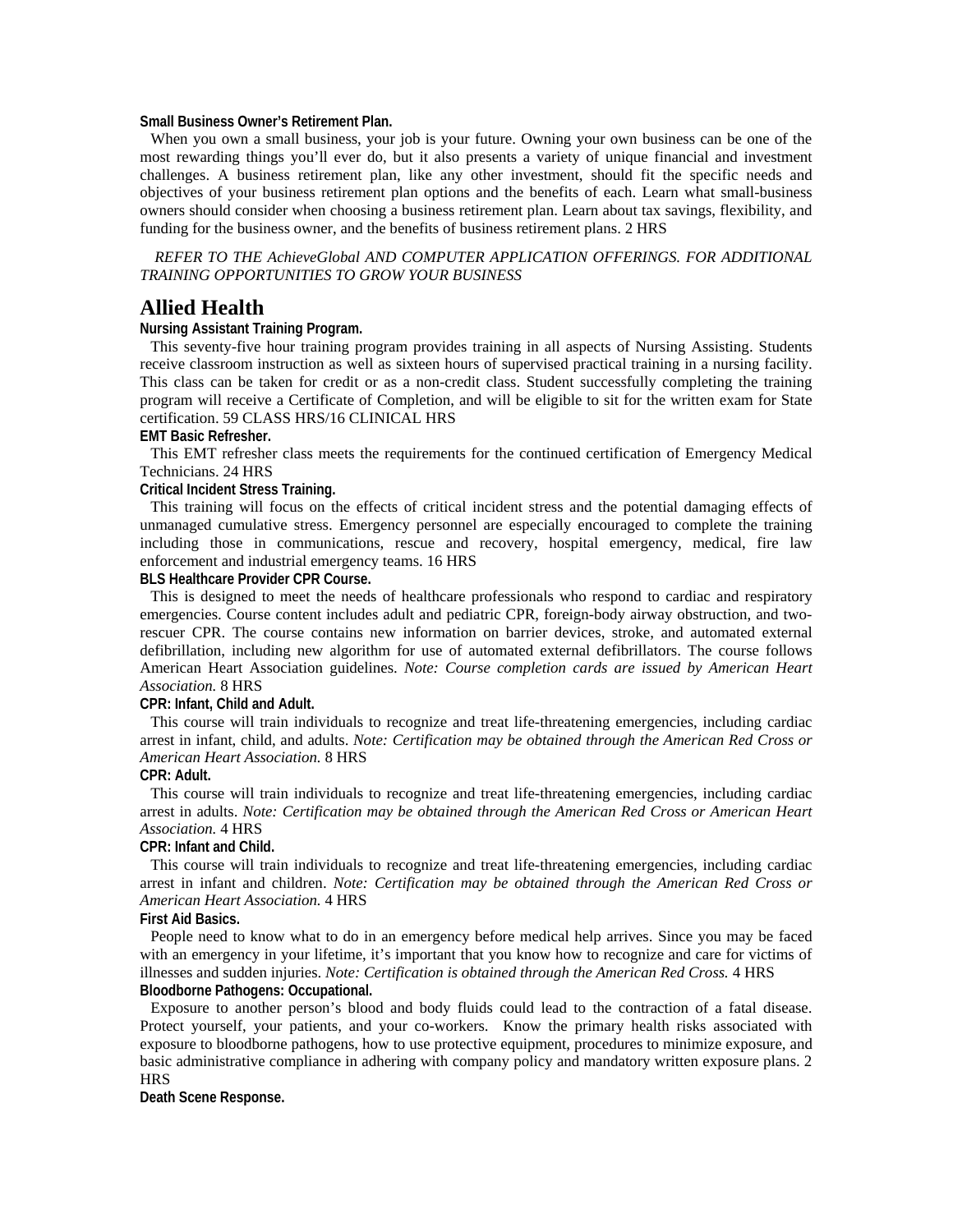Death is a part of life as we know, but how do you, as the EMT, deal with the situation. Identify the various conclusive signs of death while developing techniques to protect potential crime scenes. You will also discover effective techniques for informing and comforting grieving family members. 4 HRS

# **Fire and Safety**

# **Training**

#### **Protection-Incipient Fire Brigade.**

Basic Introduction to Industrial Fire Protection meets the minimum standards set forth by OSHA 1910 Sub Part L and NFPA 600. Covers fire brigade organization, theory of combustion, use of 1-inch hose and related equipment. Includes how to use an Incident Command System. 16 HRS

# **Industrial Portable Fire Extinguishers.**

Covers the inspection, use and maintenance requirements of portable fire extinguishers, theory and classification of fire, selecting proper extinguishers, and the use and limitations of extinguishers. 8 HRS **Industrial Protective Equipment.** 

Covers the use, care, and maintenance of protective clothing including helmet, coat, trousers, gloves, alert systems, and self-contained breathing apparatus. Includes practical step-by-step and hands-on training with assigned equipment. 16 HRS

#### **Hazardous Materials Awareness Level.**

This course addresses the objectives of OSHA 1910.120/EPA 311 and NFPA 472. Subject areas covered are the recognition and identification of hazardous materials, common workplace hazards, working with the emergency operations plan, and the Incident Command System. 8 HRS **Hazardous Materials Operations Level.** 

The course addresses the objectives of OSHA 1910-120/EPA 311 and NFPA 472. Subject areas addressed are: safe response to a hazardous material release in a defensive mode, chemical/biological definitions, use of an Incident Command System, use of the local emergency response plan, and protective clothing. 24 HRS

#### **Hazardous Materials Technician Level.**

This course addresses the objectives of OSHA 1910.120/EPA 311 and NFPA 472. It covers: chemical terms and definitions, monitoring equipment, personal protective equipment, plugging, patching, containment and confinement of hazardous materials. Training on rail, highway vehicle accidents, and the use of local emergency operation plans and the Incident Command System. 40 HRS

## **Industrial Incident Management.**

This course covers the use of an Incident Command System during emergency operations within the industry. It is designed for supervisors and managers with the added responsibility of managing fire brigades and hazardous material emergencies. Tabletop activities will reinforce the information received by the participants. 16 HRS

#### **Confined Space Industry.**

Exceeds OSHA 1910.146 Permit Entry Required Confined Space. This course is designed to help the participants learn the hazards inherent in confined spaces. Subjects included are lock-in-tag-out systems, proper identification of hazards, air sampling techniques and instrumentation, equipment requirements, and special rigging techniques. 24 HRS

#### **CPR for Fire Service Personnel.**

Designed to teach students how to render CPR to unconscious victims who are not breathing or have no heart beat. Content is governed by the current methodology of the American Heart Association. 16 HRS **Industrial First Responder.** 

The course covers emergency care of the injured, stabilization and packaging of patients, rescue procedures, CPR, and human anatomy. 40 HRS

# **Industrial Firefighting Techniques (Interior).**

Covers fire behavior, initial attack procedures, use of fire hose and related equipment for total fire extinguishments, protective equipment including self contained breathing apparatus and the use of an Incident Command System. 40 HRS

**Industrial Flammable Liquid Fire Control.** 

Covers flammable liquid fire behavior, techniques for the control of flammable liquid fires, use of the appropriate foaming agents, water application for fire control, and the use of the Incident Command System. 16 HRS

Refresher Courses: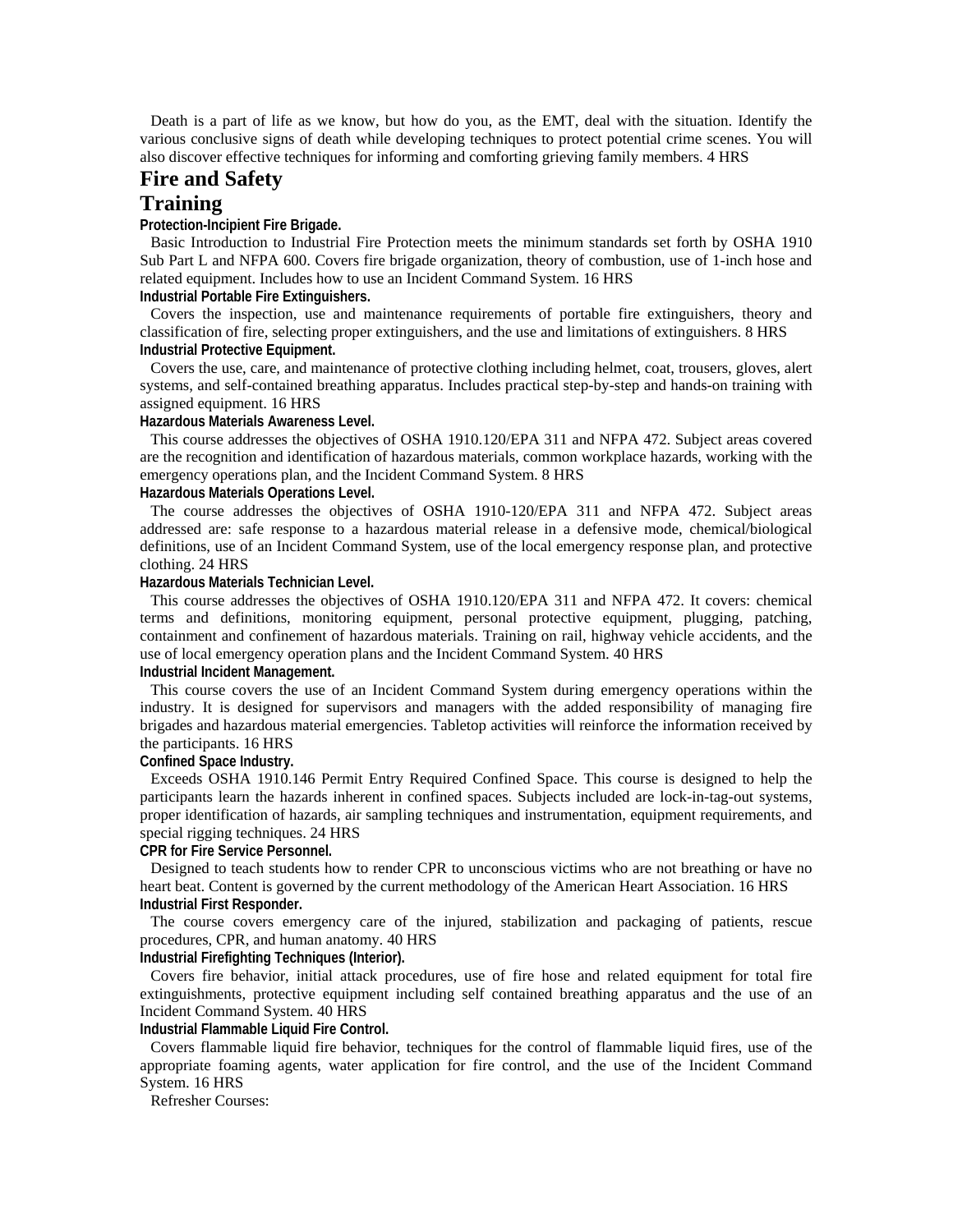Industrial Fire Brigade. 16 HRS Hazardous Material Technician. 16 HRS Hazardous Material Operations. 8 HRS Incident Command. 8 HRS Confined Space. 16 HRS

# **AchieveGlobal**

# **Training**

 AchieveGlobal training, formerly known as Zinger Miller, offers a highly interactive format featuring practical skill application, small-group exercises, real-life examples and videos. Whether you are an individual seeking skills for success in the workplace or an organization wanting to provide training that will motivate and prepare your employees to succeed, AchieveGlobal training is the effective solution you have been looking for.

**What It Takes to Succeed: The Basic Principles.** 

This module addresses basic job responsibilities, gives participants a sense of their place in the organization and their impact on others, and sets the stage for skills modules to follow. 2 HRS **Getting the Information You Need.** 

This module helps participants listen actively, ask clarifying questions and verify what they hearespecially when taking on a new assignment or being trained in a new task. Activities help participants apply a step-wise process in a range of situations involving co-workers and managers. 2 HRS **Speaking With Confidence.** 

This module helps participants see that clear verbal communication is a critical part of their jobs. It provides a simple process for expressing ideas and information, and helps participants handle nervousness and other potential barriers. Applications include informing others of changes affecting them, suggesting improvements and training co-workers. 2 HRS

**Positive Responses to Change.** 

This module addresses the need to understand and make the most of changes on the job. Participants use a four-step process called FLEX to create positive and flexible responses that improve their long-term success in the organization. 2 HRS

**Defusing Emotionally Charged Situations.** 

This module helps participants examine the consequences of allowing emotions to negatively affect their actions and learn techniques for defusing tense situations. 2 HRS

#### **Helping Your Team Work.**

This module helps participants understand the impact of their actions on others, the power and personal rewards of teamwork and the habits of effective team players. In lively interactive exercises, participants learn and apply a simple set of daily actions that promote positive relationships and coordinated team efforts. 2 HRS

**Managing Life Outside Work: Handling Emergencies and Resisting Temptations.** 

This module helps participants develop plans for coping with a range of issues and events that can make it hard to meet their employers' minimum requirements. It focuses on practical techniques for dealing with emergencies ("my car broke down") and resisting temptations ("my friend offered me a free ticket to the game this afternoon"). 2 HRS

**The Leader in Each of Us.** 

This module explores and defines the leadership behaviors common to each individual, regardless of his or her role in the organization. 4.25 HRS

**The Basic Principles for a Collaborative Workplace.** 

This module presents a set of guidelines for day-to-day interactions—The Basic Principles that put the organization's shared values into action. 3 HRS

#### **Personal Strategies for Navigating Change.**

This module develops personal strategies for navigating change and for dealing effectively with difficult transitions. 3.5 HRS

# **Managing Your Priorities.**

This module guides participants in handling competing priorities, improving communication and mastering the complex interactions and hand-offs required to get a job done. 4 HRS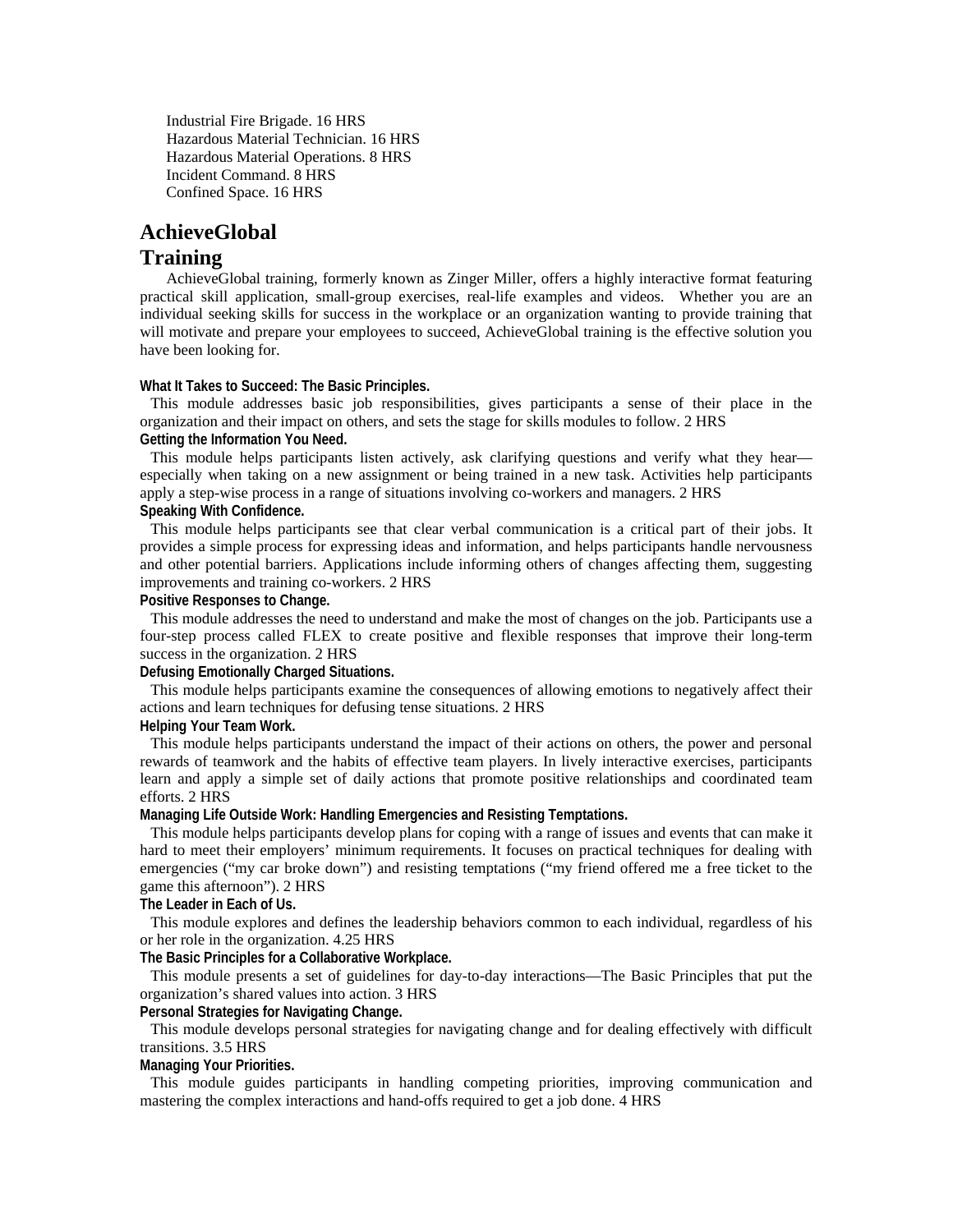#### **Influencing for Win-Win Outcomes.**

This module presents techniques for communicating ideas with a results-oriented focus and for building a network of support that can turn ideas into reality. 4.25 HRS

# **Moving From Conflict to Collaboration.**

This module provides techniques for transforming conflict, a by-product of today's more collaborative work environments, into positive outcomes. 4 HRS

# **Proactive Listening.**

This module helps participants enhance their listening skills and provides instruction on how to seek, process, and apply important information. 2.5 HRS

# **Expressing Yourself: Presenting Your Thoughts and Ideas.**

This module provides a proven process for planning, organizing and delivering results-oriented messages in situations ranging from informal discussions to formal presentations. 4.75 HRS **Handling Emotions Under Pressure.** 

This module helps participants learn how to take charge in difficult circumstances and move discussions toward recovery in a calm, objective manner. 4 HRS

#### **Coaching: Bringing Out the Best in Others.**

This module provides participants with techniques for guiding and motivating their peers toward reaching higher levels of performance. 3.75 HRS

#### **Giving and Receiving Constructive Feedback.**

This module instructs participants on how to get information to the right people at the right time, bring problems to the forefront and build strong working relationships that foster ongoing learning and mutual respect. 4 HRS

### **Giving Recognition.**

Helps participants acknowledge the accomplishments of peers, managers and suppliers in meaningful, appropriate ways. 2.25 HRS

#### **Moving the Organization Forward: Defining Your Team's Contribution.**

This module provides a process that leaders can use for presenting the organization's big-picture goals and encouraging team participation in the development of plans to support business goals. TIME VARIES **Identifying Work Priorities and Setting Verifiable Goals.** 

This module delivers a common sense approach that helps employees prioritize work and set goals for highest return and payoff. TIME VARIES

# **Gaining Commitment to Preset Goals.**

This module provides participants a process for building a compelling case, uncovering concerns, creating commitment and gaining agreement for action on goals that employees had a minimal role in establishing. TIME VARIES

#### **Correcting Performance Problems.**

This module helps participants get individual performance back on track while building motivation for continuous improvement. TIME VARIES

#### **Conducting a Collaborative Performance Review.**

This module provides a process for conducting positive, forward-looking performance evaluations that manage expectations, feature open communication and foster the development of plans for continuous improvement. TIME VARIES

### **The Team Advantage.**

Participants examine why organizations move to teams and discuss the challenges and rewards of team membership. They explore different kinds of teams, their new role as team members, and ways they can contribute to the development of teams in their organization. This training is ideal for individual contributors and team players. This class is ideal for individual contributors. 3.5 HRS

#### **The Basic Principles of Teamwork.**

Participants discover a set of shared values team members can use to work together more effectively. They discuss risk taking, learning from mistakes, information sharing and dealing with change, in relationship to The Basic Principles. 4 HRS

#### **Keeping Your Team on Course: Tools and Techniques.**

Participants learn ways to keep the team on course and explore why course management is everyone's responsibility. They learn 12 tools and techniques—including the Team Formation Checklist, Balancing the Team's Workload, Listening for a Win-Win, Avoiding Groupthink and Recognizing Milestones—to guide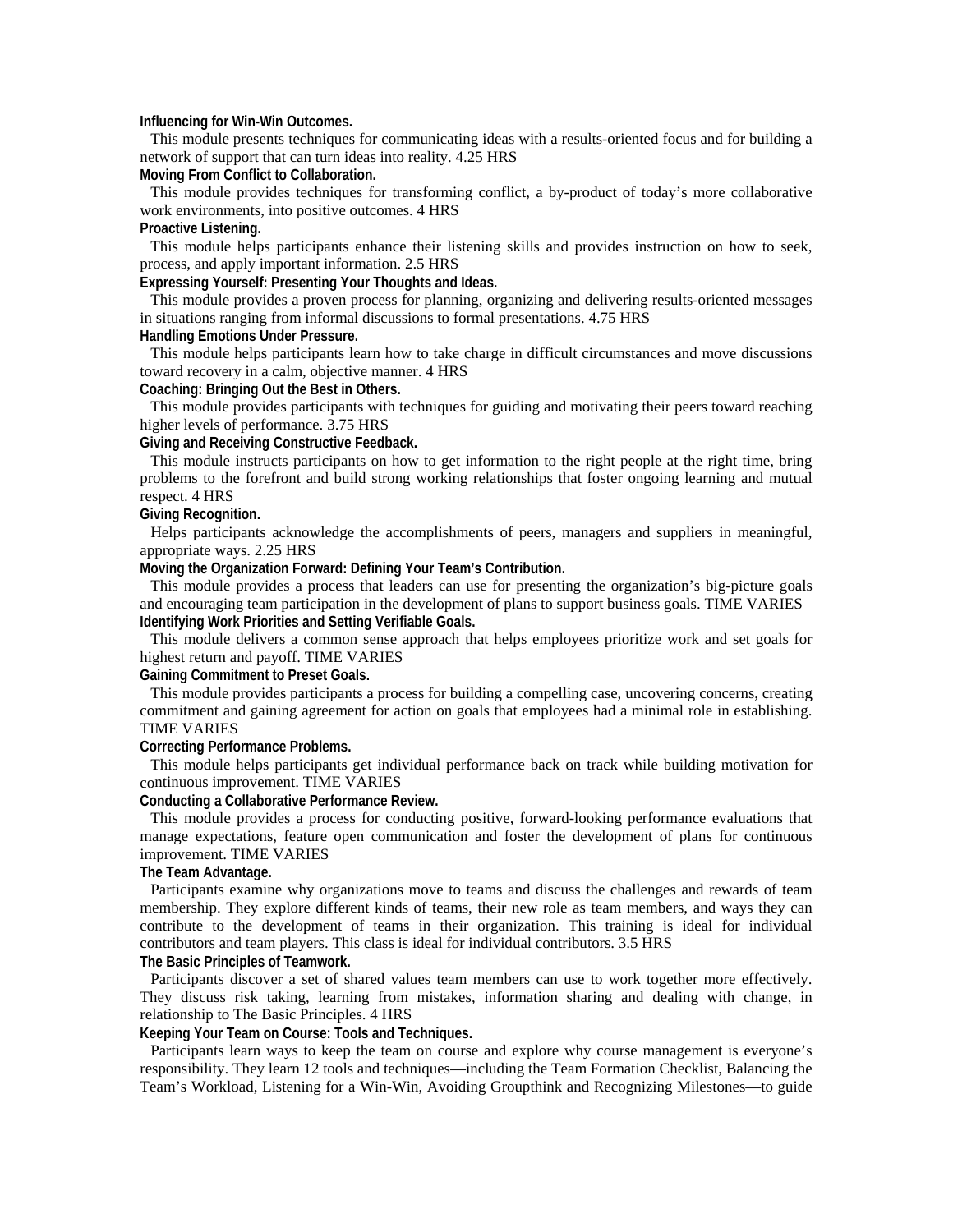performance through a variety of situations. This training is ideal for supervisors, managers, team leaders and team members. 4 HRS

#### **Playing a Vital Role in Team Decisions.**

Participants discuss the active participation required of team members in the team's decision-making process and discover a win-win approach for defining the best course of action. They practice with a series of decision-making steps that help them move through the decision-making process, determine the expected outcome of that process and identify the resources and information others will need to support the team's decision. This training is ideal for team members. 4 HRS

#### **Developing Team Plans.**

Participants learn a sound, flexible-planning process for the smooth and efficient coordination of team tasks. They use the process to analyze assignments and projects, develop well thought-out plans, anticipate obstacles and seek alternatives for handling contingencies. This training is ideal for team leaders, team members, supervisors, and managers. 4 HRS

#### **Raising Difficult Issues With Your Team.**

Participants learn a critical team skill: handling situations that impede the team's progress. Some issues are difficult to raise—especially those that result from another team member's actions. This module helps participants raise difficult issues with team members in a sensitive and honest manner and build trust for strong, positive working relationships. This training is ideal for team leaders and team members. 4 HRS **The Challenge of Team Leadership.** 

Participants examine the reasons organizations are moving toward teams and the special challenges this shift poses. They analyze the forces moving them toward teams in their organization and discover how their own approach to leadership must evolve as a result. With this analysis, leaders develop a personal plan to reshape their roles for more effective results. This training is ideal for middle managers, entry-level managers, supervisors, and team leaders. 3.75 HRS

#### **Building a Foundation of Trust.**

Participants learn what to say and do to elicit the best efforts from team members in a world of fastchanging markets, frequent organization upheaval and increasing employee diversity. They explore how The Basic Principles can help them create the sense of trust teams need to be creative, take risks and try new approaches at each stage in the team's development. This training is ideal for middle managers, entrylevel managers, supervisors and team leaders. 4 HRS

#### **Launching and Refueling Your Team: Tools and Techniques.**

Participants explore the special care and feeding all teams need at various times throughout their existence. The 14 tools and techniques leaders can use to get their teams started and keep them on track include topics such as preparing a mission statement, setting goals, evaluating progress, learning from mistakes, celebrating success and disbanding a team. This training is ideal for middle managers, entry-level managers, supervisors, team leaders, and team members. 3.75 HRS

#### **Expanding Your Team's Capabilities.**

Participants learn the necessity of empowering teams to handle tasks and responsibilities once reserved for supervisors and managers. They master the skills needed to decide when teams are ready to take on management or supervisory tasks, prepare teams for their new tasks, and develop a context for team ownership and flawless execution. They also explore ways to "step back in" when necessary. This training is ideal for middle managers, entry-level managers, and supervisors. 4 HRS

# **Helping Your Team Reach Consensus.**

Participants explore when and how to use consensus as a decision-making method. They practice guiding a team through the consensus process to reach agreement and gain commitment. This training is ideal for middle managers, entry-level managers, supervisors, team leaders, and team members. 4 HRS **Making the Most of Team Differences.** 

Participants learn how different people's approaches can lead to conflicts that impede team progress. They learn how different points of view can improve the quality and effectiveness of teamwork and develop the skills to acknowledge differences openly and positively to make the team more productive. This training is ideal for middle managers, entry-level managers, supervisors, team leaders, and team members. 4 HRS

#### **Forward Thinking.**

Participants learn to create a viable, adaptable organization through awareness activities and skill-building exercises. A key focus is on helping teams anticipate changes and gain a broader view of factors affecting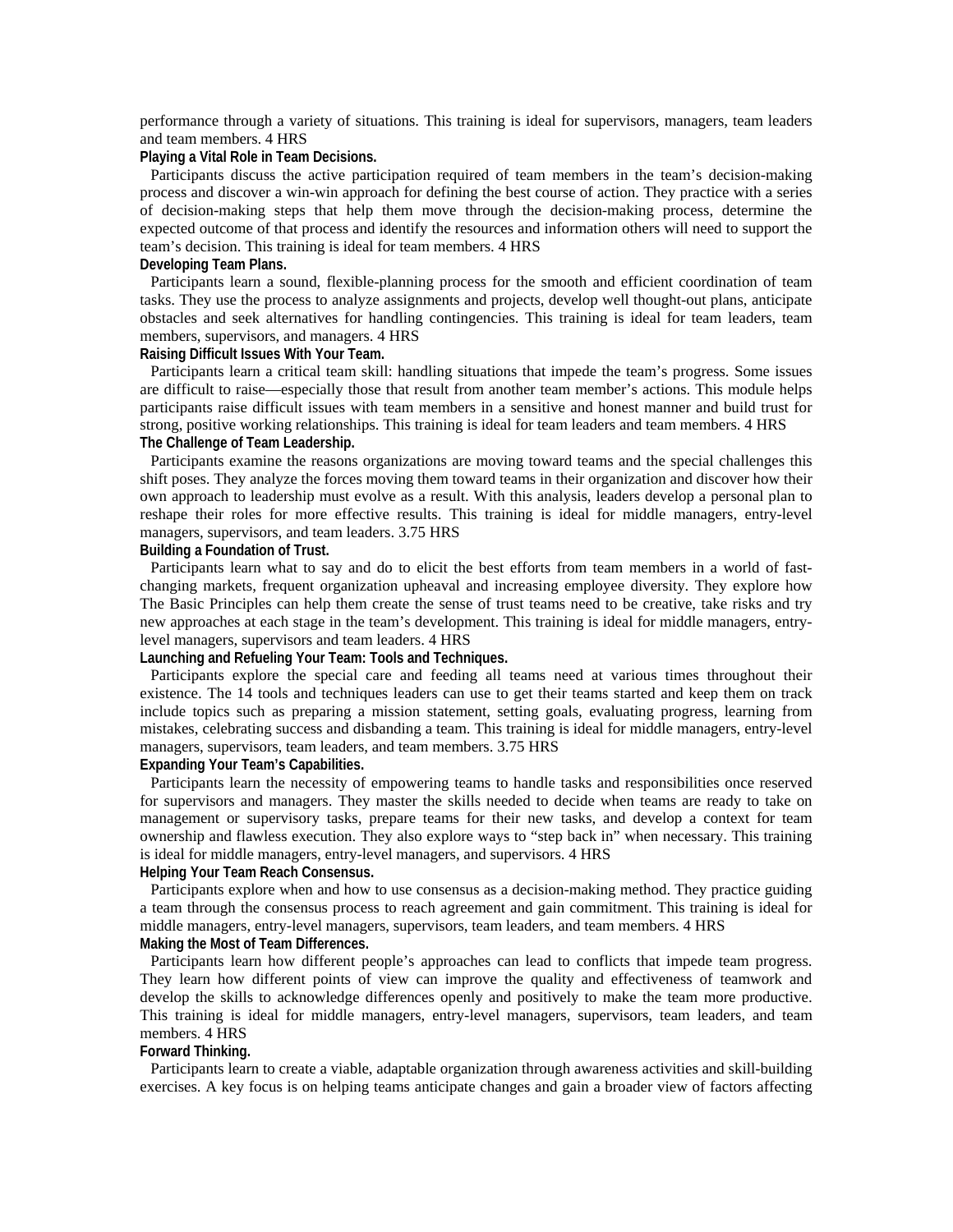the business in an environment where learning faster than the competition is critical. This training is ideal for middle managers, entry-level managers, supervisors, team leaders, and team members. 4 HRS

# **Personal Enrichment Courses**

#### **Defensive Driving.**

This 4-hour National Safety Council course trains drivers in collision prevention techniques. In teaching these techniques, the course also promotes an attitude of mutual understanding, courtesy, and cooperation on the road. This course is ideal for drivers seeking lower insurance premiums, an increase his/her awareness of safe driving techniques, and drivers assigned to attend by the court system. No other driver improvement course has a higher rate of success in reducing the severity and frequency of collisions for its graduates and no other course is so widely used by courts, municipalities, schools, business and industry, government, and the general public for driver improvement. 4 HRS **Sign Language: Level 1.** 

This course introduces the basics of sign language and is designed for students who have little or no knowledge of sign language. Readiness for learning will be approached via visual gestural communication techniques leading to basic conversational skills in sign language. *Also available: Sign Language levels 2- 4.* 12 HRS

# **Fly-Fishing: Basic.**

Basic Fly-Fishing is an introductory course for bass and trout fly-fishing. Learn how to choose and assemble a well-balanced fly-fishing outfit, including fly rod, fly-reel, fly-line leader and fly. Develop proven fly-fishing techniques that will help you catch fish on a fly. Learn proactive fly-casting and find flyfishing opportunities close to home, including Texas, Arkansas, and Oklahoma. Learn what fish eat and how to match the hatch. Knot tying practice and demonstration, plus much more will help you get started in a new and exciting outdoor sport. 12 HRS

#### **Photography.**

Cameras don't take good pictures; people do. You can take beautiful pictures if you just know a few simple rules. This class focuses on helping you to take the best pictures possible for that special upcoming event or vacation. The course will include discussion of the Rule of Thirds, triangular compositions, eye movement, and negative space, as well as such essential topics as using your flash, film speed, and lighting. 6 HRS

#### **Watercolor Painting.**

This course is a basic course for both the beginner and more experienced artists. Various watercolor techniques, composition, and much more will be explored. 16 HRS

# **Introduction to Drawing.**

This class covers figure-drawing exercises, while focusing on still life drawing. An emphasis is placed on shading, the use of light, and contrast. Students' use of material and building self-confidence is of major importance. 24 HRS

#### **Introduction to Pastel Drawing.**

During the first session, students will become familiar with materials and study shadows and light while using charcoal and real still-life image. Following sessions will include the use pastels, and working from a still life, human figure and photograph. Participants will also view slides and talk about different techniques using pastels. 24 HRS

#### **Introduction to Floral Design.**

Learn the basic concepts of floral design through individual projects, including centerpieces, wreaths, etc. Participants will gain a feel for color and proportion while learning to give their creations a professional look. 12 HRS

#### **Intermediate Floral Design.**

This class is a continuation of "Introduction to Floral Design." Participants will learn advanced concepts of floral design. 12 HRS

#### **Creative Memories.**

Are your pictures stuck away in a box or old photo album? Put your life together in pictures and create a lasting treasure for yourself and your family. 6 HRS

#### **Introduction to Cake Decorating.**

You can be proud of the cakes you decorate! Learn border and icing techniques along with making flowers and much more. 10 HRS

**Intermediate Cake Decorating.**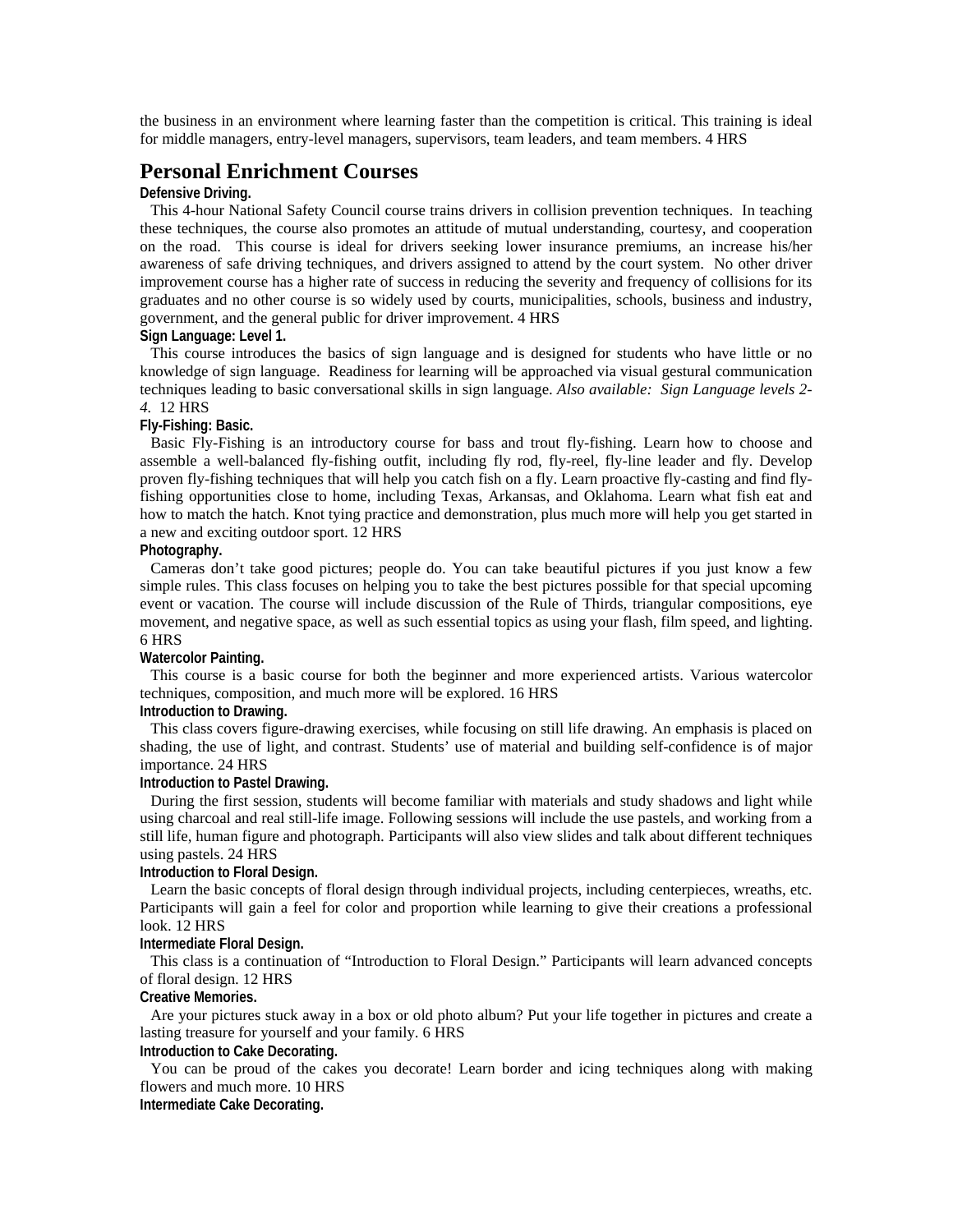Learn advanced cake decorating techniques. This course is a follow-up to "Introduction to Cake Decorating." 10 HRS

### **Basic Car Care.**

Do you want to save money by performing basic maintenance tasks yourself or have more confidence when choosing someone to perform these tasks? This course will acquaint you with basic services that are necessary to maintain a modern vehicle. Topics include changing oil and filters, checking fluid levels, evaluating the condition of a battery, performing tire maintenance, and inspecting belts, hoses, and brakes. 8 HRS

#### **Self Defense.**

Learn pressure points, control tactics and many other defenses against a variety of attacks in this totally hands-on class. 24 HRS

#### **Country Line Dance.**

Line dancing is fun! Blend exercise with recreation and meet new people while learning the latest line dances. 24 HRS

#### **Traveling Alone in America.**

Whether traveling across town or across the country, for business or pleasure, this is a "must attend." This workshop covers safety in parking garages, hotels, on the highway, planning a safe trip and much more. 1 HR

#### **Estate Planning.**

Why is estate planning important? What happens to an estate upon death? How do Living Trusts work? Learn about wills that work. 2 HRS

#### **Tax-Free and Government Investing.**

Hear the reasons to invest in government securities! Learn why you should own government securities and bonds. Learn about the different types of government securities and bonds, and learn how to track government securities. 2 HRS

#### **Fixed and Rising Income.**

Learn the best ways to build rising income in your portfolio. Hear which investments are best for protecting your income, and learn how to attain your financial goals. 2 HRS **Investing Basics.** 

#### Whether you are starting your career or getting ready for retirement, now is the time to take control of your money - it's the only way you can build your financial future. The problem is getting started. You probably have mortgage payments, general living expenses, car payments and family vacations to worry about. Does it seem as though you have little left from your paycheck? Do you keep putting off saving and investing until tomorrow? Take control of your financial future today. Learning the basics of investing is an important first step. 9 HRS

#### **Smart Women Finish Rich.**

Smart Women Finish Rich is an educational seminar that provides you with seven steps to help you achieve financial security and fund your dreams. If you act upon these simple steps to improve the quality of your financial life, you will be well on your way to a fuller, richer life! You will learn how to put your money where your values are, figure out where you stand financially, discover the power of the Lattee Factor, build financial "baskets" for your retirement, security and your dreams, plus much more! 2 HRS **Retirement Planning: You Can't Afford To Wait.** 

Traveling across the country in an RV? Playing Golf? Or just enjoying more play time with your grandchildren? Most of us spend a great deal of time planning how we'll enjoy our retirement years. Unfortunately, not as many of us spend time preparing financially. This single session seminar will help you take that first step toward making your retirement dreams a reality. 2 HRS **Introduction to the Choctaw Language.** 

Do your part to ensure the survival of the Choctaw Language! In addition to studying the language in this class, you will get instruction in the culture of the Nation. 32 HRS

#### **Additional Classes Offered on Request.**

#### **ONLINE COURSES AVAILABLE: EXPERIENCE EDUCATION TO GO®**

 Our instructor-facilitated online courses are informative, fun, convenient, and highly interactive. Our instructors are famous for their ability to create warm and supportive communities of learners. It's no wonder that many long-lasting friendships have formed in our lively and intelligent discussion areas.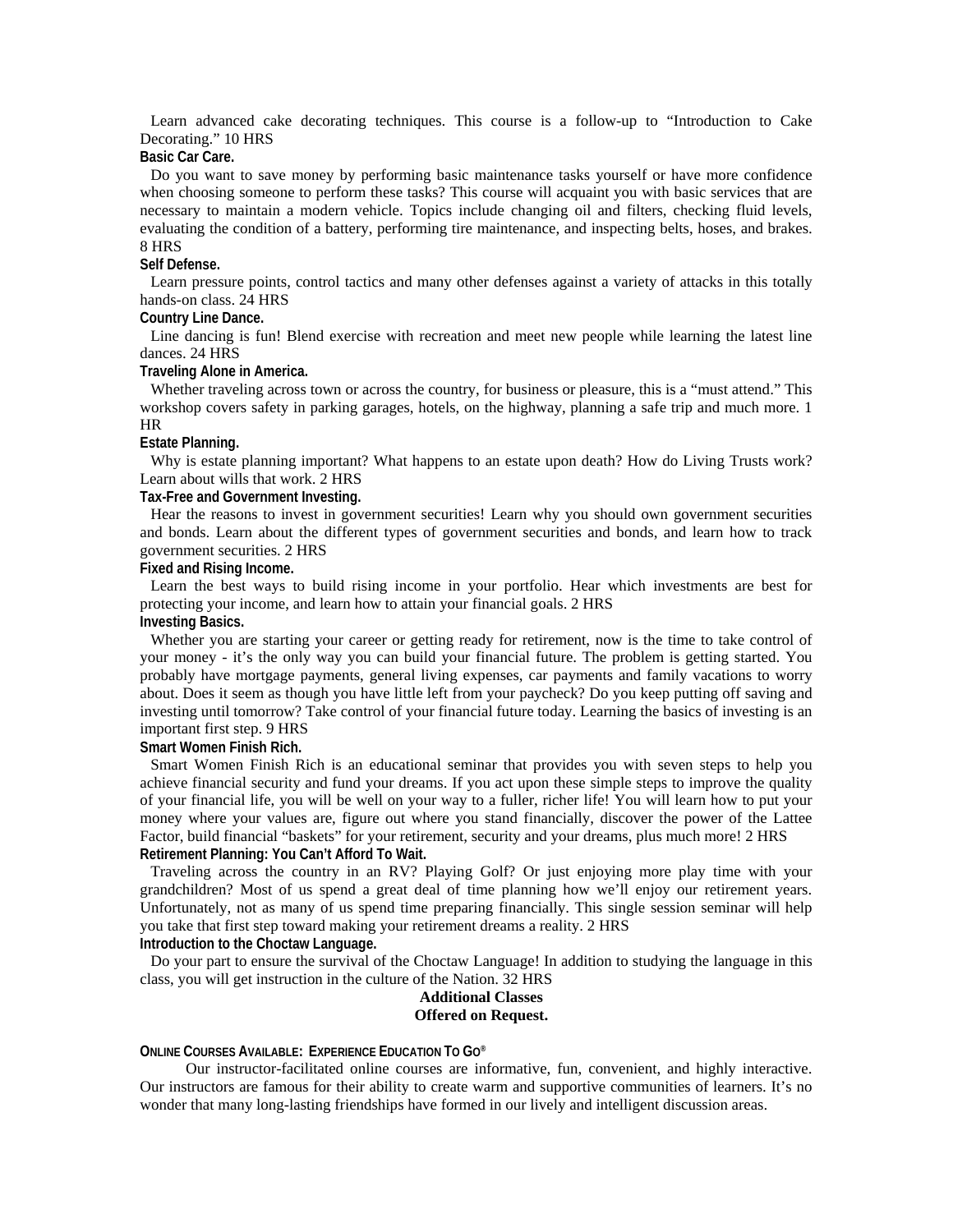All courses run for six weeks (with a two-week grace period at the end). Courses are project-oriented and include lessons, quizzes, hands-on assignments, discussion areas, supplementary links, and more. You can complete any of these courses entirely from your home or office and at any time of the day or night.

### **How to Get Started**

- 1. Visit our Online Instruction Center at: **www.ed2go.com/cccua**
- 2. Click the *Orientation* link and follow the instructions to enroll and pay for your course. During orientation, you will learn important information about your course. You will also be provided an opportunity to choose the name and password you will use to access your course. *This step is critical!*  You cannot access your course until you complete orientation.
- 3. When your course starts, return to our Online Instruction Center and click the *Classroom* link. To begin your studies, simply log in with the name and password you provided during orientation.

#### **Requirements**

All courses require Internet access, e-mail, the Netscape Navigator, or the Microsoft Internet Explorer. Some courses may require additional software or have other requirements that are NOT listed in this publication. Before registering for any course, go to our Online Instruction Center and read the complete course requirements for that course.

# **Start Your Own**

# **Business**

**Start Your Own Home-Based Business.** 

An experienced entrepreneur teaches you how to develop the motivation, discipline, and creativity to quit your job and be your own boss.

**Learn to Buy and Sell on eBay.** 

Auction pros teach you how to work from home or earn extra income by buying and selling goods online. **Start Your Own Consulting Practice.** 

Find out how you can earn income by sharing your training or knowledge with others.

**Growing Plants for Fun and Profit.** 

An industry professional teaches you everything you need to prosper in the backyard nursery business. **Publish It Yourself: How to Start Your Own Publishing Business.** 

Convert manuscripts into income by producing and selling books like the pros.

**Creating a Successful Business Plan.** 

Turn your business ideas into a solid plan for financing and long-term success.

**Business Planning for the Retired.** 

Master the basics of business planning and overcome the challenges of starting a business later in life.

# **Accounting**

**Accounting Fundamentals.** 

Demand for skilled ac-countants currently exceeds supply. Gain a marketable new skill by learning the basics of double-entry bookkeeping, financial reporting, and more.

**Introduction to QuickBooks.** 

Learn how to quickly and efficiently gain control over the financial aspects of any business.

# **Business**

# **Administration**

**Fundamentals of Supervision and Management.** 

Learn the people skills required to motivate and delegate, and learn tools for solving problems and resolving conflicts.

**Understanding the Human Resources Function.** 

Learn to handle basic human resource functions to ensure the best possible results.

#### **Also available:**

 Administrative Assistant Fundamentals Employment Law Fundamentals Hire Smart! Mastery of Business Fundamentals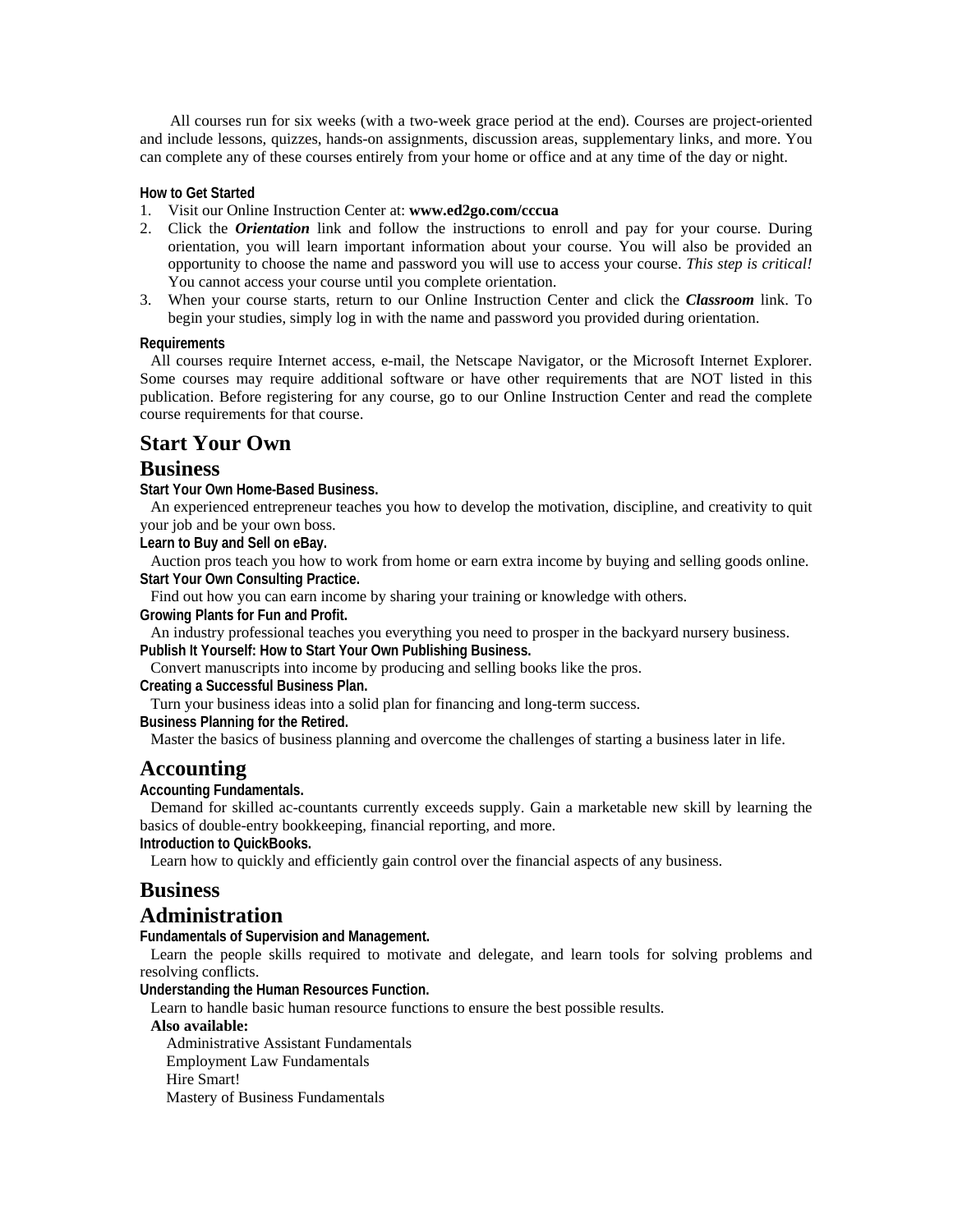Introduction to Business Analysis Building an Ethical Business Construction Business Management Project Management Fundamentals Customer Service Fundamentals Six Sigma: Total Quality Manufacturing Fundamentals Supply Chain Management Purchasing Fundamentals Distribution & Logistics Management Effective Selling Managing Technical Professionals  **…and many more!**

# **Career Development**

**Hidden Market Job Search Strategies.** 

Learn to market yourself as the solution to any employer's staffing problem.

**Achieving Success with Difficult People.** 

Create more successful relationships with difficult bosses, co-workers, students, neighbors, or relatives. **Get Assertive!** 

Find out how you can stop others from intimidating you or treating you poorly.

**Leadership.** 

Gain the respect and ad-miration of others, exert more control over your destiny, and enjoy greater success.

**Stress S.O.S. for Women.** 

Learn to handle the stressors unique to women by strengthening your foundation of mental, physical, and spiritual health.

**Work Yourself Happy.** 

Design a life that makes you happy by learning how you can use work to express yourself, share your interests and talents, and find direction and fulfillment.

Also available:

Get Funny! Resume Writing Workshop Merrill Reem Speed Reading High-Powered Communication Effective Business Writing

# **Start a New Career**

**Get Paid to Travel.** 

Start a new and exciting career as a professional tour director.

**Become a Veterinary Assistant.** 

An experienced veterinarian will help you prepare for a new career caring for animals in a veterinary office, hospital, or even your home.

**Your Screenwriting Career.** 

Learn how to write and sell professional-quality screenplays from a Hollywood veteran.

**Becoming a Grant Writing Consultant.** 

Increase your income while working from home by starting a grant writing consulting business.

**Songwriting Success.** 

A professional songwriter and recording artist teaches you how to generate extra income by selling the songs you write.

**Marketing Tools for Actors.** 

A working casting director teaches you effective strategies to market yourself locally for film and television work.

**Introduction to the Game Industry.** 

Leading game designer prepares you for a career in game development and design.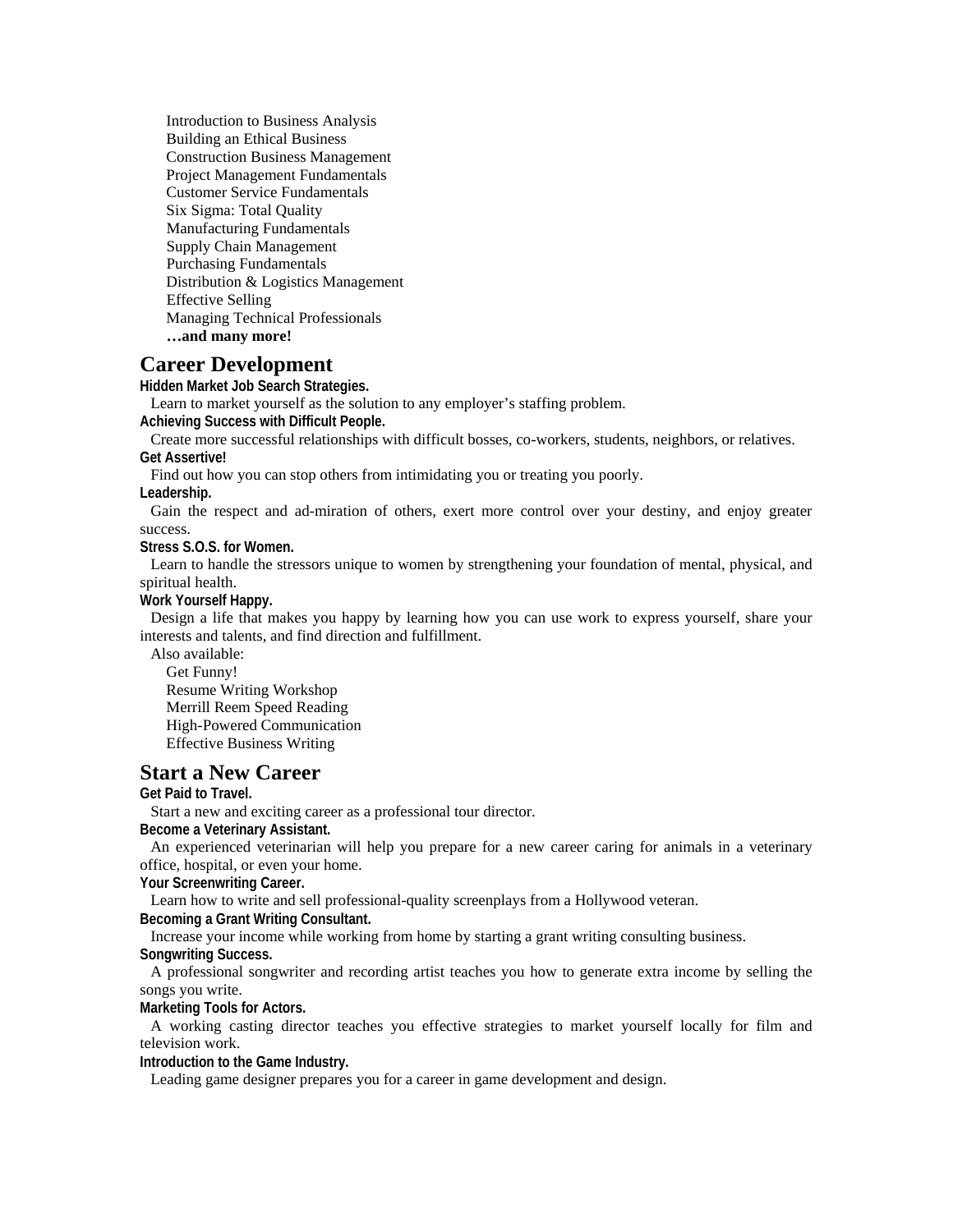# **Writing Courses**

**Writeriffic: Creativity Training for Writers.** 

Banish writer's block forever with these tricks from the published writer's toolbox.

**The Craft of Magazine Writing.** 

Obtain the skills and inspiration you need to get published.

 **Fundamentals of Technical Writing.** 

Learn the skills you need to succeed in the well-paying field of technical writing.

**Grammar Refresher.** 

Gain confidence in your ability to produce clean, grammatically correct documents and speeches. **The Keys to Effective Editing.** 

If you aspire to be an editor, this course will teach you the fundamentals for both fiction and nonfiction. **Pleasures of Poetry.** 

This course will help you create your best possible work, whether you're looking to be published or simply wish to craft beautiful poems for friends.

**Write Like a Pro.** 

A Hollywood writer and author teaches you how professional writers use story outlines to structure any type of story.

# **Languages**

**Speed Spanish.** 

Learn six easy recipes to glue Spanish words together into sentences, and you'll be engaging in conversational Spanish in no time.

**Beginning Conversational French.** 

Discover how easy it can be to learn common words and phrases for both leisure and business.

# **Health**

**Medical Terminology: A Word Association Approach.** 

Prepare for a career in the health services industry by learning medical terminology in a memorable and enjoyable fashion.

# **Become a Veterinary Assistant.**

An experienced veterinarian will help you prepare for a new career caring for animals in a veterinary office, hospital, or even your home.

**Introduction to Natural Health and Healing.** 

Learn how to promote wellness, balance, and health in all aspects of your daily life.

**Certificate in Gerontology.** 

(26 contact hours) If you're a health care professional, this program will prepare you to meet the needs of our rapidly aging population.

# **Personal Finance**

**Debt Elimination Techniques That Work.** 

Learn specific, powerful, and proven strategies to get completely out of debt and live a stress-free lifestyle.

**Buy or Lease Your Car Like a Pro.** 

An experienced car salesman teaches you how to get the ultimate deal on your next new car, saving yourself thousands.

**Stocks, Bonds, and Investing: Oh, My!** 

Learn how to make wise investment decisions so that you can live comfortably through your retirement. **Personal Finance.** 

Protect your assets and discover how best to achieve all your financial goals.

# **Grant Writing**

**A to Z Grant Writing.** 

Learn how to research and develop relationships with funding sources, organize campaigns, and prepare proposals.

**Advanced Grant Proposal Writing.**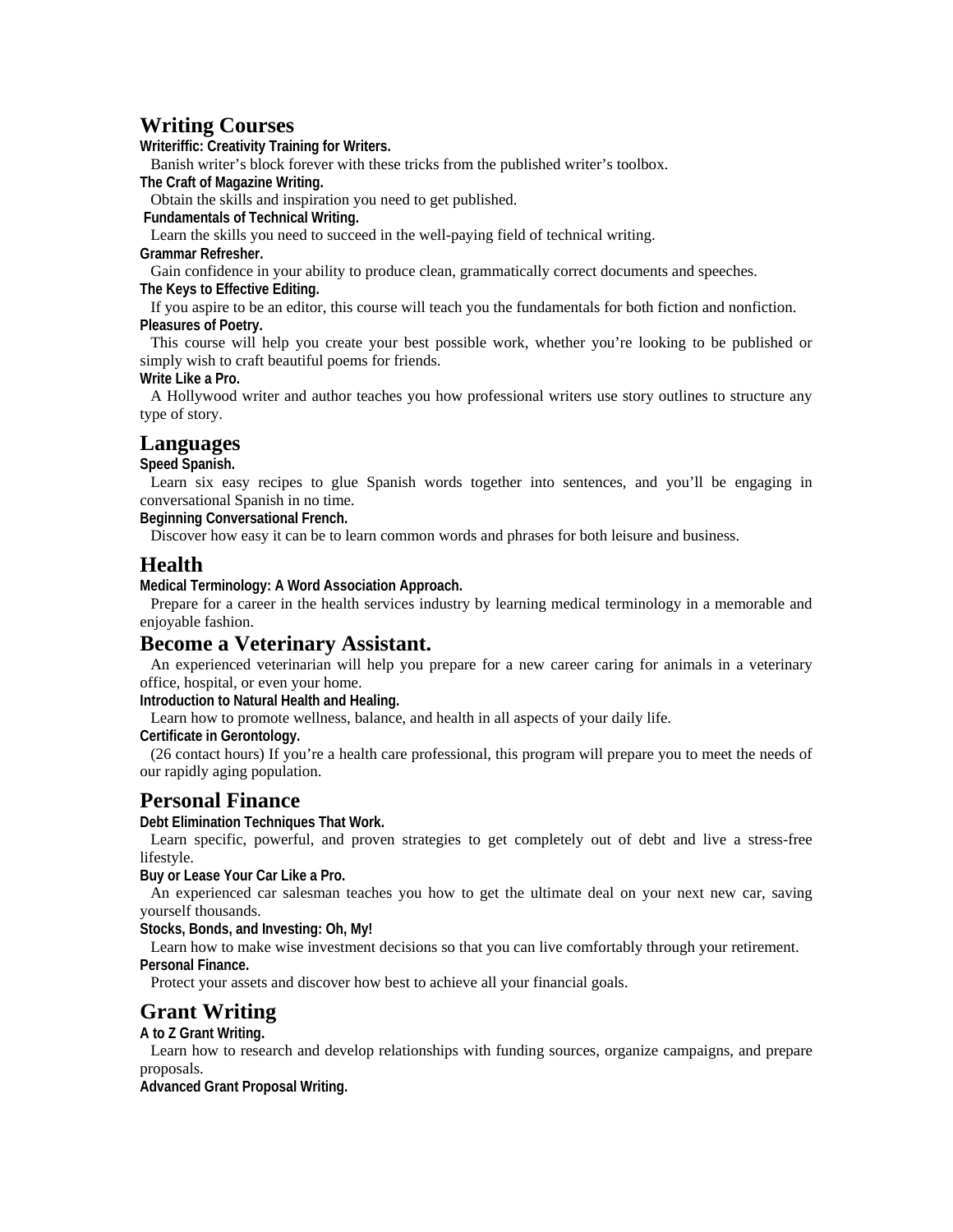Gain a full understanding of the criteria funders use to determine whether your proposal gets funded or rejected.

#### **Also available:**

Becoming a Grant Writing Consultant

### **Law**

**Evidence Law.** 

Prepare for a career as a law clerk or legal secretary by learning how to help attorneys gather and evaluate evidence and prepare cases for trial.

**Introduction to Criminal Law.** 

An in-depth look at criminal law and the real world of prosecutors, defense attorneys, and the paralegals who work closely with them.

**Paralegal Certificate Program.** 

Prepare for a career as a paralegal by learning legal terminology, processes, and law basics (course 1 of 6*). Also available: Paralegal Certificate Programs 2-6.*

**Laws of the Business Jungle.** 

Business lawyer teaches tactics that will save you legal fees and help your business survive and thrive. Develop your ability to wisely negotiate contracts, leases, and other legal entanglements.

# **Test Prep**

**GED Preparation.** 

Want to pass the GED? This course will help you develop the skills you'll need.

Also available: GMAT Preparation GRE Preparation

 SAT/ACT Preparation LSAT Preparation A+ Certification Prep Network+ Certification Prep MCSE Certification Prep

# **Courses for Teachers**

**The Classroom Computer.** 

Learn how to use the classroom computer to increase learning and motivate students.

**Solving Classroom Discipline Problems.** 

Veteran teacher reveals the secrets to an orderly classroom. A step-by-step approach to effective, positive discipline.

**Using the Internet in the Classroom.** 

Discover how you can use the Internet to make teaching easier for you and more relevant to your students.

**Enhancing Language Development in Childhood.** 

Enrich the lives of your children by learning fun and natural ways to help them become proficient speakers and thinkers.

**Understanding Adolescents.** 

Uncover the secrets of the adolescent mind. Gain valuable information on how they feel, how their identities develop, and how you can best meet their needs.

# **Basic Computer**

# **Literacy**

#### **Keyboarding.**

Use the computer program FasType for Windows to learn the basic skills of touch-typing.

**Introduction to the Internet.** 

Master the ins and outs of the Internet with this informative behind-the-scenes look at the Web, net research, email, the newsgroups, blogging, and more.

**Introduction to Windows XP.**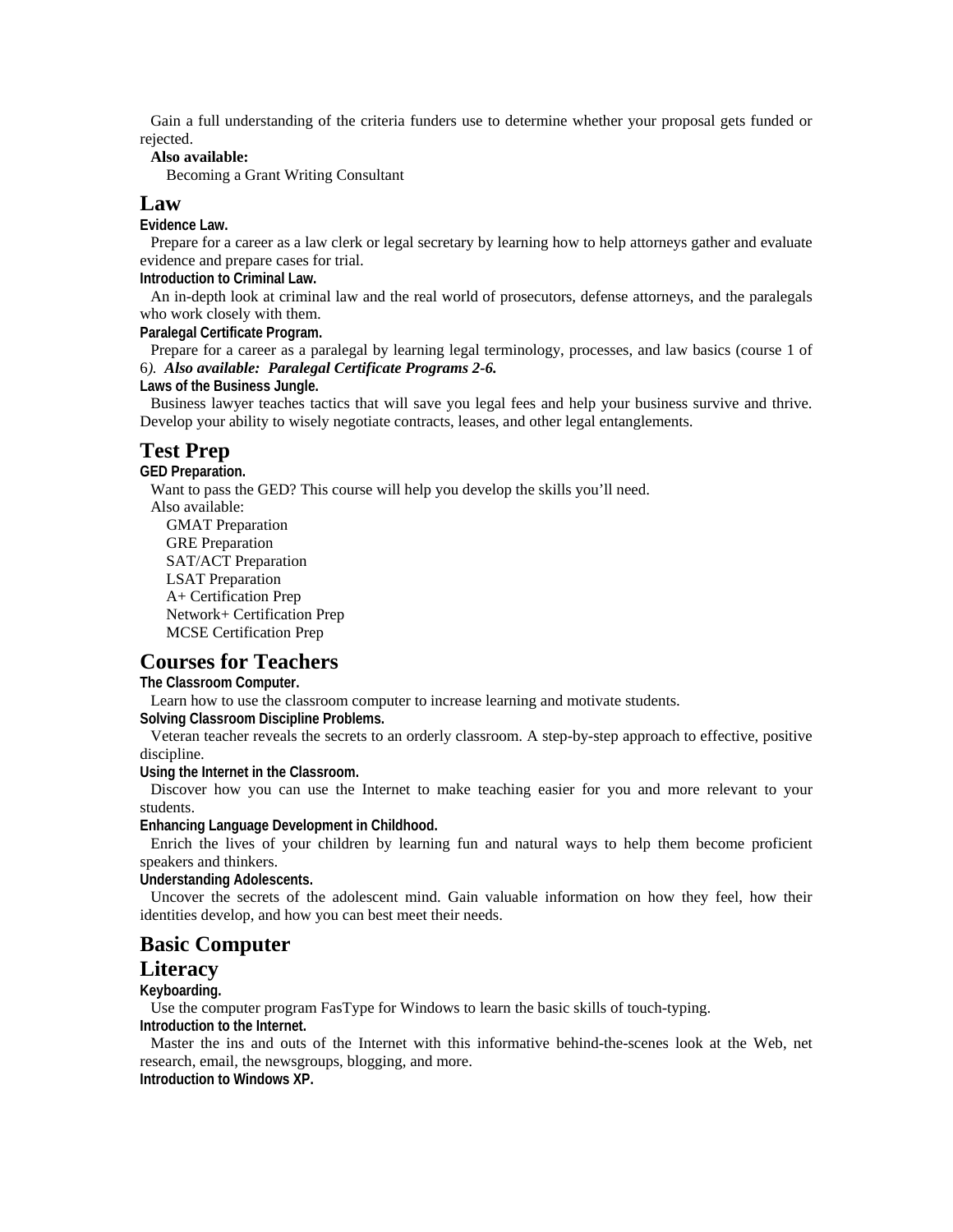Learn how Windows XP makes it easy to work with text, photos, sound, music, and video. This course covers all the basic skills you'll need to operate your computer.

**Windows File & Disk Management.** 

Learn to organize and maintain your hard disk so you can quickly and effortlessly find, delete, rename, move, and copy files.

**Computer Skills for the Workplace.** 

Gain a working knowledge of the computer skills you'll need to succeed in today's job market. **Working With Your OS X iMac and Macintosh.** 

Your iMac, Macintosh, or PowerBook comes out of the box with everything you could ever need in a computer. This course will show you how to use it all.

**101 Tips and Tricks for the iMac and Macintosh.** 

An experienced instructor shows you how to become a more productive Mac user.

# **Computer Applications**

**Introduction to Microsoft Word.** 

Learn how to create and modify letters, memos, reports, flyers, and other types of documents with the world's most popular word processor. *Also available: Intermediate Microsoft Word and Advanced Microsoft Word.* 

**Introduction to Microsoft Excel.** 

If you work with numbers, you need to know Excel. Discover how to quickly and efficiently set up fully formatted worksheets to automate any type of number-crunching. *Also available: Intermediate Microsoft Excel.*

**Introduction to Microsoft Access.** 

Learn how to store, locate, print, and automate access to all types of information. *Also available: Intermediate Microsoft Access.*

**Introduction to PowerPoint .** 

Create dazzling slide presentations with multimedia, charts, outlines, graphs, clip art, and hypertext links. *Also available: Intermediate PowerPoint..* 

**Introduction to Publisher.** 

Create brochures, news-letters, and Web sites with ease using Microsoft's powerful publishing tool. **Introduction to QuickBooks.** 

Learn how to quickly gain control over the financial aspects of your business.

**Using AppleWorks 6.** 

Learn expert techniques and time-saving tips for creating documents, images, spread-sheets, databases, and slide shows with this powerful program.

# **Publishing/Graphics**

**Photoshop for the Absolute Beginner.** 

Learn how to get started with Photoshop from a patient and helpful instructor. Also available: Introduction to Photoshop Intermediate Photoshop

# **Digital Photography**

**Discover Digital Photography.** 

An informative introduction to the fascinating world of digital photography equipment.

**Digital Photography OUTPUT!** 

Master the art of digital image file management. You'll learn how to edit and crop out unwanted portions of your photos, resize them, adjust their colors, add special effects, print at the highest possible quality, email digital photos to friends and family, and use them to create cards or electronic photo albums. **Secrets of Better Photography.** 

Learn tips and tricks to help you take better photographs. You'll learn the basic technology that all cameras use, and you'll receive helpful information on exposure and lighting. You'll also explore strategies for taking excellent photos in all types of situations.

**Mastering Digital Photography: Photographing People.**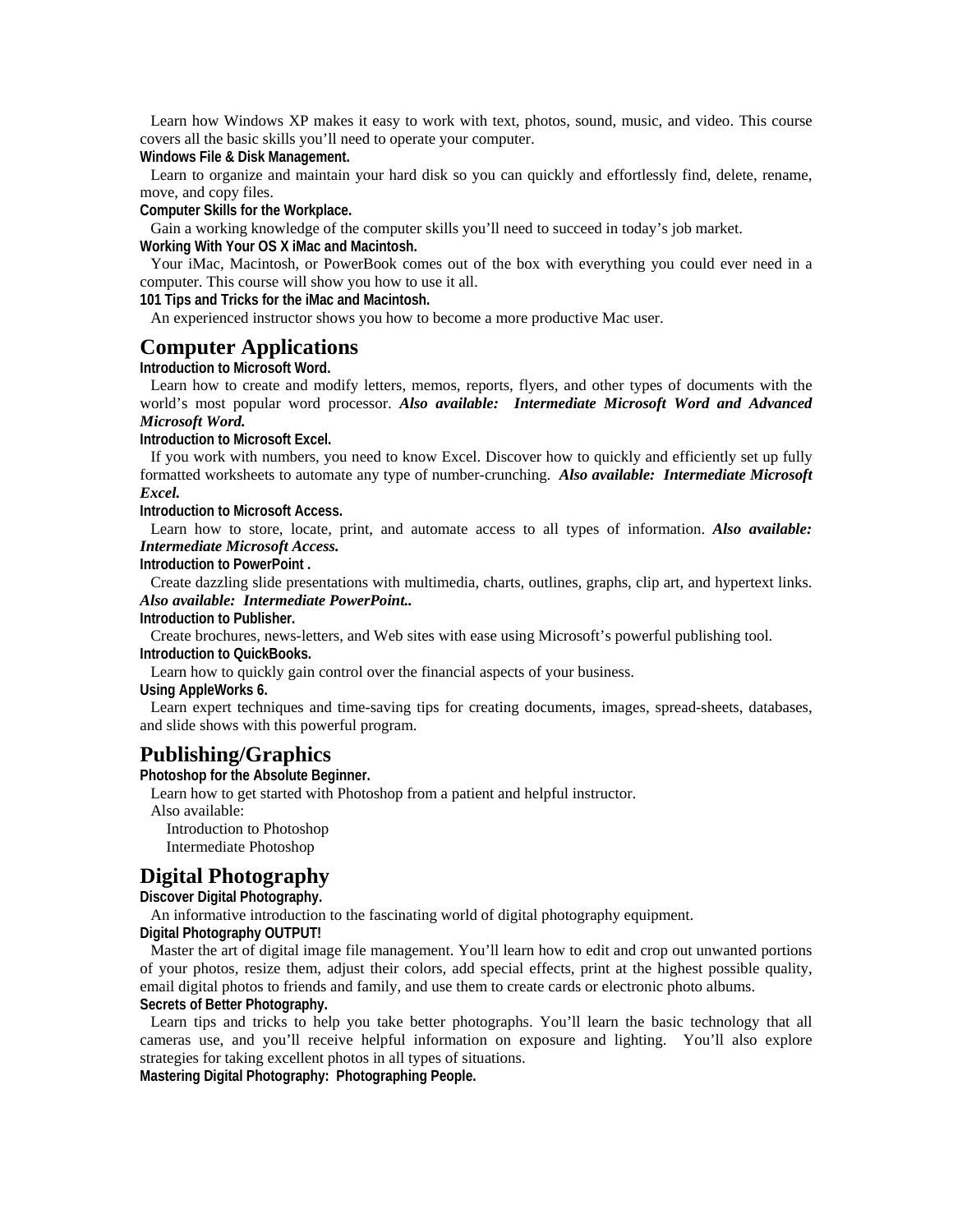Expert shows you how to take beautiful pictures of adults, children, and babies. Become proficient in portrait and action photography, and gain expertise in filling your photographs with imagery, setting moods, and creating themes.

# **Web Design/ Programming**

**Creating Web Pages.** 

Learn the basics of HTML so you can design, create, and post your very own site on the Web. **Achieving Top Search Engine Positions.** 

Learn proven, step-by-step strategies to achieve the highest possible position with the major search engines.

**Introduction to Dreamweaver.** 

Harness the broad range of capabilities Macromedia Dreamweaver brings to Web development. *Also available: Imaging for the Web with Fireworks.* 

**Creating Web Graphics with Paint Shop Pro 8.** 

Learn to create, edit, and optimize stunning Web images, icons, logos, backgrounds, animation, and more. **Introduction to Flash.** 

Learn how to develop rich and interactive Web media from a pair of top Flash developers. **Java for the Absolute Beginner.** 

An experienced Java programmer introduces important Java topics with clear, step-by-step instructions. *Also available: Introduction to Java 2 and Intermediate Java 2.* 

**Introduction to XML.** 

Gain valuable and marketable experience with one of the most popular and important of all emerging Web technologies.

**JavaScript Web Programming.** 

Learn how to spiff up your Web pages with mouseovers, popups, alerts, scrolling messages, forms, and more.

**Intro to JSP Programming.** 

Become proficient in the programming language that powers today's top sites.

Also available:

 Introduction to ASP Programming CGI Programming for the Web

Web Programming with ColdFusion

# **Troubleshooting/**

# **Networking**

**Introduction to PC Troubleshooting.** 

Learn to decipher and solve almost any problem with your PC. Work step-by-step through both typical and advanced hardware and operating system problems.

**Creating a Home or Small Office Network.** 

Slash expenses and improve efficiency by learning how to share printers, Internet connections, drives, and documents.

**Introduction to Networking.** 

Workers with networking skills are in high demand. Learn the fundamentals of networking and prepare for a career in a new and fast-growing field.

# **Computer**

# **Programming**

**Introduction to Visual Basic.** 

Begin your programming career by mastering one of the most popular development tools in the world. **C++ for the Absolute Beginner.** 

Learn to program in C++, even if you have no prior programming experience! Learn Object-Oriented techniques, how to create windows and forms, and more.

Also available:

Introduction to the Game Industry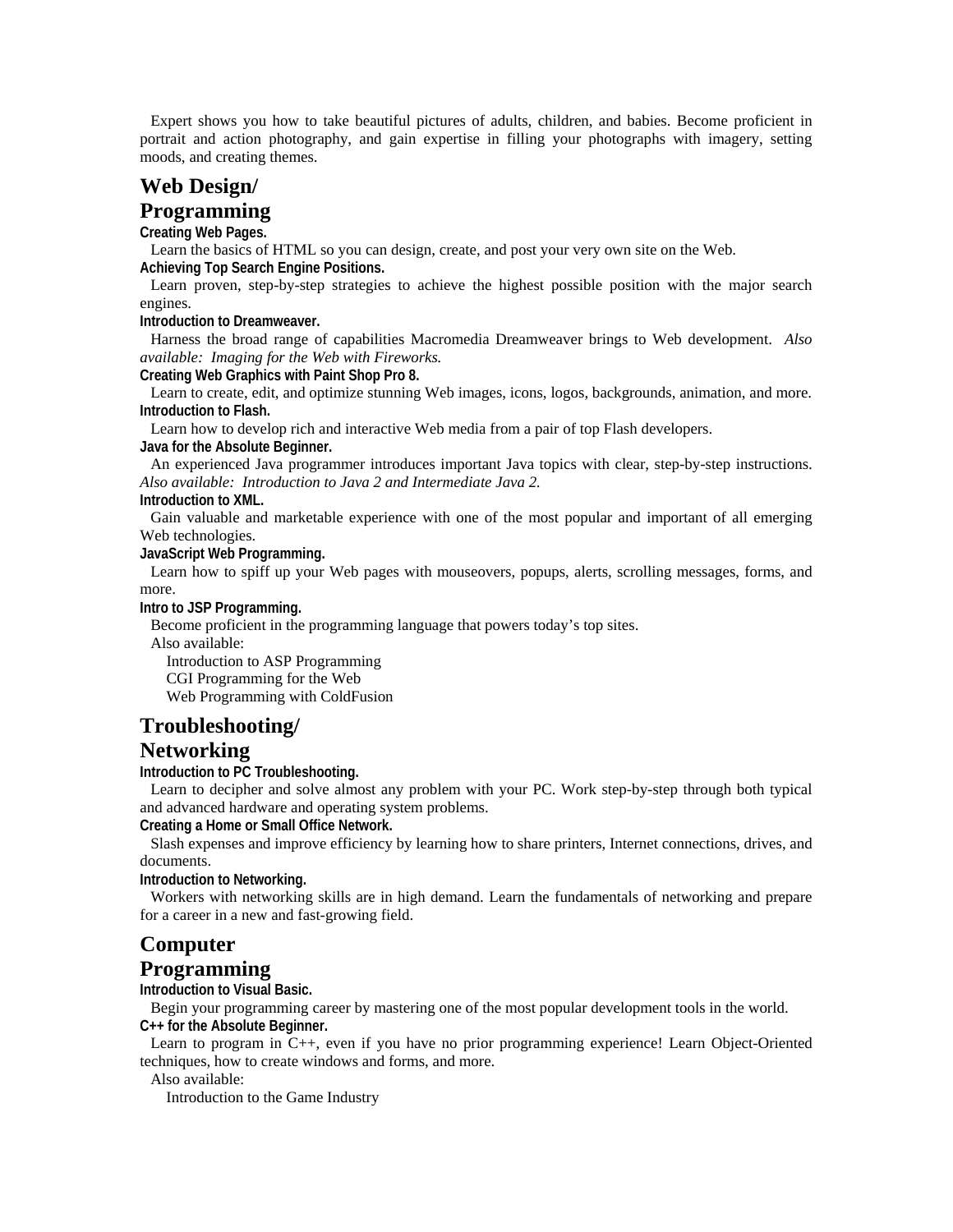Graphics Programming with OpenGL Introduction to Perl Programming Project Management @ e-Speed User Requirements Documents Intro to Database Development Introduction to SQL Introduction to Oracle Introduction to Sybase

# **KIDS' COLLEGE**

Kids' College has been an annual event since 1996. The event geared toward children grades  $2 - 5$ completed, is conducted at CCCUA's De Queen, Nashville, and Ashdown sites during the months of June and/or July. Participants get a glimpse into the college environment as enjoy a variety of age-appropriate activities that cultivate a renewed excitement in learning. Students are also honored at a graduation ceremony in which their family and friends get to share in their accomplishments. Contact the Continuing Education Office for more information.

# **PARTNERSHIP FOR SMALL BUSINESS DEVELOPMENT**

 The Office of Workforce Development is in partnership with the De Queen/Sevier, Howard, and Little River county Chambers of Commerce to provide services and training for small businesses. The college and the county chambers co-sponsor special events and training sessions designed to enhance the skills of small business owners and their employees, and to increase sales at small businesses by creating events that bring customers into the community.

 The Office of Workforce Development also has co-sponsorship agreements with the Southern Arkansas University and Henderson State University Small Business Development Centers (SBDC). The Arkansas Small Business Development Center is part of a national network of more than 1000 small business development center offices, the largest small business assistance program in the United States. The Southern Arkansas University and Henderson State University SBDCs operate as subcenters of the ASBDC*.* 

# **Administration, Faculty and Staff**

Adams, Frank G, Chancellor, *M.A., Eastern IL Univ. Ed.S., IN State Univ.*

Adams, Janet, Center Coordinator, *B.A., Dakota Wesleyan Univ.*

Archer, Marilyn B, Director of Library Services, *M.L.S., Emporia State Univ*.

Ayers, Andra, Personnel

Barentine, Edie, SSS Counselor/Disabilities Support, *M.S., East Texas State Univ.* 

Barnes, Kathy, Mobile Computer Lab Instructor , *A.A.S., CCCUA*

Bartholomew, Shirley, Administrative Assistant to the Chancellor, *A.A.S., CCCUA*

Battiest, Annette , Custodial Shift Supervisor

Bell, Lilly, Upward Bound Secretary

Bentley, Crystal, Life Sciences, *MSNS, Delta State University*

Billingsley, Cathy, Administrative Assistant, Adult Education, *A.A.S., CCCUA*

Black, Jennifer, Resource Assistant, Adult Education, *B.A., Henderson State Univ*.

Blackwell, David, Director of Information System Support, *(MCSE), A.A.S., CCCUA*

Borum, Fred, Business, *M.Ed., Central State Univ*.

Bowden, Kristin, Vice Chancellor/Dean of Academics, *M.A., Univ. of Central AR*

Brand, Laura, Physical Science, Art, *M.A., M.B.A., Governors State Univ.,*

Burt, Keith, Student Records/Reporting, *A.A.S., CCCUA*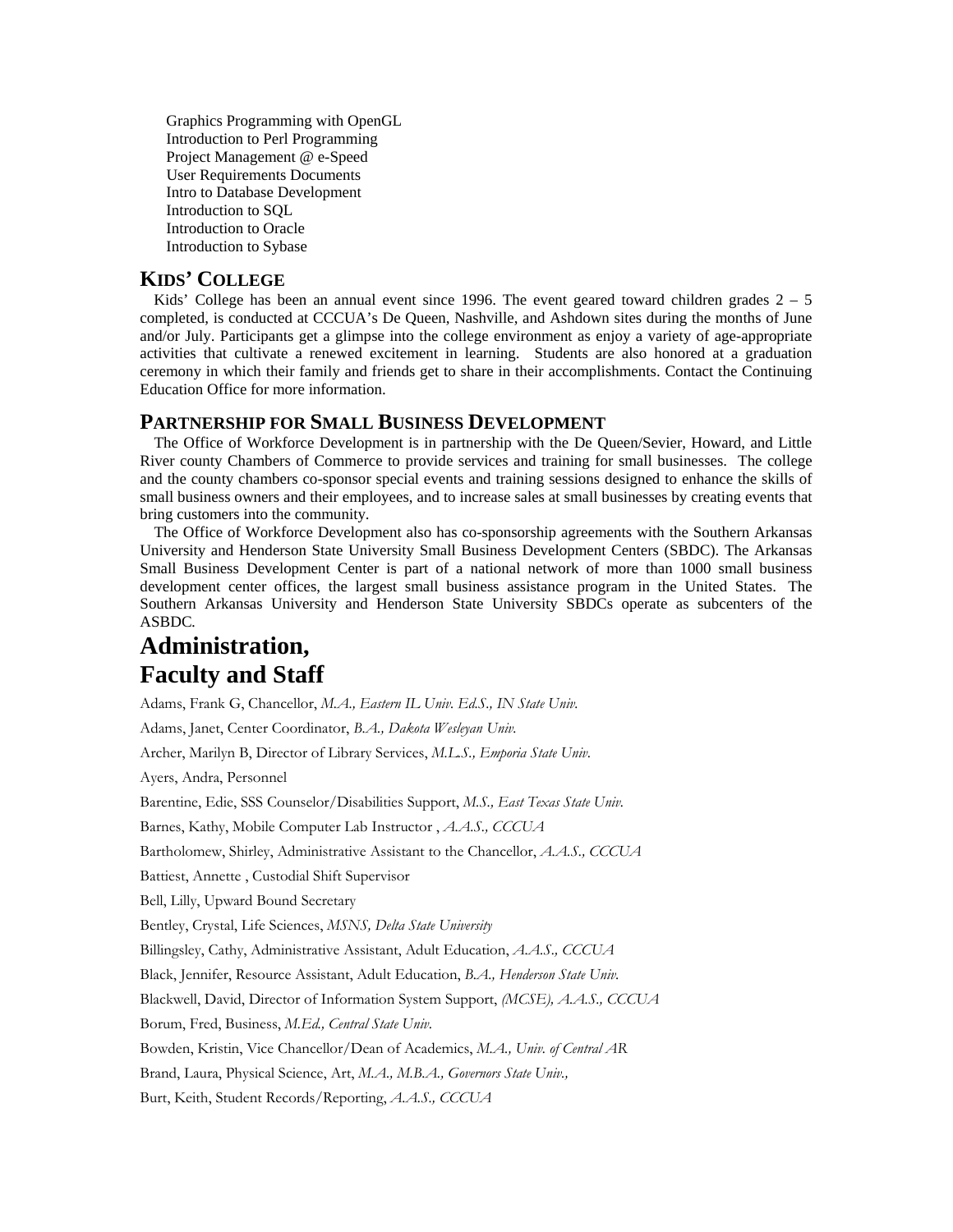Cobb, Kay, Dean of Student Services/Director TRIO, M.S., *UALR, M.S.B.A., Texas A&M-Texarkana* Cole, Steve , Division Chair, Adult and Distance Education, Sec. Voc. Center Site Director, *M.B.A., Texas A& M Univ.-Texarkana*  Coleman, Tammy, Coordinator, Continuing Education , *A.G.S., CCCUA*  Copeland, Thomas, Upward Bound Coordinator, *M.L.A., Henderson State Univ., Arkadelphia, AR* Cowling, Nancy, Admissions Advisor Dagenhart, Genia, Financial Aid, *A.A.S. Business, CCCUA* Dangerfield, Teresa, Associate Director, Upward Bound, *B.S., Henderson State Univ*. Davis, Bruce, Collision Repair, *A.S.E. Certification - Master's Level, A.A.S., CCCUA*  Davis, Steve, DISS Special Trainer/Instructor, *A.A.S., CCCUA* Dickerson, Kim, Division Chair/Director of Nursing & Allied Health, *B.S.N., Oklahoma City Univ*. Duren, Randy DISS/Secondary Vocational Instructor, *A.A.S., CCCUA*  Earnest, Pat, Connection Director/Sec. Voc. Center Site Director, *M.S., East Texas State Univ*. Elliott, Donald, Applications Programmer, *B.S., National Univ.* Fleming, Jim, Director of Physical Plant, *B.S., Kansas State Univ.* Franklin, Bruce, History, Spanish, *M.A., Southeastern Oklahoma State Univ*. Fulgium, Amanda, Receptionist/Financial Aid, *A.A.S., CCCUA*  Ganous, Kim Practical Nursing, *B.S.N., Univ. of Central Arkansas, M.A., Webster Univ*. Guffey, Becky, Office Manager, Ashdown*, A.A., Eastern Oklahoma State College*  Hammond, Denise, Financial Aid Director, *B.S.B.A., Henderson State Univ*. Hargrove, Tony, CIS Instructor, *A.A.S., CCCUA, (CCNA), (CCAI), A+ Certification* Harwell, Jackie, AIM Center Coordinator, *M.S.E., Reading Specialist, Henderson State Univ*. Higginbotham, Milton, Ashdown Site Director, S.B.A.E. Coordinator, *M.S.B.A., Texas A&M Univ.-Texarkana* Higginbotham, Maurice, Child Care, *BSE. Univ of AR-Fayetteville* Holiday, Rebecca, Ashdown Receptionist/Placement Coordinator Humphry, Dawn, Adult Education, *B.S.E., Henderson State Univ*. Johnson, Charlotte, Dean of Business Services*, M.P.A., Louisiana Tech Univ.* Johnson, Judy, Assistant to the Vice Chancellor / Academic Dean Kerst, Marjorie, Administrative Secretary Allied Health, *A.G.S., A.A., CCCUA*  Kinkade, Mike, Dean of Planning, Nashville Site Director, *M.S.B.A., Texas A&M Univ.-Texarkana*  Kirkpatrick, Laurie, Instructor, Adult Education, *B.S.E., Henderson State Univ.*  Lacefield, Barbara, Director of Workforce Development, *B.A.A.S., Texas A&M Univ.-Texarkana*  Lowery, Jan, Medical Assisting, B.S.M.T., *U of A for Medical Sciences, Little Rock*  McCoskey, Bessie L, Workplace Education Center/Ashdown, *Tech. Cert, CCCUA* McJunkins, Steve, Residential Construction Technology, *B.S.B.A., Henderson State Univ.,*McKelvy, Robbie, Division Chair, Univ. Transfer/Developmental Education, *M.S., East Texas State Univ*. Martin, Amanda, Administrative Assistant, Project LEEP, *B.S., Arkansas Tech Univ.*  Mendoza, Eduardo, Associate Director, S.S.S., *M.S.I.S., Texas A&M Univ.-Texarkana*  Morris, Brenda, Institutional Research/Registrar, *B.A.A.S., Texas A&M Univ.-Texarkana*  Morris, Tammy, Custodial Grounds Worker

O'Neal, Rene, Bookstore Manager/Purchasing Agent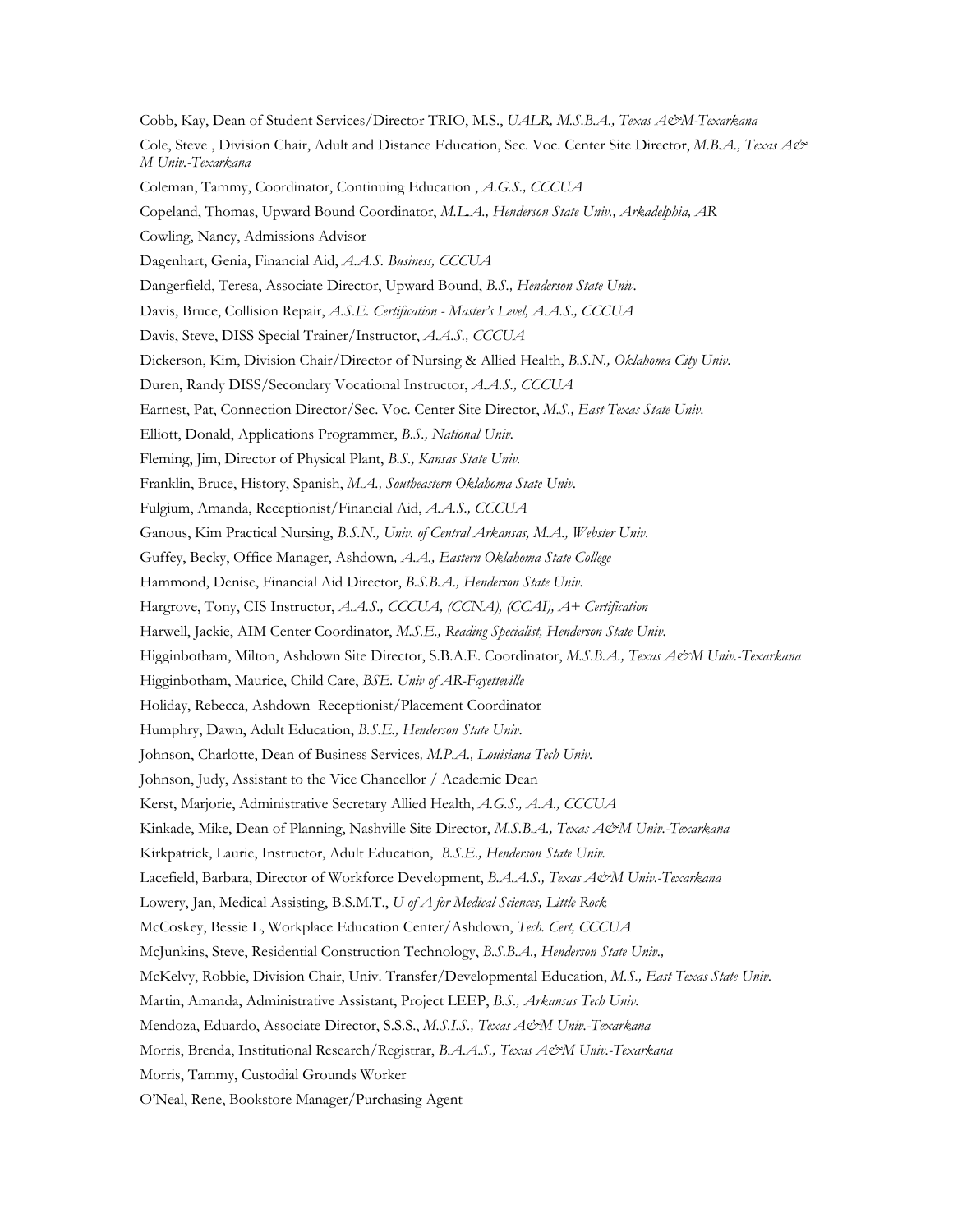Park, Donald, Business, *M.S., Univ. of IL*  Pickens, Katy, Accountant, *B.B.A., Henderson State Univ.*  Plunk, Kelly, Secretary, Accounts Receivable, *A.A.S., CCCUA*  Rebsamen, Rick, Achievement Coordinator/Instructor, *B.A., Univ. of Arkansas at Little Rock*  Riddle, Laura, Spanish, Music, *M.M.E., Univ. of Northern Colorado*  Riley, Mark W., Director of Marketing/PR, *M.A., Webster Univ.*  Ritter, Ann, Instructor, Adult Education, *Ed.D., Vanderbilt Univ.*  Sander, Pamela, Practical Nursing, *B.S.N., East Central Univ.*  Stephens, Sonya, English, Social Science, *M.S.I.S., East Texas State Univ.*  Stokes, Jimmy, Data Entry Specialist, Computer Information Systems *AAS, CCCUA*Stringfellow, Monte, Maintenance Supervisor Taylor, Bill, Division Chair, Business and Agriculture, *M.B.A., Univ. of AR- Fayetteville, C.P.A., American Institute of Certified Public Accountants*  Taylor, Karen, Counselor, *M.S., Henderson State Univ.*  Taylor, Karen J, Project LEEP Coordinator, *M.S., Univ. of Central AR*  Thibodeau, Sunni, English/Journalism, *M.S.I.S., Texas A&M Univ., Texarkana*  Tody, Deedy, Coordinator/Instructor, Success Center, *B.S.I.S., Texas A&M Univ.-Texarkana*  Tornabene, James, Fire Training Coordinator Walters, Jackie, Accounting Technician Watson-Baker, Sylvia, Upward Bound Coordinator, *B.S., Southeastern Oklahoma State Univ.*  Wells, Shirley, Payroll Services Specialist Westmoreland, Rebecca, CIS, M.S., Texas A&M Univ.-Texarkana, (MOUS) Master Inst., (CCNA), (CCAI) Whisenhunt, Faye, Student Support Services Activities Coordinator, *BAAS, Texas A&M Univ.-Texarkana*  Wilkerson, Carolyn, Account Supervisor Wiley, Sharon, Secretary, Nashville Campus Wilson, Tommy, Maintenance, *Certificate of Proficiency, CCCUA*  Wright, Jackie, History, Allied Health, *A.O.N., B.S.E., Univ. of Arkansas, Fayetteville, M.S.I.S., Texas A&M-Texarkana*  Wright, Michael L., Mathematics, *M.S., East Texas State Univ.*  Young, Brenda, Fiscal Coordinator, *Technical Certificate: Computerized Accounting, CCCUA*  Youngblood, Noel, DISS, Computer Information Systems *AAS, CCCUA*  **People To See**  Wondering "Who do I see about ...?" These people can answer your questions and help get your academic career started.

# **DE QUEEN CAMPUS 870-584-4471 ADMISSIONS**

Nancy Cowling Kay Cobb Keith Burt Brenda Morris Jimmy Stokes

# **TUITION, FEES, PAYMENT PLAN**

Carolyn Wilkerson Kelly Plunk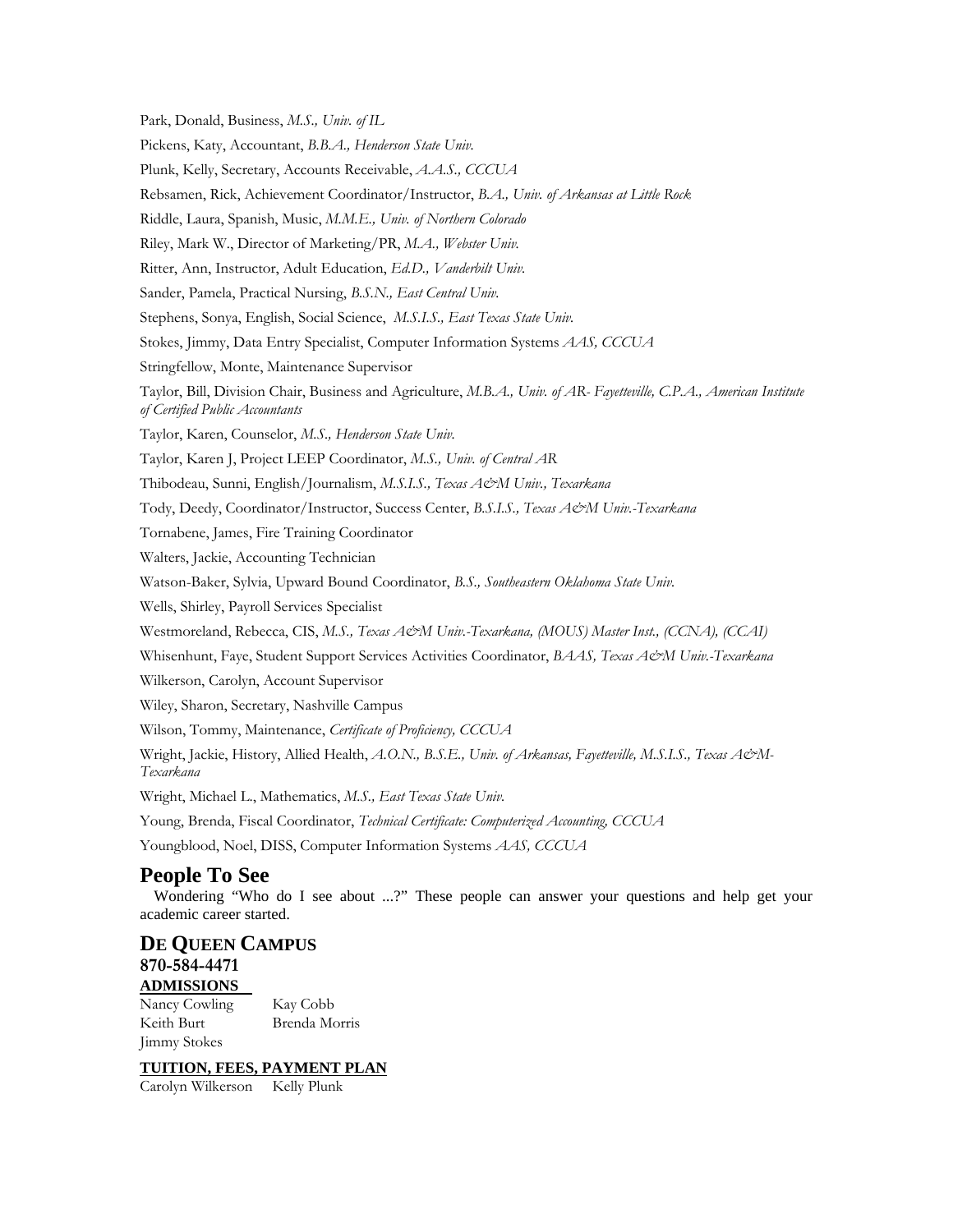### **FINANCIAL AID & SCHOLARSHIPS**

Denise Hammond Genia Dagenhart

# **ASSET TESTING**

Jan Adams Grover Hill

# **CONCURRENT ENROLLMENT**

See Your High School Counselor Dean of Student Services

# **CHANGE OF MAJOR**

Keith Burt Jimmy Stokes

# **GRADES**

Your Instructor Appropriate Division Chair

# **BOOKSTORE**

Rene' O'Neal

# **DROPPING COURSES**

Your Instructor Jimmy Stokes Keith Burt

### **WITHDRAWAL FROM SCHOOL**

Your Instructor Jimmy Stokes

### **ABSENCES**

Your Instructor

**TRANSCRIPTS** Jimmy Stokes Keith Burt

### **TRANSCRIPT EVALUATION**

Your Advisor Keith Burt

# **DISABILITY INFORMATION**

Edie Barentine

# **LIBRARY**

Marilyn Archer

# **NASHVILLE EXTENSION SITE 870-845-2454**

Sharon Wiley, Front Office Mike Kinkade, Site Director Jackie Harwell, AIM Center Rick Rebsamen, Achievement Ctr.

# **ASHDOWN EXTENSION SITE 870-898-4733**

Becky Guffey, Site Manager Rebecca Holiday, Front Office/Placement Milton Higginbotham, SBAE Manager Gina Duncan, WEC Coordinator Bess McCoskey, WEC Glenda Carr, WEC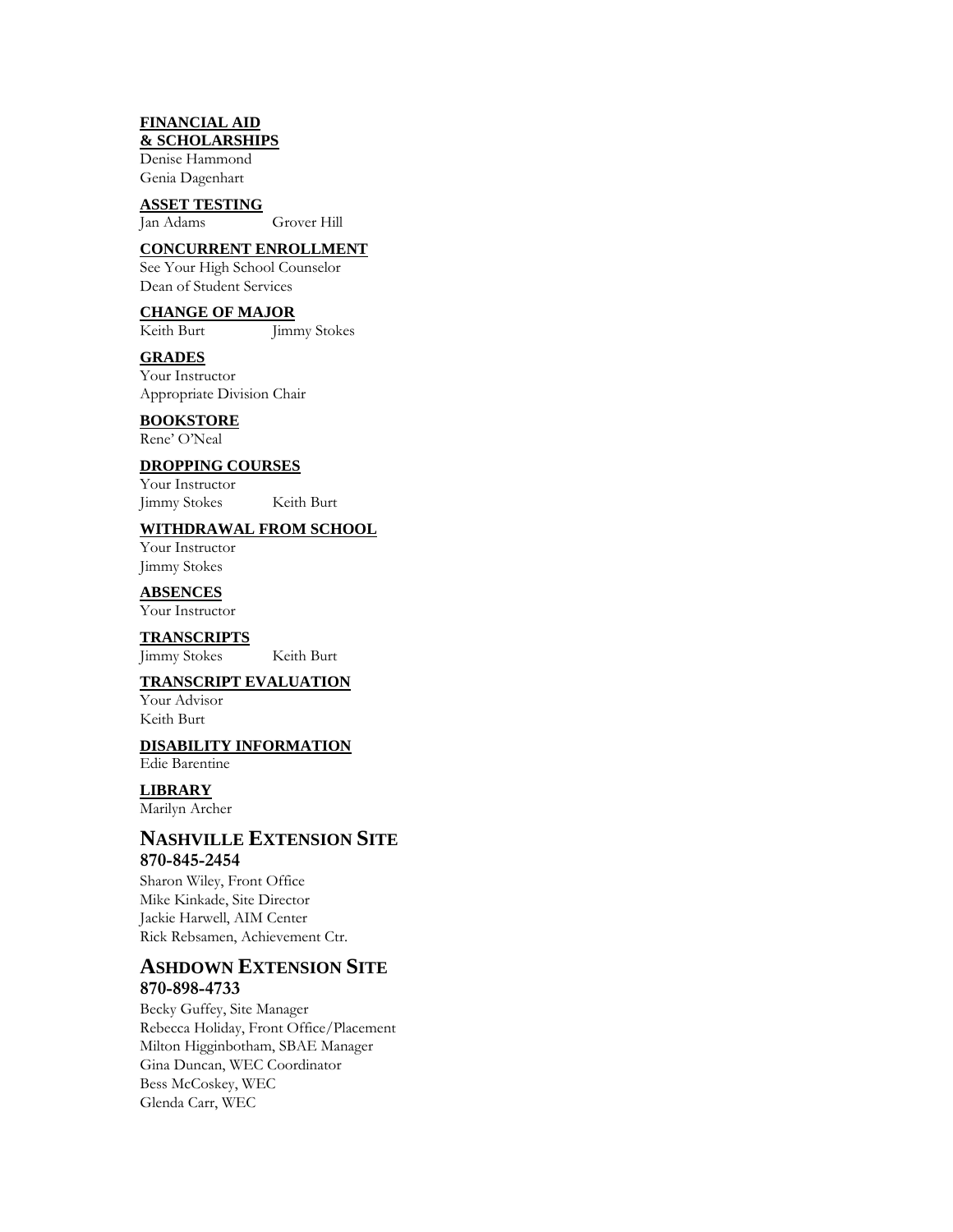# **COLLEGE PARTNERS**

# **Arkansas Workforce Center**

Sammie Borum, Director Lisa Russell, Department of Human Services Case Manager Effie Klitz, Robert Mabrey, Juvenile Officer Kim Smith, WIA

# **FREQUENTLY PHONED**

American Indian Center of Arkansas 800-441-4513 / 501-666-9032 AR RELAY SERVICES TDD 800-285-1131 Arkansas Vocational Rehabilitation Services 870-773-2807 FAFSA (filing student financial aid) www.fafsa.ed.gov FAFSA (aid status) www.ed.gov/studentaid / 800-433-3243 IRS (copy of your tax return) 800-829-1040: ask for LTR 1722 DO. Veterans' Affairs 888-442-4551 / atlrpo@vba.va.gov (Required Information: Name, SSN, VA Claim #) Workforce Investment Act (WIA) 870-584-4471 Ext. 141

# **ACADEMIC CALENDAR 2004-2005**

# **FALL SEMESTER**

# **AUGUST, 2004 ‐**

- 2 Monday, Confirm Fall 2004 Pre-registration- all sites, 8:00 a.m. 6:00 p.m.
- 3 Tuesday, Confirm Fall 2004 Pre-registration- all sites, 8:00 a.m. 6:00 p.m.
- 4 Wednesday, Confirm Fall 2004 Pre-registration- all sites, 8:00 a.m. 4:00 p.m.
- 12-13 Thursday-Friday, De Queen Registration & Testing, 9:00 a.m. 6:00 p.m.
- 16 Monday, Nashville Registration & Testing, 10:00 a.m. 6:00 p.m.
- 17 Tuesday, Ashdown Registration & Testing, 10:00 a.m. 6:00 p.m.
- 18 Wednesday, Late Registration, 8:00 a.m. 4:30 p.m.
- 19 Thursday, Late Registration, 8:00 a.m. 12 noon
- 23 Monday, Classes begin

# **SEPTEMBER, 2004**

### **6 Monday, Labor Day Holiday – College Closed**

- 7 Tuesday,  $11^{\text{th}}$  Class Day/ADHE Census Date<br>17 Friday. Last day to change "I" grades from su
- Friday, Last day to change "I" grades from summer term.
- 21 Tuesday, Fall Pell Disbursement

# **OCTOBER, 2004**

- 1 Friday, Last day to turn in "Application To Graduate" form to Registrar's office
- 25-29 Monday- Friday, Mid-term grades See your instructor

# **NOVEMBER 2004**

- 1 Monday, Priority Deadline for Spring Pell and SEOG
- 18 Thursday, Spring Pre-registration for Current Students, 8:00 a.m. 6:00 p.m.
- 19 Friday, Spring Pre-registration for New and Current Students: 8:00 a.m. 6:00 p.m.; Last day to drop with a "W"
- 24 Wednesday, Thanksgiving holidays begin at 5:00 p.m.<br>29 Monday, Classes Resume
- Monday, Classes Resume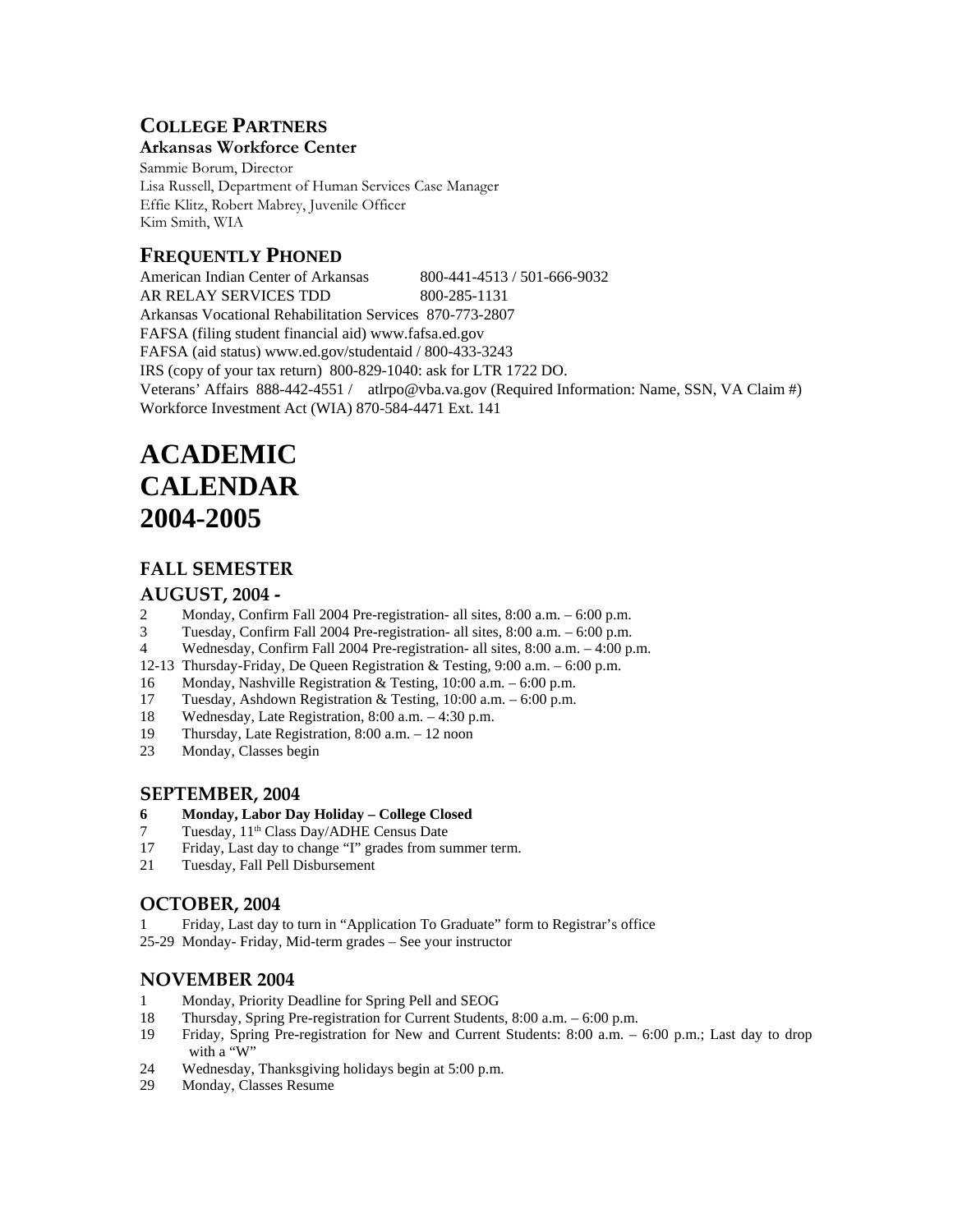# **DECEMBER, 2004**

- 6-9 Monday Thursday, Finals: Follow special test schedule
- 10 Friday, Grades due by 9:00 a.m. for graduates
- 11 Saturday, Commencement: 2:00p.m.
- 13 Monday, Semester grades due by 10:00 a.m.
- 14 Tuesday, Confirmation deadline

# **SPRING SEMESTER**

# **JANUARY, 2005**

- 6-7 Thursday-Friday, De Queen Registration & Testing, 9:00 a.m. 6:00 p.m.
- 10 Monday, Nashville Registration & Testing, 10:00 a.m. 6:00 p.m.
- 11 Tuesday, Ashdown Registration & Testing, 10:00 a.m. 6:00 p.m.
- 12 Wednesday, Late Registration, 8:00 a.m. 4:30 p.m.
- 13 Thursday, Late Registration, 8:00 a.m. 12 noon
- **17 Monday, College closed Dr. King Day**
- 18 Tuesday, Classes Begin

# **FEBRUARY, 2005**

- 1 Tuesday, 11th Class Day/ADHE Census Date
- 4 Friday, Last day to change "I" grades from Fall term
- 15 Tuesday, Spring Pell Disbursement

# **MARCH, 2005**

- 1 Tuesday, Last day to turn in "Application, to Graduate" form to Registrar;
- 14-18 Monday-Friday, Spring Break No classes
- 21-25 Monday-Friday, Mid-semester grades- see your instructor

# **APRIL, 2005**

- 1 Friday, Deadline Fall SAG
- 15 Friday, Deadline Summer Pell
- 21 Thursday, Summer/Fall Pre-registration for Current Students 8:00 a.m. 6:00 p.m.
- 22 Friday, Summer/Fall Pre-registration for New and Current Students: 8:00 a.m. 6:00 p.m.
- 22 Friday, Last day to drop class with a "W"

# **MAY, 2005**

- 2 Monday, Priority Deadline for Fall Pell/ Priority Deadline for Fall SEOG
- 9-12 Monday-Thursday, Finals: Follow special test schedule
- 14 Saturday, Commencement: 2:00 p.m.
- 17 Tuesday, Confirmation deadline
- 24 Tuesday, Summer '05 De Queen Registration & Testing, 9:00 a.m. 5:00 p.m.
- 25 Wednesday, Summer '05 Nashville Registration & Testing, 10:00 a.m. 5:00 p.m.
- 26 Thursday, Summer '05 Ashdown Registration & Testing- Last day to Enroll for Summer, 10:00 a.m. 5:00 p.m.
- **30 Monday, Memorial Day Holiday: Campus Closed**
- 31 Tuesday, Summer '05 Classes begin

# **SUMMER SEMESTER**

# **JUNE, 2005**

- 6 Monday,  $5<sup>th</sup> Class Day/ADHE Census Date$
- 15 Wednesday, Priority Deadline for Fall Pell
- 20 Monday, Summer Pell Disbursement

**JULY, 2005**